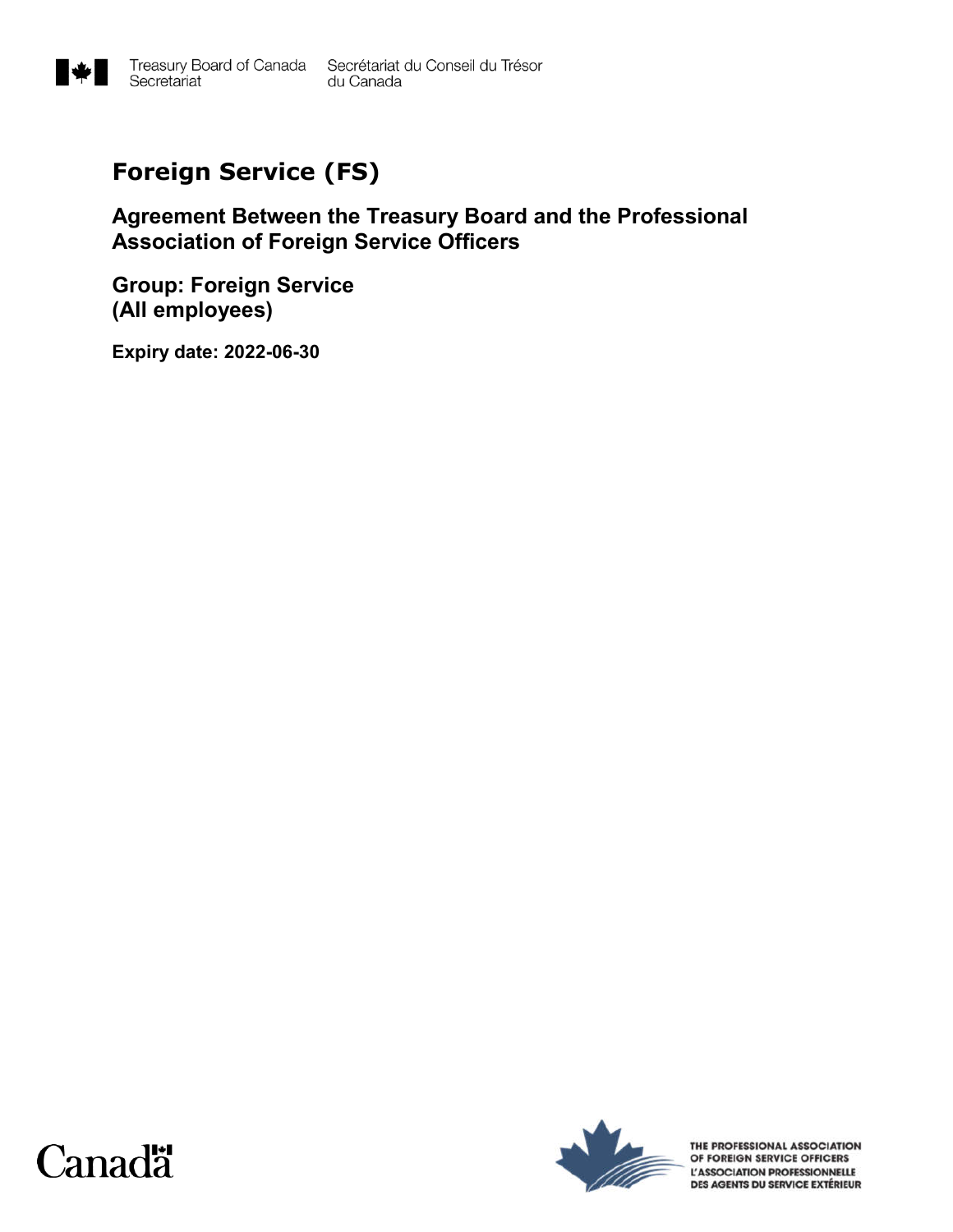## **This agreement covers the following classification:**

**Code Group**

312 Foreign Service (FS)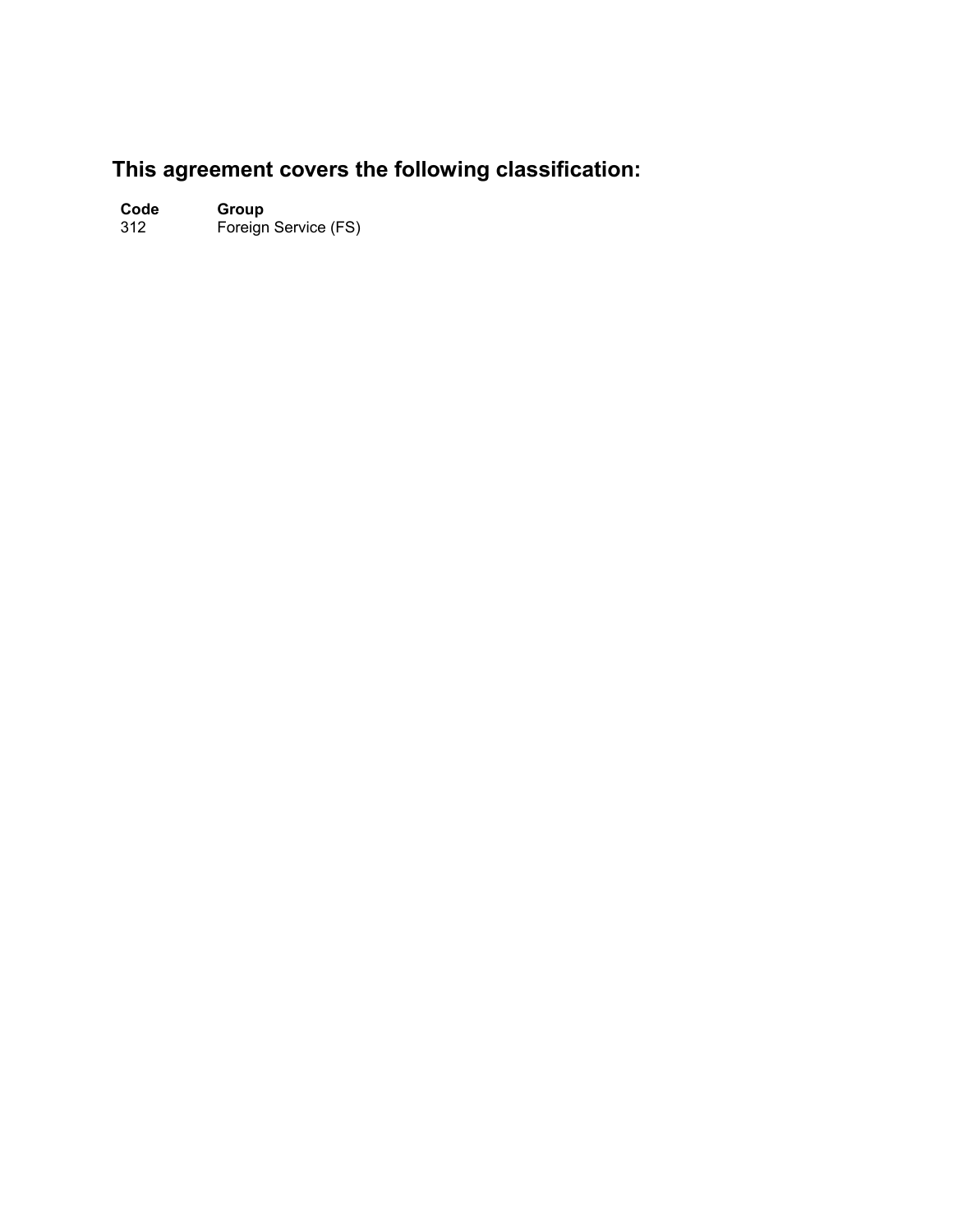Treasury Board of Canada Secretariat Employment Conditions and Labour Relations 219 Laurier Ave West Ottawa ON K1A 0R5

> © Her Majesty the Queen in right of Canada, represented by the President of the Treasury Board, 2019

> > Catalogue No.: BT42-312/2022E-PDF ISBN: 978-0-660-32995-6

This document is available on the Government of Canada website at: www.tbs-sct.gc.ca/agreements-conventions/index-eng.aspx

> The Professional Association of Foreign Service Officers 412-47 Clarence St Ottawa ON K1N 9K1

Email: info@pafso.com

8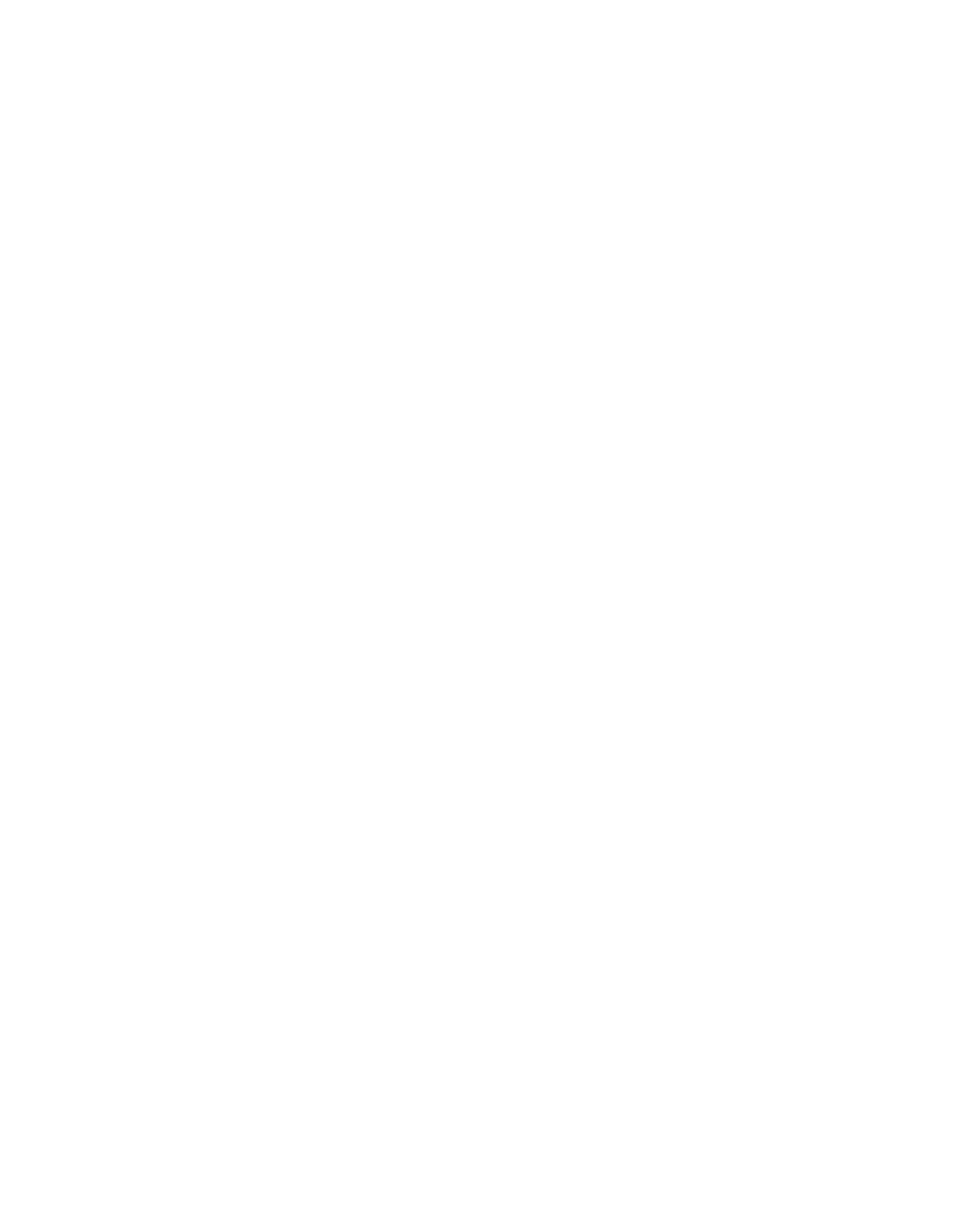## **Table of contents**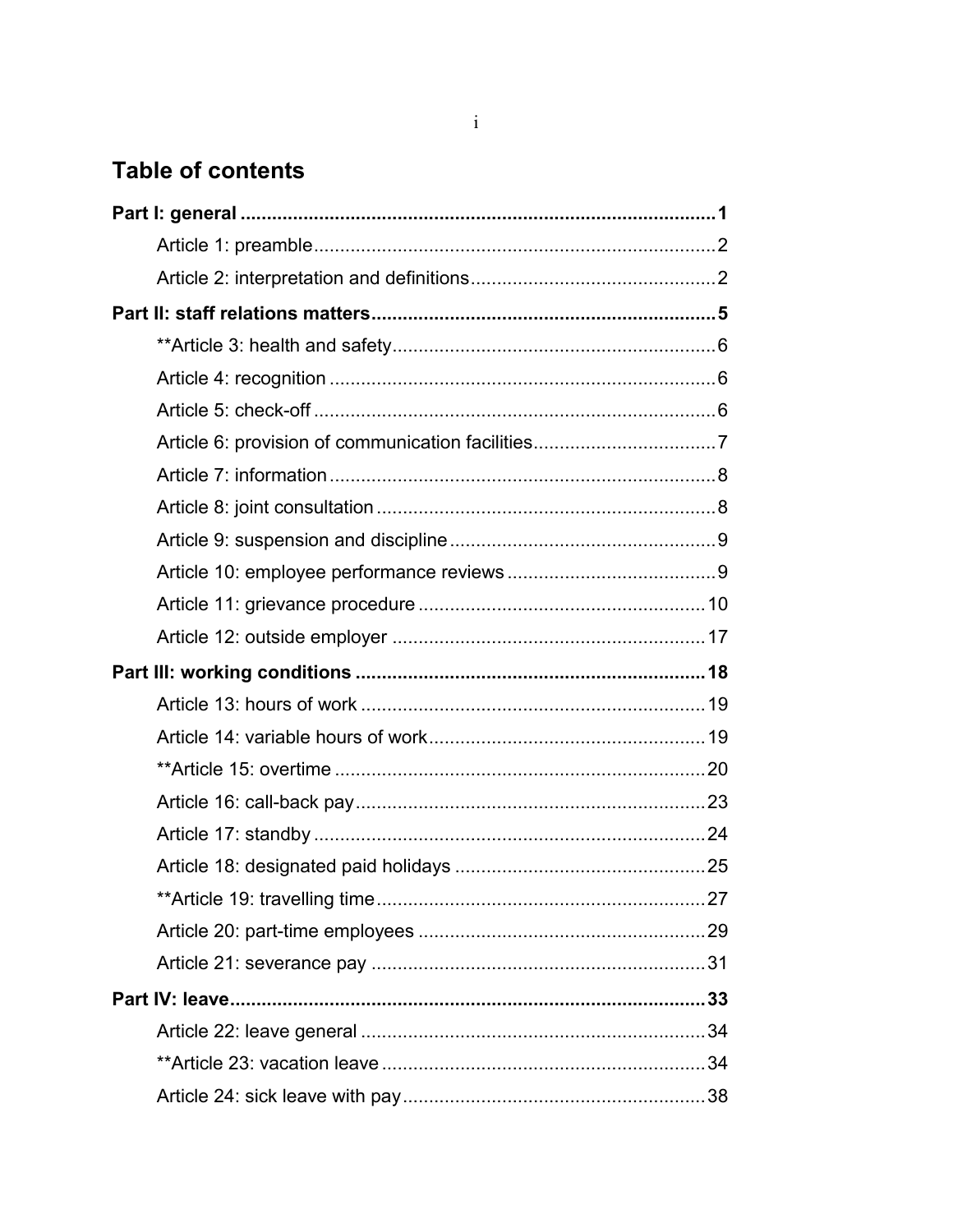| ** Article 28: leave without pay for the care of immediate family  52 |  |
|-----------------------------------------------------------------------|--|
| ** Article 29: leave with pay for family-related responsibilities  54 |  |
| Article 30: leave without pay for personal needs 55                   |  |
| Article 31: leave without pay for relocation of spouse55              |  |
|                                                                       |  |
| **Article 33: domestic violence leave with pay57                      |  |
|                                                                       |  |
| Article 35: personnel selection leave with pay 58                     |  |
|                                                                       |  |
| Article 37: attendance at conferences and conventions59               |  |
|                                                                       |  |
|                                                                       |  |
|                                                                       |  |
| ** Article 41: leave with or without pay for other reasons60          |  |
| Part V: other terms and conditions of employment 62                   |  |
| Article 42: Foreign Service Directives and National Joint Council     |  |
|                                                                       |  |
|                                                                       |  |
|                                                                       |  |
|                                                                       |  |
|                                                                       |  |
|                                                                       |  |
|                                                                       |  |
|                                                                       |  |
|                                                                       |  |
|                                                                       |  |
|                                                                       |  |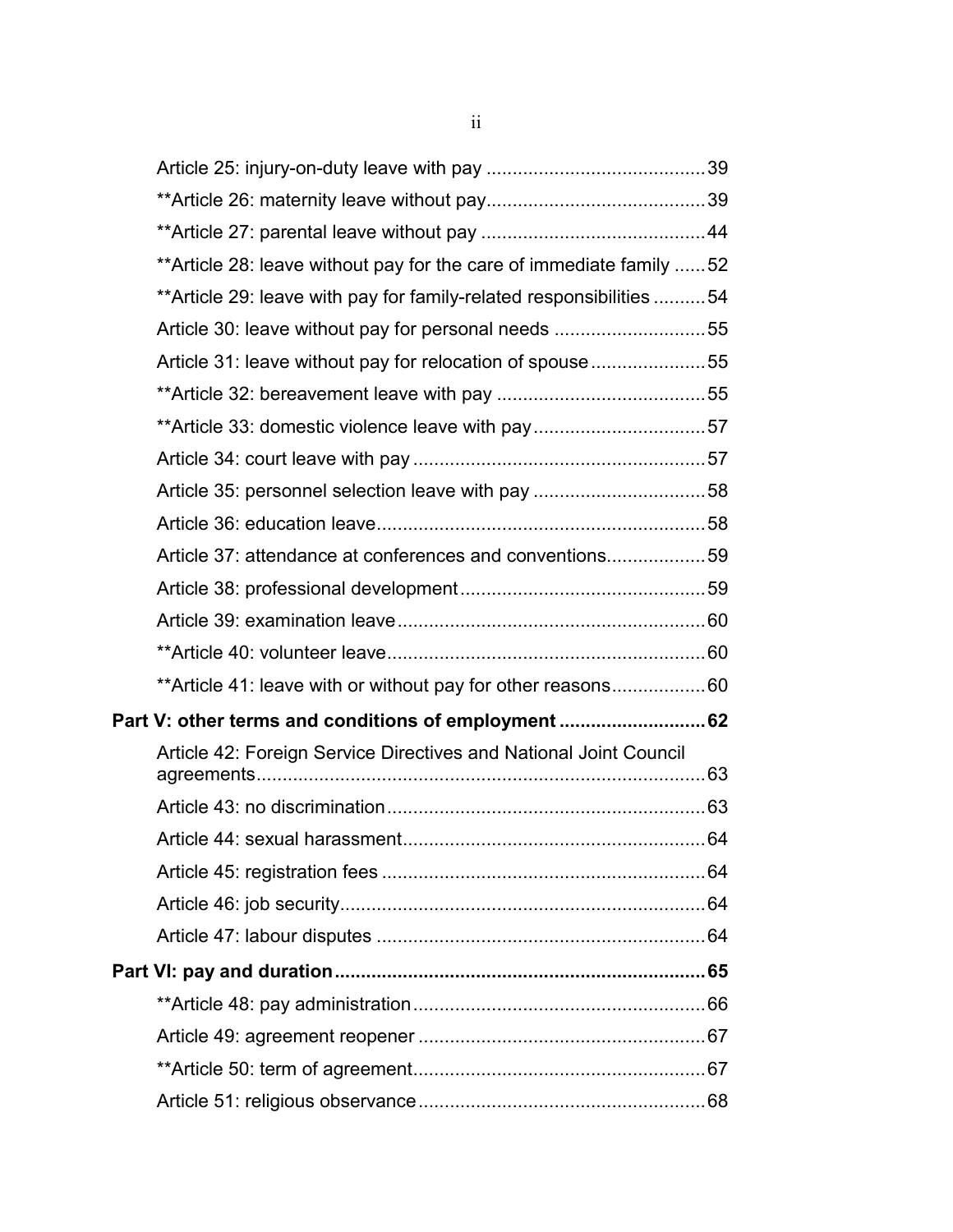| Article 52: medical appointment for pregnant employees  68                                                                                                                                 |  |
|--------------------------------------------------------------------------------------------------------------------------------------------------------------------------------------------|--|
|                                                                                                                                                                                            |  |
|                                                                                                                                                                                            |  |
| Foreign Service Group (in dollars) July 1, 2018, to June 30, 202071                                                                                                                        |  |
|                                                                                                                                                                                            |  |
|                                                                                                                                                                                            |  |
| Archived Provisions for the Elimination of Severance Pay for<br>Voluntary Separation (Resignation and Retirement)79                                                                        |  |
|                                                                                                                                                                                            |  |
| Memorandum of Agreement on Supporting Employee Wellness  83                                                                                                                                |  |
|                                                                                                                                                                                            |  |
| Memorandum of Understanding Between the Treasury Board of<br>Canada and the Professional Association of Foreign Service<br>Officers with Respect to Implementation of the Collective       |  |
|                                                                                                                                                                                            |  |
| Memorandum of Understanding Between the Treasury Board of<br>Canada and the Professional Association of Foreign Service<br>Officers with Respect to Workplace Harassment89                 |  |
|                                                                                                                                                                                            |  |
| Memorandum of Understanding Between the Treasury Board of<br>Canada and the Professional Association of Foreign Service<br>Officers with Respect of the Temperature-Controlled Shipment of |  |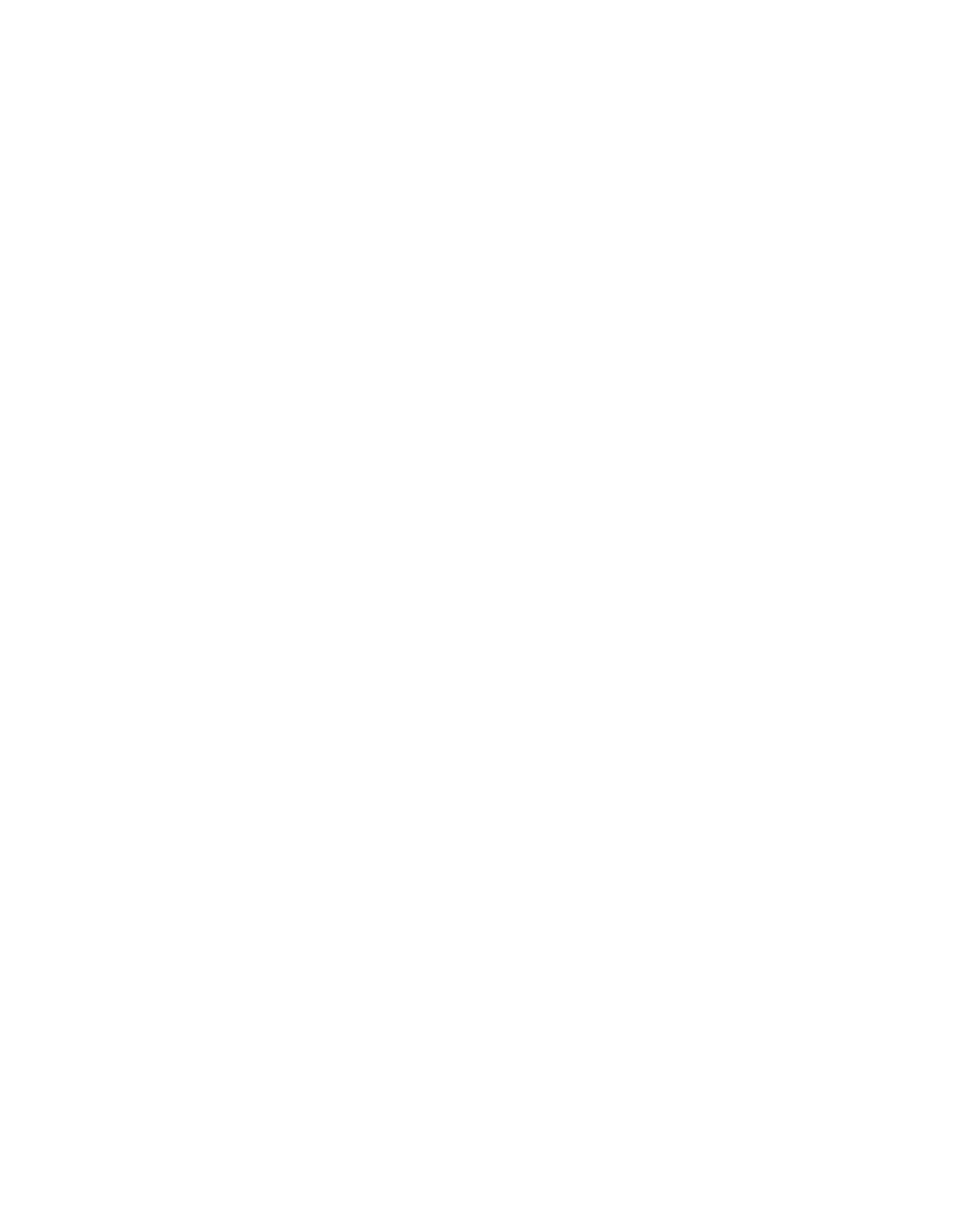**Part I: general**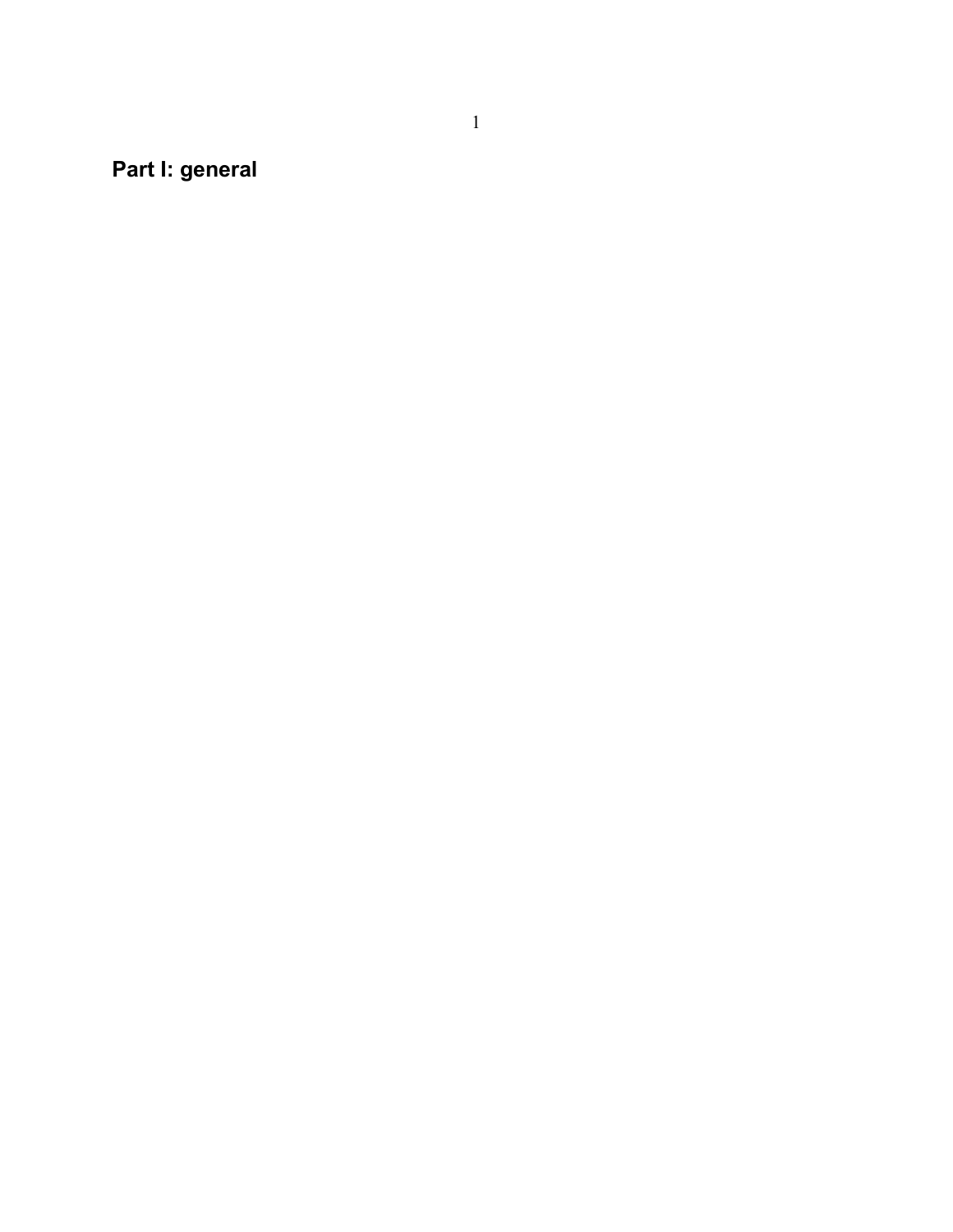### **Article 1: preamble**

**1.01** The parties to this agreement share a desire to improve the quality of the career foreign service within the public service of Canada, to maintain and enhance the professional standards of Foreign Service officers to the end that the people and Government of Canada will be well and effectively served in the furtherance of Canada's national interests in Canada and abroad. Accordingly, they are determined to establish within the framework provided by law an effective working relationship.

**1.02** The purpose of this agreement is to maintain harmonious and mutually beneficial relationships between the Employer, the Association and the career foreign service employees it represents, and to set forth certain terms and conditions of employment relating to remuneration, employee benefits and general working conditions affecting employees covered by this agreement.

**1.03** The Employer will retain all the functions, rights, powers and authority not specifically abridged or modified by this agreement.

**1.04** Nothing in this agreement shall be construed as an abridgement or restriction of any employee's constitutional rights or of any right expressly conferred in an act of the Parliament of Canada.

### **Article 2: interpretation and definitions**

**2.01** For the purpose of this agreement:

**"Association"** means the Professional Association of Foreign Service Officers (Association),

**"bargaining agent"** means the Professional Association of Foreign Service Officers (agent négociateur),

**"bargaining unit"** means the employees of the Employer in the Foreign Service Group as described in the certificate issued by the Public Service Staff Relations Board on March 11, 1968, as amended on May 10, 1999 (unité de négociation),

**"common-law partner"** refers to a person living in a conjugal relationship with an employee for a continuous period of at least one (1) year (conjoint de fait),

**"continuous employment"** has the same meaning as specified in the *Directive on Terms and Conditions of Employment* on the date of signing of this agreement (emploi continu),

**"daily rate of pay"** means an employee's weekly rate of pay divided by five (5) (taux de rémunération journalier),

**"day of rest"** in relation to an employee means a day, other than a designated pay holiday, on which that employee is not ordinarily required to perform the duties of the employee's position other than by reason of the employee being on leave (jour de repos),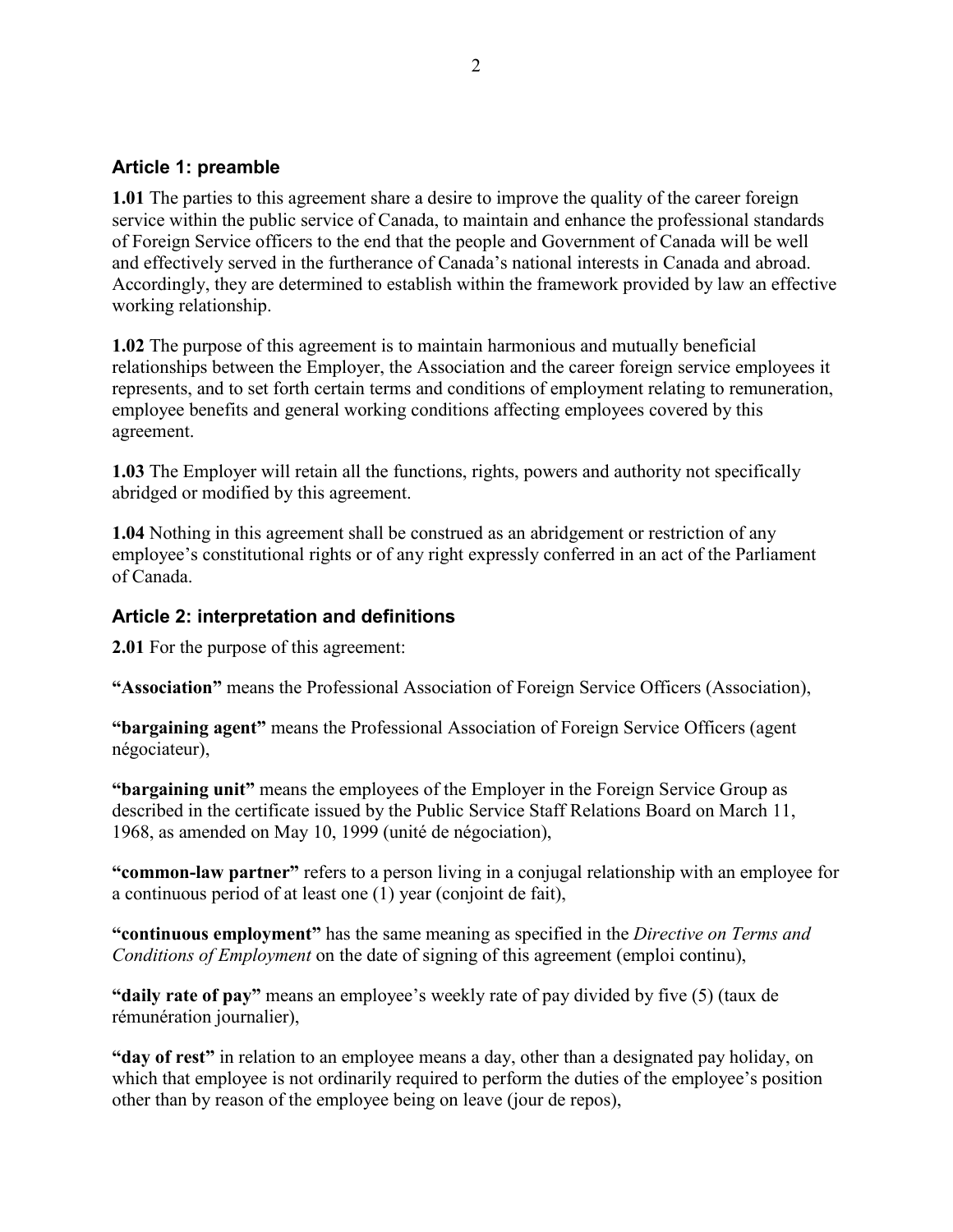**"designated paid holiday"** means the twenty-four (24) hour period commencing at 00:01 hours of a day designated as a holiday in this agreement (jour férié désigné payé),

**"double time"** means twice (2) the straight-time hourly rate (tarif double),

**"employee"** means a person who is a member of the bargaining unit (fonctionnaire),

**"Employer" e**means Her Majesty in right of Canada as represented by the Treasury Board, and includes any person authorized to exercise the authority of the Treasury Board (employeur),

**"hourly rate of pay"** means an employee's daily rate of pay divided by seven decimal five (7.5) (taux de rémunération horaire),

#### **"overtime" (heures supplémentaires)**

means:

- a. in the case of a full-time employee, authorized work performed in excess of the employee's daily or weekly hours of work prescribed in this collective agreement, or
- b. in the case of a part-time employee, authorized work performed in excess of seven decimal five (7.5) hours per day or thirty-seven decimal five (37.5) hours per week but does not include time worked on a holiday, or
- c. for any employee whose normal scheduled hours of work are in excess of seven decimal five (7.5) hours per day, authorized work performed in excess of those normal scheduled daily hours or an average of thirty-seven decimal five (37.5) hours per week,

**"part-time employee"** means an employee whose normal scheduled hours of work on average are less than thirty-seven decimal five (37.5) hours per week, but not less than those prescribed in the *Federal Public Sector Labour Relations Act* (fonctionnaire à temps partiel),

**"spouse"** will, when required, be interpreted to include "common-law partner" except, for the purposes of the Foreign Service Directives, in which case the definition of "spouse" will remain as specified in *Directive 2* of the Foreign Service Directives (époux),

**"time and one half"** means one and one half (1 1/2) times the straight time (tarif et demi),

**"weekly rate of pay"** means an employee's annual rate of pay divided by fifty-two decimal one seven six (52.176) (taux de rémunération hebdomadaire).

**2.02** Except as otherwise provided in this agreement, expressions used in this agreement:

a. if defined in the *Federal Public Sector Labour Relations Act*, have the same meaning as given to them in the *Federal Public Sector Labour Relations Act*, and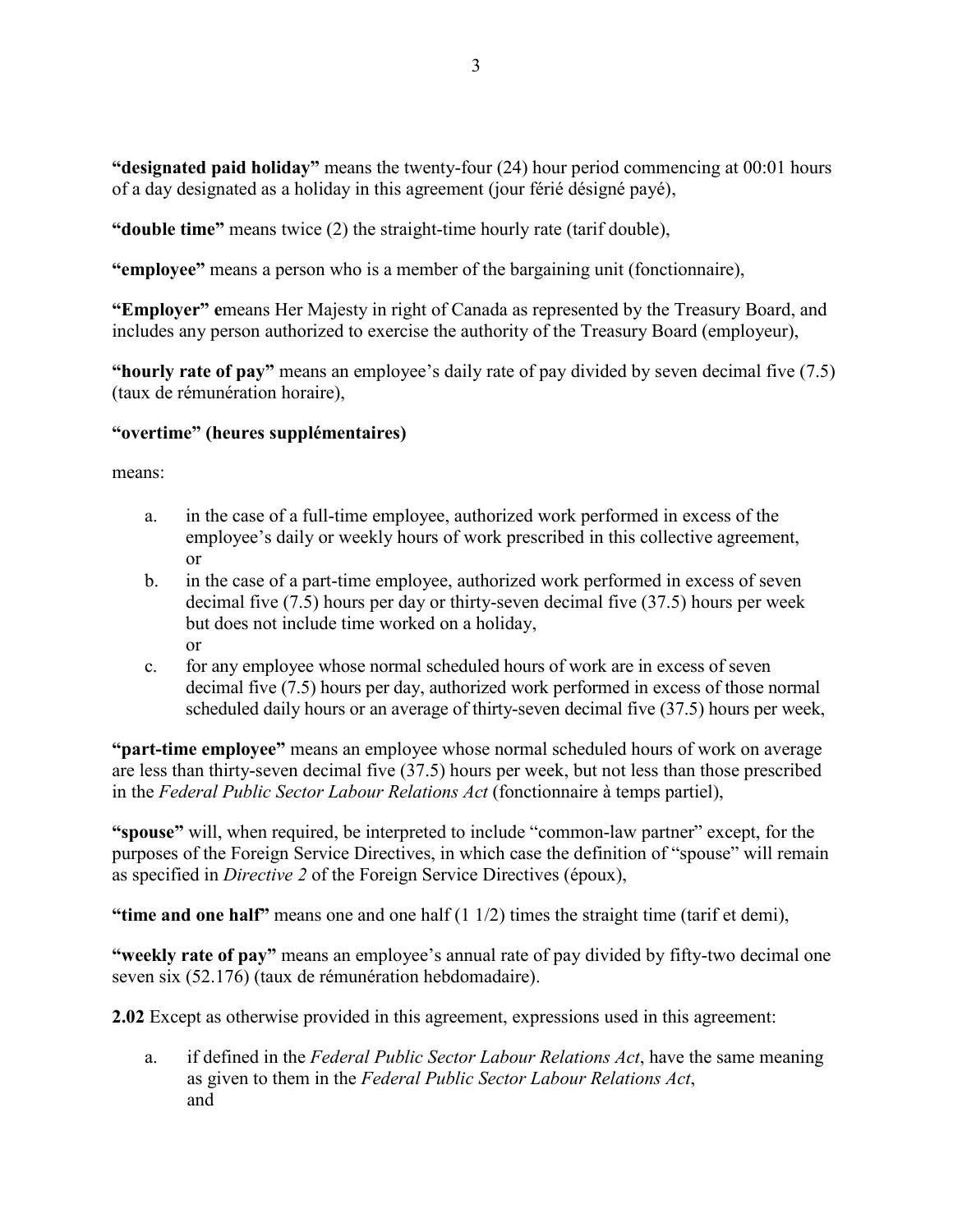b. if defined in the *Interpretation Act*, but not defined in the *Federal Public Sector Labour Relations Act*, have the same meaning as given to them in the *Interpretation Act*.

**2.03** The parties to this agreement share a desire to eliminate sexual stereotyping from all government communications and, to this end, have agreed to give equal importance to both sexes in alternating the use of the feminine and masculine genders in the wording of this agreement. Therefore, unless otherwise indicated by the context, what is formulated in the feminine gender includes the masculine and vice versa.

**2.04** The English and French texts of this agreement are equally authentic.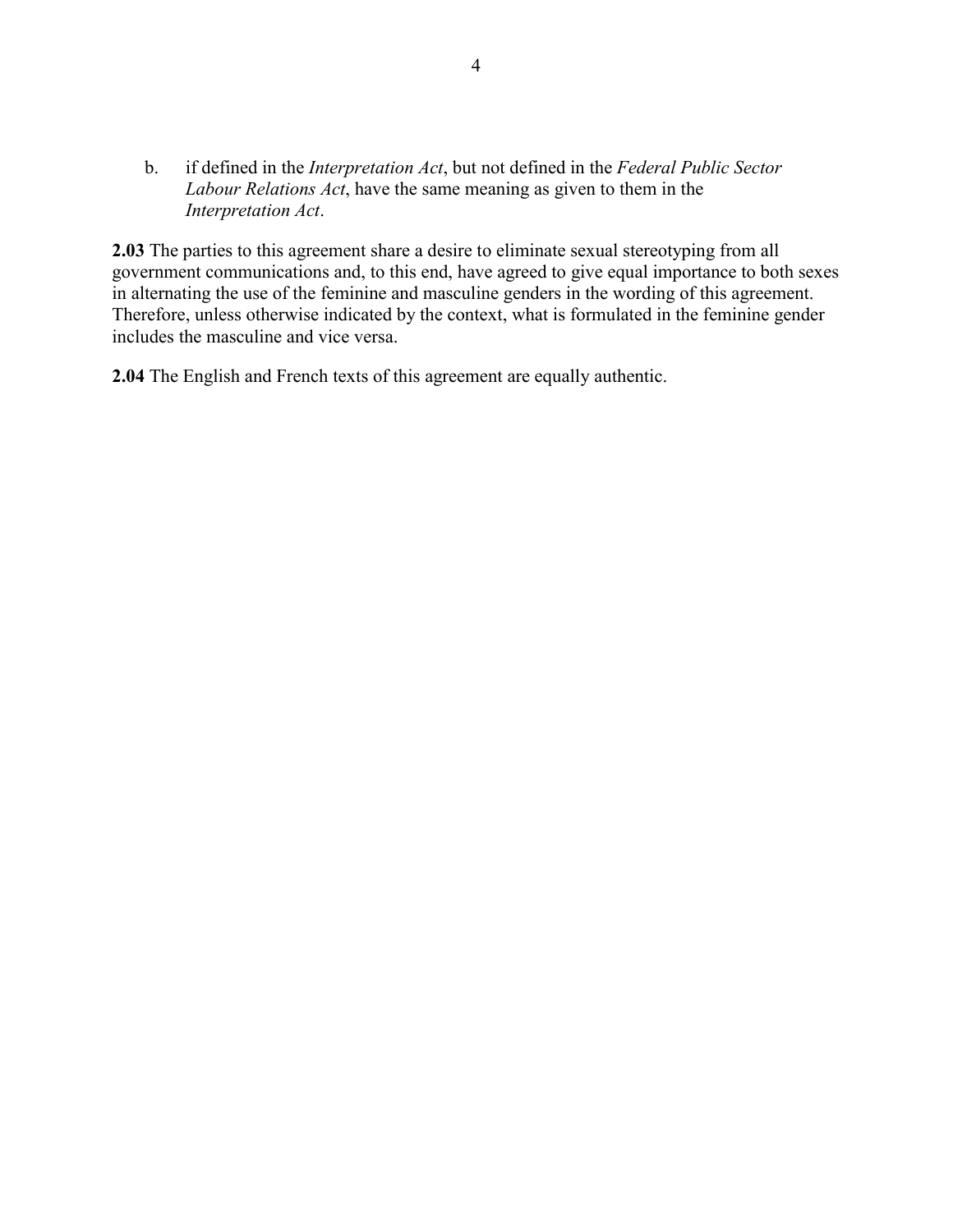**Part II: staff relations matters**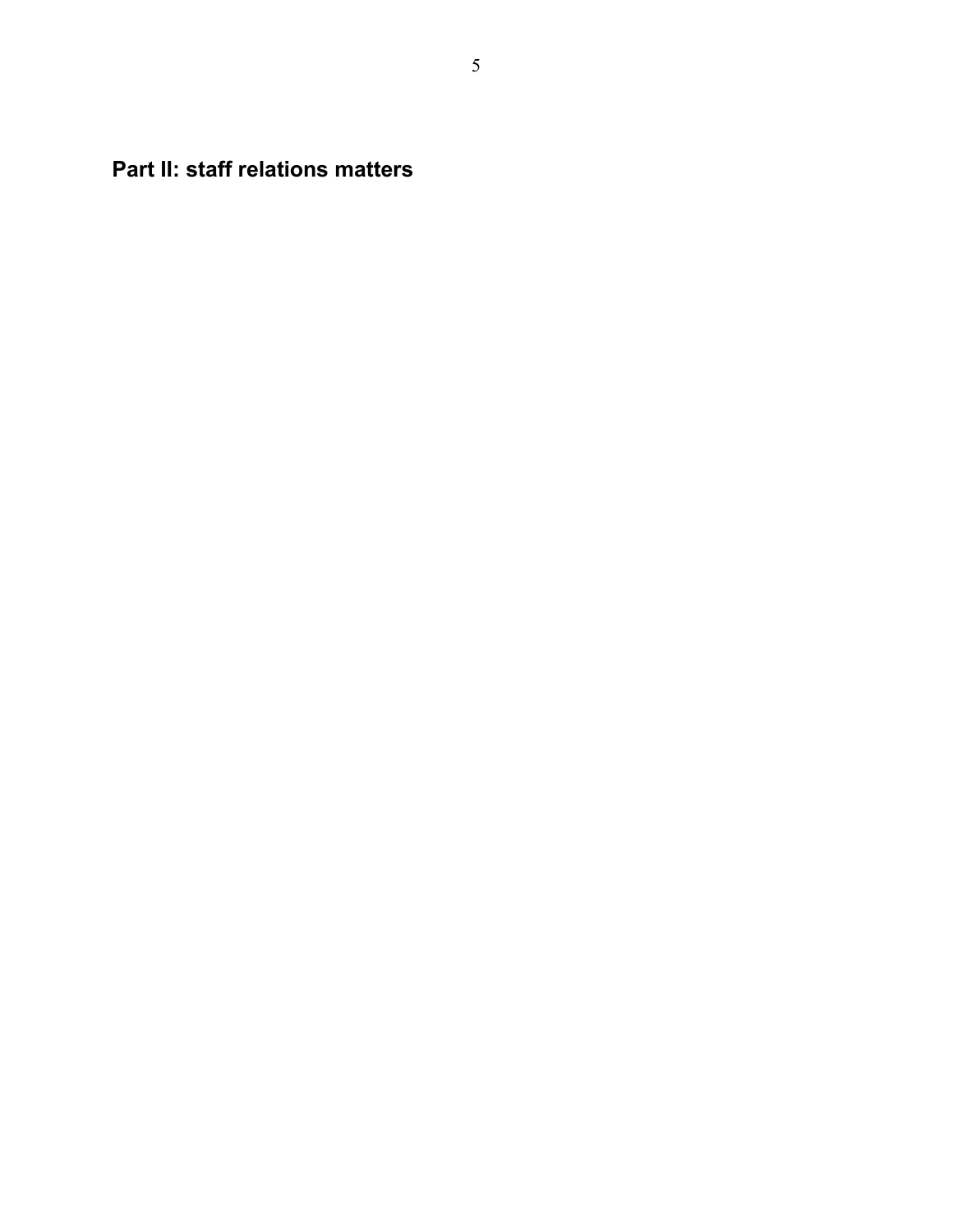## **\*\*Article 3: health and safety**

\*\*

**3.01** The Employer shall continue to make all reasonable provisions for the occupational safety and health of employees. The Employer will welcome suggestions on the subject from the Association and the parties undertake to consult with a view to adopting and expeditiously carrying out reasonable procedures and techniques designed or intended to prevent or reduce the risk of employment injury or occupational illness. The Association agrees to encourage its members to observe all safety rules and to use all appropriate protective equipment and safeguards.

## **Article 4: recognition**

**4.01** The Employer recognizes the Professional Association of Foreign Service Officers as the exclusive bargaining agent for all employees described in the certificate issued by the former Public Service Staff Relations Board on May 10, 1999, covering employees in the Foreign Service Group.

## **Article 5: check-off**

**5.01** The Employer will, as a condition of employment, deduct an amount equal to the membership dues from the monthly pay of all employees in the bargaining unit.

**5.02** The Association shall inform the Employer in writing of the authorized monthly deduction to be checked off for each employee defined in clause 5.01. The Association shall give at least three (3) months' advance notice to the Employer of any amendment to the amount of the authorized monthly deduction.

## **5.03**

- a. For new employees to the bargaining unit, the provisions of clause 5.01 will commence the first (1st) full month of employment to the extent that earnings are available.
- b. Where any employee does not have sufficient earnings in respect of any month to permit deductions, the Employer shall not be obligated to make such deductions from subsequent salary.

**5.04** An employee, who satisfies the Employer to the extent that she declares in an affidavit that she is a member of a religious organization whose doctrine prevents her as a matter of conscience from making financial contributions to an employee organization and that she will make contributions to a charitable organization registered pursuant to the *Income Tax Act*, equal to dues, shall not be subject to this article, provided that the affidavit submitted by her is countersigned by an official representative of the religious organization involved.

**5.05** The amounts deducted in accordance with clause 5.01 shall be remitted to the Association by cheque within a reasonable period of time after deductions are made and shall be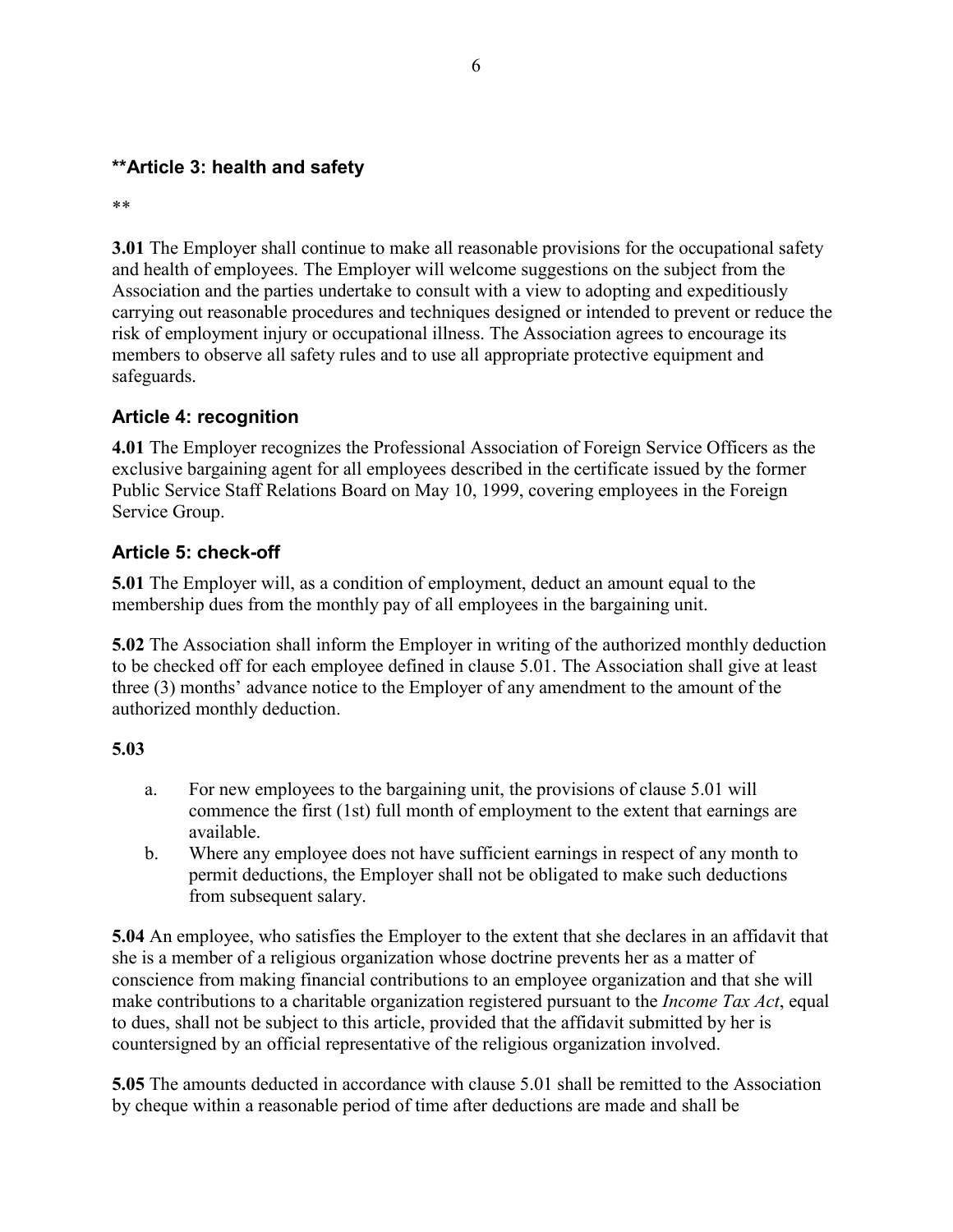accompanied by the name and pay number of each employee and the amount of the deductions made on the employee's behalf.

**5.06** The Employer shall provide a monthly revocable check-off of premiums payable on insurance plans, provided by the Association for its members in the bargaining unit, on the basis of presentation of appropriate documentation, provided that the amounts so deducted are combined with membership dues in a single monthly deduction. The Employer will not be required to inform an employee when her insurance plan coverage is affected because of lack of sufficient earnings to cover deductions or because of her transfer out of or into the bargaining unit.

**5.07** The Association agrees to indemnify and save the Employer harmless against any claim or liability arising out of the application of this article, except for any claim or liability arising out of an error committed by the Employer.

## **Article 6: provision of communication facilities**

**6.01** The communication facilities of the Employer are for the delivery of government programs. Nevertheless, in the situations circumscribed by clauses 6.03 and 6.04 and subject to operational requirements, the Employer agrees to cooperate in providing certain facilities for communications between the Association and the employees on foreign assignment.

**6.02** The Association agrees to indemnify and save the Employer harmless against any claim or liability arising out of the application of this article.

#### **6.03 Foreign Affairs Mail Distribution Service**

Notwithstanding any restrictions on use of government mail facilities, the departmental internal mail facilities may be used for communications between the Association and the employees on foreign assignment, in conformity with applicable Employer policies as amended from time to time.

#### **6.04 Departmental electronic mail systems**

- a. The departments shall allow the Association to use the departmental electronic network to distribute information to the members of the Association pursuant to subparagraphs  $6.04(a)(i)$ , (ii) and (iii);
	- i. The Association shall endeavour to avoid requests for distributing information, which the Employer, acting reasonably, could consider adverse to its interests or to the interests of any of its representatives. Distribution of information shall require the prior approval of the department.
	- ii. The Association shall provide to the authorized representative a paper and electronic (ready for transmission) copy of the documents it wants to distribute.
	- iii. Such approval shall be requested from the authorized representative or his or her delegate at the national level; it shall not be unreasonably withheld.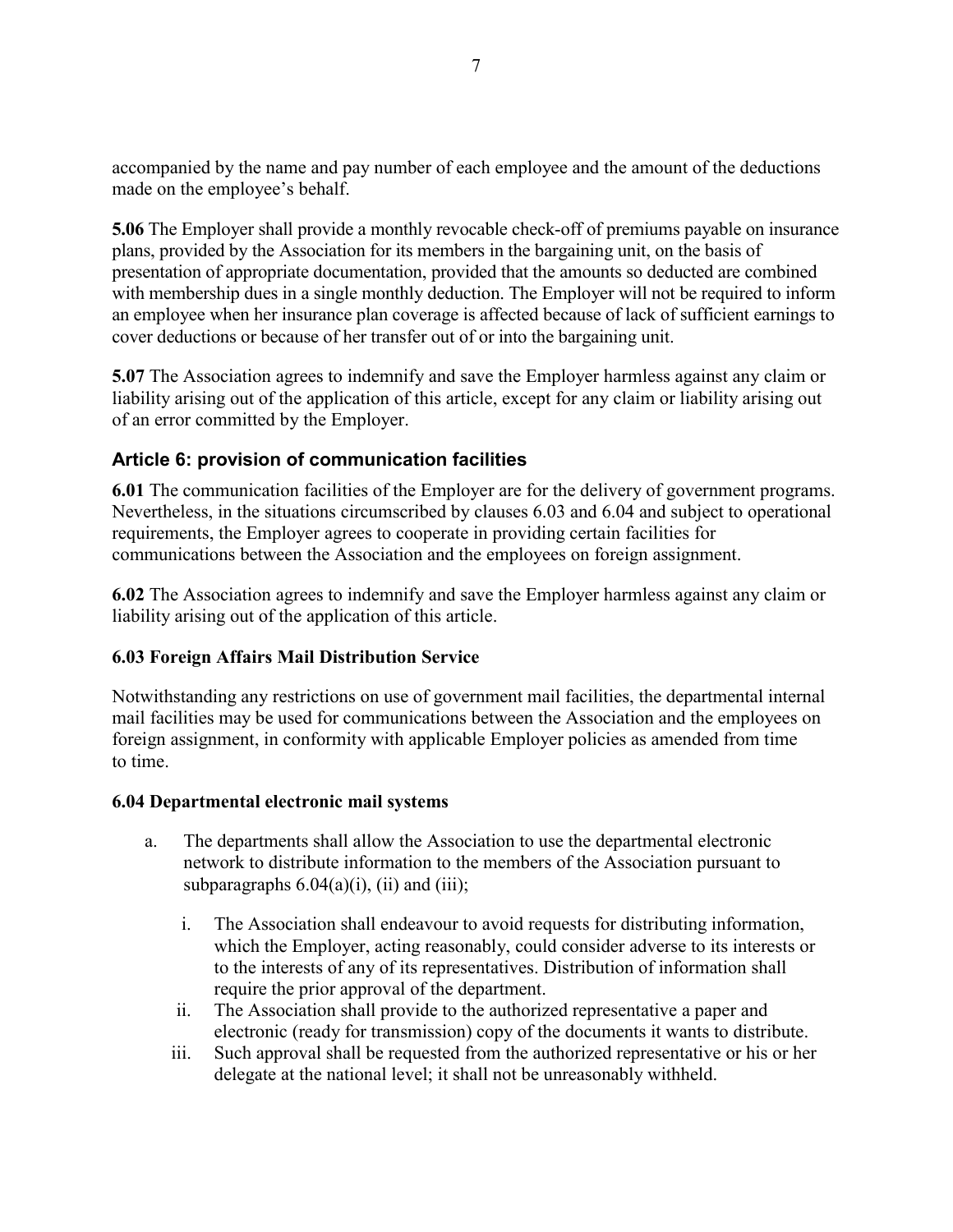- iv. The departments will endeavour to transmit the approved information via its electronic network within three working days (not counting Saturdays, Sundays and designated paid holidays). The person responsible for the approval will ensure the distribution of the information.
- b. The departments will ensure a hyperlink to the Association's website from its intranet through the Association.

#### **6.05 Bulletin boards**

Reasonable space on bulletin boards, in convenient locations, including electronic bulletin boards where available, will be made available to the Association for the posting of official Association notices. The Association shall endeavour to avoid requests for posting of notices which the Employer, acting reasonably, could consider adverse to its interests or to the interests of any of its representatives. Posting of notices or other materials shall require the prior approval of the Employer, except notices related to the business affairs of the Association, including the names of Association representatives, and social and recreational events. Such approval shall not be unreasonably withheld.

## **Article 7: information**

**7.01** The Employer agrees to supply the Association each month with the following information pertaining to all employees in the Foreign Service bargaining unit, including those who enter or leave the bargaining unit: surname, first initial, gender, geographic location, classification level, department, employee type, activity code and status.

**7.02** The Employer agrees to provide each employee with a copy of this agreement. For the purpose of satisfying the Employer's obligation under this clause, employees may be given electronic access to the collective agreement. Where electronic access to the agreement is unavailable or impractical, or upon request, the employee shall be supplied with a printed copy of the agreement.

#### **Article 8: joint consultation**

**8.01** The parties acknowledge the mutual benefits to be derived from joint consultation and will consult on matters of common interest.

**8.02** The subjects for joint consultation shall include career development and may include professional responsibilities and standards and workloads.

**8.03** Without limiting the manner in which the parties agree to consult, the Department of Foreign Affairs, Trade and Development and the Department of Citizenship and Immigration undertake to maintain a consultation process with the Association in accordance with terms of reference which are mutually agreed upon.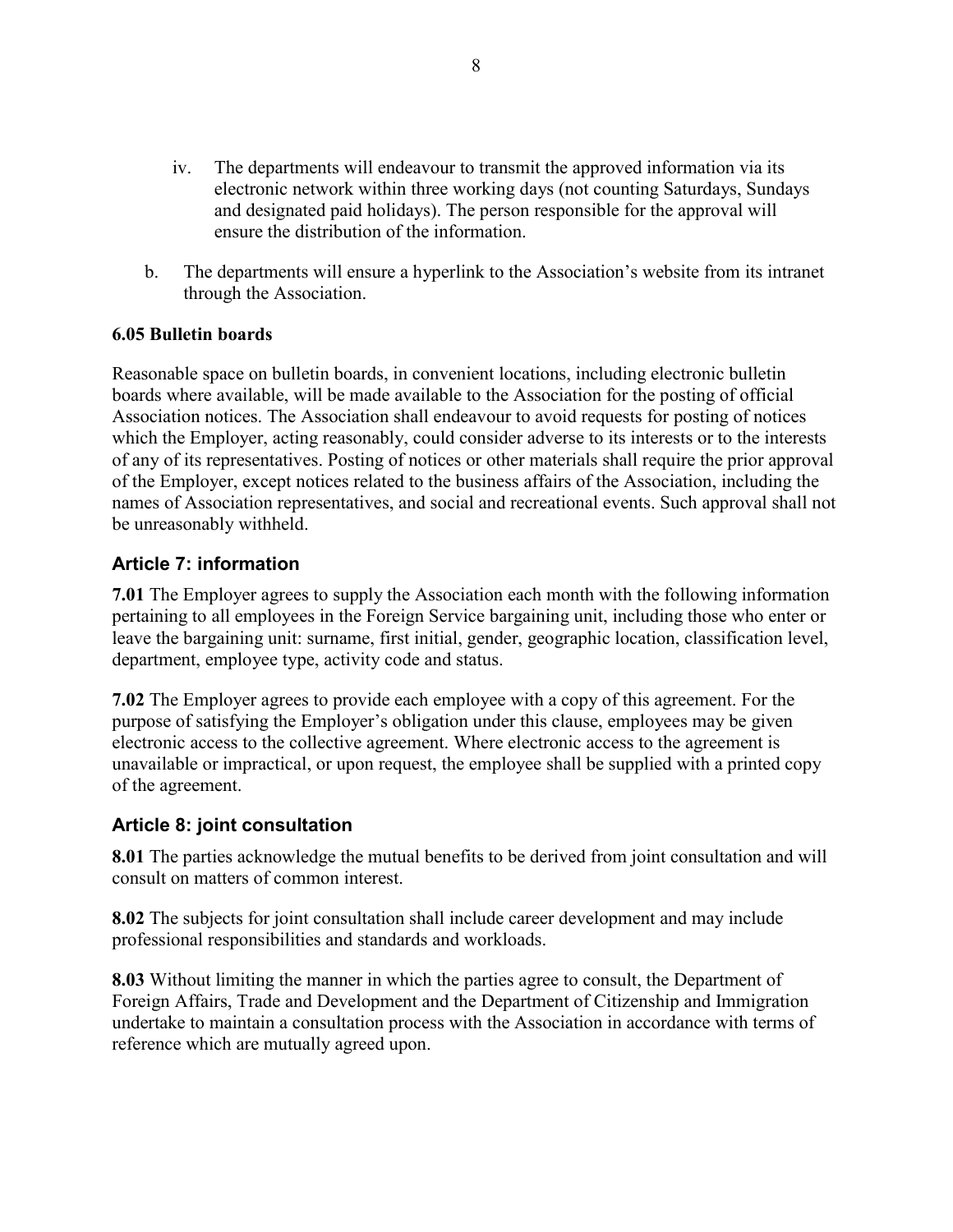## **Article 9: suspension and discipline**

**9.01** An employee who is required to attend a meeting, the purpose of which is to conduct a disciplinary hearing concerning her or to render a disciplinary decision concerning her, shall:

- a. where practicable, receive in writing a minimum of two (2) days' notice of such a meeting, as well as its purpose, and
- b. at her request, have a representative of the Association attend the meeting, when the representative is readily available.

**9.02** When an employee is suspended from duty, demoted, or terminated in accordance with paragraph 12(l)(c), (d) or (e) of the *Financial Administration Act*, the Employer undertakes to notify her in writing of the reason for such suspension, demotion or termination. The Employer shall endeavour to give such notification at the time of suspension, demotion or termination.

**9.03** The Employer shall notify the Executive Director of the Association that a suspension, demotion or termination has occurred.

**9.04** The Employer agrees not to introduce as evidence in a hearing relating to disciplinary action any document from the file of an employee, the existence of which she was not aware at the time of filing or within a reasonable period thereafter.

**9.05** Any document or written statement related to disciplinary action, which may have been placed on the personnel file of an employee shall be destroyed after two (2) years have elapsed since the disciplinary action was taken provided that no further disciplinary action has been recorded during this period. This period will automatically be extended by the length of any period of leave without pay of three (3) months or more.

**9.06** Subject to the *Access to Information Act* and the *Privacy Act*, the Employer shall provide the employee access to the information used during the disciplinary investigation.

## **Article 10: employee performance reviews**

**10.01** For the purpose of this article,

- a. a formal assessment and/or appraisal of an employee's performance means a written assessment and/or appraisal by the supervisor of how well the employee has performed the employee's assigned tasks during a specified period in the past;
- b. formal assessment and/or appraisals of employee performance shall be recorded in a form prescribed by the Employer for this purpose.

**10.02** Prior to an employee performance review, the following shall be made available to the employee:

a. the evaluation form which will be used for the review;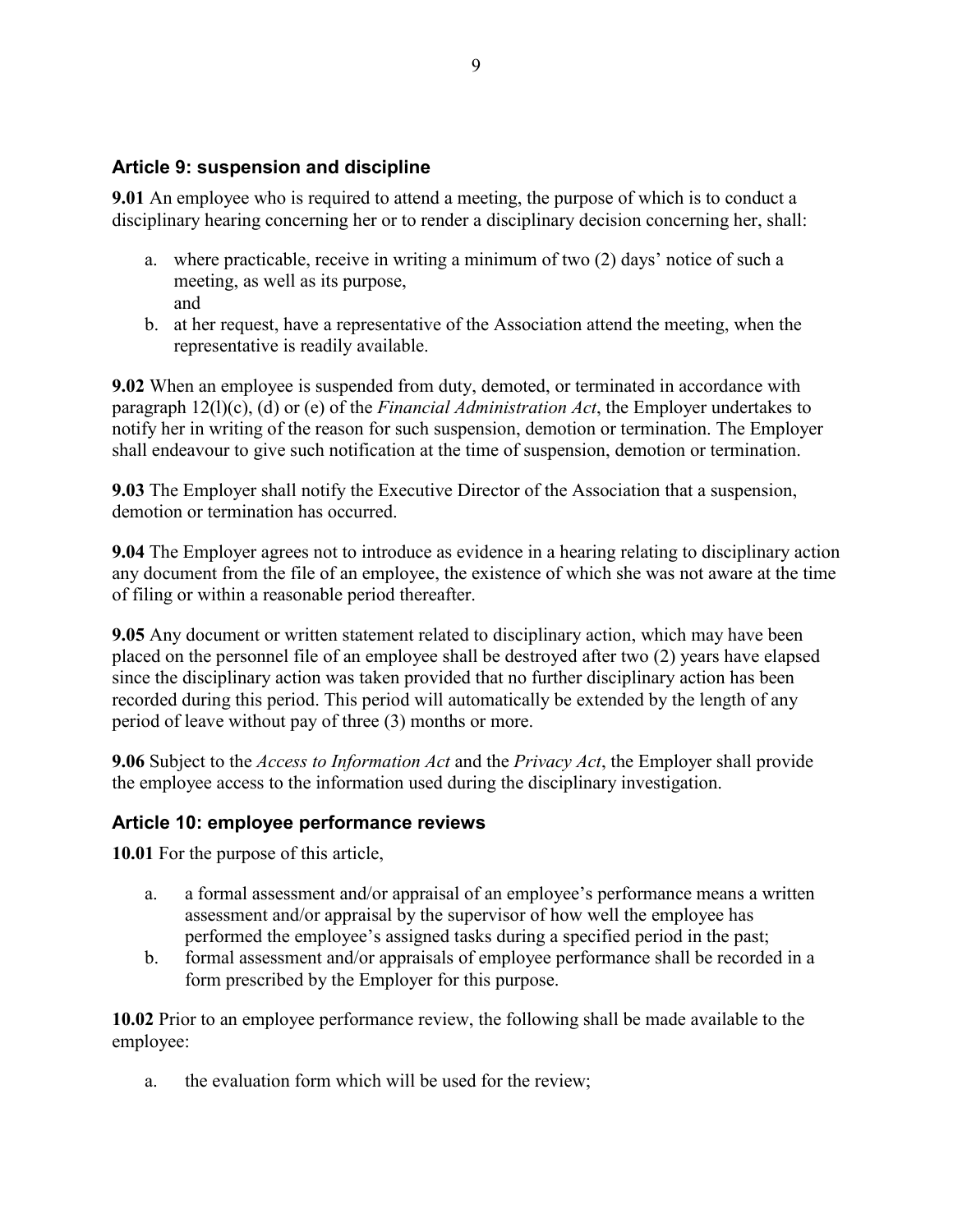- b. any written document which provides instructions to the person conducting the review;
- c. if, during the employee performance review, either the form or instructions have changed they shall be given to the employee.

### **10.03**

- a. At the beginning of an employee's assignment and annually thereafter, the manager in consultation with the employee, will establish the employee's objectives for the year.
- b. If during an employee's assignment a concern arises with respect to the employee's performance, the Employer will bring those concerns to the attention of the employee in a timely manner. Except in cases of adverse impact on Canadians' interests abroad, the employee shall be given a reasonable opportunity to bring the performance up to the performance standard.

#### **10.04**

a. When a formal assessment of an employee's performance is made, the employee concerned must be given an opportunity to sign the assessment form in question upon its completion to indicate that its contents have been read. An employee's signature on the assessment form shall be considered to be an indication only that its contents have been read and shall not indicate the employee's concurrence with the statements contained on the form.

The employee shall be provided with a copy of the assessment at the time that the assessment is signed by the employee.

- b. The Employer's representative(s) who assesses an employee's performance must have observed or been aware of the employee's performance for at least one half (1/2) of the period for which the employee's performance is evaluated.
- c. When an employee disagrees with the assessment and/or the appraisal of his work, he shall have the right to present written counter-arguments to the manager(s) or committee(s) responsible for the assessment and/or appraisal. An employee has the right to make written comments to be attached to the performance review form.

**10.05** Upon written request of an employee, the personnel file of that employee shall be made available once per year for the employee's examination in the presence of an authorized representative of the Employer.

## **Article 11: grievance procedure**

**11.01** In cases of alleged misinterpretation or misapplication arising out of agreements concluded by the National Joint Council (NJC) of the public service on items which may be included in a collective agreement and which the parties to this agreement have endorsed, the grievance procedure will be in accordance with section 15 of the NJC By-Laws.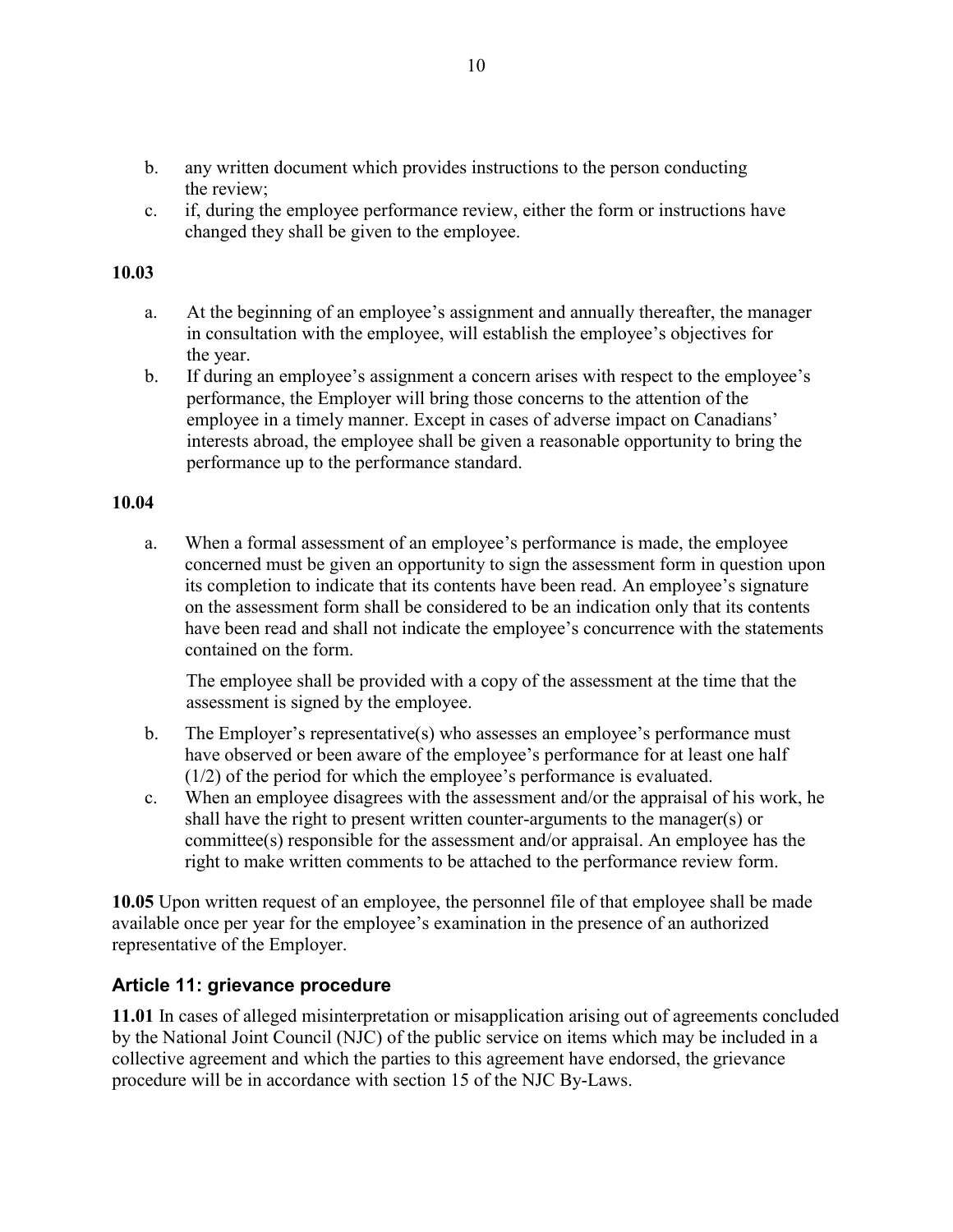**11.02** The parties recognize the value of informal discussion between employees and their supervisors to the end that problems might be resolved without recourse to a formal grievance. When the parties in writing avail themselves of an informal conflict management system established pursuant to section 207 of the FPSLRA, the time limits prescribed in this grievance procedure are suspended until either party gives the other notice in writing to the contrary.

**11.03** No person shall seek by intimidation, by threat of dismissal or by any other kind of threat to cause a grievor to abandon his/her grievance or refrain from exercising his/her right to present a grievance as provided in this agreement.

#### **Individual grievances**

**11.04** Subject to clauses 11.05 to 11.10 and as provided in section 208 of the *Federal Public Sector Labour Relations Act*, a grievor who feels that he/she has been treated unjustly or considers himself/herself aggrieved by any action or lack of action by the Employer in matters other than those arising from the classification process is entitled to present a grievance related to:

- a. the interpretation or application, in respect of the employee, of
	- i. a provision of a statute or regulation, or of a direction or other instrument made or issued by the Employer, that deals with terms and conditions of employment, or
	- ii. a provision of a collective agreement or an arbitral award;
	- or
- b. as a result of any occurrence or matter affecting his or her terms and conditions of employment.

**11.05** An employee may not present an individual grievance in respect of which an administrative procedure for redress is provided under any act of Parliament, other than the *Canadian Human Rights Act*.

**11.06** Despite clause 11.05, an employee may not present an individual grievance in respect of the right to equal pay for work of equal value.

**11.07** An employee may not present an individual grievance relating to the interpretation or application, in respect of the employee, of a provision of a collective agreement or an arbitral award unless the employee has the approval of and is represented by the bargaining agent for the bargaining unit to which the collective agreement or arbitral award applies.

**11.08** An employee who, in respect of any matter, avails himself or herself of a complaint procedure established by a policy of the Employer may not present an individual grievance in respect of that matter if the policy expressly provides that an employee who avails himself or herself of the complaint procedure is precluded from presenting an individual grievance under this article.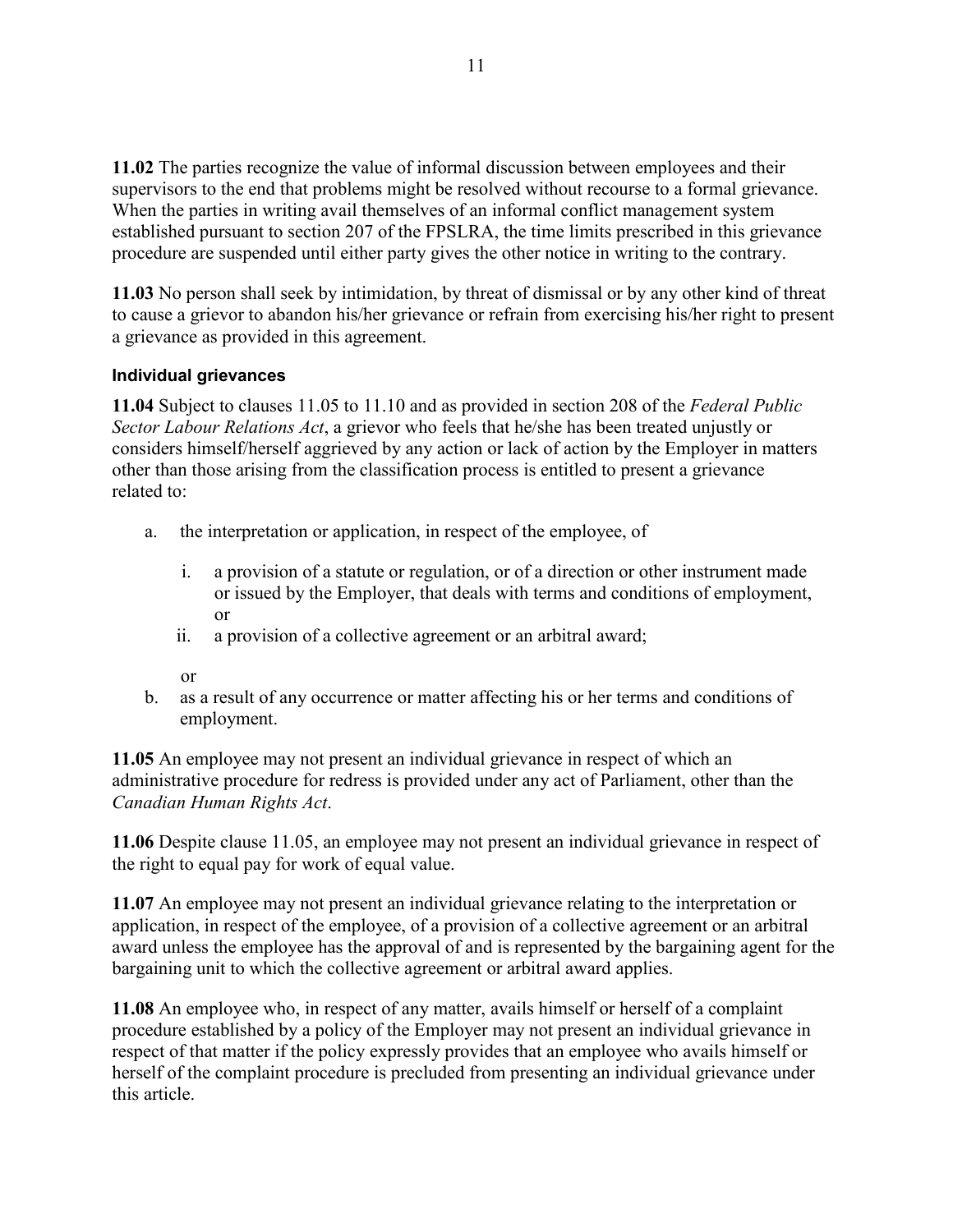**11.09** An employee may not present an individual grievance relating to any action taken under any instruction, direction or regulation given or made by or on behalf of the Government of Canada in the interest of the safety or security of Canada or any state allied or associated with Canada.

**11.10** For the purposes of clause 10.09, an order made by the Governor in Council is conclusive proof of the matters stated in the order in relation to the giving or making of an instruction, a direction or a regulation by or on behalf of the Government of Canada in the interest of the safety or security of Canada or any state allied or associated with Canada.

**11.11** Except as otherwise provided in this agreement a grievance shall be processed by recourse to the following levels:

- a. Level 1: that level of management authorized to respond to grievances at Level 1 (all departments);
- b. Levels 2 and 3: intermediate level(s) where such level or levels are established in departments or agencies (all departments except Foreign Affairs, Trade and Development);
- c. Final level: deputy head or his/her authorized representative (all departments).

**11.12** Where the Employer demotes or terminates an employee for cause pursuant to paragraph 12(1)(c), (d) or (e) of the *Financial Administration Act*, the grievance procedure set forth in this agreement shall apply except that the grievance shall be presented at the final level only.

**11.13** The Employer shall designate a representative at each level in the grievance procedure and shall inform each employee to whom the procedure applies of the name or title of the person so designated together with the name or title and address of the immediate supervisor or local officer-in-charge to whom a grievance is to be presented. This information shall be communicated to employees by means of notices posted by the Employer in places where such notices are most likely to come to the attention of the employees to whom the grievance procedure applies, or otherwise as determined by agreement between the Employer and the Association.

## **Clauses 11.14 to 11.29 apply only to individual and group grievances**

**11.14** A grievor who wishes to present a grievance at a prescribed level in the grievance procedure, shall transmit this grievance to his/her immediate supervisor or local officer-in-charge who shall forthwith:

- a. forward the grievance to the representative of the Employer authorized to deal with grievances at the appropriate level, and
- b. provide the grievor with a receipt stating the date on which the grievance was received by him/her.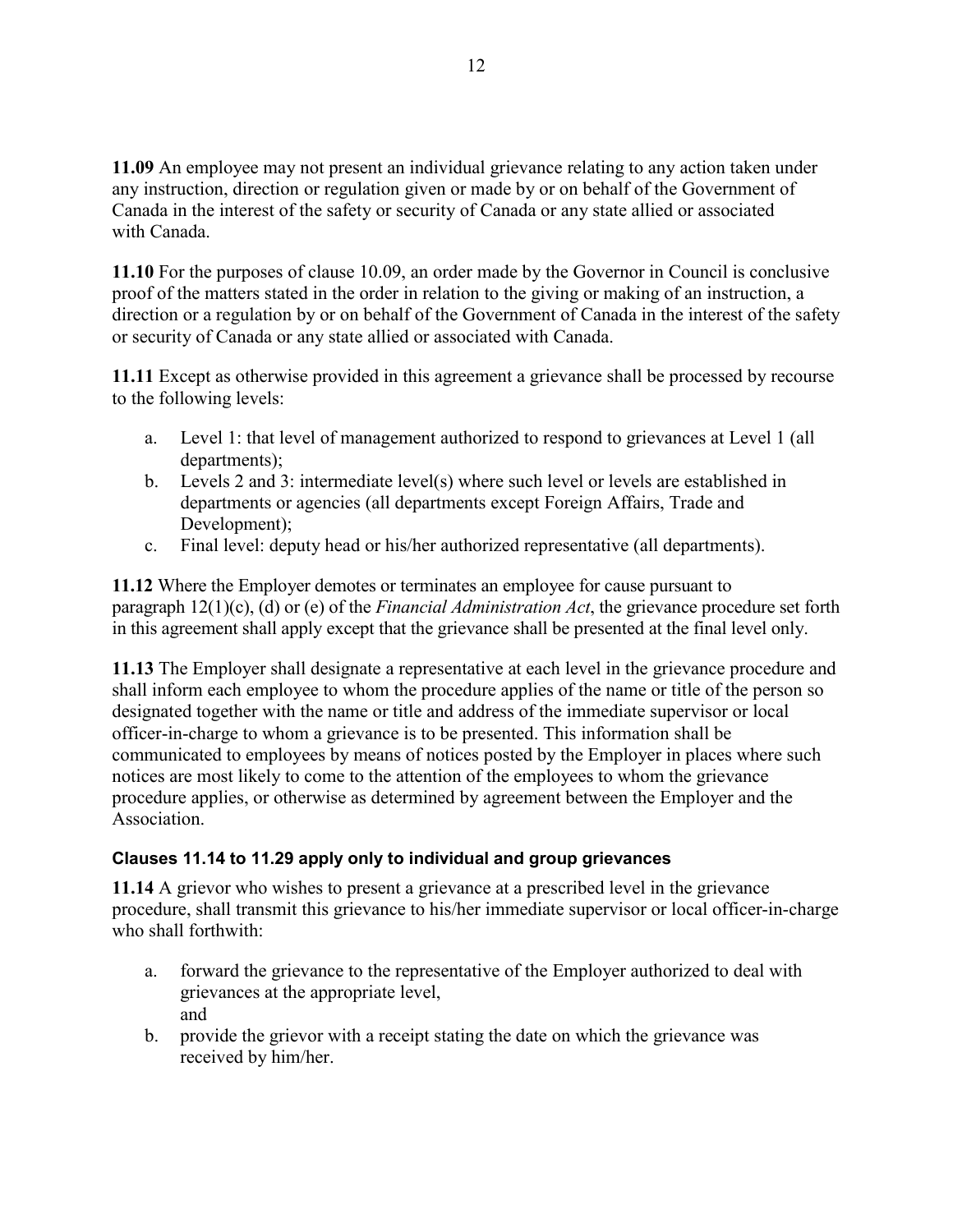**11.15** Where it is necessary to present a grievance by mail, the grievance shall be deemed to have been presented on the day on which it is postmarked and it shall be deemed to have been received by the Employer on the date it is delivered to the appropriate office of the department or agency concerned.

Similarly the Employer shall be deemed to have delivered a reply at any level on the date on which the letter containing the reply is postmarked, but the time limit within which the grievor may present his/her grievance at the next higher level shall be calculated from the date on which the Employer's reply was delivered to the address shown on the grievance form.

**11.16** A grievance shall not be deemed to be invalid by reason only that it is not in accordance with the form supplied by the Employer.

**11.17** A grievor may be assisted and/or represented by the Association when presenting a grievance at any level.

**11.18** The Association shall have the right to consult with the Employer with respect to a grievance at each level of the grievance procedure. Where consultation is with the deputy head, the deputy head shall render the decision.

**11.19** A grievor may present a grievance to the first level of the procedure in the manner prescribed in clause 11.13, not later than the twenty-fifth (25th) day after the date on which he/she is notified orally or in writing or on which he/she first becomes aware of the action or circumstances giving rise to grievance.

**11.20** The Employer shall normally reply to a grievance, at any level in the grievance procedure, except the final level, within ten (10) days after the date the grievance is presented at that level. Where such decision or settlement is not satisfactory to the grievor, he/she may submit a grievance at the next higher level in the grievance procedure within ten (10) days after that decision or settlement has been conveyed to him in writing.

**11.21** If the Employer does not reply within fifteen (15) days from the date that a grievance is presented at any level, except the final level, the grievor may, within the next ten (10) days, submit the grievance at the next higher level of the grievance procedure.

**11.22** The Employer shall normally reply to a grievance at the final level of the grievance procedure within thirty (30) days after the grievance is presented at that level.

**11.23** Where a grievor has been represented by the Association in the presentation of his/her grievance, the Employer will provide the appropriate representative of the Association with a copy of the Employer's decision at each level of the grievance procedure at the same time that the Employer's decision is conveyed to the grievor.

**11.24** The decision given by the Employer at the final level in the grievance procedure shall be final and binding upon the grievor unless the grievance is a class of grievance that may be referred to adjudication.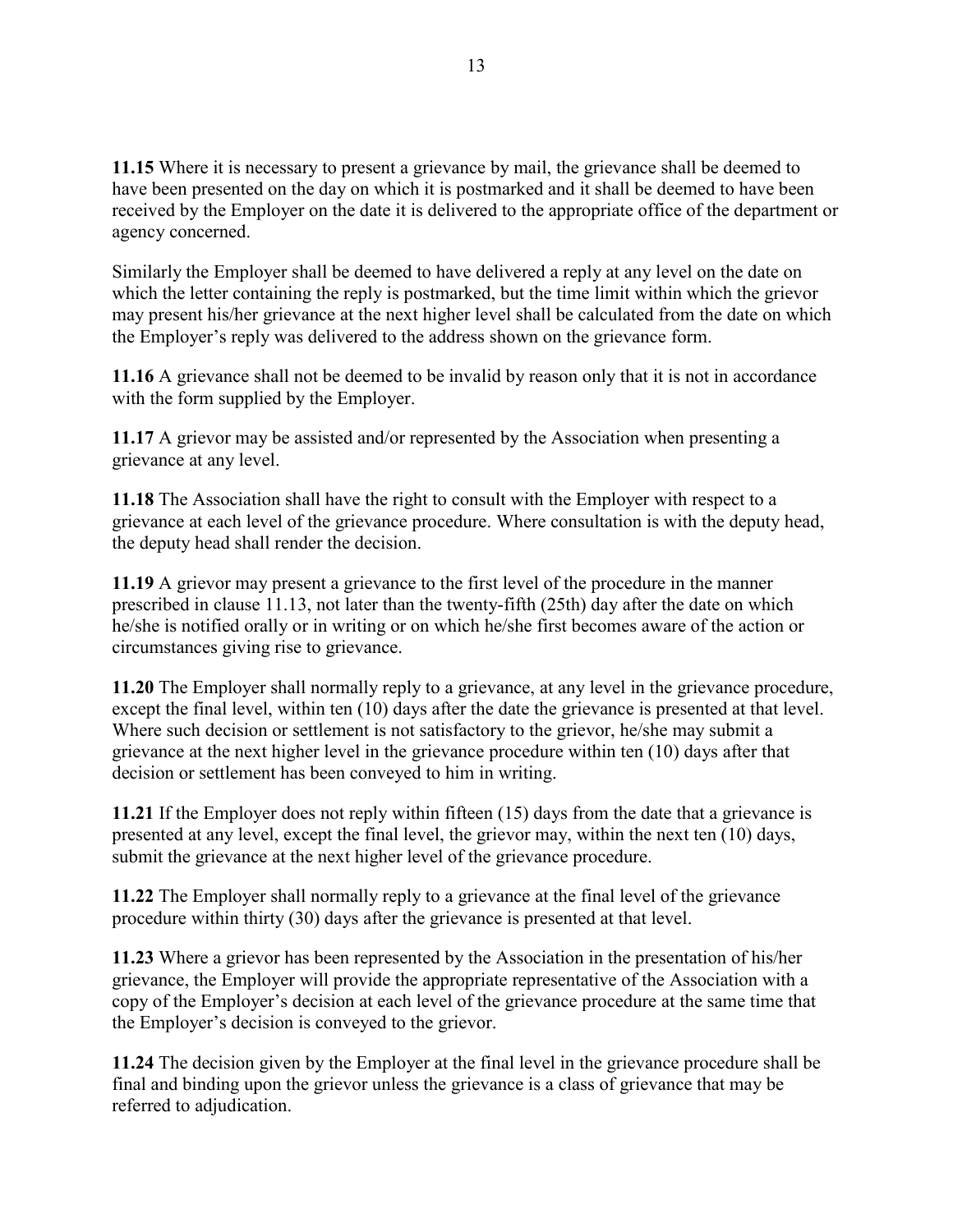**11.25** In determining the time within which any action is to be taken as prescribed in this procedure, Saturdays, Sundays and designated paid holidays shall be excluded.

**11.26** The time limits stipulated in this procedure may be extended by mutual agreement between the Employer and the grievor and, where appropriate, the Association representative.

**11.27** Where it appears that the nature of the grievance is such that a decision cannot be given below a particular level of authority, any or all the levels, except the final level, may be eliminated by agreement of the Employer and the grievor, and, where applicable, the Association.

**11.28** A grievor may abandon a grievance by written notice to his/her immediate supervisor or officer-in-charge.

**11.29** When a grievor fails to present a grievance to the next higher level within the prescribed time limits he/she will be deemed to have abandoned the grievance, unless he/she was unable to comply with the prescribed time limits due to circumstances beyond his/her control.

## **Reference to adjudication: individual grievances**

**11.30** Where a grievor has presented a grievance up to and including the final level in the grievance procedure with respect to:

- a. the interpretation or application in respect of the grievor of a provision of this agreement or a related arbitral award, or
- b. disciplinary action resulting in suspension or a financial penalty, or
- c. termination of employment or demotion pursuant to paragraph  $12(1)(c)$ , (d) or (e) of the *Financial Administration Act*,

and his/her grievance has not been dealt with to his/her satisfaction, he/she may refer the grievance to adjudication in accordance with the provisions of the *Federal Public Sector Labour Relations Act* and Regulations.

**11.31** Where a grievance that may be presented by a grievor to adjudication is a grievance relating to the interpretation or application in respect of him of a provision of this agreement or an arbitral award, he is not entitled to refer the grievance to adjudication unless the Association signifies in the prescribed manner:

- a. its approval of the reference of the grievance to adjudication, and
- b. its willingness to represent the grievor in the adjudication proceedings.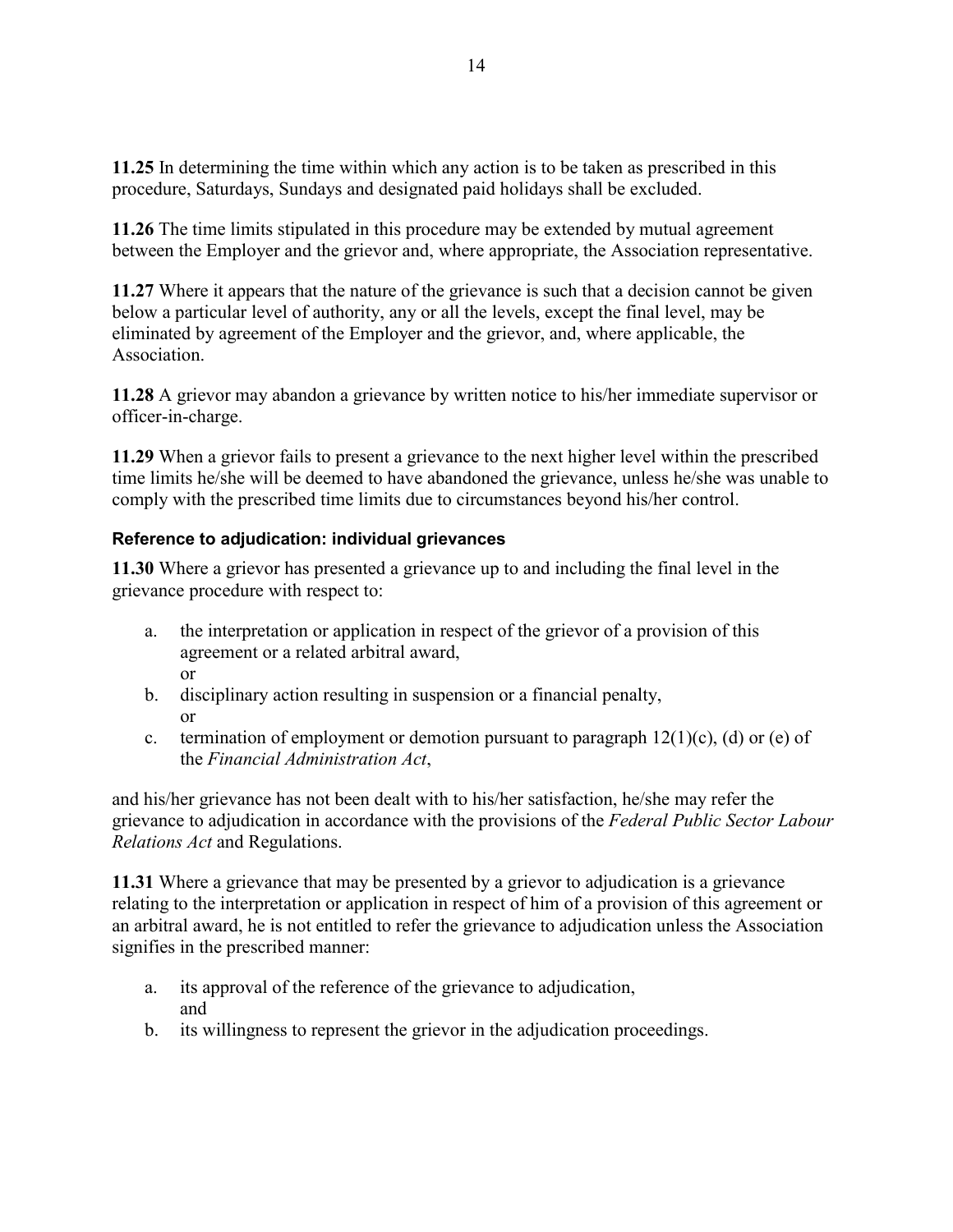#### **Group grievances**

**11.32** Subject to and as provided in section 215 of the *Federal Public Sector Labour Relations Act* and clauses 11.14 to 11.29 of this collective agreement, the Association may present a group grievance to the Employer on behalf of employees in the bargaining unit who feel aggrieved by the interpretation or application, common in respect of those employees, of a provision of the collective agreement or an arbitral award.

#### **11.33 Presentation of group grievance**

- 1. The bargaining agent for a bargaining unit may present to the Employer a group grievance on behalf of employees in the bargaining unit who feel aggrieved by the interpretation or application, common in respect of those employees, of a provision of a collective agreement or an arbitral award.
- 2. In order to present the grievance, the bargaining agent must first obtain the consent of each of the employees concerned in the form provided for by the regulations. The consent of an employee is valid only in respect of the particular group grievance for which it is obtained.
- 3. The group grievance must relate to employees in a single portion of the federal public administration.
- 4. A bargaining agent may not present a group grievance in respect of which an administrative procedure for redress is provided under any act of Parliament, other than the *Canadian Human Rights Act*.
- 5. Notwithstanding subsection (4), a bargaining agent may not present a group grievance in respect of the right to equal pay for work of equal value.
- 6. If an employee has, in respect of any matter, availed himself or herself of a complaint procedure established by a policy of the Employer, the bargaining agent may not include that employee as one on whose behalf it presents a group grievance in respect of that matter if the policy expressly provides that an employee who avails himself or herself of the complaint procedure is precluded from participating in a group grievance under this article.
- 7. A bargaining agent may not present a group grievance relating to any action taken under any instruction, direction or regulation given or made by or on behalf of the Government of Canada in the interest of the safety or security of Canada or any state allied or associated with Canada.
- 8. For the purposes of subsection (7), an order made by the Governor in Council is conclusive proof of the matters stated in the order in relation to the giving or making of an instruction, a direction or a regulation by or on behalf of the Government of Canada in the interest of the safety or security of Canada or any state allied or associated with Canada.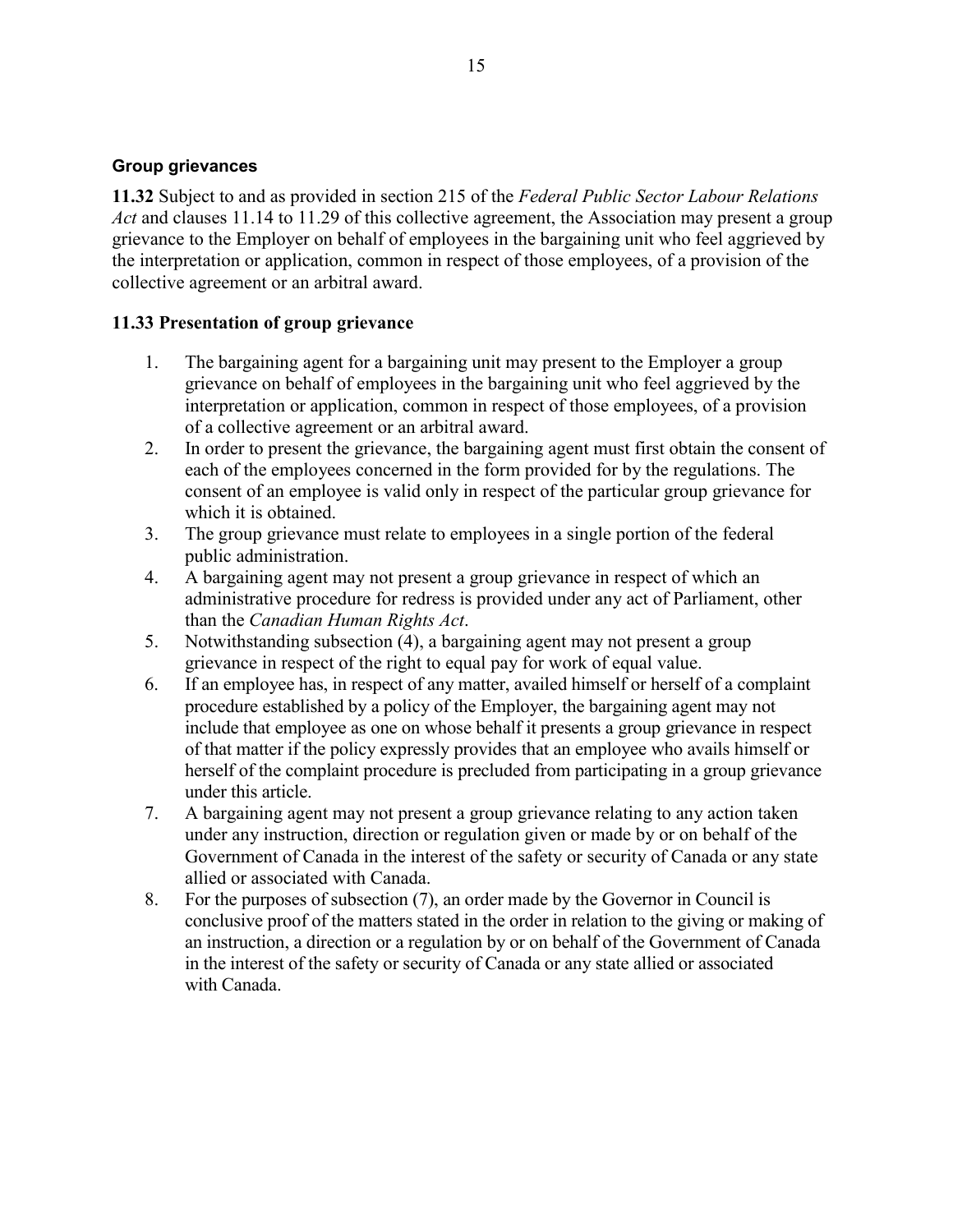#### **11.34 Opting out of a group grievance**

- 1. An employee in respect of whom a group grievance has been presented may, at any time before a final decision is made in respect of the grievance, notify the Association that the employee no longer wishes to be involved in the group grievance.
- 2. After receiving the notice, the Association may not pursue the grievance in respect of the employee.

#### **11.35 Reference to adjudication**

- 1. The bargaining agent may refer to adjudication any group grievance that has been presented up to and including the final level in the grievance process and that has not been dealt with to its satisfaction.
- 2. When a group grievance has been referred to adjudication and a party to the grievance raises an issue involving the interpretation or application of the *Canadian Human Rights Act*, that party must, in accordance with the regulations, give notice of the issue to the Canadian Human Rights Commission.
- 3. The Canadian Human Rights Commission has standing in adjudication proceedings for the purpose of making submissions regarding an issue referred to in subsection (2).

#### **Policy grievances**

**11.36** Subject to and as provided in section 220 of the *Federal Public Sector Labour Relations Act*, the Employer and the Association may present a grievance to the Association or the Employer, as the case may be, authorized to deal with the grievance. The party who receives the grievance shall provide the other party with a receipt stating the date on which the grievance was received by him.

**11.37** There shall be no more than one (1) level in the grievance procedure.

**11.38** The Employer and the Association shall designate a representative and shall notify each other of the title of the person so designated.

**11.39** The Employer and the Association may present a grievance in the manner prescribed in clause 11.36, no later than the twenty-fifth (25th) day after the earlier of the day on which it received notification and the day on which it had knowledge of any act, omission or other matter giving rise to the policy grievance.

**11.40** The Employer and the Association shall normally reply to the grievance within sixty (60) days when the grievance is presented.

**11.41** The Employer or the Association, as the case may be, may by written notice to the officerin-charge withdraw a grievance.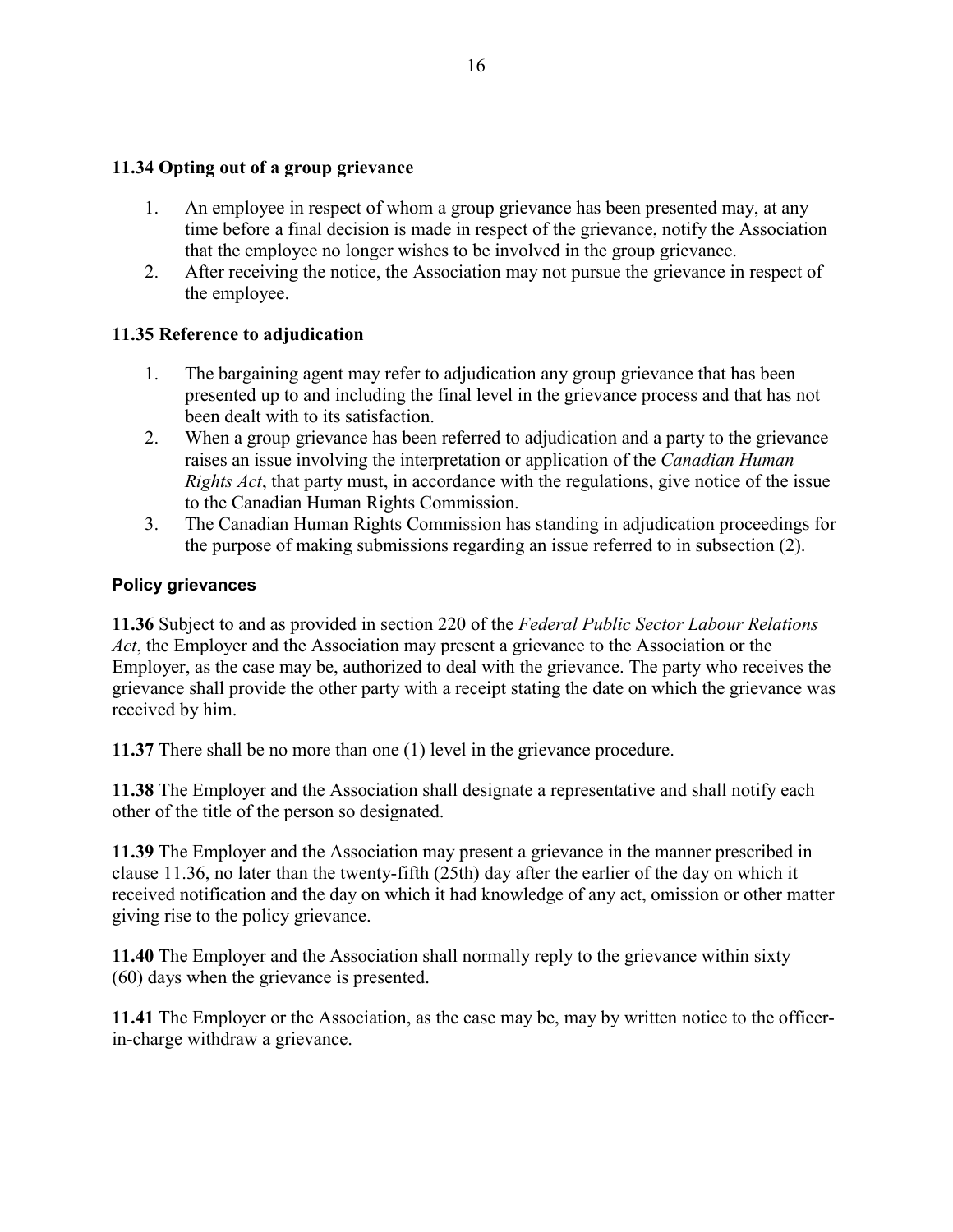## **11.42 Reference to adjudication**

A party that presents a policy grievance may refer it to adjudication, in accordance with sections 221 and 222 of the *Federal Public Sector Labour Relations Act*.

## **Article 12: outside employer**

**12.01** Where, at the request of the Employer, an employee performs duties outside the public service the performance of which is not under the direction or control of the Employer the provisions of this agreement, except for Article 21 (severance pay), do not apply to her. Where the employment of such employee is terminated, her severance pay entitlement under Article 21 shall be reduced by the amount of any severance pay she receives from any employer outside the public service under whose direction and control she was performing her duties.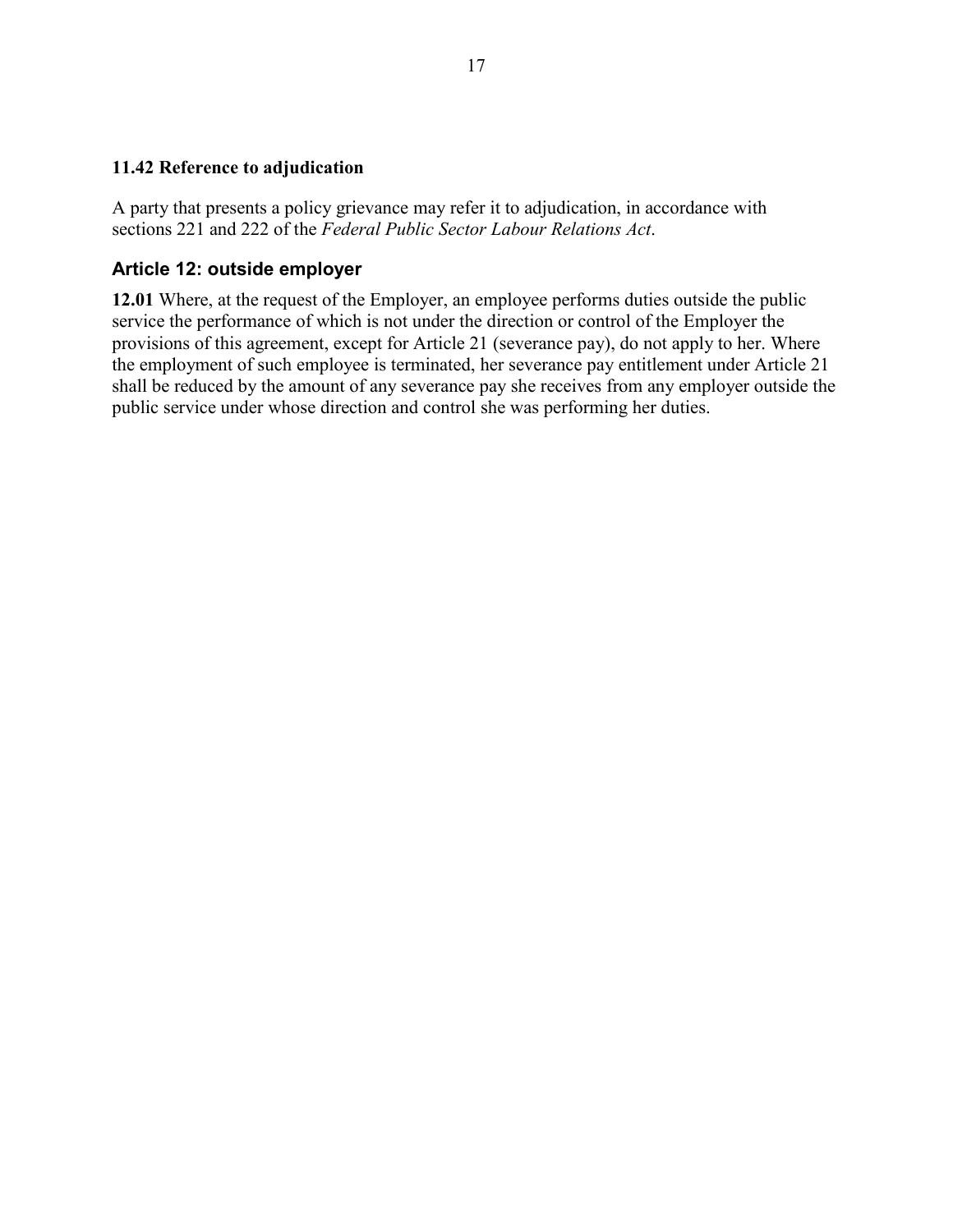**Part III: working conditions**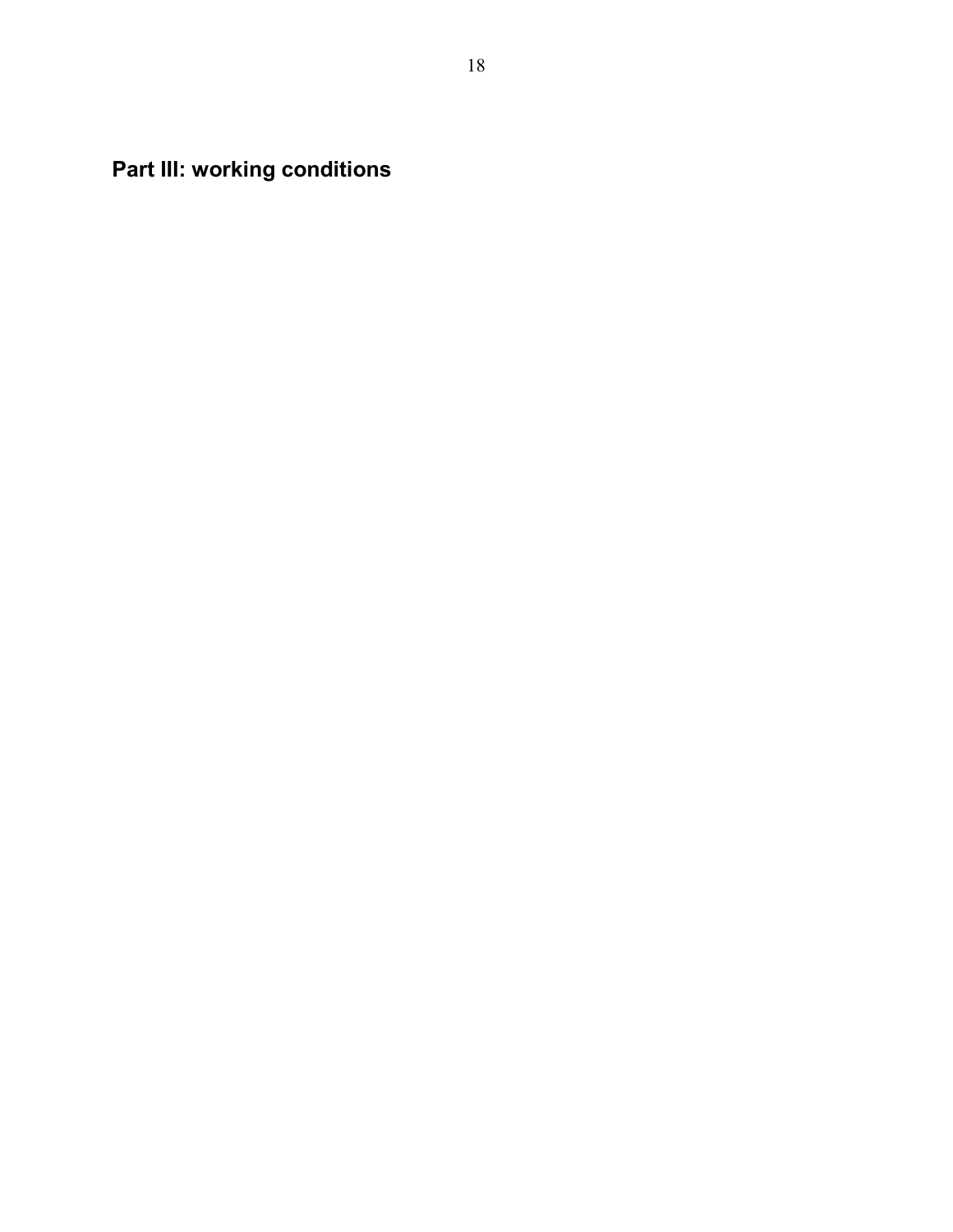### **Article 13: hours of work**

#### **13.01 Normal workweek**

- a. The normal workweek shall be thirty-seven decimal five (37.5) hours from Monday to Friday inclusive, and the normal workday shall be seven decimal five (7.5) hours, exclusive of a lunch period, between the hours of 7 am and 6 pm.
- b. Subject to operational requirements, an employee shall have the right to select and request flexible hours between 6 am and 6 pm and such request shall not be unreasonably denied.
- c. When the normal workday and/or week at missions abroad are other than those provided in paragraph (a), the Employer will provide a list of these missions to the Association. Such list may be amended by mutual consent.

#### **13.02 Compressed workweek**

- a. Notwithstanding the provisions of clause 13.01, upon request of an employee and the concurrence of the Employer, an employee may complete his weekly hours of employment in a period other than five (5) full days, provided that over a period of twenty-eight (28) calendar days, he works an average of thirty-seven decimal five (37.5) hours per week.
- b. In every twenty-eight (28) day period, such an employee shall be granted days of rest on such days as are not scheduled as a normal workday for him.
- c. The implementation of any variation in hours shall not result in any additional overtime work or additional payment by reason only of such variation, nor shall it be deemed to prohibit the right of the Employer to schedule any hours of work permitted by the terms of this agreement.
- d. As part of the provisions of this clause, attendance reporting shall be mutually agreed between the employee and the Employer.

#### **Article 14: variable hours of work**

**14.01** Employer and the Association agree that the following conditions shall apply to employees for whom variable hours of work schedules are approved pursuant to clause 13.02. This agreement is modified by these provisions to the extent specified herein.

**14.02** It is agreed that the implementation of any such variation in hours shall not result in any additional expenditure or cost by reason only of such variation.

#### **14.03 General terms**

a. The scheduled hours of work of any day as set forth in a work schedule, may exceed or be less than the normal workday hours specified by this agreement; starting and finishing times shall be determined according to operational requirements as determined by the Employer and the daily hours of work shall be consecutive.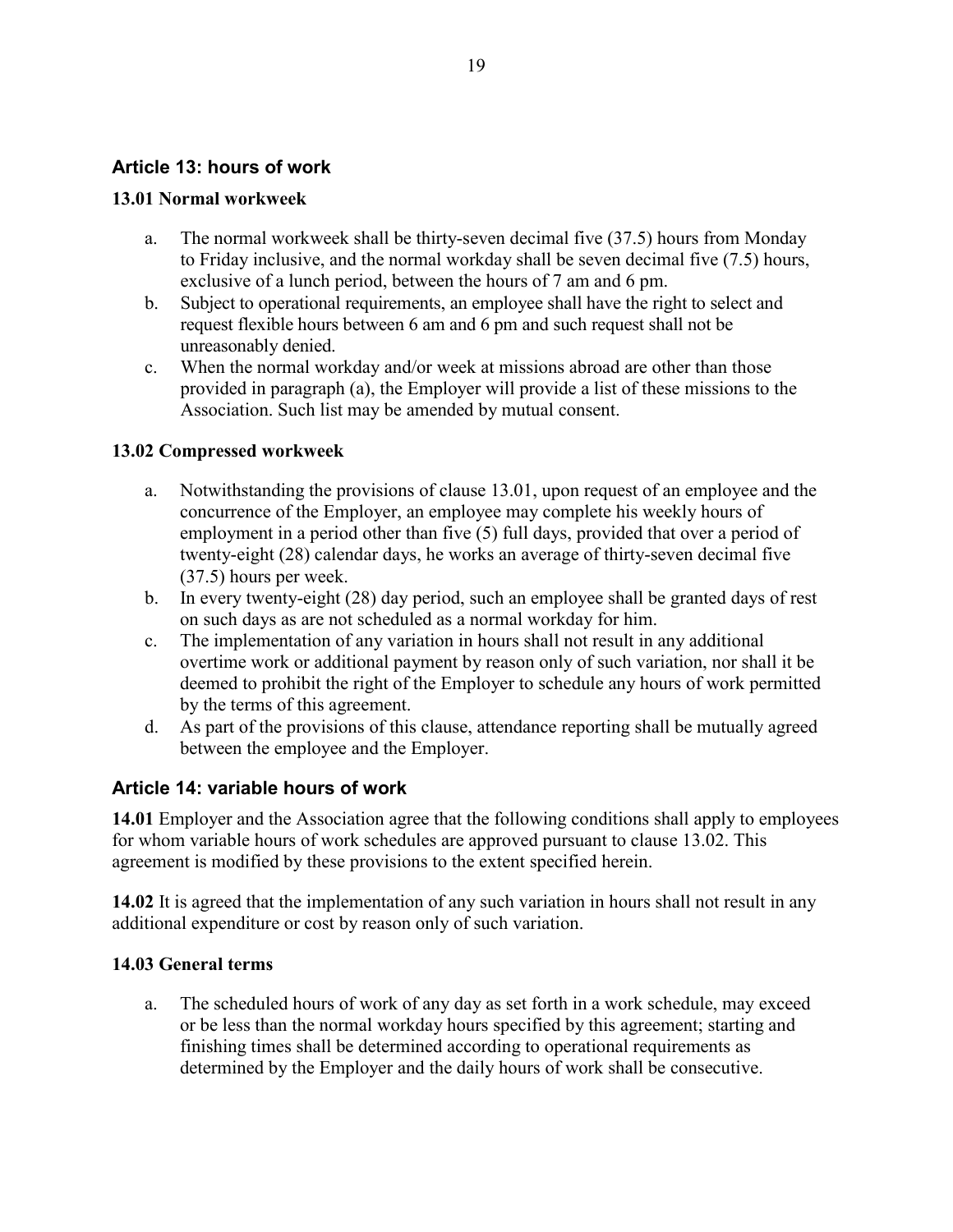- b. Such schedules shall provide an average of thirty-seven decimal five (37.5) hours and an average of five (5) working days per week over the life of the schedule.
- c. Such schedules shall provide an average of two (2) days of rest per week over the life of the schedule. A minimum of two (2) consecutive calendar days of rest must be provided at any one time, except when days of rest are separated by a designated paid holiday which is not worked.

## **14.04 Specific application of this agreement**

For greater certainty, the following provisions of this agreement shall be administered as provided herein:

#### **Interpretation and definitions**

"**Daily rate of pay**" shall not apply.

#### **Travel**

Overtime compensation referred to in clause 19.04 of this agreement shall only be applicable on a normal day for hours in excess of the employee's daily scheduled hours of work.

#### **Designated paid holidays**

- a. A designated paid holiday shall account for the normal daily hours specified by this agreement.
- b. When an employee works on a designated paid holiday, the employee shall be compensated, in addition to the normal daily hours' pay specified by this agreement, time and one half (1 1/2) for each completed period of fifteen (15) minutes worked by her.

## **Acting pay**

The qualifying period for acting pay as specified in clause 48.04 shall be converted to hours.

## **\*\*Article 15: overtime**

#### **15.01 Exclusion**

The provisions of this article do not apply where an employee attends social engagements unless the employee has received prior authorization and is required to attend by the Employer.

#### **15.02 General**

- a. Subject to clause 15.01, an employee is entitled to overtime compensation for each completed period of fifteen (15) minutes of overtime worked by him:
	- i. when the overtime work is authorized in advance by the Employer or is in accordance with standard operating instructions, and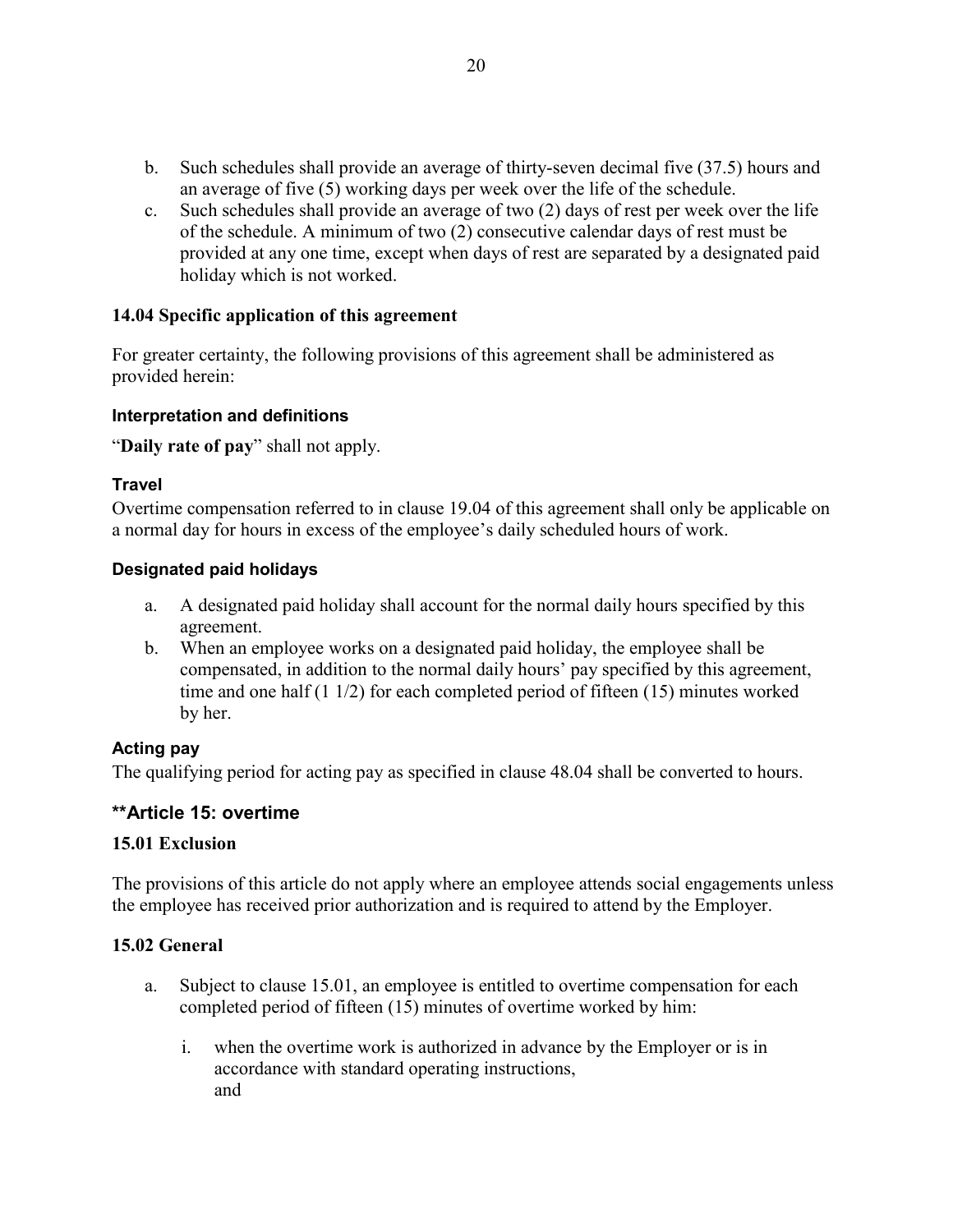- ii. when the employee does not control the duration of the overtime work.
- b. Employees shall record starting time and finishing times of overtime work in a form determined by the Employer.

## **15.03 Overtime compensation on a scheduled workday**

Subject to clause 15.02, an employee who is required by the Employer to work overtime on a scheduled workday shall be granted compensation at time and one half (1 1/2) for each completed period of fifteen (15) minutes of overtime worked up to seven decimal five (7.5) consecutive hours of overtime and double (2) time for each completed period of fifteen (15) minutes thereafter.

## **15.04 Overtime compensation on a day of rest**

- a. Subject to clause 15.02, an employee who is required by the Employer to report for duty and works on his days of rest shall be compensated for each completed period of fifteen (15) minutes of overtime worked by him on his days of rest;
- b. on the employee's first day of rest, at the rate of time and one half (1 1/2) for the first seven decimal five (7.5) hours of overtime worked and at the double (2) time rate for each contiguous hour thereafter;
- c. on the employee's second or subsequent day of rest:
	- i. at the basis of double (2) time for each hour of overtime worked. Second or subsequent day of rest means the second or subsequent day in an unbroken series of consecutive and contiguous calendar days of rest;
	- ii. notwithstanding paragraph (b) and subparagraph  $(c)(i)$  above, if, in an unbroken series of consecutive and contiguous calendar days of rest, the Employer permits the employee to work the required overtime on a day of rest requested by the employee, then the compensation shall be at time and one half (1 1/2) for the first (1st) day worked.

## **15.05 Reporting pay**

Subject to clause 15.02, an employee who is required by the Employer to report for duty and reports on a day of rest shall be paid the greater of:

- a. compensation for each completed period of fifteen (15) minutes worked at the applicable overtime rate of pay; or
- b. compensation for a minimum period of three (3) hours at the applicable overtime rate of pay, except that this minimum shall apply only the first time that he reports for work during a period of eight (8) hours starting with his first reporting.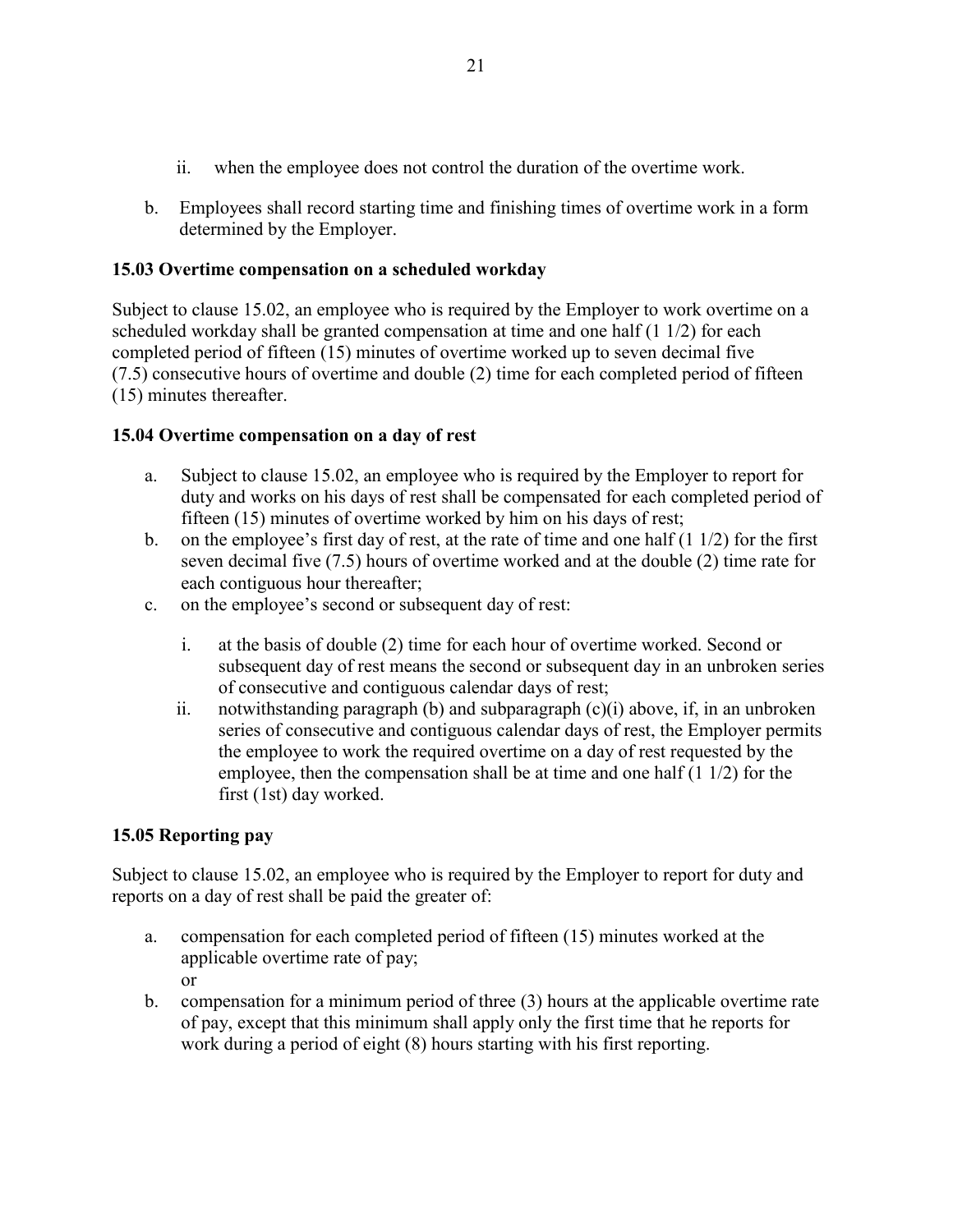\*\*

**15.06** The Employer shall endeavour to pay overtime compensation by the eighth (8th) week after which it is claimed.

## **15.07 Compensatory leave**

\*\*

- a. Compensation earned under this article and the designated holiday article shall be compensated with a payment or, upon mutual agreement between the employee and the Employer, in equivalent leave with pay.
- b. The Employer reserves the right to direct an employee to take leave accumulated under this article but in so doing shall endeavour to grant such leave at times he may request.
- c. Compensatory leave earned in a fiscal year and outstanding on September 30 of the next following fiscal year shall be paid at the employee's hourly rate of pay on September 30.

## **15.08 Transportation expenses**

- a. When an employee is required to report for work and reports under the conditions described in clause 15.05, and is required to use transportation services other than normal public transportation services, he shall be reimbursed for reasonable expenses incurred as follows:
	- i. the kilometric rate normally paid to an employee when authorized by the Employer to use his automobile when the employee travels by means of his own automobile,
		- or
	- ii. out-of-pocket expenses for other means of commercial transportation.
- b. Except when required by the Employer to use a vehicle of the Employer for transportation to a work location other than the employee's normal place of work, time spent by the employee reporting to work or returning to the employee's residence shall not constitute time worked.

## **15.09 Overtime meal allowance**

a. An employee who works three (3) or more hours of overtime immediately before or immediately following his scheduled hours of work shall be reimbursed for one meal in the amount of twelve dollars (\$12), except where free meals are provided. Reasonable time with pay to be determined by the Employer shall be allowed the employee in order to take a meal either at or adjacent to his place of work.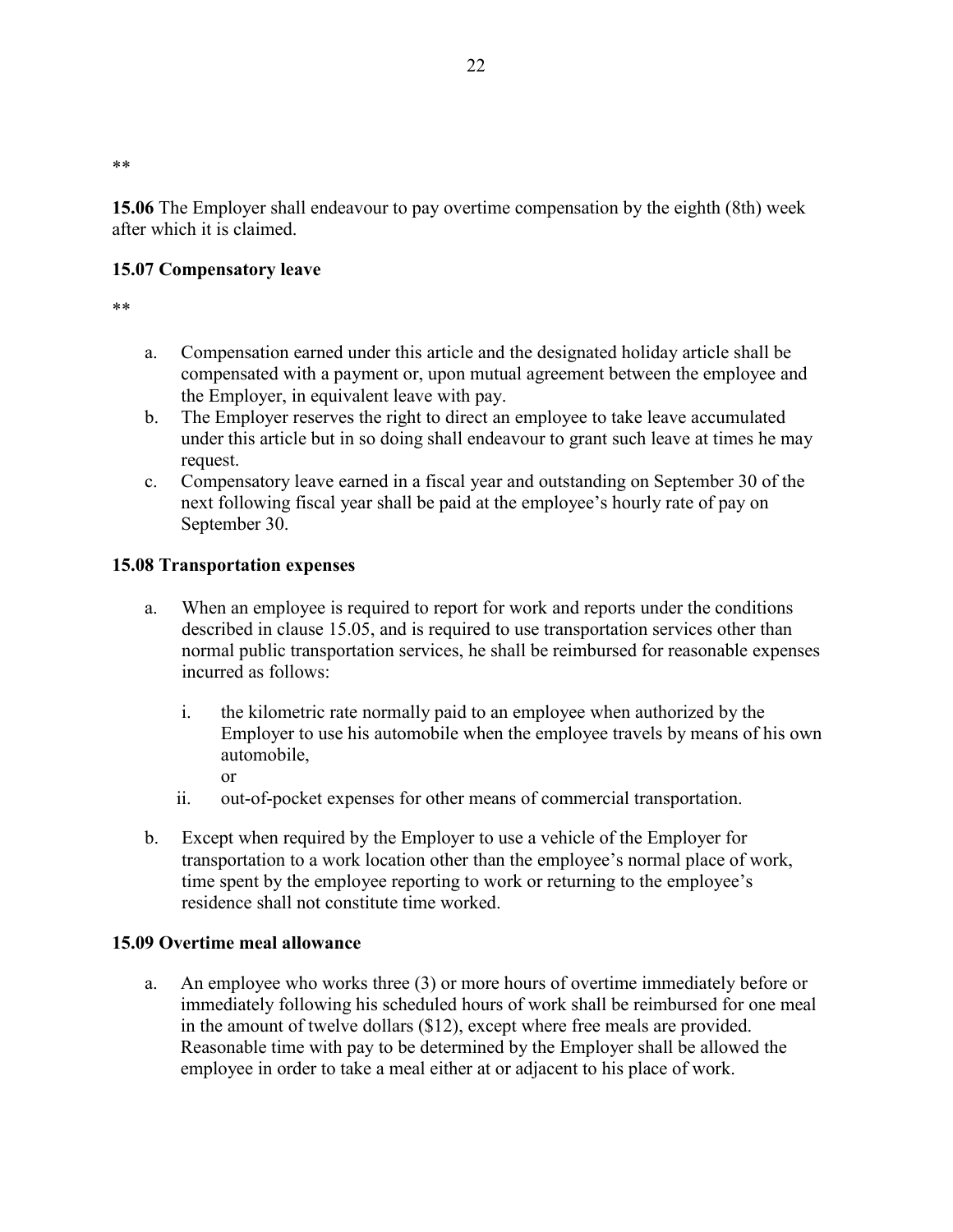- b. When an employee works overtime continuously extending four (4) hours or more beyond the period provided in (a) above, he shall be reimbursed for one additional meal in the amount of twelve dollars (\$12), except where free meals are provided. Reasonable time with pay, to be determined by the Employer, shall be allowed the employee in order that he may take a meal break either at or adjacent to his place of work.
- c. Paragraphs 15.09(a) and (b) shall not apply to an employee who is in travel status, which entitles the employee to claim expenses for lodging and/or meals.

## **Article 16: call-back pay**

#### **16.01 Exclusion**

An employee who receives a call to duty or responds to a telephone or data line call at any time outside of his or her scheduled hours of work, may, at the discretion of the Employer, work at the employee's residence or at another place to which the Employer agrees. In such instances, the employee shall be paid the greater of:

- a. compensation at the applicable overtime rate for any time worked, or
- b. compensation equivalent to one (1) hour's pay at the straight-time rate, which shall apply only the first (1st) time an employee performs work during an eight (8) hour period, starting when the employee first commences the work.

## **16.02**

- a. If an employee is called back to work:
	- i. on a designated paid holiday which is not her scheduled day of work,
	- or ii. on her day of rest,
		- or
	- iii. after she has completed her work for the day and has left her place of work,

and returns to work, she shall be paid the greater of:

- iv. compensation equivalent to three (3) hours' pay at the applicable overtime rate of pay except that this compensation shall apply only the first (1st) time that she reports for work during a period of eight (8) hours, starting with her first (1st) reporting; this compensation shall include any reporting pay pursuant to the reporting pay provisions of this agreement, or
- v. compensation at the applicable rate of overtime compensation for each completed period of fifteen (15) minutes worked,

provided that the period worked by her is not contiguous to her normal hours of work.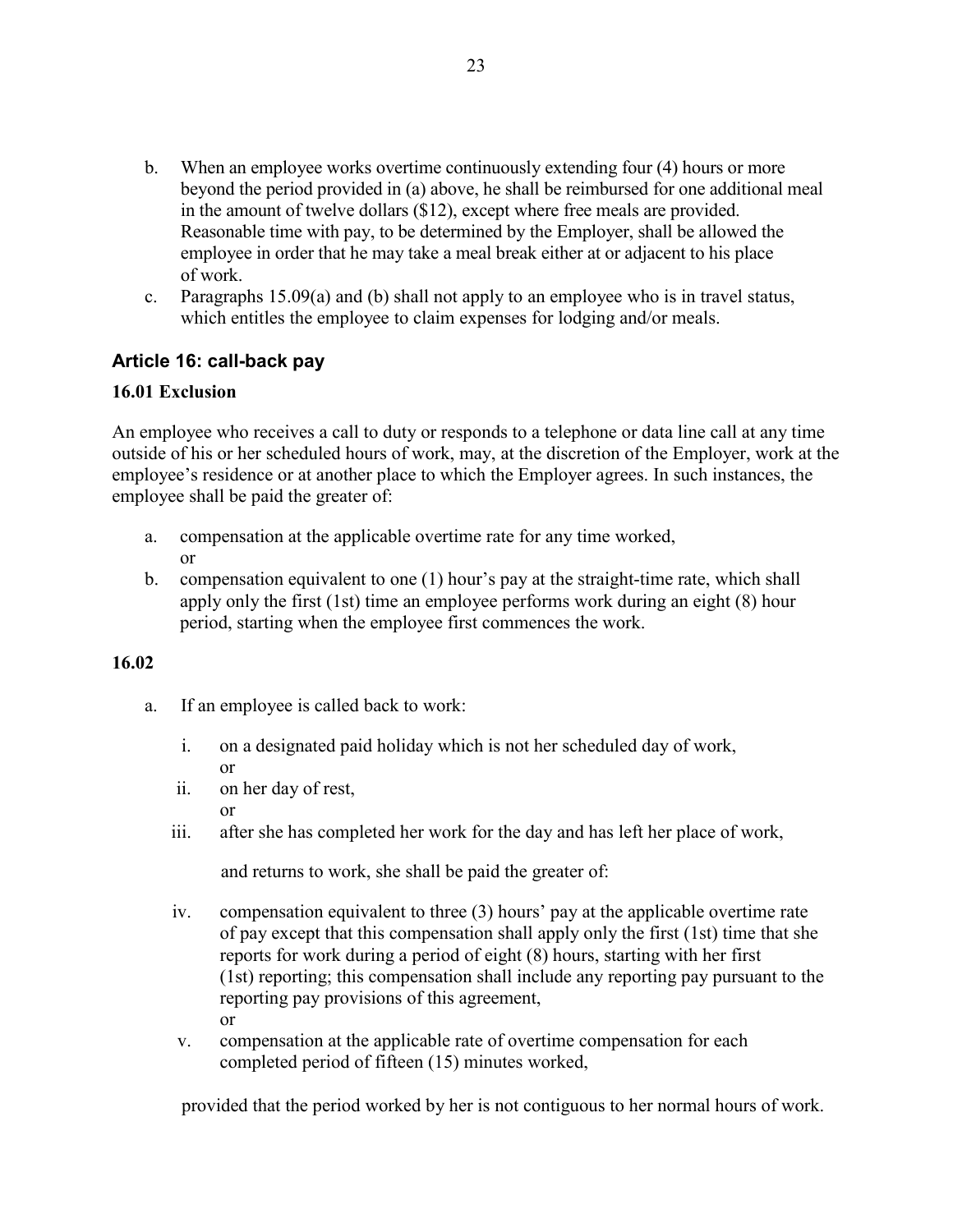b. The minimum payment referred to in subparagraph  $(a)(iv)$  does not apply to part-time employees. Part-time employees will receive a minimum payment in accordance with clause 20.07.

**16.03** Except when required by the Employer to use a vehicle of the Employer for transportation to work location other than an employee's normal place of work, time spent by the employee reporting to work or returning to her residence shall not constitute time worked.

## **Article 17: standby**

## **17.01 Exclusion**

An employee who is on standby and receives a call to duty or is required to respond to telephone calls or data line calls, may at the discretion of the Employer work at the employee's residence or at another place to which the Employer agrees, and receive compensation for time worked in accordance with paragraph 17.05(b). In such instances, the employee shall not be entitled to compensation under subparagraph 17.05(a)(ii).

**17.02** When the Employer requires an employee to be available on standby during off-duty hours an employee shall be compensated at the rate of one half (1/2) hour for each four (4) hour period or portion thereof for which he has been designated as being on standby duty.

**17.03** An employee designated for standby duty shall be available during his period of standby at a known telecommunications link number and be able, as specified by the Employer:

- a. to return for duty to a workplace designated by the Employer within a period of time specified by the Employer, if called; or
- b. to respond to telephone calls or data line calls received from Employer authorized sources.

**17.04** No standby payment shall be granted if an employee is unable to report for duty in accordance with paragraph 17.03(a) when required, or is not available to respond in accordance with paragraph 17.03(b).

## **17.05**

- a. An employee on standby who is required to return for duty to a workplace designated by the Employer and so returns and reports for work, shall be paid, in addition to the standby pay, the greater of:
	- i. the applicable overtime rate for each completed period of fifteen (15) minutes worked, or
	- ii. the minimum of three (3) hours' pay at the applicable overtime rate, except that this minimum shall apply only the first (1st) time he reports for work during a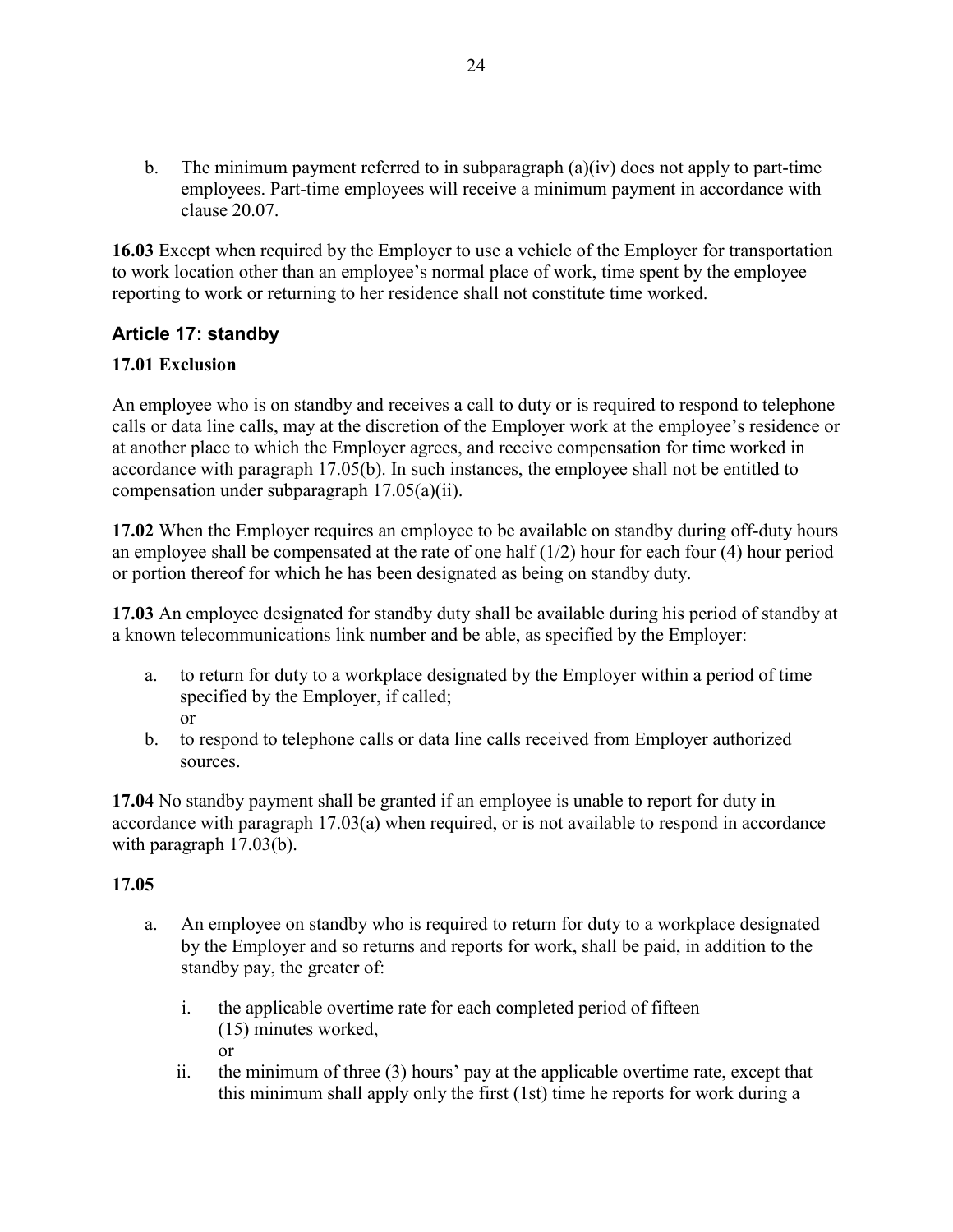period of standby of eight (8) hours, starting with his first (1st) reporting. This compensation does not apply to part-time employees, who receive a minimum payment in accordance with clause 20.08.

- b. An employee who receives a call to duty or responds to a telephone or data line call while on standby or at any other time outside of his or her scheduled hours of work, may at the discretion of the Employer work at the employee's residence or at another place to which the Employer agrees. In such instances, the employee shall be paid the greater of:
	- i. compensation at the applicable overtime rate for any time worked, or
	- ii. compensation equivalent to one (1) hour's pay at the straight-time rate, which shall apply only the first (1st) time an employee performs work during an eight (8) hour period, starting when the employee first commences the work.

**17.06** Except when required by the Employer to use a vehicle of the Employer for transportation to a work location other than an employee's normal place of work, time spent by the employee reporting to work or returning to his residence shall not constitute time worked.

## **Article 18: designated paid holidays**

### **18.01 Exclusion**

Clauses 18.05 and 18.06 do not apply where an employee attends social engagements unless the employee has received prior authorization and is required to attend by the Employer.

**18.02** Subject to clause 18.03, the following days shall be designated paid holidays for employees:

- a. New Year's Day,
- b. Good Friday,
- c. Easter Monday,
- d. the day fixed by proclamation of the Governor in Council for celebration of the Sovereign's birthday,
- e. Canada Day,
- f. Labour Day,
- g. the day fixed by proclamation of the Governor in Council as a general day of Thanksgiving,
- h. Remembrance Day,
- i. Christmas Day,
- j. Boxing Day,
- k. one (1) additional day when proclaimed by an act of Parliament as a national holiday, and
- l. one (1) additional day in each year that, in the opinion of the Employer, is recognized to be a provincial or civic holiday in the area in which the employee is employed or in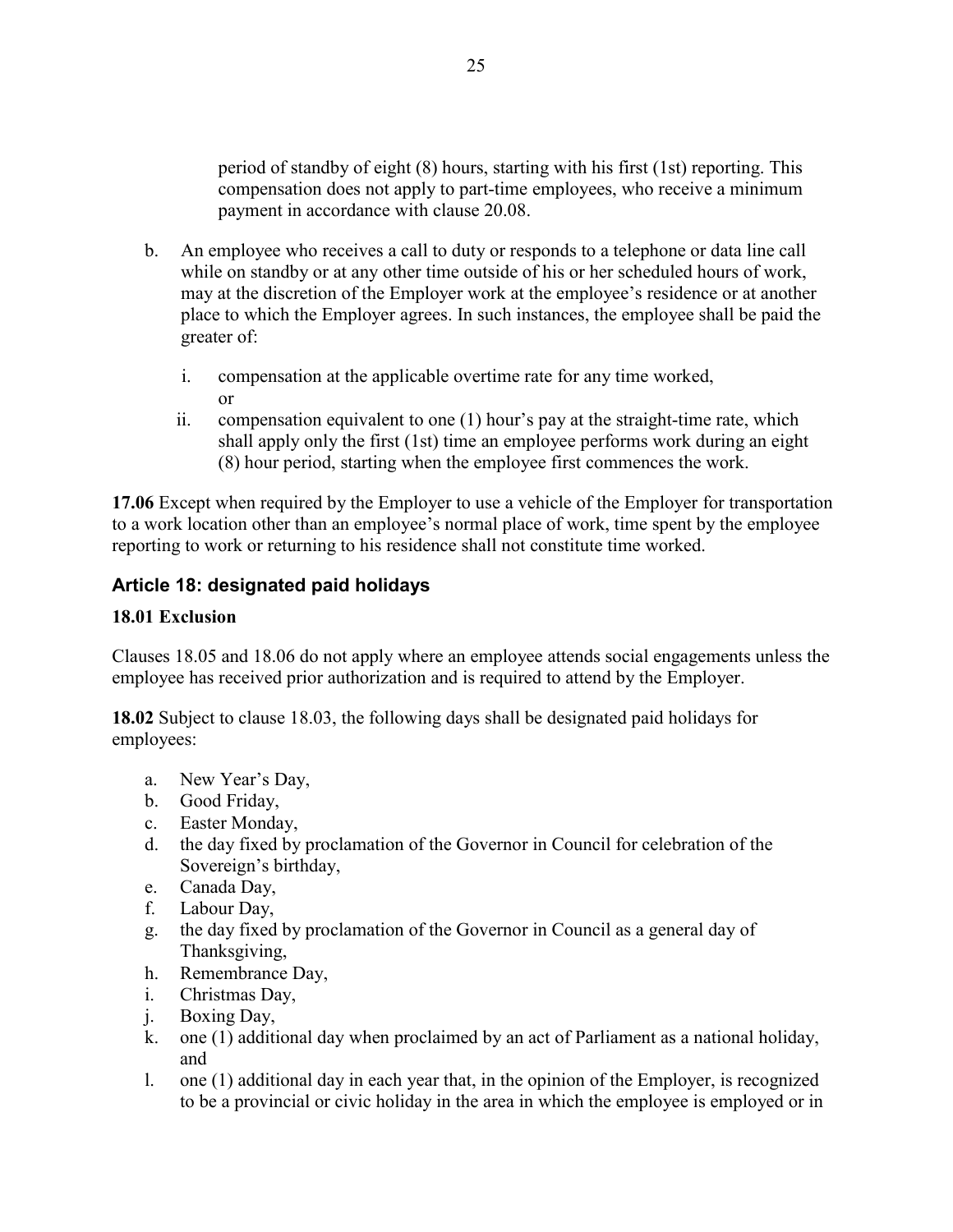any area where, in the opinion of the Employer, no such day is recognized as a provincial or civic holiday, the first Monday in August.

**18.03** Clause 18.02 does not apply to an employee who is absent without pay on both her normal working day immediately preceding and her normal working day immediately following the designated paid holiday.

## **18.04 Designated paid holiday falling on a day of rest**

- a. When a day designated as a paid holiday under clause 18.02 coincides with an employee's day of rest, the holiday shall be moved to the employee's first normal working day following the employee's day of rest.
- b. When two (2) days designated as holidays under clause 18.02 coincide with an employee's consecutive days of rest, the holidays shall be moved to the employee's first two (2) normal working days following the days of rest.

**18.05** When a day designated as a paid holiday for an employee is moved to another day under the provisions of clause 18.04:

- a. work performed by her on the day from which the holiday was moved shall be considered as work performed on a day of rest, and
- b. work performed by her on the day to which the holiday was moved, shall be considered as work performed on a holiday.

#### **18.06 Compensation for work on a designated paid holiday**

- a. An employee who is required by the Employer to report for duty and works on a designated paid holiday shall receive, in addition to the pay that she would have received had she not worked on the holiday, compensation for each completed period of fifteen (15) minutes worked by her on the holiday at time and one half (1 1/2) for up to seven decimal five (7.5) hours and double (2) for each completed period of fifteen (15) minutes thereafter.
- b. When an employee works on a designated paid holiday which is not her scheduled day of work, immediately following a day of rest on which she also worked and received overtime in accordance with paragraph 15.04(b), she shall receive in addition to the pay that she would have been granted had she not worked on the holiday, compensation for each completed period of fifteen (15) minutes worked at double time (2).

The compensation that the employee would have been granted had the employee not worked on a designated paid holiday is seven decimal five (7.5) hours remunerated at straight time.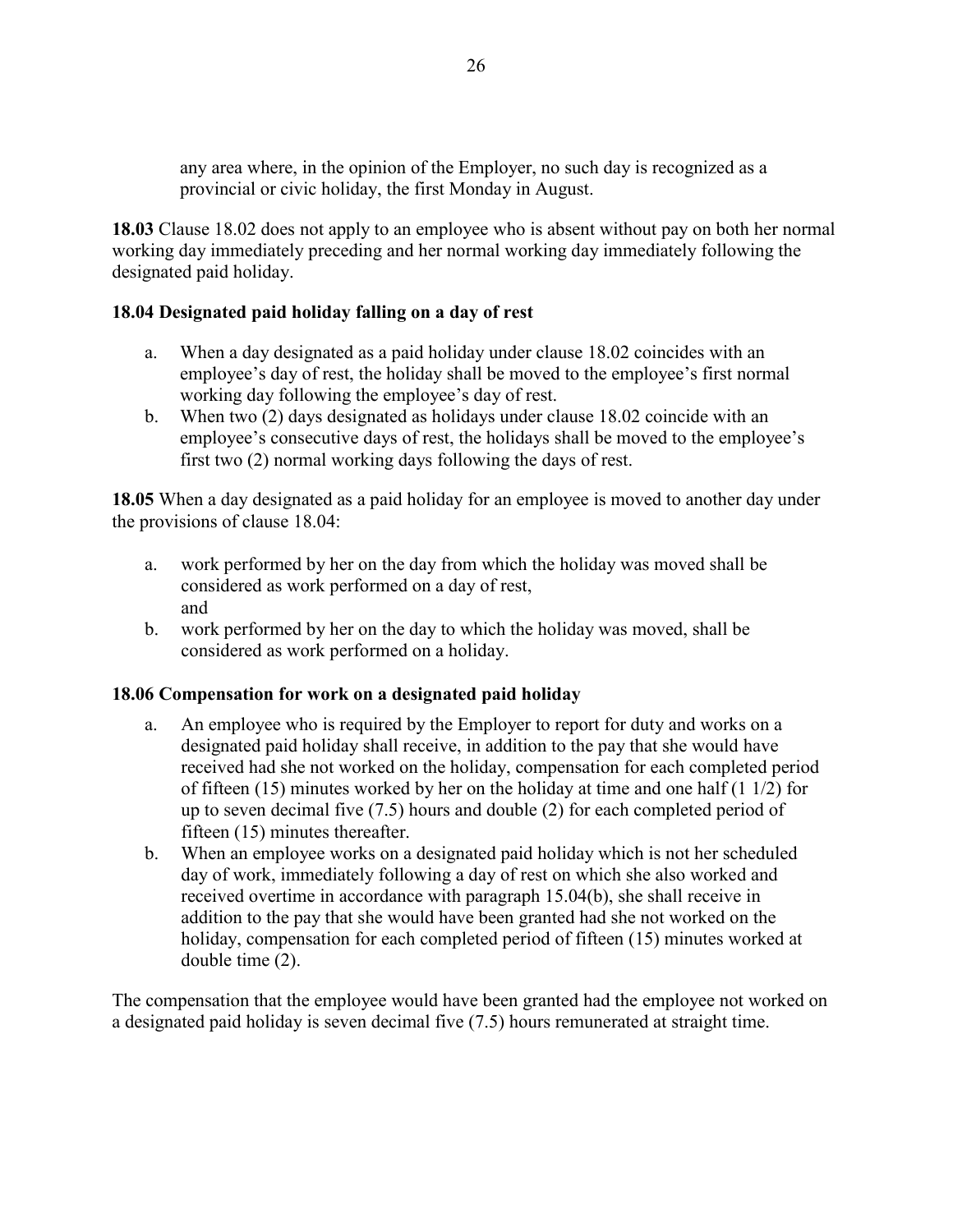#### **18.07 Reporting pay**

When an employee is required to report for work and reports on a designated paid holiday, she shall be paid the greater of:

- a. compensation in accordance with the provisions of clause 18.06, or
- b. compensation for a minimum period of three (3) hours at the applicable overtime rate of pay, except that this minimum shall apply only the first (1st) time that she reports for work during a period of eight (8) hours starting with her first (1st) reporting.

**18.08** Work performed on a designated paid holiday may be compensated in the equivalent leave with pay in accordance with clause 15.07.

#### **18.09 Designated paid holiday coinciding with a day of paid leave**

Where a day that is a designated paid holiday for an employee coincides with a day of leave with pay or is moved as a result of the application of 18.04, the holiday shall not count as a day of leave.

#### **\*\*Article 19: travelling time**

**19.01** Subject to clause 37.05, travel compensation will be paid for travel in connection with postings, courses, training sessions, professional conferences and seminars if the employee is required to attend by the Employer.

**19.02** Where an employee is required by the Employer to travel outside of his headquarters area and on government business, as these expressions are normally defined by the Employer, and such travel is approved and the means of travel determined by the Employer, he is entitled to be paid only in accordance with clause 19.04 (travelling time) shall include time necessarily spent at each stopover en route provided such stopover is not longer than three (3) hours.

**19.03** For purposes of clause 19.04, the travel time to be paid is as follows:

- a. for travel by public transportation, the time between the scheduled time of departure and the time of arrival at destination, except that for travel by aircraft the normal travel time by taxi to and from the airports will also be considered as travel time;
- b. for travel by privately owned automobile, the normal time as determined by the Employer to drive from the employee's place of residence or workplace directly to his destination and, upon his return, direct back to his residence or workplace;
- c. in the event that an alternate time of departure, itinerary and/or means of travel is requested by the employee, the Employer may authorize such alternate arrangements, in which case compensation for travelling time shall not exceed that which would have been payable under the Employer's original determination.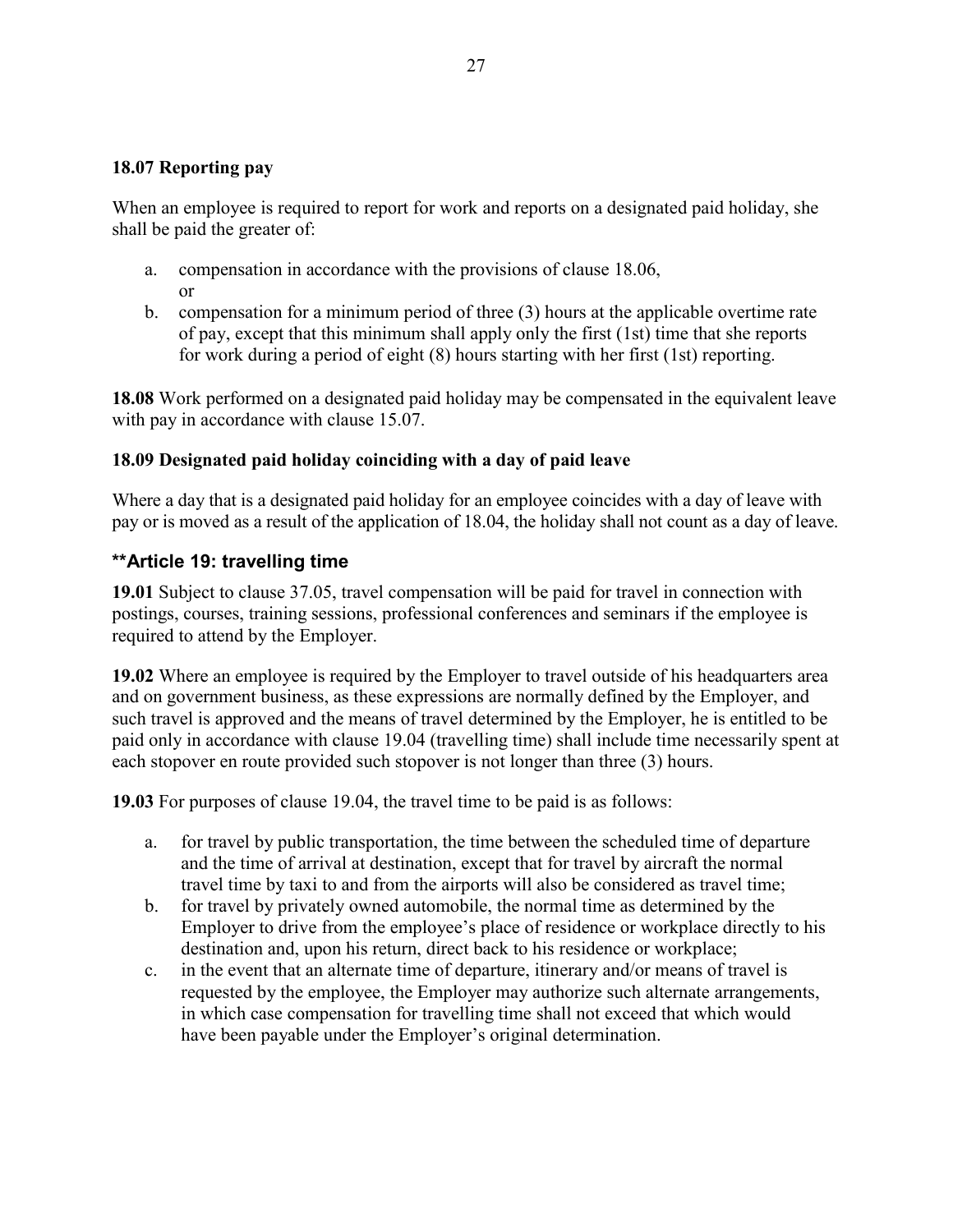- a. on a normal working day on which the employee travels but does not work, he shall receive his regular pay for the day,
- b. on a normal working day on which the employee travels and works, he shall be paid:
	- i. his regular pay for the day for a combined period of travel and work not exceeding his regular scheduled working hours, and

\*\*

ii. at the applicable overtime rate for each completed period of fifteen (15) minutes travelled in excess of his regularly scheduled hours of work and travel, to a maximum payment for such additional travel time not to exceed fifteen (15) hours' pay at the straight-time hourly rate of pay,

\*\*

c. on a day of rest or on a designated paid holiday, the employee shall be paid at the applicable overtime rate for each completed period of fifteen (15) minutes travelled to a maximum of fifteen (15) hours' pay at the straight-time hourly rate of pay.

\*\*

## **19.05 Compensatory leave**

Upon request of an employee and with the approval of the Employer, or at the request of the Employer and the concurrence of the employee, compensation at the overtime rate earned under this article may be granted in compensatory leave with pay and subject to clause 15.07 (compensatory leave).

#### **19.06 Travel status leave**

- a. An employee who is required to travel outside his or her headquarters area on government business, as these expressions are defined by the Employer, and is away from his permanent residence for forty (40) nights during a fiscal year shall be granted seven decimal five (7.5) hours off with pay. The employee shall be credited with an additional seven decimal five (7.5) hours for each additional twenty (20) nights that the employee is away from his or her permanent residence to a maximum of eighty (80) additional nights.
- b. The maximum number of hours off earned under this clause shall not exceed thirtyseven decimal five (37.5) hours in a fiscal year and shall accumulate as compensatory leave with pay.
- c. This leave with pay is deemed to be compensatory leave and is subject to paragraphs 15.07(b) and (c).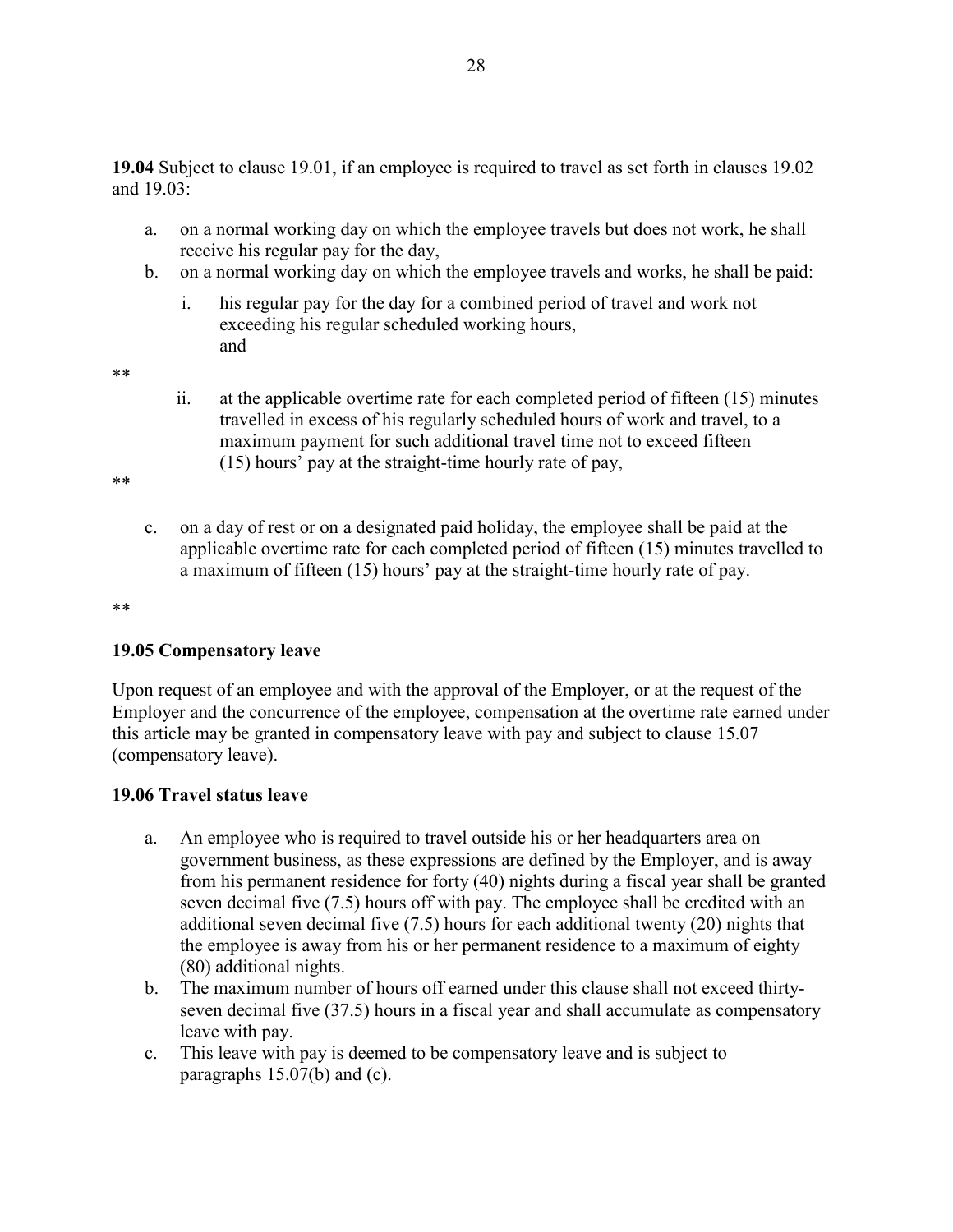d. The provisions of this clause do not apply when the employee travels in connection with courses, training sessions, professional conferences and seminars.

### **Article 20: part-time employees**

**20.01** Part-time employees shall be entitled to the benefits provided under this agreement in the same proportion as their normal scheduled weekly hours of work compare with the normal weekly hours of work of full-time employees unless otherwise specified in this agreement.

**20.02** Part-time employees shall be paid at the hourly rate of pay for all work performed up to thirty-seven decimal five (37.5) hours per week.

**20.03** The days of rest provisions of this agreement apply only in a week when a part-time employee has worked five (5) days and thirty-seven decimal five (37.5) hours.

**20.04** Leave will only be provided during those periods in which employees are scheduled to perform their duties.

### **20.05 Designated holidays**

A part-time employee shall not be paid for the designated holidays but shall instead be paid a premium of four decimal two five per cent (4.25%) for all straight-time hours worked during the period of part-time employment.

**20.06** Notwithstanding clause 20.02, when a part-time employee is required to work on a day which is prescribed as a designated paid holiday for a full-time employee in Article 18 she shall be paid at time and one half (1 1/2) for each completed period of fifteen (15) minutes worked.

### **20.07 Call-back**

When a part-time employee meets the requirements to receive call-back pay in accordance with clause 16.02 and is entitled to receive the minimum payment rather than pay for actual time worked, she shall be paid a minimum payment of four (4) hours' pay at the straight-time hourly rate of pay.

### **20.08 Reporting pay**

Subject to clause 20.03, when a part-time employee meets the requirements to receive a minimum payment rather than actual time worked as reporting pay on a day of rest, in accordance with paragraph 15.05(b), or is entitled to receive a minimum payment rather than pay for actual time worked during a period of standby, in accordance with subparagraph 17.05(a)(ii), she shall be paid a minimum payment of four (4) hours' pay at the straight-time hourly rate of pay.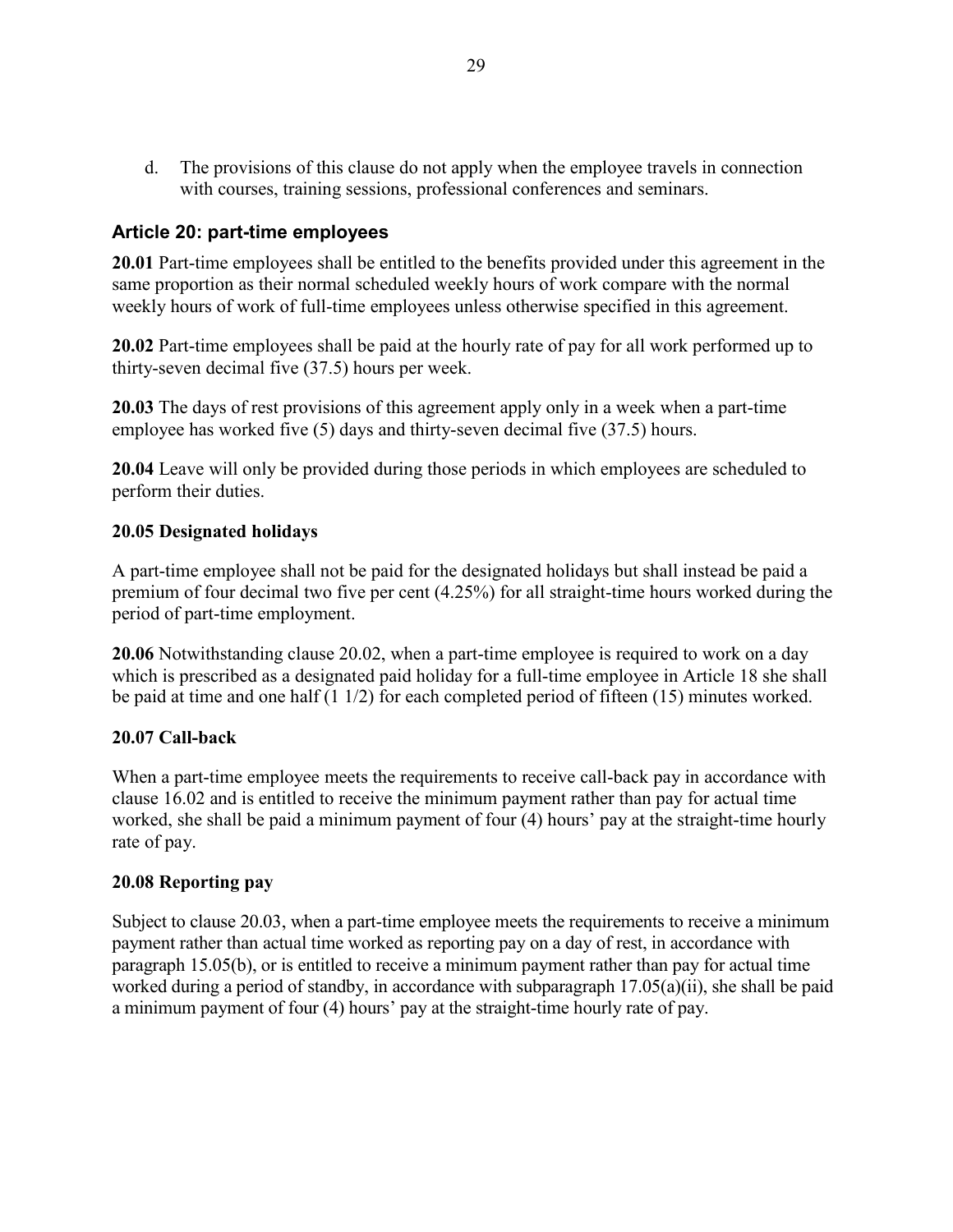### **20.09 Vacation leave**

A part-time employee shall earn vacation leave credits for each month in which she receives pay for at least twice (2) the number of hours in her normal workweek, at the rate for years of service established in clause 23.02, pro-rated and calculated as follows:

- a. when the entitlement is nine decimal three seven five (9.375) hours a month, zero decimal two five zero (0.250) multiplied by the number of hours in the employee's workweek per month;
- b. when the entitlement is twelve decimal five (12.5) hours a month, zero decimal three three three (0.333) multiplied by the number of hours in the employee's workweek per month;
- c. when the entitlement is thirteen decimal seven five (13.75) hours a month, zero decimal three six seven (0.367) multiplied by the number of hours in the employee's workweek per month;
- d. when the entitlement is fourteen decimal three seven five (14.375) hours a month, zero decimal three eight three (0.383) multiplied by the number of hours in the employee's workweek per month;
- e. when the entitlement is fifteen decimal six two five (15.625) hours a month, zero decimal four one seven (0.417) multiplied by the number of hours in the employee's workweek per month;
- f. when the entitlement is sixteen decimal eight seven five (16.875) hours a month, zero decimal four five zero (0.450) multiplied by the number of hours in the employee's workweek per month;
- g. when the entitlement is eighteen decimal seven five (18.75) hours a month, zero decimal five zero zero (0.500) multiplied by the number of hours in the employee's workweek per month.

### **20.10 Sick leave**

A part-time employee shall earn sick leave credits at the rate of one quarter (1/4) of the number of hours in her normal workweek for each calendar month in which she has received pay for at least twice (2) the number of hours in her normal workweek.

### **20.11 Vacation and sick leave administration**

- a. For the purpose of administration of clauses 20.09 and 20.10, where an employee does not work the same number of hours each week, the normal workweek shall be the weekly average calculated on a monthly basis.
- b. An employee whose employment in any month is a combination of both full-time and part-time employment shall not earn vacation or sick leave credits in excess of the entitlement of a full-time employee.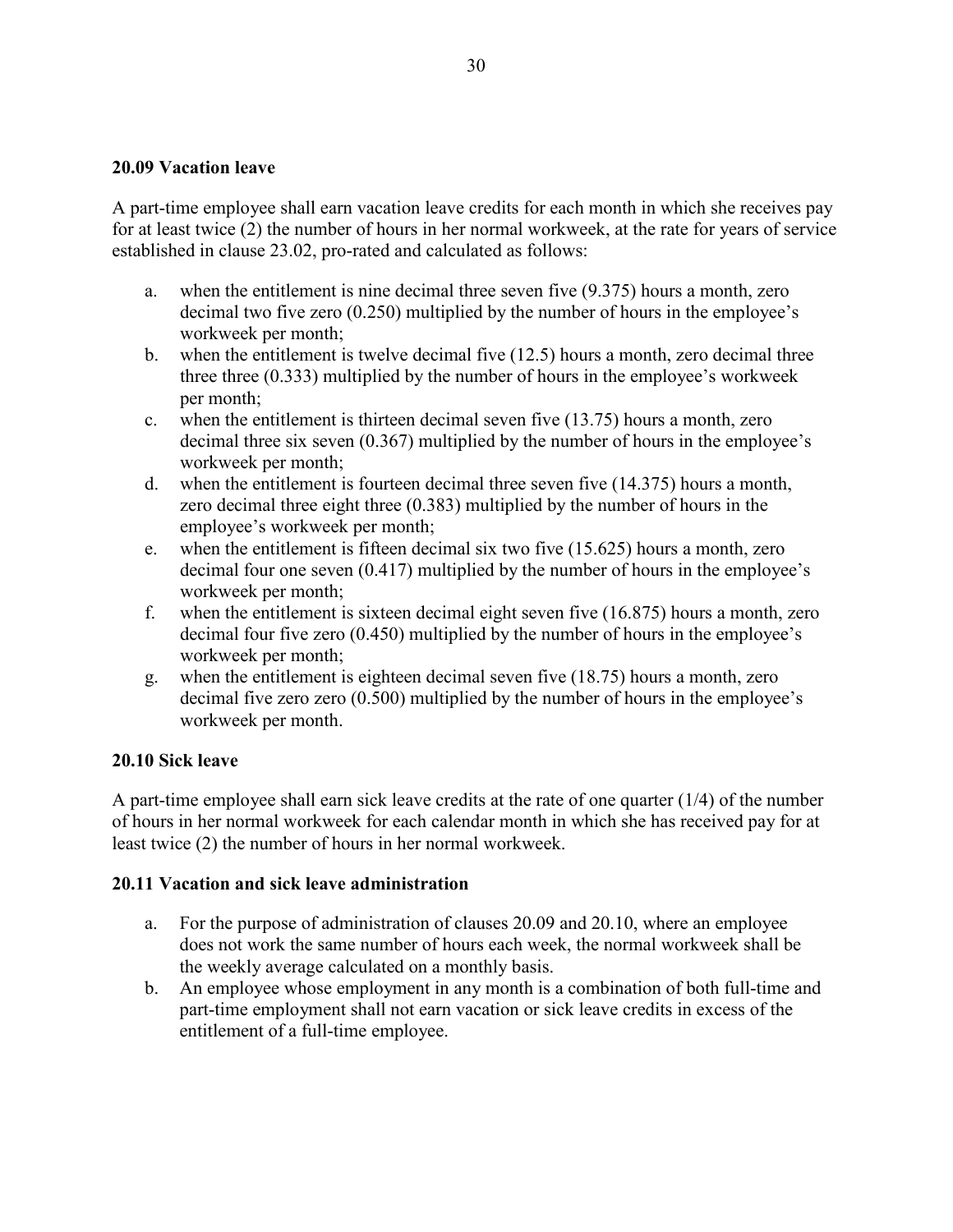### **20.12 Severance pay**

Notwithstanding the provisions of Article 21 (severance pay), where the period of continuous employment in respect of which severance benefit is to be paid consists of both full-time and part-time employment or varying levels of part-time employment, the benefit shall be calculated as follows: the period of continuous employment eligible for severance pay shall be established and the part-time portions shall be consolidated to equivalent full-time. The equivalent full-time period in completed years shall be multiplied by the full-time weekly rate of pay for the classification prescribed in the employee's certificate of appointment of her substantive position on the date of the termination of her employment to produce the severance pay benefit.

# **20.13 Pay**

A part-time employee shall be eligible to receive an in-range pay increase when she has worked a total of nineteen hundred and fifty (1,950) hours at the hourly rate of pay during a period of employment provided that the maximum rate for her level is not exceeded. The in-range pay increase date shall be the first (1st) working day following completion of the hours specified in this clause.

# **Article 21: severance pay**

**21.01** When calculating entitlements under this article, the weekly rate of pay referred to in this article shall be the weekly rate of pay to which the employee is entitled for his classification.

**21.02** Under the following circumstances and subject to clause 21.03 an employee shall receive severance entitlements calculated on the basis of his weekly rate of pay:

- a. On first layoff, for the first complete year of continuous employment**,** two (2) weeks' pay, or three (3) weeks' pay for employees with ten (10) or more and less than twenty (20) years of continuous employment, or four (4) weeks' pay for employees with twenty (20) or more years of continuous employment, plus one (1) week's pay for each additional complete year of continuous employment, and in the case of a partial year of continuous employment, one (1) week's pay multiplied by the number of days of continuous employment divided by three hundred and sixty-five (365).
- b. On second or subsequent layoff, one (1) week's pay for each complete year of continuous employment, and in the case of a partial year of continuous employment, one (1) week's pay multiplied by the number of days of continuous employment divided by three hundred and sixty-five (365), less any period in respect of which the employee was granted severance pay under (a) above.
- c. If an employee dies, there shall be paid to his estate, one (1) week's pay for each year of continuous employment and, in the case of a partial year of continuous employment, one (1) week's pay multiplied by the number of days of continuous employment divided by three hundred and sixty-five (365), to a maximum of thirty (30) weeks, regardless of any other entitlements payable.
- d. When an employee has completed more than one (1) year of continuous employment and ceases to be employed by reason of termination for cause for reasons of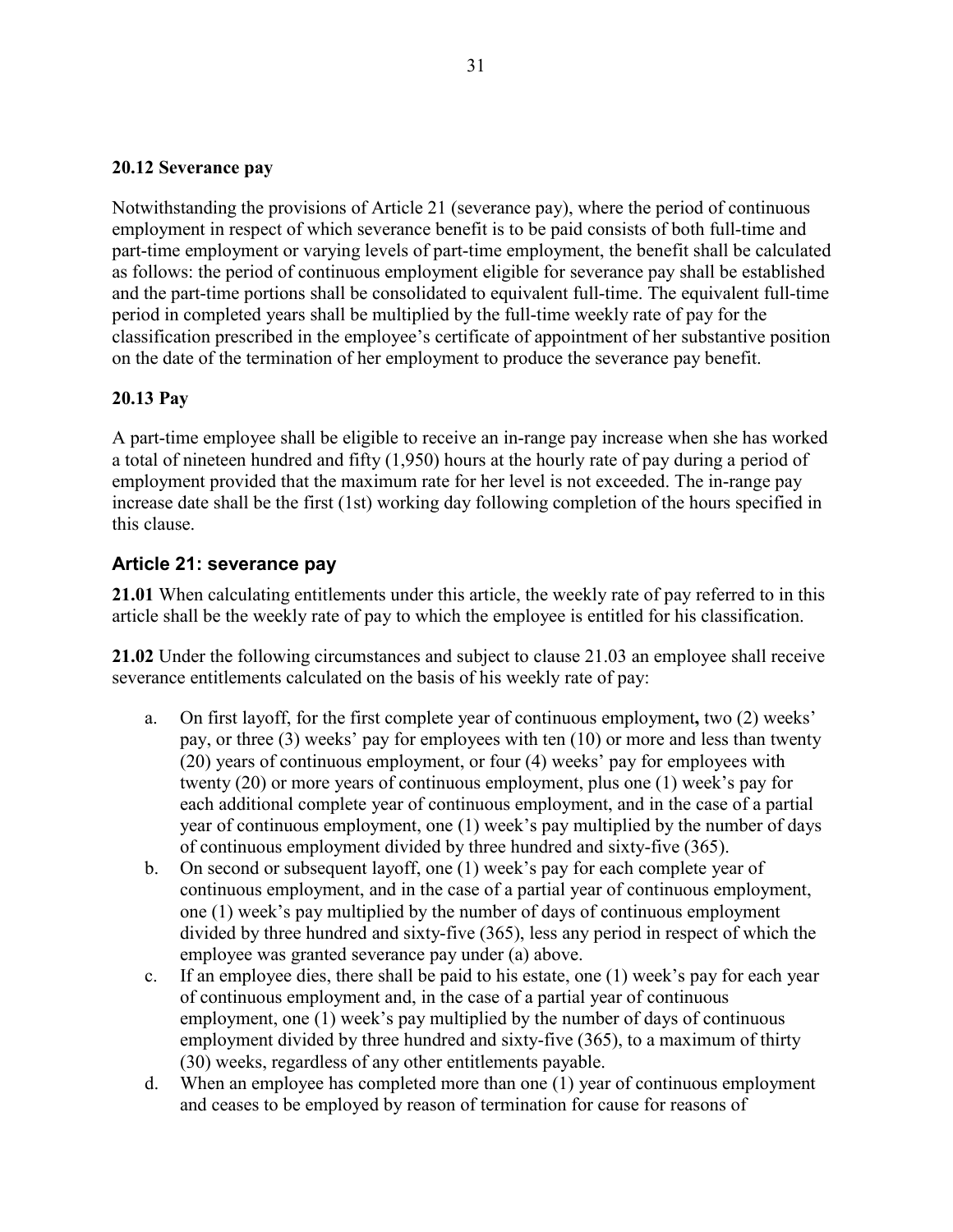incapacity or when an employee has completed more than ten (10) years of continuous employment and ceases to be employed by reason of termination for cause for reasons of incompetence, pursuant to paragraph 12(l)(d) or (e) of the *Financial Administration Act*, one (1) week of pay for each complete year of continuous employment with a maximum benefit of twenty-eight (28) weeks.

e. On rejection on probation, when an employee has completed more than one (1) year of continuous employment and ceases to be employed, one (1) week's pay for each complete year of continuous employment with a maximum benefit of twenty-seven (27) weeks' pay and, in the case of a partial year of continuous employment, one (1) week's pay multiplied by the number of days of continuous employment divided by three hundred and sixty-five (365).

**21.03** The period of continuous employment used in the calculation of severance entitlements payable to an employee under this article shall be reduced by any period of continuous employment in respect of which he was already granted any type of termination benefit by the public service, a federal Crown corporation, the Canadian Forces or the Royal Canadian Mounted Police. Under no circumstances shall the maximum severance pay provided under this article be pyramided.

For greater certainty, payments in lieu of severance for the elimination of severance pay for voluntary separation (resignation and retirement) made pursuant to clauses 21.05 to 21.08 of Appendix B or similar provisions in other collective agreements shall be considered as a termination benefit for the administration of clause 21.03.

### **21.04 Appointment to a separate agency**

An employee who resigns to accept an appointment with an organization listed in Schedule V of the *Financial Administration Act* shall be paid any outstanding payment in lieu of severance if applicable under Appendix "B."

**21.05** For employees who were subject to the payment in lieu of severance for the elimination of severance pay for voluntary separation (resignation and retirement) and who opted to defer their payment, the former provisions outlining the payment in lieu are found at Appendix "B."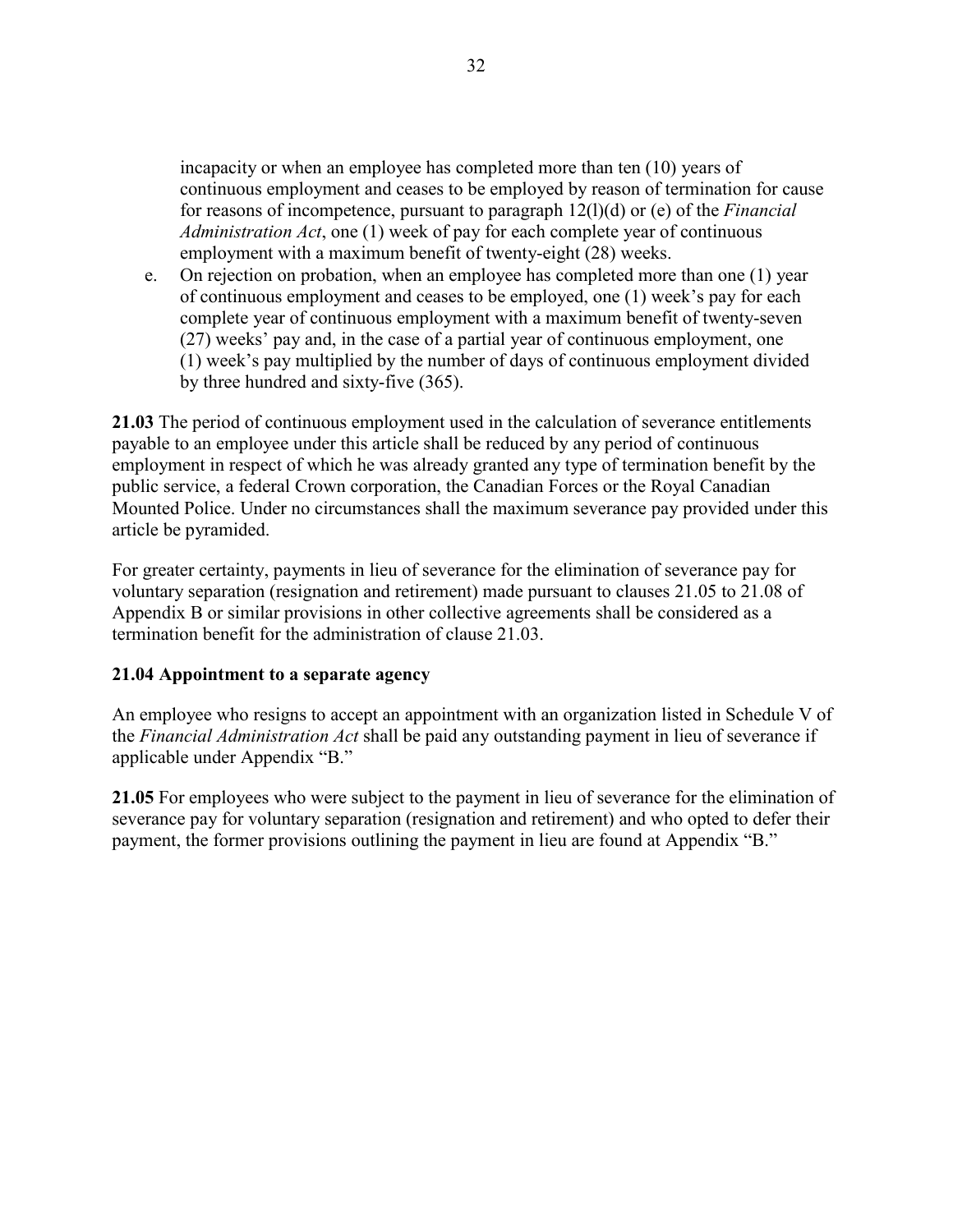**Part IV: leave**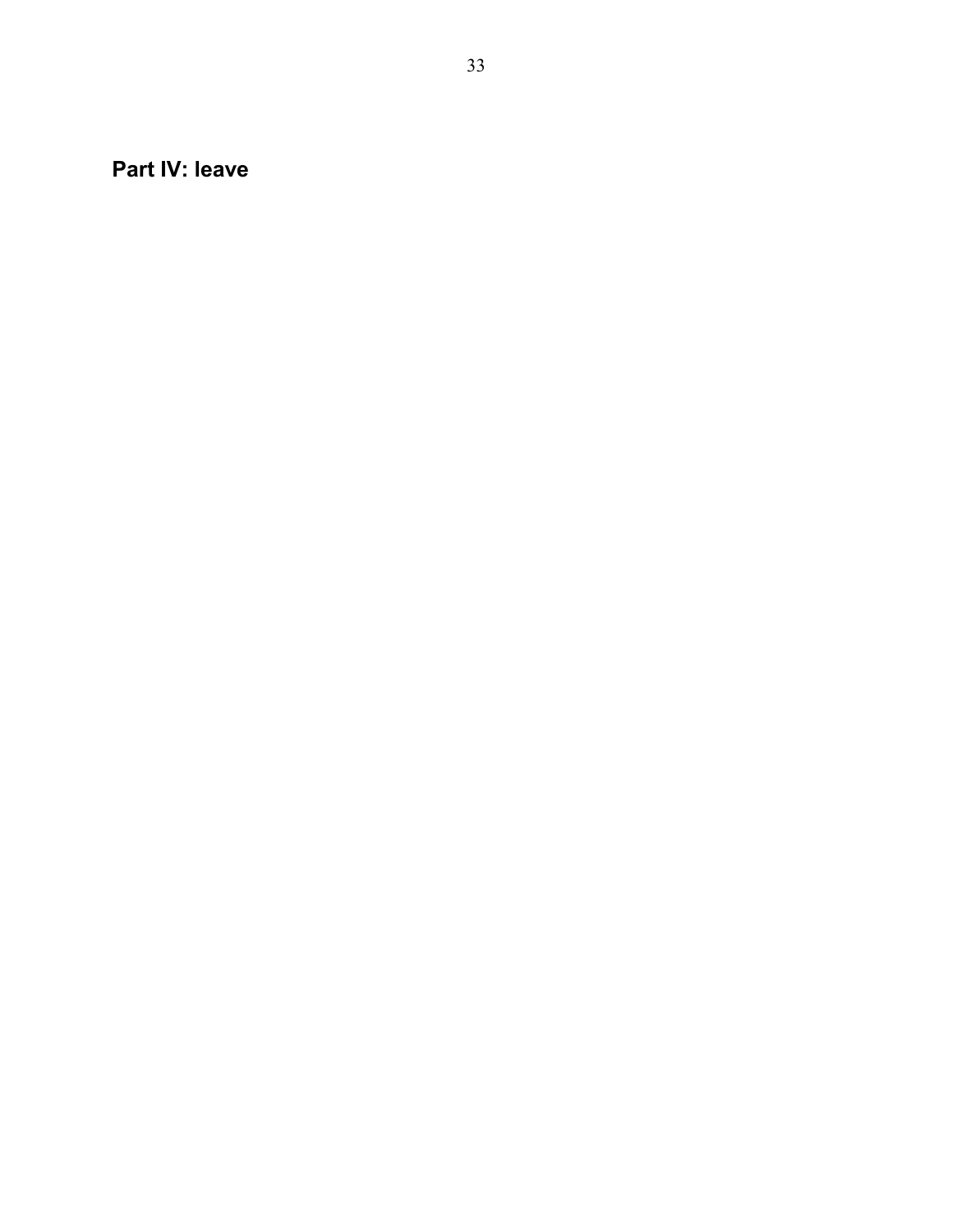# **Article 22: leave general**

**22.01**

- a. When an employee becomes subject to this agreement, her earned daily leave credits shall be converted into hours. When she ceases to be subject to this agreement, her earned hourly leave credits shall be reconverted into days, with one day being equal to seven decimal five (7.5) hours.
- b. When leave is granted, it will be granted on an hourly basis and the number of hours debited for each day of leave being equal to the number of hours of work scheduled for the employee for the day in question.
- c. Notwithstanding the above, in clause 32.02 (bereavement leave with pay), a "day" will mean a calendar day.

**22.02** The amount of leave with pay earned but unused credited to an employee by the Employer at the time when this agreement is signed, or at the time when the employee becomes subject to this agreement, shall be retained by the employee.

**22.03** Except as otherwise specified in this agreement, where leave without pay for a period in excess of three (3) months is granted to an employee for reasons other than illness, the total period of leave granted shall be deducted from "continuous employment" for the purpose of calculating severance pay and "service" for the purpose of calculating vacation leave.

**22.04** In the event of termination of employment for reasons other than incapacity, death or layoff, the Employer shall recover from any monies owed the employee an amount equivalent to unearned vacation and sick leave taken by the employee, as calculated from the classification prescribed in the employee's certificate of appointment on the date of the termination of the employee's employment.

**22.05** Leave credits will be earned on a basis of a day being equal to seven decimal five (7.5) hours.

# **22.06**

- a. When an employee becomes subject to this agreement, the employee's earned daily leave credits shall be converted into hours on the basis of one day being equal to seven decimal five (7.5) hours.
- b. When an employee ceases to be subject to this agreement, the employee's earned hourly leave credits shall be converted into days on the basis of seven decimal five (7.5) hours being equal to one day.

# **\*\*Article 23: vacation leave**

**23.01** The vacation year shall be from April 1 to March 31 of the following calendar year, inclusive.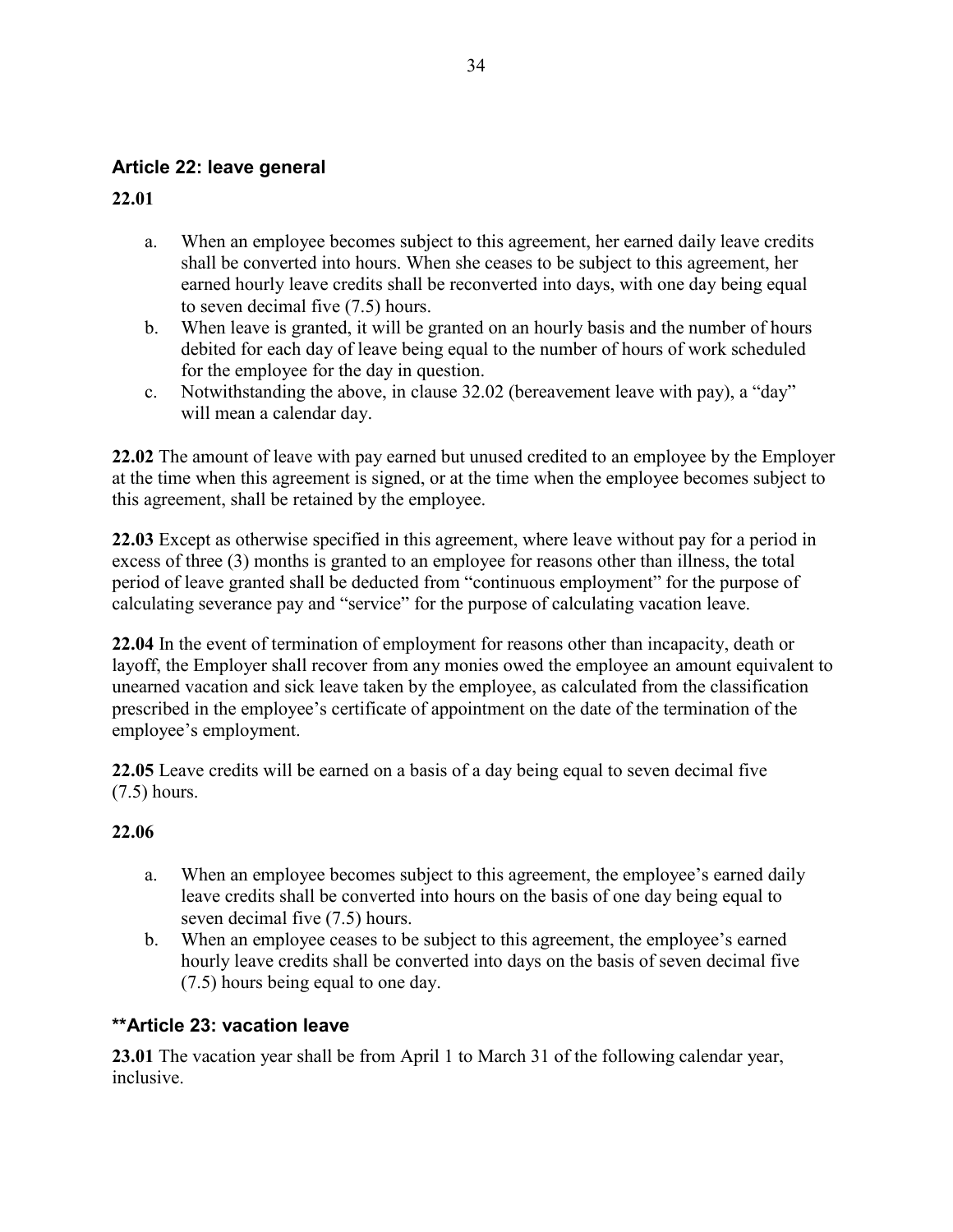### **23.02 Accumulation of vacation leave**

An employee who has earned at least seventy-five (75) hours' regular pay during any calendar month of a vacation year shall earn vacation leave credits at the following rates in respect of that month:

- a. nine decimal three seven five (9.375) hours per month until the month in which the anniversary of his eighth (8th) year of service occurs;
- b. twelve decimal five (12.5) hours per month commencing with the month in which his eighth (8th) anniversary of service occurs;
- c. thirteen decimal seven five (13.75) hours commencing with the month in which his sixteenth (16th) anniversary of service occurs;
- d. fourteen decimal three seven five (14.375) hours per month commencing with the month in which his seventeenth (17th) anniversary of service occurs;
- e. fifteen decimal six two five (15.625) hours per month commencing with the month in which his eighteenth (18th) anniversary of service occurs;
- f. sixteen decimal eight seven five (16.875) hours commencing with the month in which his twenty-seventh (27th) anniversary of service occurs;
- g. eighteen decimal seven five (18.75) hours per month commencing with the month in which his twenty-eighth (28th) anniversary of service occurs.

### **23.03**

- a. For the purpose of clauses 23.02 and 23.15 only, all service within the public service, whether continuous or discontinuous, shall count toward vacation leave.
- b. For the purpose of clause 23.03 only, effective April 1, 2012, on a go-forward basis, any former service in the Canadian Forces for a continuous period of six (6) months or more, either as a member of the Regular Force or of the Reserve Force on Class B or C service, shall also be included in the calculation of vacation leave credits.

\*\*

### **23.04 Entitlement to leave**

An employee is entitled to vacation leave to the extent of his earned credits but an employee who has completed six (6) months of continuous service is entitled to receive an advance of credits equivalent to the anticipated credits for the vacation year.

### **23.05 Scheduling of vacation leave**

Vacation leave as far as possible will be scheduled at times acceptable to the employee. However, vacation periods shall be designated by the Employer in accordance with operational requirements.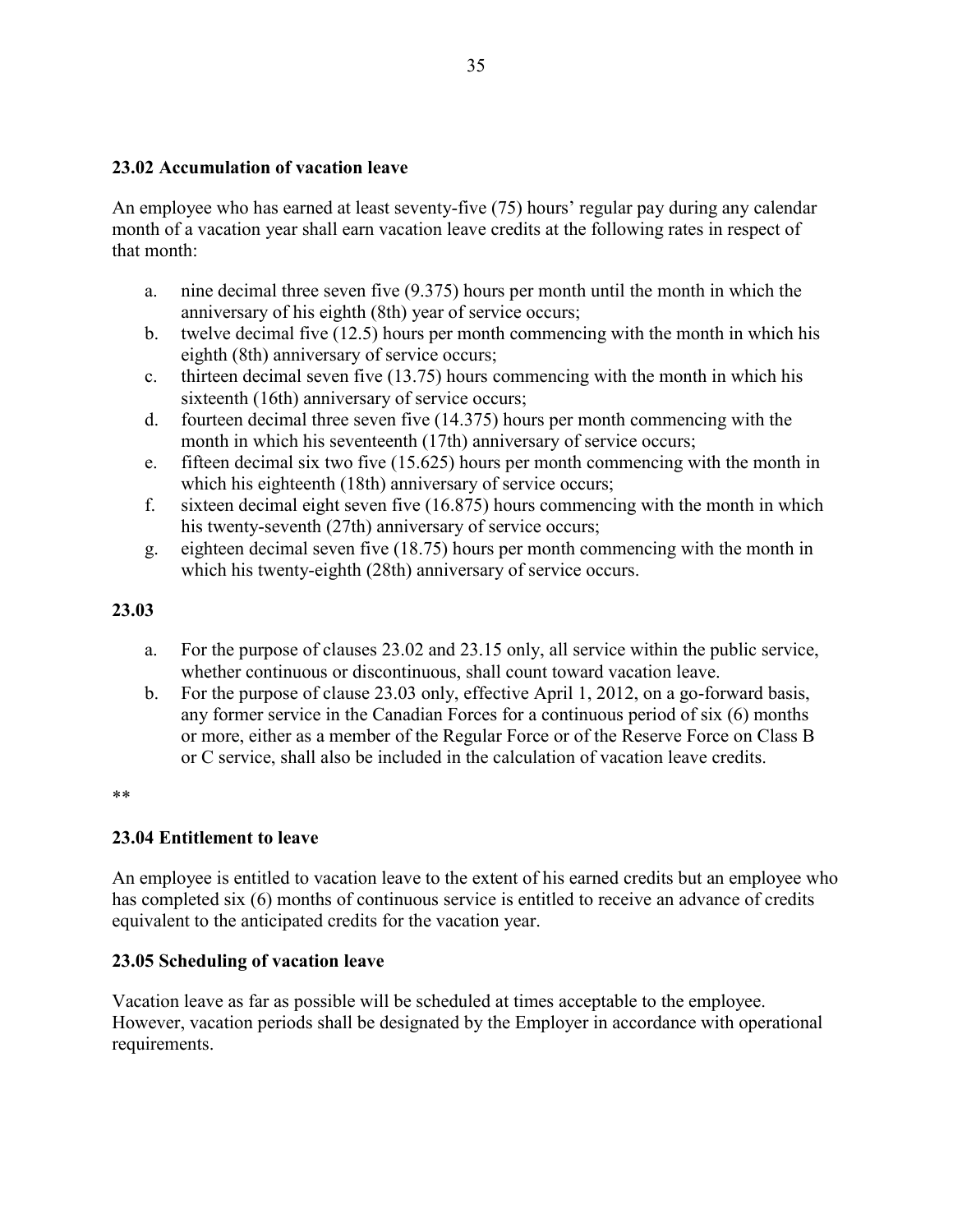**23.06** Where, in respect of any period of vacation leave, an employee:

- a. is granted other leave with pay, or
- b. is granted sick leave on the presentation of a medical certificate,

the period of vacation leave so displaced shall either be added to the vacation period if requested by the employee and approved by the Employer or reinstated for use at a later date.

### **23.07 Carry-over of vacation leave**

a. Employees must normally take all their vacation leave during the vacation year in which it is earned.

\*\*

b. Where in any vacation year, an employee has not been granted all of the vacation leave credited to him, the unused portion of his vacation leave up to a maximum of three hundred (300) hours' credits shall be carried over into the following vacation year. All vacation leave credits in excess of three hundred (300) hours shall be automatically paid at his hourly rate of pay as calculated from the classification prescribed in his certificate of appointment of his substantive position on the last day of the vacation year.

\*\*

c. During any vacation year, upon application by the employee and at the discretion of the Employer, earned but unused vacation leave credits may be paid at the employee's hourly rate of pay as calculated from the classification prescribed in his certificate of appointment of his substantive position on March 31 of the previous vacation year.

\*\*

d. Notwithstanding paragraph (b), if on the date an employee becomes subject to this agreement, he has more than three hundred (300) hours of unused vacation leave credits earned during previous years, a minimum of seventy-five (75) hours per year shall be granted, or paid by August 31 of each year, until all vacation leave credits in excess of three hundred (300) hours have been liquidated. Payment shall be in one installment per year, and shall be at his hourly rate of pay as calculated from the classification prescribed in his certificate of appointment of his substantive position on March 31, of the applicable previous vacation year.

# **23.08 Recall from vacation leave**

Where, during any period of vacation leave, an employee is recalled to duty, he shall be reimbursed for reasonable expenses that he incurs:

a. in proceeding to his place of duty, and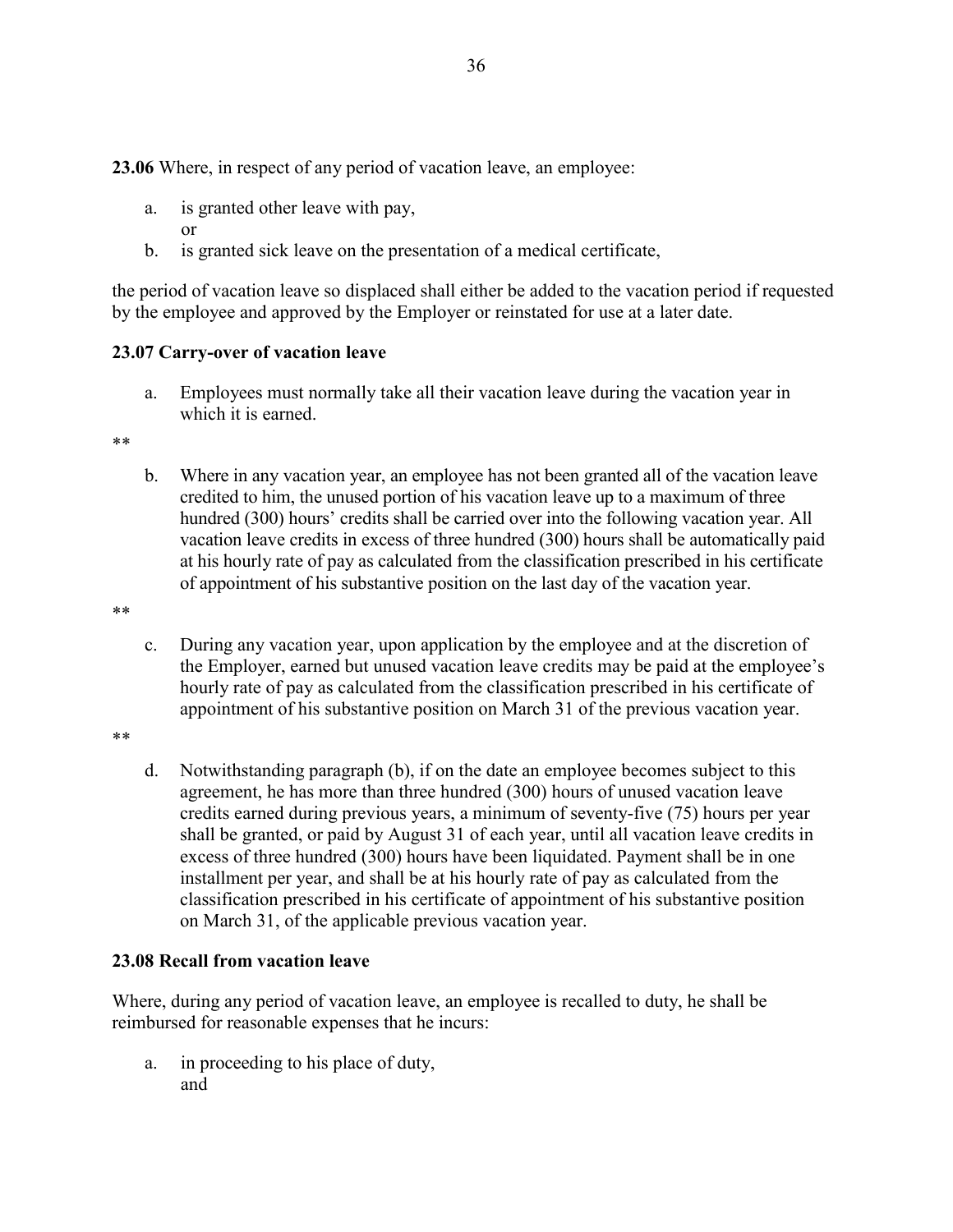b. in returning to the place from which he was recalled if he immediately resumes vacation upon completing the assignment for which he was recalled,

after submitting such accounts as are normally required by the Employer.

**23.09** The employee shall not be considered as being on vacation leave during any period in respect of which he is entitled under clause 23.08 to be reimbursed for reasonable expenses incurred by him.

### **23.10 Vacation leave when employment terminates**

Where an employee dies or otherwise ceases to be employed, he or his estate shall be paid an amount equal to the product obtained by multiplying the number of hours of earned but unused vacation leave to his credit by the hourly rate of pay applicable to him immediately prior to the termination of his employment.

**23.11** Notwithstanding clause 23.10, an employee whose employment is terminated for cause pursuant to paragraph 12(1)(d) or (e) of the *Financial Administration Act* by reason of abandonment of his position is entitled to receive the payment referred to in clause 23.10, if he requests it within a year less one (1) day following the date upon which his employment is terminated.

### **23.12 Cancellation or alteration of vacation leave**

When the Employer cancels or alters a period of vacation leave which it has previously approved in writing, the Employer shall reimburse the employee for the non-returnable portion of vacation contracts and reservations made by him in respect of that period, subject to the presentation of such documentation as the Employer may require. The employee must make every reasonable attempt to mitigate any losses incurred.

**23.13** Where the employee requests, the Employer shall grant the employee his or her unused vacation leave credits prior to termination of employment if this will enable the employee, for purposes of severance pay, to complete the first (1st) year of continuous employment in the case of layoff, and the tenth (10th) year of continuous employment in the case of resignation.

# **23.14**

- a. Notwithstanding clause 23.10, an employee who resigns to accept an appointment with an organization as defined in Schedule V of the *Financial Administration Act* may choose not to be paid for unused vacation leave credits, provided that the appointing organization will accept such credits.
- b. The Employer agrees to accept the unused vacation leave credits up to a maximum of two hundred and sixty-two decimal five (262.5) hours of an employee who resigns from an organization listed in Schedule V of the *Financial Administration Act* in order to take a position with the Employer if the transferring employee is eligible and has chosen to have these credits transferred.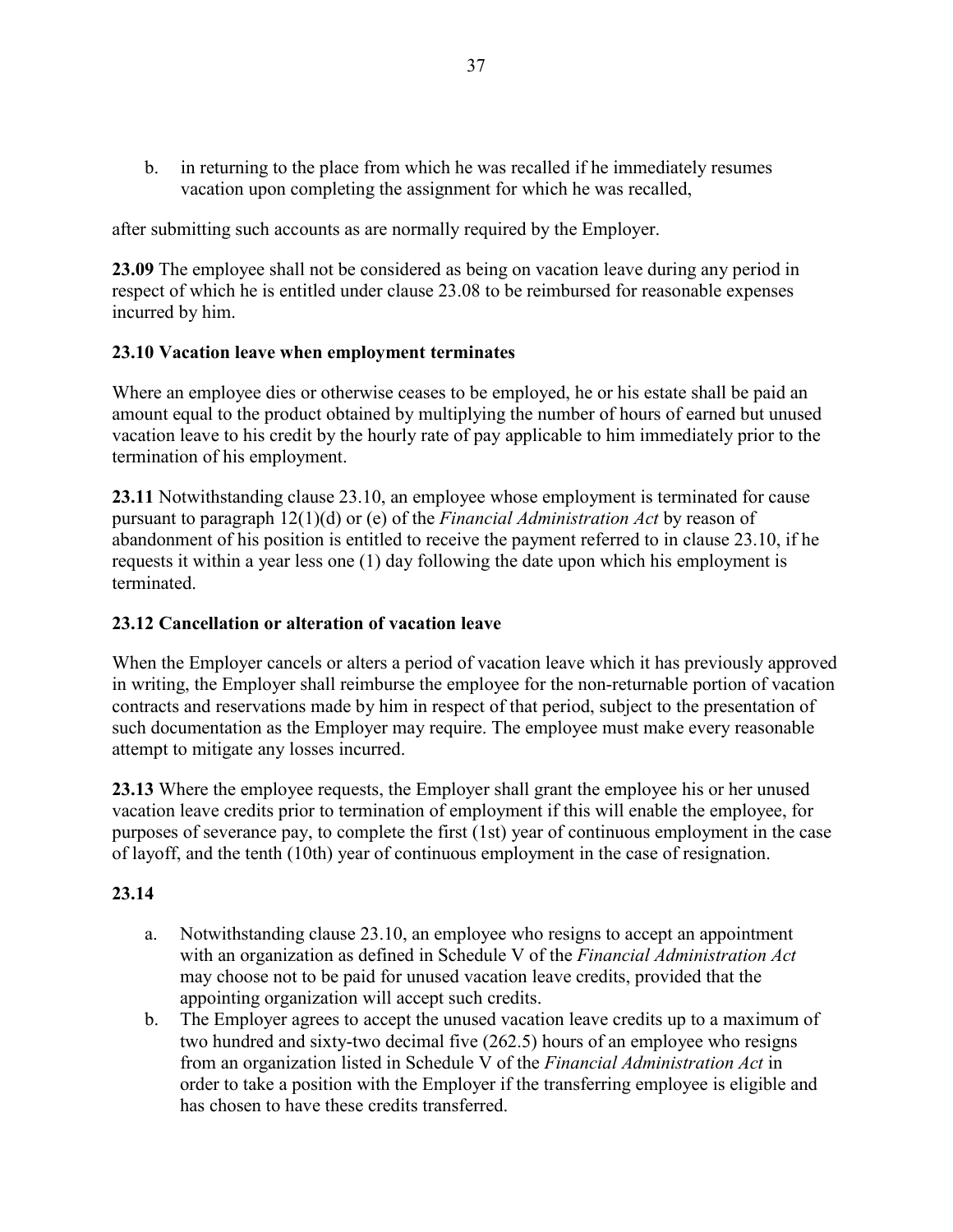### **23.15**

- a. Employees shall be credited a one-time entitlement of thirty-seven decimal five (37.5) hours of vacation leave with pay on the first (1st) day of the month following the employee's second (2nd) anniversary of service, as defined in clause 23.03.
- b. The vacation leave credits provided in paragraph 23.15(a) above shall be excluded from the application of clause 23.07 dealing with the carry-over and/or liquidation of vacation leave.

# **Article 24: sick leave with pay**

# **24.01 Credits**

An employee shall earn sick leave credits at the rate of nine decimal three seven five (9.375) hours for each calendar month for which she receives pay for at least seventy-five (75) hours.

# **24.02 Granting of sick leave**

An employee is eligible for sick leave with pay when she is unable to perform her duties because of illness or injury provided that:

- a. she satisfies the Employer of this condition in such manner and at such time as may be determined by the Employer,
- b. she has the necessary sick leave credits, and
- c. unless otherwise informed by the Employer, a statement signed by the employee stating that because of illness or injury he or she was unable to perform his or her duties, shall, when delivered to the Employer, be considered as meeting the requirements of paragraph 24.02(a).

**24.03** An employee shall not be granted sick leave with pay during any period in which she is on leave without pay, or under suspension.

**24.04** When an employee is granted sick leave with pay and injury-on-duty leave is subsequently approved for the same period, it shall be considered, for the purpose of the record of sick leave credits, that she was not granted sick leave with pay.

**24.05** Where an employee has insufficient or no credits to cover the granting of sick leave with pay under the provision of clause 24.02 above, sick leave with pay may, at the discretion of the Employer, be granted to an employee for a period of up to one hundred and eighty-seven decimal five (187.5) hours, subject to the deduction of such advanced leave from any sick leave credits subsequently earned and, in the event of termination of employment for other than death or layoff, the recovery of the advance from any monies owed the employee.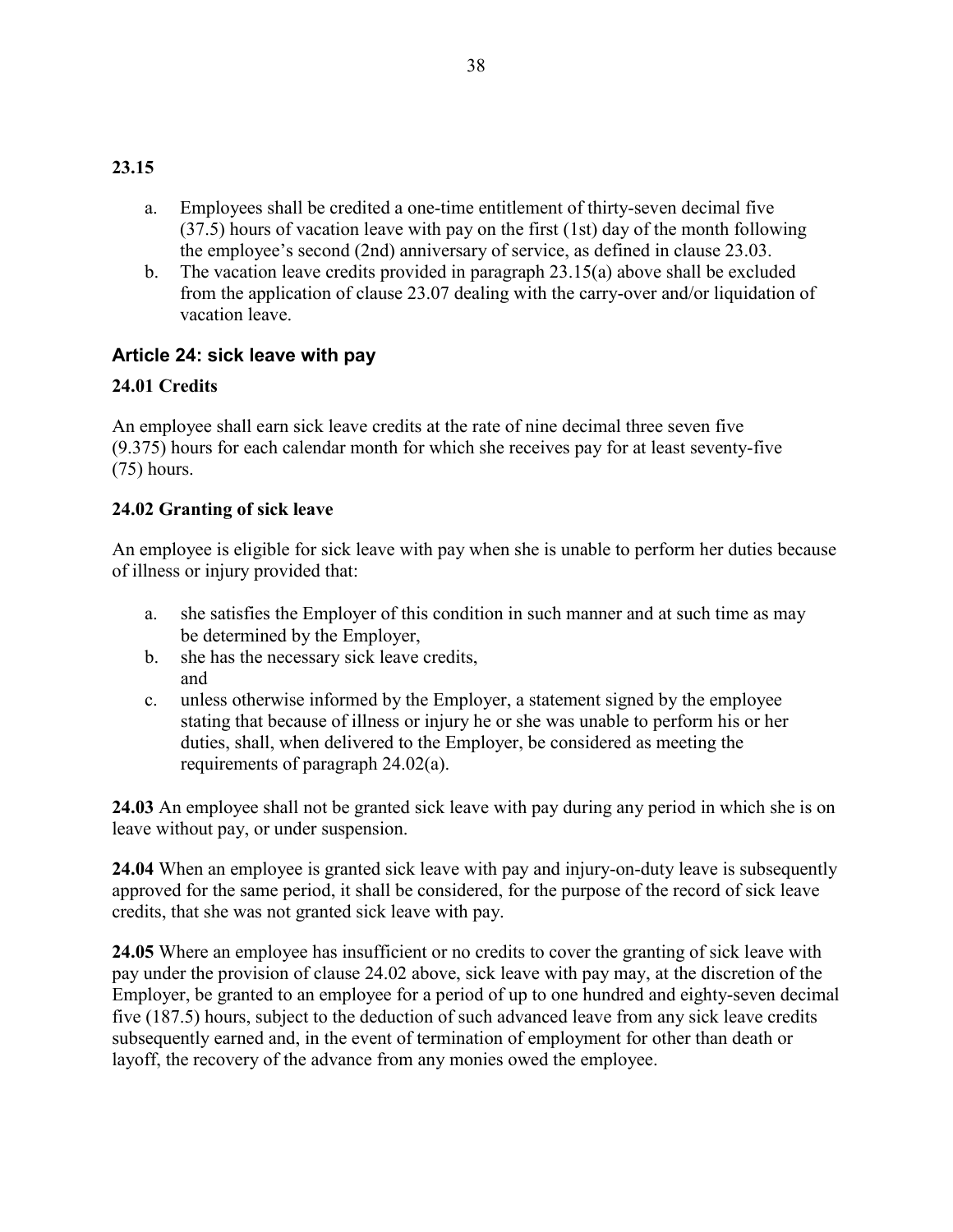**24.06** Sick leave credits earned but unused by an employee during a previous period of employment in the public service shall be restored to an employee whose employment was terminated by reason of layoff and who was reappointed in the public service.

**24.07** The Employer agrees that an employee shall not be terminated for cause for reasons of incapacity pursuant to paragraph 12(l)(e) of the *Financial Administration Act* at a date earlier than the date at which the employee will have utilized his accumulated sick leave credits, except where the incapacity is the result of an injury or illness for which injury-on-duty leave has been granted pursuant to Article 25.

**24.08** Where, in respect of any period of compensatory leave, an employee is granted sick leave with pay on production of a medical certificate, the period of compensatory leave so displaced shall either be added to the compensatory leave period if requested by her and approved by the Employer or reinstated for use at a later date.

**24.09** The sick leave provisions of this agreement will be amended by mutual consent to address a new Employee Wellness Plan, when an agreement is reached between the parties.

# **Article 25: injury-on-duty leave with pay**

**25.01** An employee shall be granted injury-on-duty leave with pay for such period as may be reasonably determined by the Employer when a claim has been made pursuant to the *Government Employees Compensation Act* and a workers' compensation authority has notified the Employer that it has certified that employee is unable to work because of:

- a. personal injury accidentally received in the performance of his or her duties and not caused by the employee's wilful misconduct, or
- b. an industrial illness or a disease arising out of and in the course of the employee's employment,

if the employee agrees to remit to the Receiver General for Canada any amount received by him or her in compensation for loss of pay resulting from or in respect of such injury, illness or disease providing, however, that such amount does not stem from a personal disability policy for which the employee or the employee's agent has paid the premium.

# **\*\*Article 26: maternity leave without pay**

# **26.01 Maternity leave without pay**

a. An employee who becomes pregnant shall, upon request, be granted maternity leave without pay for a period beginning before, on or after the termination date of pregnancy and ending not later than eighteen (18) weeks after the termination date of pregnancy.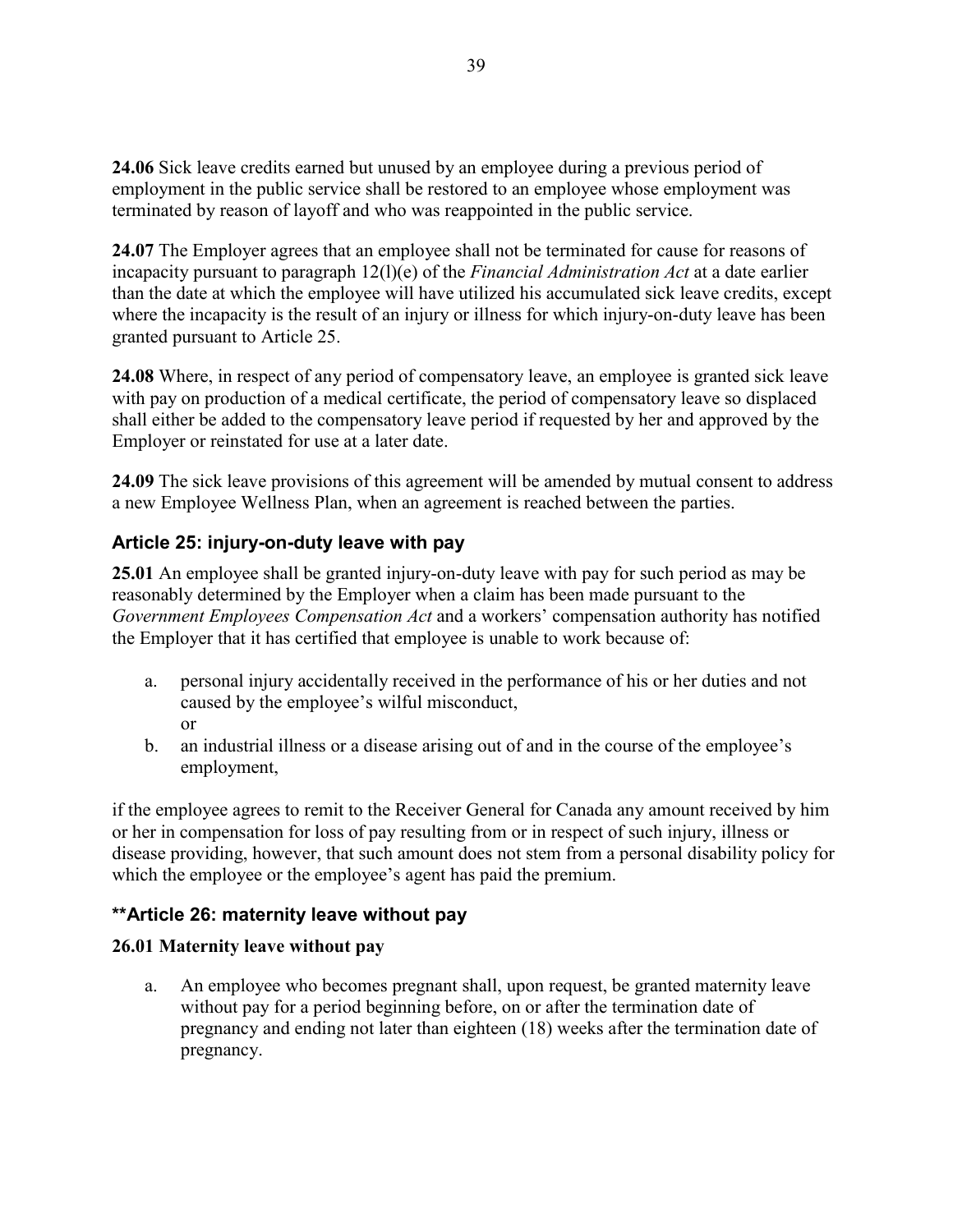- b. Notwithstanding paragraph (a):
	- i. where the employee has not yet proceeded on maternity leave without pay and her newborn child is hospitalized, or
	- ii. where the employee has proceeded on maternity leave without pay and then returns to work for all or part of the period during which her newborn child is hospitalized,

the period of maternity leave without pay defined in paragraph (a) may be extended beyond the date falling eighteen (18) weeks after the date of termination of pregnancy by a period equal to that portion of the period of the child's hospitalization during which the employee was not on maternity leave, to a maximum of eighteen (18) weeks.

- c. The extension described in paragraph (b) shall end not later than fifty-two (52) weeks after the termination date of pregnancy.
- d. The Employer may require an employee to submit a medical certificate certifying pregnancy.
- e. An employee who has not commenced maternity leave without pay may elect to:
	- i. use earned vacation and compensatory leave credits up to and beyond the date that her pregnancy terminates;
	- ii. use her sick leave credits up to and beyond the date that her pregnancy terminates, subject to the provisions set out in Article 24 (sick leave with pay) for purposes of this subparagraph, the terms "illness" or "injury" used in Article 24 (sick leave with pay) shall include medical disability related to pregnancy.
- f. An employee shall inform the Employer in writing of her plans for taking leave with and without pay to cover her absence from work due to the pregnancy at least four (4) weeks in advance of the initial date of continuous leave of absence during which termination of pregnancy is expected to occur unless there is a valid reason why the notice cannot be given.
- g. Leave granted under this clause shall be counted for the calculation of "continuous employment" for the purpose of calculating severance pay and "service" for the purpose of calculating vacation leave. Time spent on such leave shall be counted for pay increment purposes.

# **26.02 Maternity allowance**

a. An employee who has been granted maternity leave without pay shall be paid a maternity allowance in accordance with the terms of the Supplemental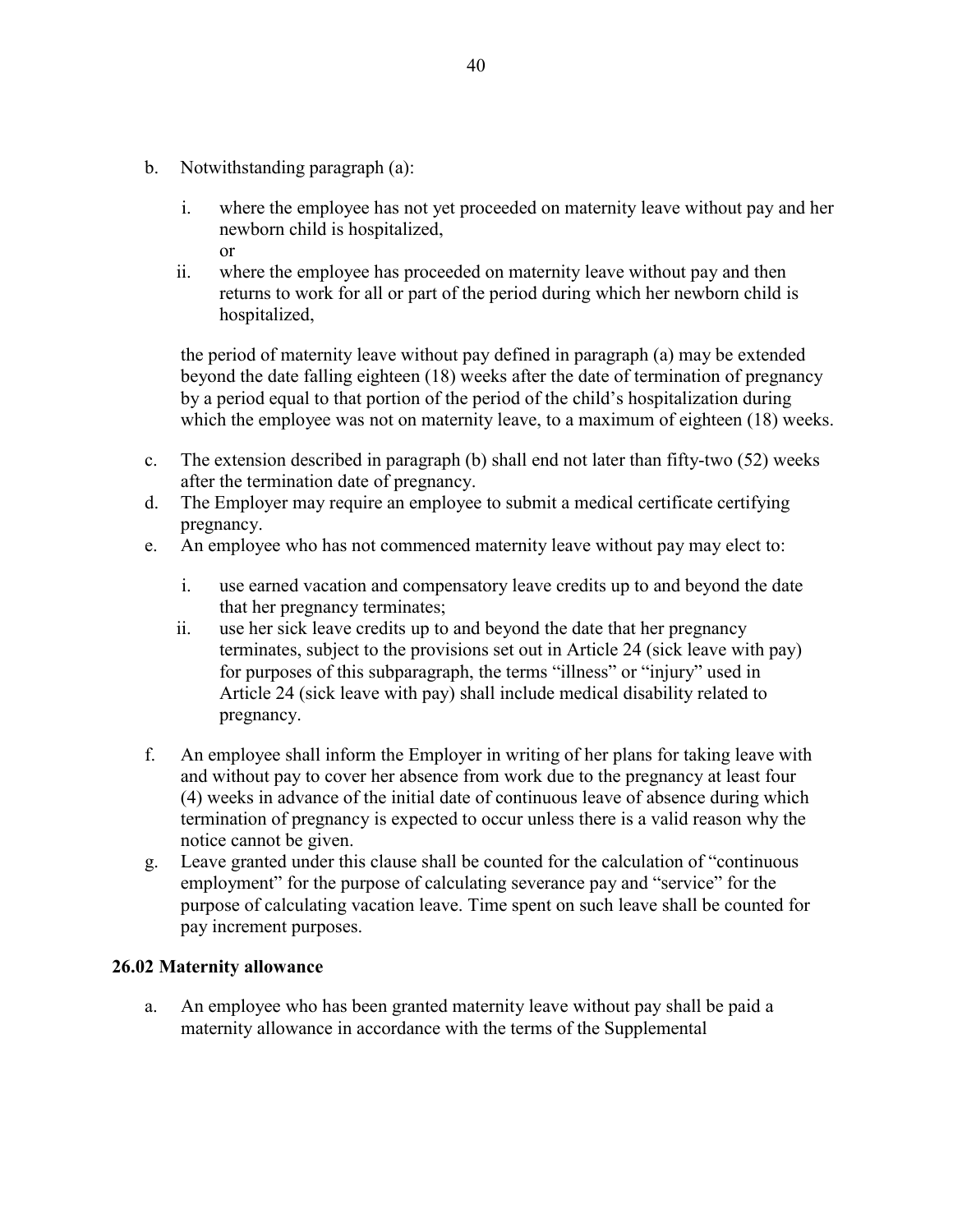Unemployment Benefit (SUB) Plan described in paragraph (c) to (j), provided that she:

- i. has completed six (6) months of continuous employment before the commencement of her maternity leave without pay,
- ii. provides the Employer with proof that she has applied for and is in receipt of maternity benefits under the Employment Insurance or the Quebec Parental Insurance Plan in respect of insurable employment with the Employer, and
- iii. has signed an agreement with the Employer stating that:

\*\*

- A. she will return to work within the federal public administration, as specified in Schedule I, Schedule IV or Schedule V of the *Financial Administration Act*, on the expiry date of her maternity leave without pay unless the return-to-work date is modified by the approval of another form of leave;
- B. following her return to work, as described in section (A), she will work for a period equal to the period she was in receipt of the maternity allowance;

\*\*

C. should she fail to return to work in accordance with section (A), or should he return to work but fail to work for the total period specified in section (B), for reasons other than death, layoff, early termination due to lack of work or discontinuance of a function of a specified period of employment that would have been sufficient to meet the obligations specified in section (B), or having become disabled as defined in the *Public Service Superannuation Act*, she will be indebted to the Employer for an amount determined as follows:

| (allowance received) | x | (remaining period to be worked<br>following her return to work) |
|----------------------|---|-----------------------------------------------------------------|
|                      |   | [total period to be worked as<br>specified in $(B)$ ]           |

however, an employee whose specified period of employment expired and who is rehired within the federal public administration as described in section (A) within a period of ninety (90) days or less is not indebted for the amount if her new period of employment is sufficient to meet the obligations specified in section (B).

b. For the purpose of sections  $(a)(iii)(B)$  and  $(C)$ , periods of leave with pay shall count as time worked. Periods of leave without pay during the employee's return to work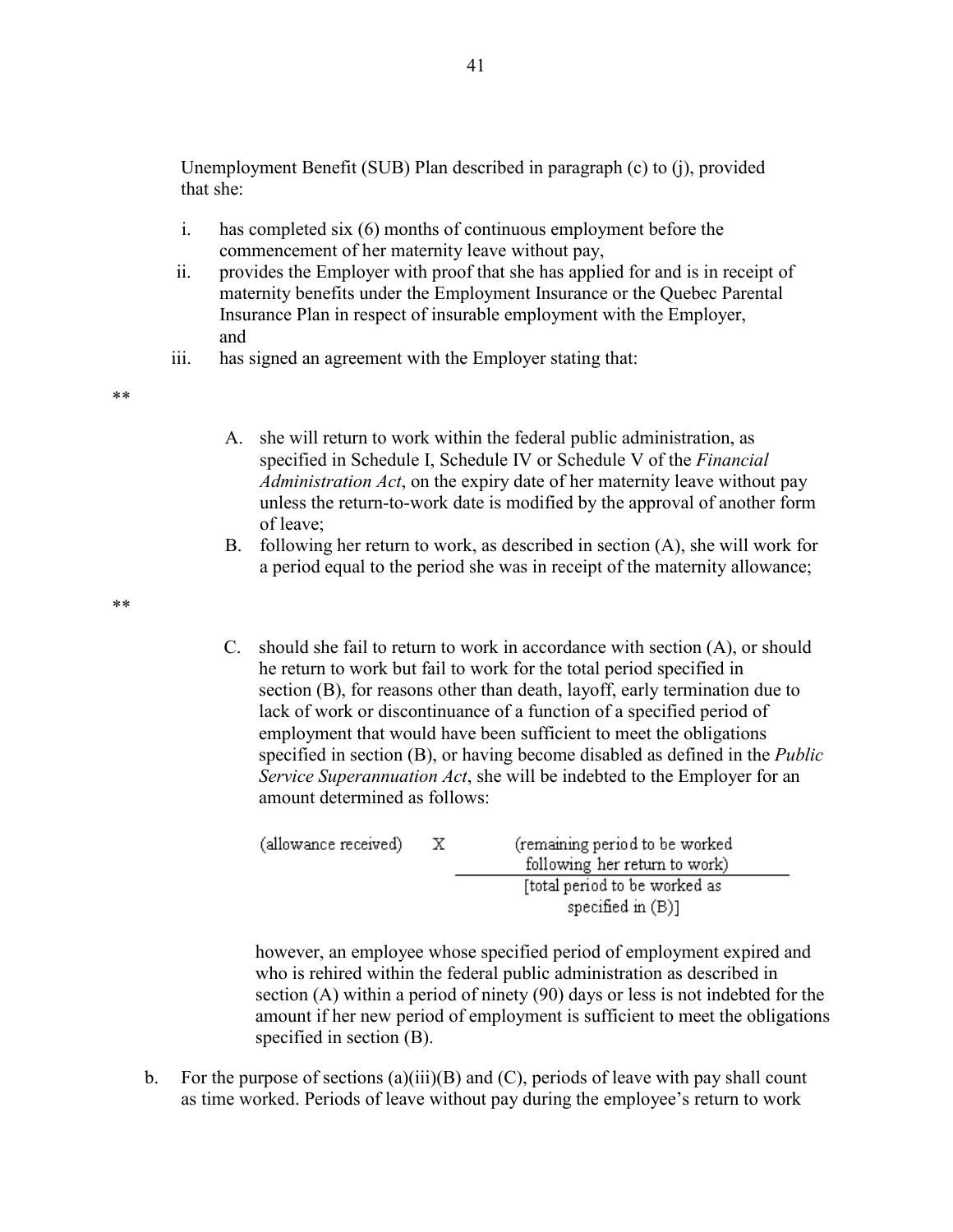will not be counted as time worked but shall interrupt the period referred to in section (a)(iii)(B), without activating the recovery provisions described in section  $(a)(iii)(C)$ .

- c. Maternity allowance payments made in accordance with the SUB Plan will consist of the following:
	- i. where an employee is subject to a waiting period before receiving Employment Insurance maternity benefits, ninety-three per cent (93%) of her weekly rate of pay for each week of the waiting period, less any other monies earned during this period,
	- ii. for each week that the employee receives a maternity benefit under the Employment Insurance or the Quebec Parental Insurance Plan, she is eligible to receive the difference between the gross weekly amount of the maternity benefit she is eligible to receive and ninety-three per cent (93%) of her weekly rate of pay less any other monies earned during this period which may result in a decrease in maternity benefits to which she would have been eligible if no extra monies had been earned during this period. and
	- iii. where an employee has received the full fifteen (15) weeks of maternity benefit under the *Employment Insurance Act* and thereafter remains on maternity leave without pay, she is eligible to receive a further maternity allowance for a period of one (1) week at ninety-three per cent (93%) of her weekly rate of pay, less any other monies earned during this period.
- d. At the employee's request, the payment referred to in subparagraph  $26.02(c)(i)$ , and up to four  $(4)$  weeks in subparagraph  $26.02(c)(ii)$ , will be estimated and advanced to the employee. Adjustments will be made once the employee provides proof of receipt of Employment Insurance or Quebec Parental Insurance maternity benefits.
- e. The maternity allowance to which an employee is entitled is limited to that provided in paragraph (c) and an employee will not be reimbursed for any amount that she may be required to repay pursuant to the Employment Insurance Act or the Parental Insurance Plan in Quebec.
- f. The weekly rate of pay referred to in paragraph (c) shall be:
	- i. for a full-time employee, the employee's weekly rate of pay on the day immediately preceding the commencement of maternity leave without pay,
	- ii. for an employee who has been employed on a part-time or on a combined fulltime and part-time basis during the six (6) month period preceding the commencement of maternity leave, the rate obtained by multiplying the weekly rate of pay in subparagraph (i) by the fraction obtained by dividing the employee's straight-time earnings by the straight-time earnings the employee would have earned working full-time during such period.
- g. The weekly rate of pay referred to in paragraph (f) shall be the rate to which the employee is entitled for her substantive level to which she is appointed.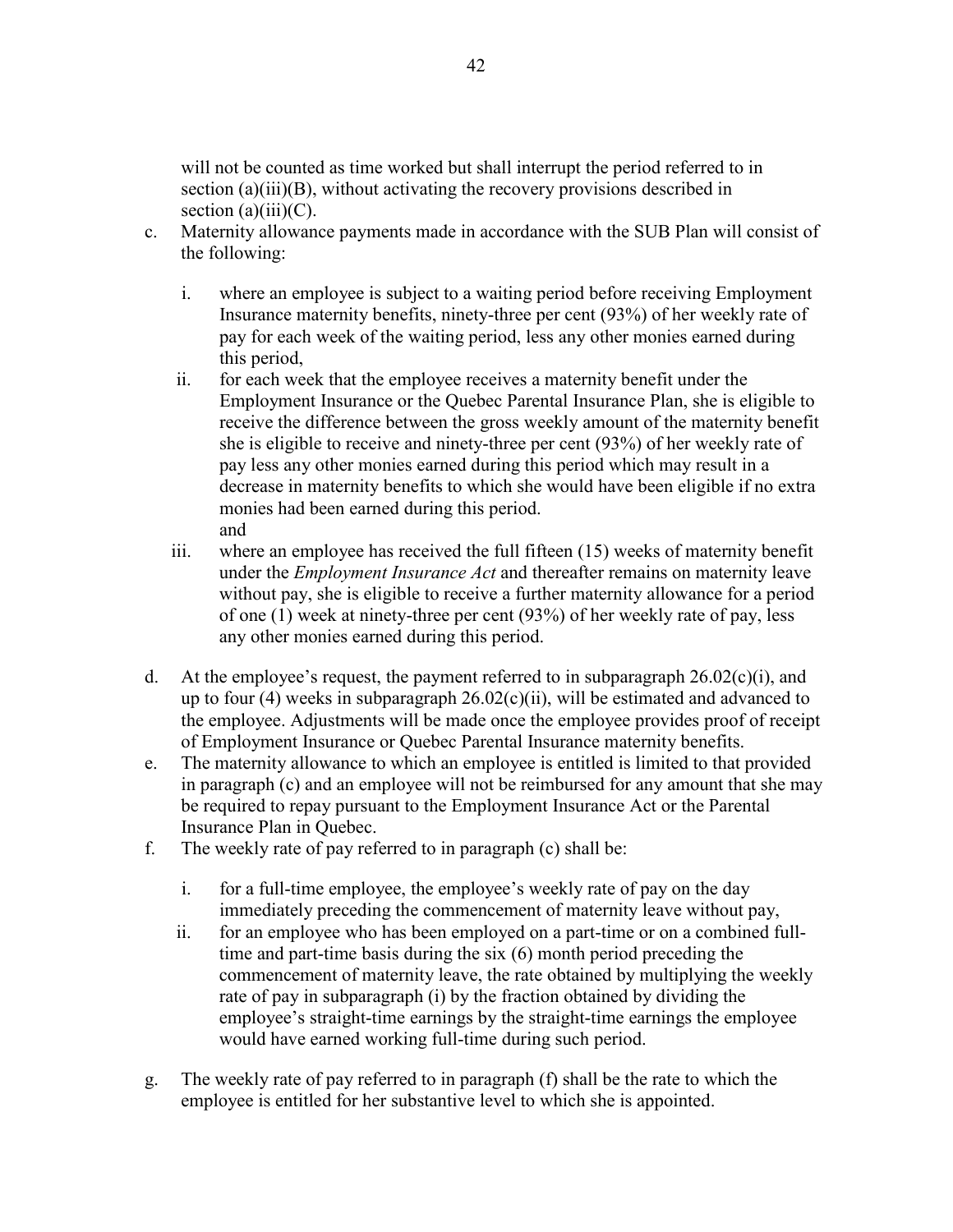- h. Notwithstanding paragraph  $(g)$ , and subject to subparagraph  $(f)(ii)$ , if on the day immediately preceding the commencement of maternity leave without pay an employee has been on an acting assignment for at least four (4) months, the weekly rate shall be the rate she was being paid on that day.
- i. Where an employee becomes eligible for a pay increment or pay revision that would increase the maternity allowance, the allowance shall be adjusted accordingly. No adjustment to the maternity allowance will be made if it will result in a decrease in the maternity allowance.
- j. Maternity allowance payments made under the SUB Plan will neither reduce nor increase an employee's deferred remuneration or severance pay.

### **26.03 Special maternity allowance for totally disabled employees**

- a. An employee who:
	- i. fails to satisfy the eligibility requirement specified in subparagraph  $26.02(a)(ii)$ solely because a concurrent entitlement to benefits under the Disability Insurance (DI) Plan, the Long-term Disability (LTD) Insurance portion of the Public Service Management Insurance Plan (PSMIP) or the *Government Employees Compensation Act* prevents her from receiving Employment Insurance or Quebec Parental Insurance maternity benefits, and
	- ii. has satisfied all of the other eligibility criteria specified in paragraph  $26.02(a)$ , other than those specified in sections (A) and (B) of subparagraph  $26.02(a)(iii)$ , shall be paid, in respect of each week of maternity allowance not received for the reason described in subparagraph (i), the difference between ninety-three per cent (93%) of her weekly rate of pay and the gross amount of her weekly disability benefit under the DI Plan, the LTD Plan or via the *Government Employees Compensation Act*.
- b. An employee shall be paid an allowance under this clause and under clause 26.02 for a combined period of no more than the number of weeks during which she would have been eligible for maternity benefits under the Employment Insurance or the Quebec Parental Insurance Plan had she not been disqualified from Employment Insurance or Quebec Parental Insurance maternity benefits for the reasons described in subparagraph (a)(i).

### **26.04 Transitional provisions**

If, on the date of signature of the memorandum of agreement modifying the provisions of this article, an employee is currently on maternity leave without pay or has requested a period of maternity leave but has not commenced the leave, she shall upon request be entitled to the provisions of this article. Any application must be received before the termination date of the leave period originally requested.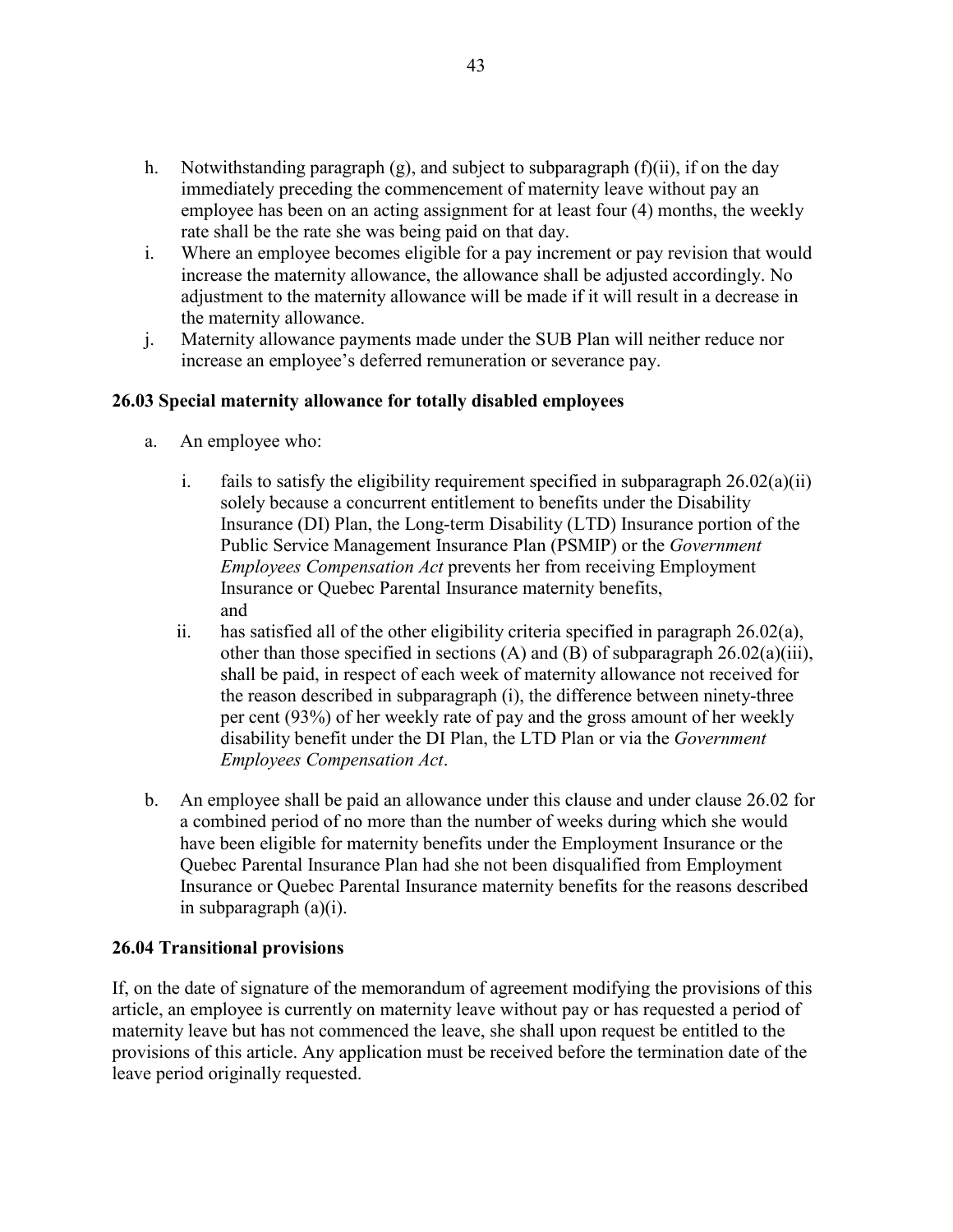# **\*\*Article 27: parental leave without pay**

### **27.01 Parental leave without pay**

or

\*\*

- a. Where an employee has or will have the actual care and custody of a newborn child (including the newborn child of a common-law partner), the employee shall, upon request, be granted parental leave without pay for either:
	- i. a single period of up to thirty-seven (37) consecutive weeks in the fifty-two (52) week period (standard period),
	- ii. a single period of up to sixty-three (63) consecutive weeks in the seventy-eight (78) week period (extended period),

beginning on the day on which the child is born or the day on which the child comes into the employee's care.

\*\*

- b. Where an employee commences legal proceedings under the laws of a province to adopt a child or obtains an order under the laws of a province for the adoption of a child, the employee shall, upon request, be granted parental leave without pay for either:
	- i. a single period of up to thirty-seven (37) consecutive weeks in the fifty-two (52) week period (standard period), or
	- ii. a single period of up to sixty-three (63) consecutive weeks in the seventy-eight (78) week period (extended period),

beginning on the day on which the child comes into the employee's care.

\*\*

c. Notwithstanding paragraphs (a) and (b) above, at the request of an employee and at the discretion of the Employer, the leave referred to in the paragraphs (a) and (b) above may be taken in two periods.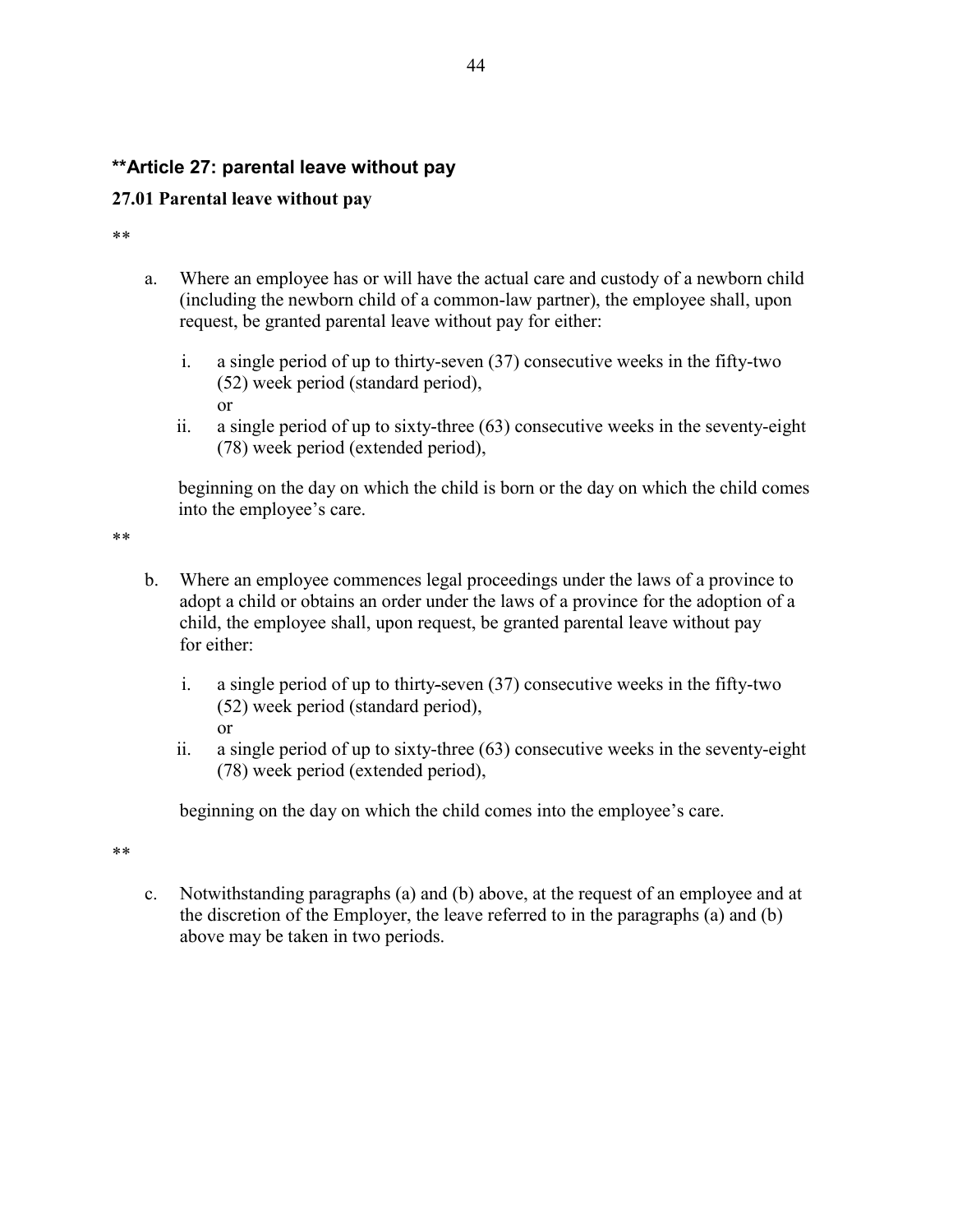- d. Notwithstanding paragraphs (a) and (b):
	- i. where the employee's child is hospitalized within the period defined in the above paragraphs, and the employee has not yet proceeded on parental leave without pay, or
- ii. where the employee has proceeded on parental leave without pay and then returns to work for all or part of the period while his or her child is hospitalized,

the period of parental leave without pay specified in the original leave request may be extended by a period equal to that portion of the period of the child's hospitalization while the employee was not on parental leave. However, the extension shall end not later than one hundred and four (104) weeks after the day on which the child comes into the employee's care.

\*\*

\*\*

e. An employee who intends to request parental leave without pay shall notify the Employer at least four (4) weeks before the commencement date of such leave.

\*\*

- f. The Employer may:
	- i. defer the commencement of parental leave without pay at the request of the employee;
	- ii. grant the employee parental leave without pay with less than four (4) weeks' notice;
	- iii. require an employee to submit a birth certificate or proof of adoption of the child.

\*\*

g. Leave granted under this clause shall count for the calculation of "continuous employment" for the purpose of calculating severance pay and "service" for the purpose of calculating vacation leave. Time spent on such leave shall count for pay increment purposes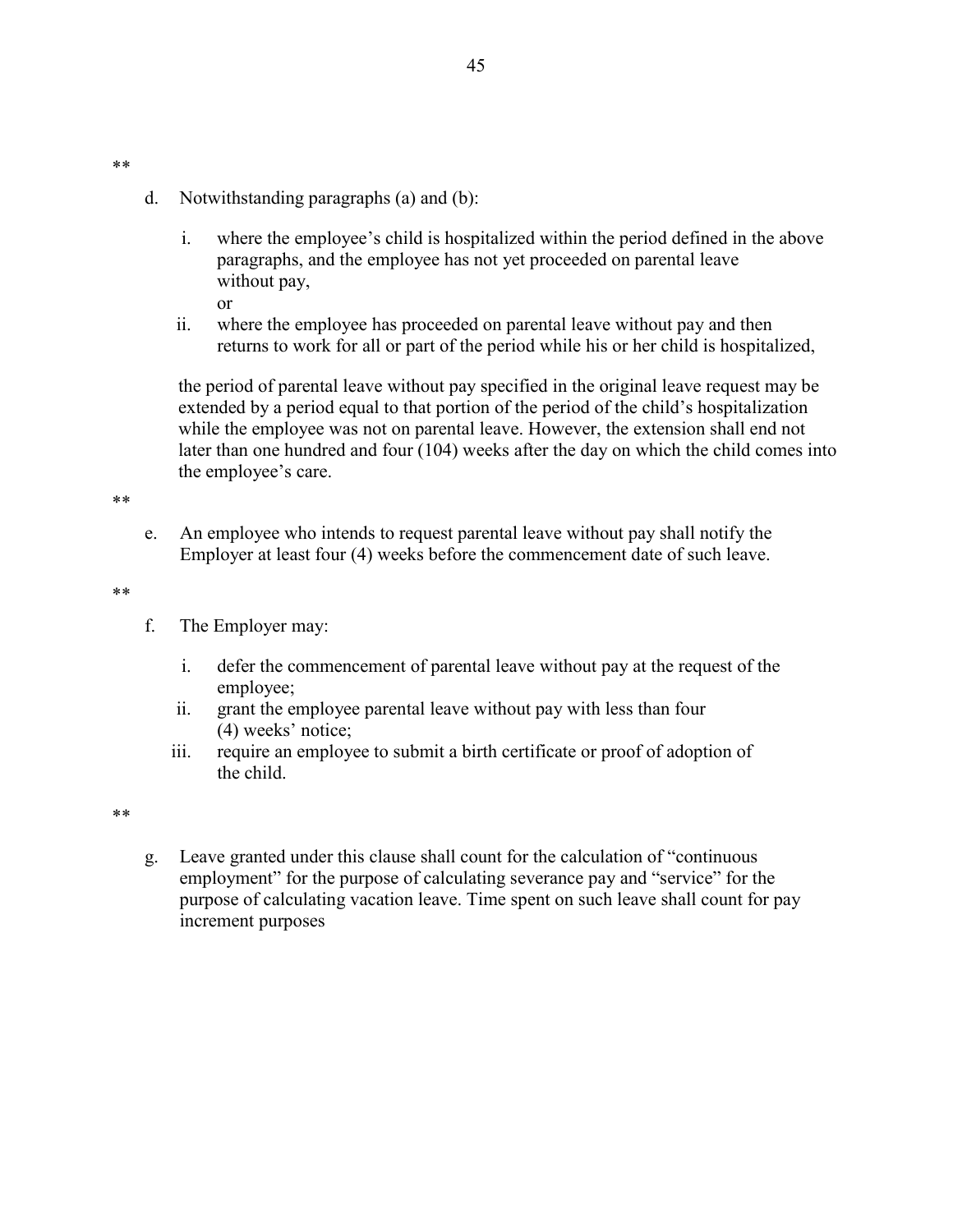\*\*

### **27.02 Parental allowance**

Under the Employment Insurance (EI) benefits plan, parental allowance is payable under two options either:

- Option 1: standard parental benefits, paragraphs  $27.02(c)$  to  $(k)$ , or
- Option 2: extended parental benefits, paragraphs  $27.02(1)$  to (t)

Once an employee opts for standard or extended parental benefits and the weekly benefit top-up allowance is set, the decision is irrevocable and shall not be changed should the employee opt to return to work at an earlier date than that originally scheduled.

Under the Quebec Parental Insurance Plan (QPIP), parental allowance is payable only under Option 1: standard parental benefits.

### **Parental allowance administration**

\*\*

- a. An employee who has been granted parental leave without pay, shall be paid a parental allowance in accordance with the terms of the Supplemental Unemployment Benefit (SUB) Plan described in paragraphs (c) to (i), or (l) to (r) below providing he or she:
	- i. has completed six (6) months of continuous employment before the commencement of parental leave without pay,
	- ii. provides the Employer with proof that he or she has applied for and is in receipt of parental, shared parental, paternity or adoption benefits under the Employment Insurance Plan or the Quebec Parental Insurance Plan in respect of insurable employment with the Employer, and
	- iii. has signed an agreement with the Employer stating that:
		- A. the employee will return to work within the federal public administration, as specified in Schedule I, Schedule IV or Schedule V of the *Financial Administration Act*, on the expiry date of his or her parental leave without pay, unless the return-to-work date is modified by the approval of another form of leave;
		- B. following his or her return to work, as described in section (A), the employee will work for a period equal to the period the employee was in receipt of the standard parental allowance, in addition to the period of time referred to in section  $26.02(a)(iii)(B)$ , if applicable. Where the employee has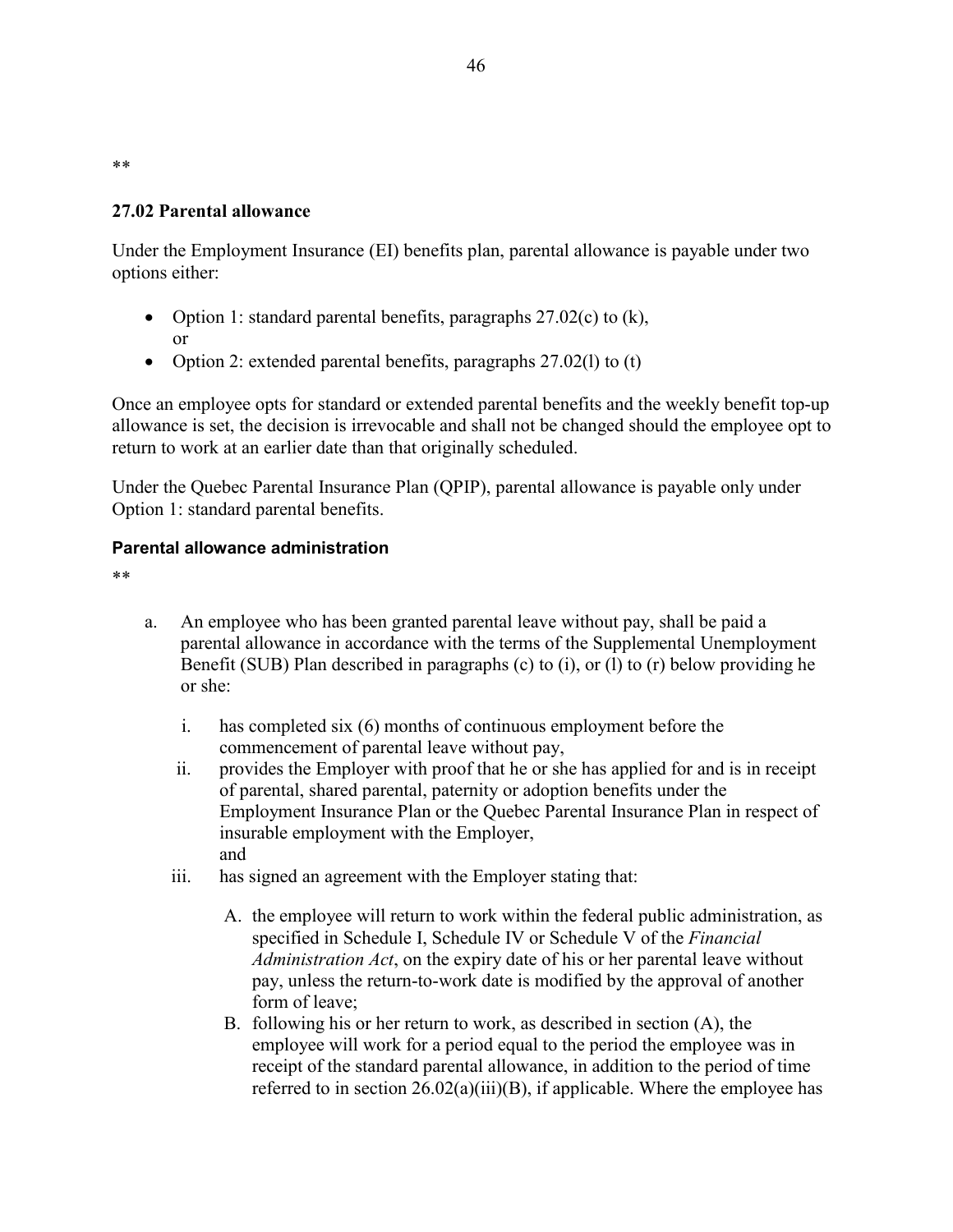elected the extended parental allowance, following his or her return to work, as described in section (A), the employee will work for a period equal to sixty per cent (60%) of the period the employee was in receipt of the extended parental allowance in addition to the period of time referred to in section  $26.02(a)(iii)(B)$ , if applicable.

C. should he or she fail to return to work for the Employer in accordance with section (A) or should he or she return to work but fail to work the total period specified in section (B), for reasons other than death, layoff, early termination due to lack of work or discontinuance of a function of a specified period of employment that would have been sufficient to meet the obligations specified in section (B), or having become disabled as defined in the *Public Service Superannuation Act*, he or she will be indebted to the Employer for an amount determined as follows:

(allowance received) X (remaining period to be worked, as specified in (B), following his or her return to work)

[total period to be worked as specified in  $(B)$ ]

however, an employee whose specified period of employment expired and who is rehired within the federal public administration as described in section (A), within a period of ninety (90) days or less is not indebted for the amount if his or her new period of employment is sufficient to meet the obligations specified in section (B).

\*\*

b. For the purpose of sections  $(a)(iii)(B)$  and  $(C)$ , periods of leave with pay shall count as time worked. Periods of leave without pay during the employee's return to work will not be counted as time worked but shall interrupt the period referred to in section (a)(iii)(B), without activating the recovery provisions described in section  $(a)(iii)(C)$ .

### **Option 1: standard parental allowance**

\*\*

- c. Parental allowance payments made in accordance with the SUB Plan will consist of the following:
	- i. where an employee on parental leave without pay as described in subparagraphs  $27.02(a)(i)$  and  $(b)(i)$ , has elected to receive standard Employment Insurance parental benefits and is subject to a waiting period before receiving Employment Insurance parental benefits, ninety-three per cent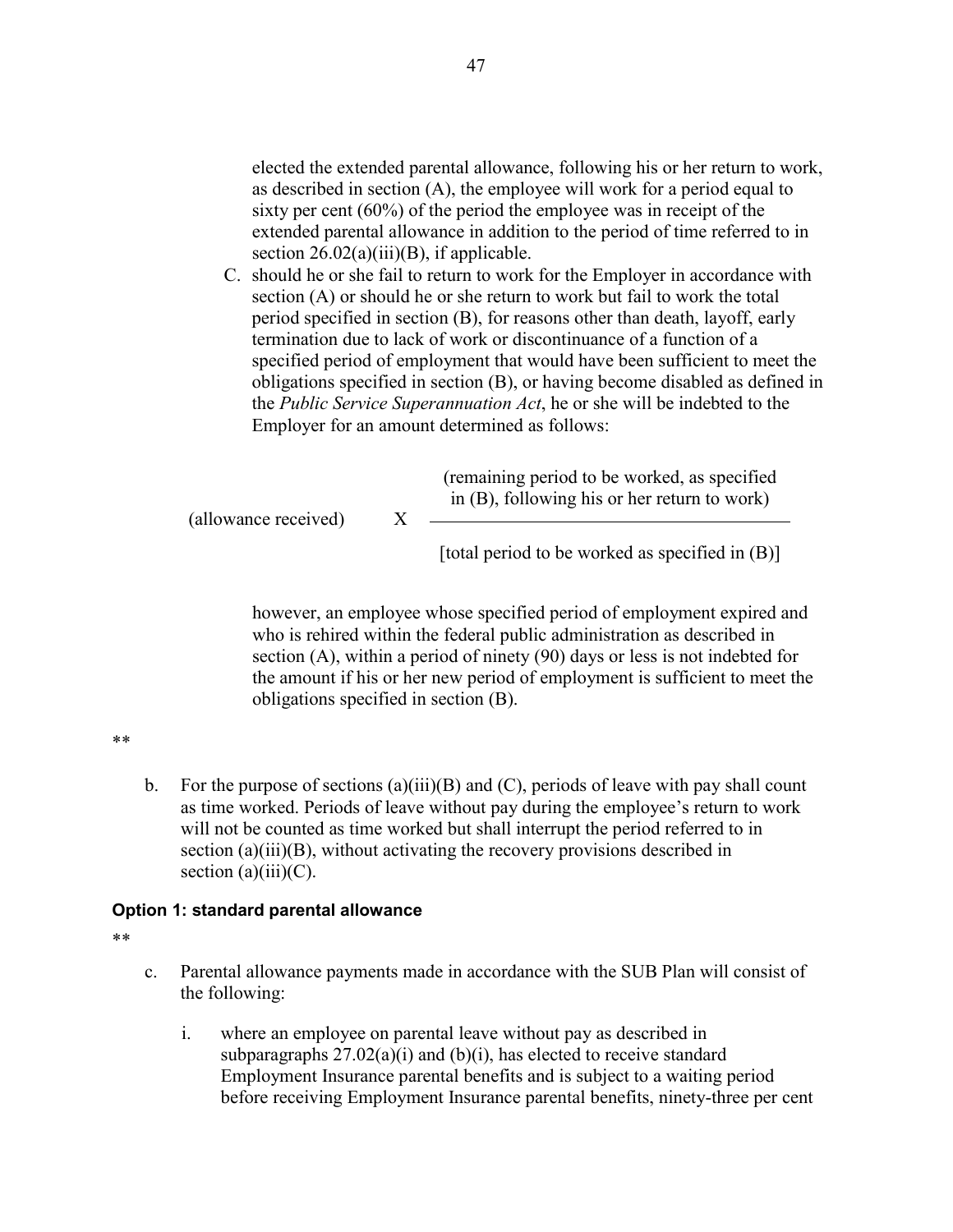(93%) of his or her weekly rate of pay for the waiting period, less any other monies earned during this period;

- ii. for each week the employee receives parental, adoption or paternity benefits under the Employment Insurance or the Quebec Parental Insurance Plan, he or she is eligible to receive the difference between ninety-three per cent (93%) of his or her weekly rate and the parental, adoption or paternity benefits, less any other monies earned during this period which may result in a decrease in his or her parental, adoption or paternity benefit to which he or she would have been eligible if no extra monies had been earned during this period;
- iii. where an employee has received the full eighteen (18) weeks of maternity benefit and the full thirty-two (32) weeks of parental benefit or has divided the full thirty-two (32) weeks of parental benefits with another employee in receipt of the full five (5) weeks' paternity under the Quebec Parental Insurance Plan for the same child and either employee and thereafter remains on parental leave without pay, that employee is eligible to receive a further parental allowance for a period of up to two (2) weeks, ninety-three per cent (93%) of their weekly rate of pay for each week, less any other monies earned during this period.
- iv. where an employee has divided the full thirty-seven (37) weeks of adoption benefits with another employee under the Quebec Parental Insurance Plan for the same child and either employee thereafter remains on parental leave without pay, that employee is eligible to receive a further parental allowance for a period of up to two (2) weeks, ninety-three per cent (93%) of their weekly rate of pay for each week, less any other monies earned during this period;
- v. where an employee has received the full thirty-five (35) weeks of parental benefit under the Employment Insurance Plan and thereafter remains on parental leave without pay, he or she is eligible to receive a further parental allowance for a period of one (1) week, ninety-three per cent (93%) of his or her weekly rate of pay for each week, less any other monies earned during this period, unless said employee has already received the one (1) week of allowance contained in subparagraph  $27.02(c)(iii)$  for the same child.
- vi. where an employee has divided the full forty (40) weeks of parental benefits with another employee under the Employment Insurance Plan for the same child and either employee thereafter remains on parental leave without pay, that employee is eligible to receive a further parental allowance for a period of one (1) week, ninety-three per cent (93%) of their weekly rate of pay for each week, less any other monies earned during this period, unless said employee has already received the one (1) week of allowance contained in subparagraphs  $27.02(c)(iii)$  and  $27.02(c)(v)$  for the same child
- \*\*
- d. At the employee's request, the payment referred to in subparagraph  $27.02(c)(i)$  will be estimated and advanced to the employee. Adjustments will be made once the employee provides proof of receipt of Employment Insurance Plan parental benefits.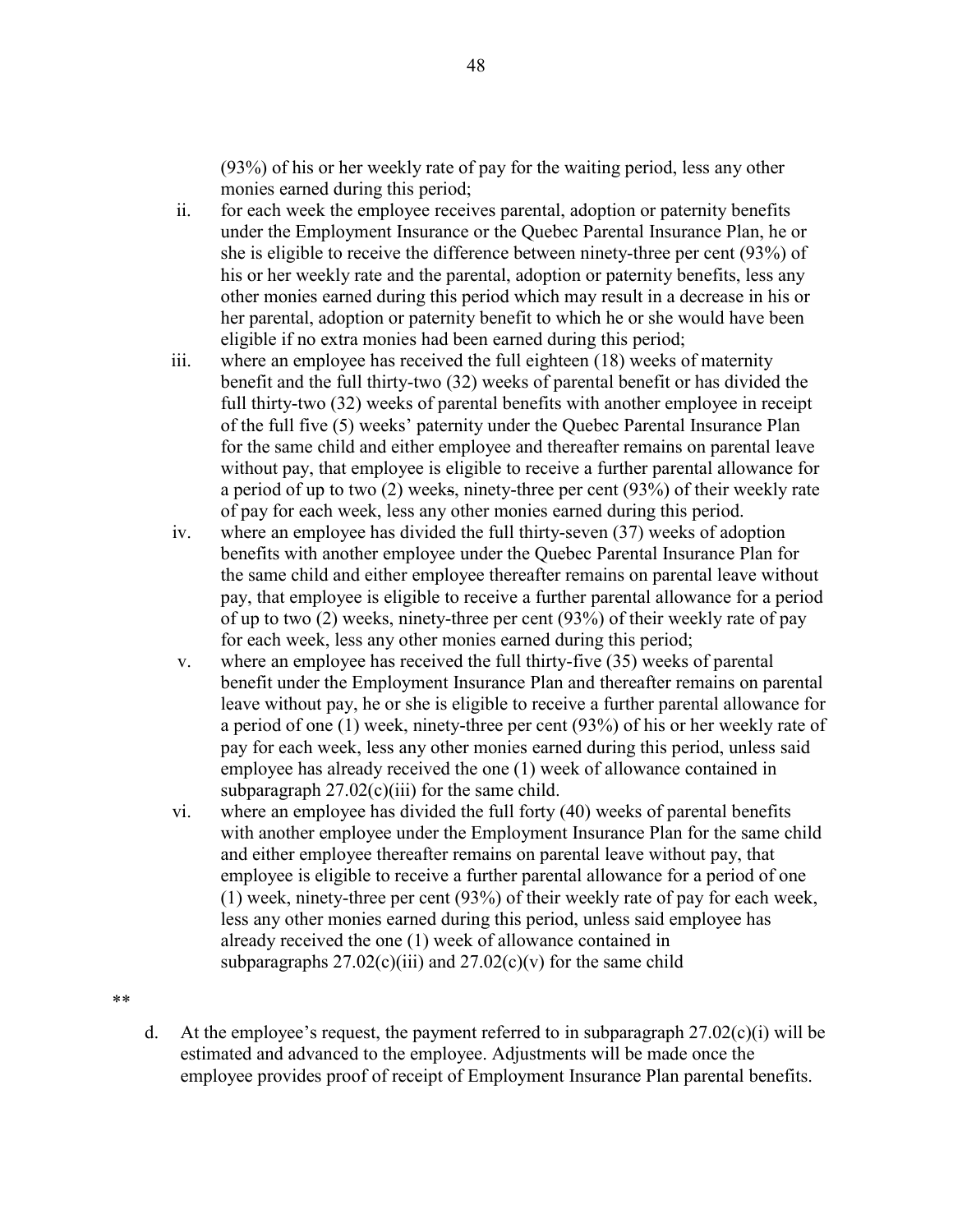\*\*

e. The parental allowance to which an employee is entitled is limited to that provided in paragraph (c) and an employee will not be reimbursed for any amount that he or she is required to repay pursuant to the *Employment Insurance Act* or the *Act Respecting Parental Insurance* in Quebec.

\*\*

- f. The weekly rate of pay referred to in paragraph (c) shall be:
	- i. for a full-time employee, the employee's weekly rate of pay on the day immediately preceding the commencement of maternity or parental leave without pay;
	- ii. for an employee who has been employed on a part-time or on a combined fulltime and part-time basis during the six (6) month period preceding the commencement of maternity or parental leave without pay, the rate obtained by multiplying the weekly rate of pay in subparagraph (i) by the fraction obtained by dividing the employee's straight-time earnings by the straight-time earnings the employee would have earned working full-time during such period.

\*\*

g. The weekly rate of pay referred to in paragraph (f) shall be the rate to which the employee is entitled for the substantive level to which he or she is appointed.

\*\*

h. Notwithstanding paragraph (g), and subject to subparagraph (f)(ii), if on the day immediately preceding the commencement of parental leave without pay an employee is performing an acting assignment for at least four (4) months, the weekly rate shall be the rate the employee was being paid on that day.

\*\*

i. Where an employee becomes eligible for a pay increment or pay revision while in receipt of the allowance, the allowance shall be adjusted accordingly.

\*\*

j. Parental allowance payments made under the SUB Plan will neither reduce nor increase an employee's deferred remuneration or severance pay.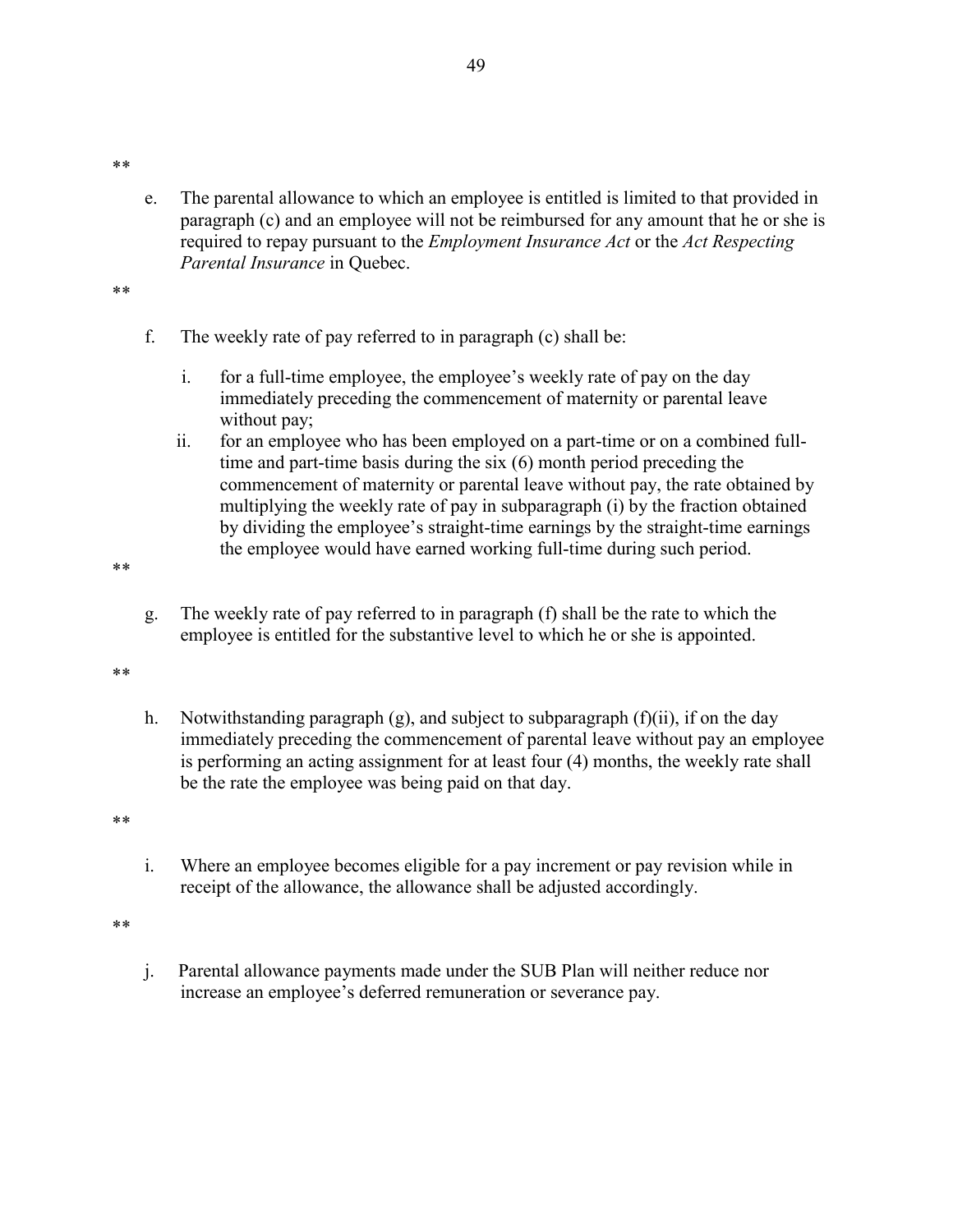k. The maximum combined, shared, maternity and standard parental allowances payable shall not exceed fifty-seven (57) weeks for each combined maternity and parental leave without pay.

### **Option 2: extended parental allowance**

#### \*\*

\*\*

- l. Parental allowance payments made in accordance with the SUB Plan will consist of the following:
	- i. where an employee on parental leave without pay as described in subparagraphs  $27.01(a)(ii)$  and  $(b)(ii)$ , has elected to receive extended Employment Insurance parental benefits and is subject to a waiting period before receiving Employment Insurance parental benefits, fifty-five decimal eight per cent (55.8%) of his or her weekly rate of pay (and the recruitment and retention "terminable allowance" if applicable) for the waiting period, less any other monies earned during this period;
	- ii. for each week the employee receives parental benefits under the Employment Insurance, he or she is eligible to receive the difference between fifty-five decimal eight per cent (55.8%) of his or her weekly rate and the parental benefits, less any other monies earned during this period which may result in a decrease in his or her parental benefits to which he or she would have been eligible if no extra monies had been earned during this period;
	- iii. where an employee has received the full sixty-one (61) weeks of parental benefits under the Employment Insurance and thereafter remains on parental leave without pay, he or she is eligible to receive a further parental allowance for a period of one (1) week, fifty-five decimal eight per cent (55.8%) of his or her weekly rate of pay for each week, less any other monies earned during this period, unless said employee has already received the one (1) week of allowance contained in subparagraph 27.02(c)(iii) for the same child.
	- iv. where an employee has divided the full sixty-nine (69) weeks of parental benefits with another employee under the Employment Insurance Plan for the same child and either employee thereafter remains on parental leave without pay, that employee is eligible to receive a further parental allowance for a period of one (1) week, fifty-five decimal eight per cent (55.8%) of their weekly rate of pay for each week, less any other monies earned during this period, unless said employee has already received the one (1) week of allowance contained in subparagraph  $27.02(c)(iii)$  for the same child;

#### 50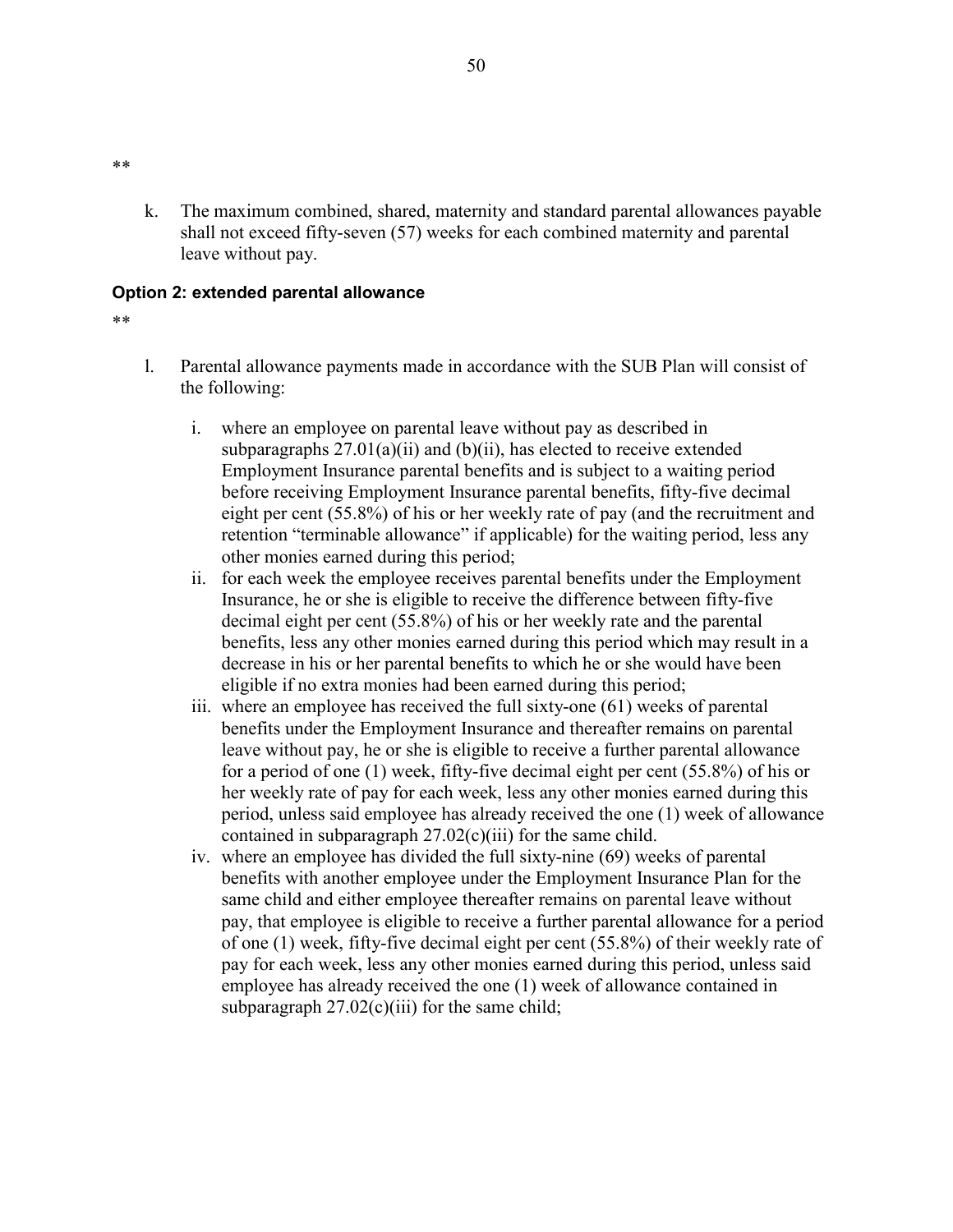\*\*

- m. At the employee's request, the payment referred to in subparagraph  $27.02(1)(i)$  will be estimated and advanced to the employee. Adjustments will be made once the employee provides proof of receipt of Employment Insurance.
- \*\*
- n. The parental allowance to which an employee is entitled is limited to that provided in paragraph (l) and an employee will not be reimbursed for any amount that he or she is required to repay pursuant to the *Employment Insurance Act*.

\*\*

- o. The weekly rate of pay referred to in paragraph (l) shall be:
	- i. for a full-time employee, the employee's weekly rate of pay on the day immediately preceding the commencement of parental leave without pay;
	- ii. for an employee who has been employed on a part-time or on a combined fulltime and part-time basis during the six (6) month period preceding the commencement of parental leave without pay, the rate obtained by multiplying the weekly rate of pay in subparagraph (i) by the fraction obtained by dividing the employee's straight-time earnings by the straight-time earnings the employee would have earned working full-time during such period.

\*\*

- p. The weekly rate of pay referred to in paragraph (l) shall be the rate to which the employee is entitled for the substantive level to which he or she is appointed.
- \*\*
- q. Notwithstanding paragraph (p), and subject to subparagraph (o)(ii), if on the day immediately preceding the commencement of parental leave without pay an employee is performing an acting assignment for at least four (4) months, the weekly rate shall be the rate the employee was being paid on that day.

\*\*

r. Where an employee becomes eligible for a pay increment or pay revision while in receipt of the allowance, the allowance shall be adjusted accordingly.

\*\*

s. Parental allowance payments made under the SUB Plan will neither reduce nor increase an employee's deferred remuneration or severance pay.

\*\*

t. The maximum combined, shared, maternity and extended parental allowances payable shall not exceed eighty-six (86) weeks for each combined maternity and parental leave without pay.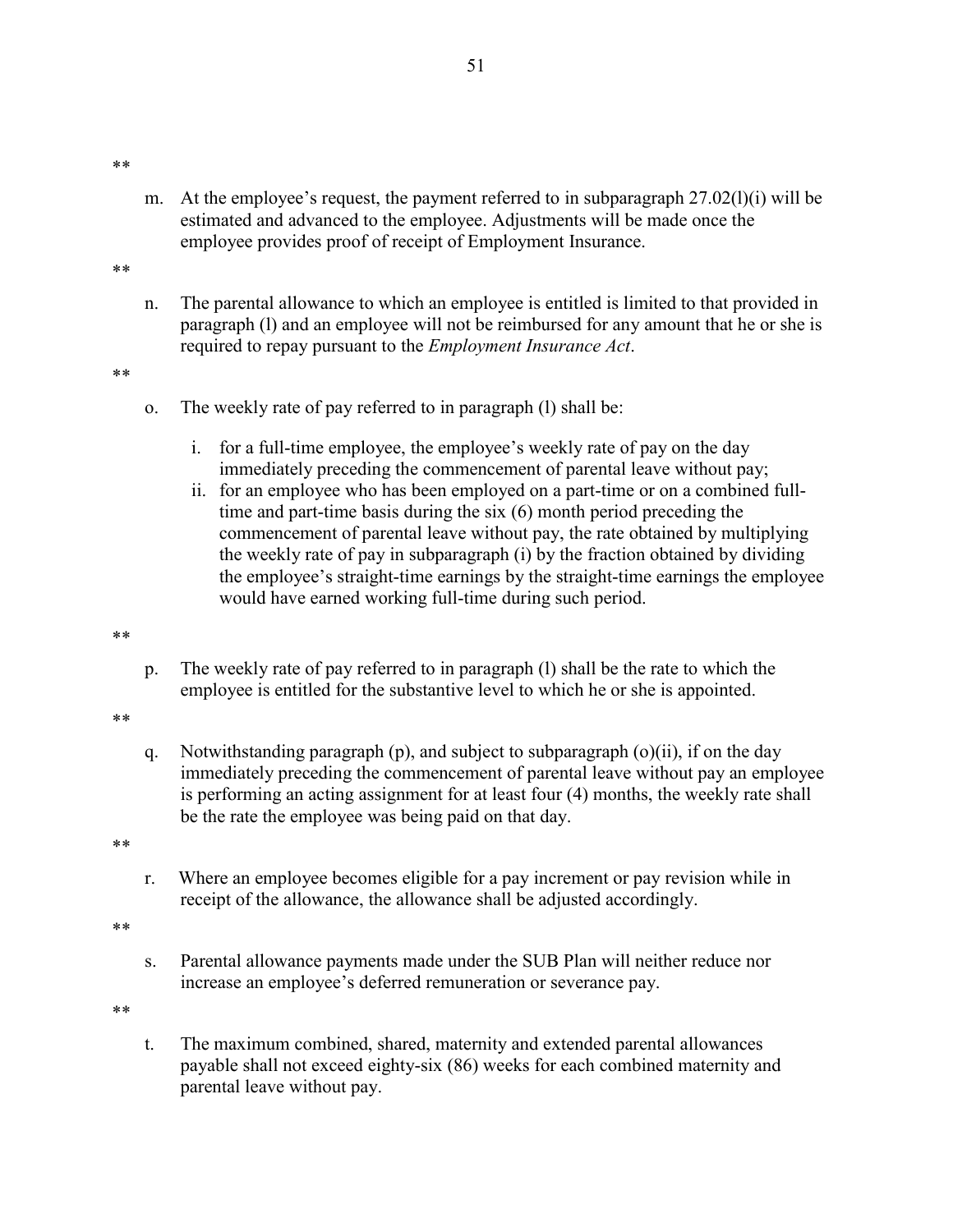# **27.03 Special parental allowance for totally disabled employees**

- a. An employee who:
	- i. fails to satisfy the eligibility requirement specified in subparagraph  $27.02(a)(ii)$ solely because a concurrent entitlement to benefits under the Disability Insurance (DI) Plan, the Long-term Disability (LTD) Insurance portion of the Public Service Management Insurance Plan (PSMIP) or via the *Government Employees Compensation Act* prevents the employee from receiving Employment Insurance or Quebec Parental Insurance Plan benefits, and
	- ii. has satisfied all of the other eligibility criteria specified in paragraph  $27.02(a)$ , other than those specified in sections (A) and (B) of subparagraph  $27.02(a)(iii)$ ,

shall be paid, in respect of each week of benefits under the parental allowance not received for the reason described in subparagraph (i), the difference between ninetythree per cent (93%) of the employee's rate of pay and the gross amount of his or her weekly disability benefit under the DI Plan, the LTD Plan or via the *Government Employees Compensation Act*.

b. An employee shall be paid an allowance under this clause and under clause 27.02 for a combined period of no more than the number of weeks during which the employee would have been eligible for parental, paternity or adoption benefits under the Employment Insurance or the Quebec Parental Insurance Plan, had the employee not been disqualified from Employment Insurance or Quebec Parental Insurance Plan benefits for the reasons described in subparagraph (a)(i).

# **27.04 Transitional provisions**

If, on the date of signature of the memorandum of agreement modifying the provisions of this article, an employee is currently on parental leave without pay or has requested a period of such leave without pay but has not commenced the leave, he or she shall upon request be entitled to the provisions of this article. Any application must be received before the termination date of the leave period originally requested.

# **\*\*Article 28: leave without pay for the care of immediate family**

**28.01** Both parties recognize the importance of access to leave for the purpose of care for the immediate family.

\*\*

**28.02** For the purpose of this article, family is defined as spouse (or common-law partner), children (including foster children or children of legal or common-law partner), ward of the employee, parents (including step-parents or foster parents), brother, sister, stepbrother, stepsister, father-in-law, mother-in-law, son-in-law, daughter-in-law, grandchild, the employee's grandparents, any relative permanently residing in the employee's household or with whom the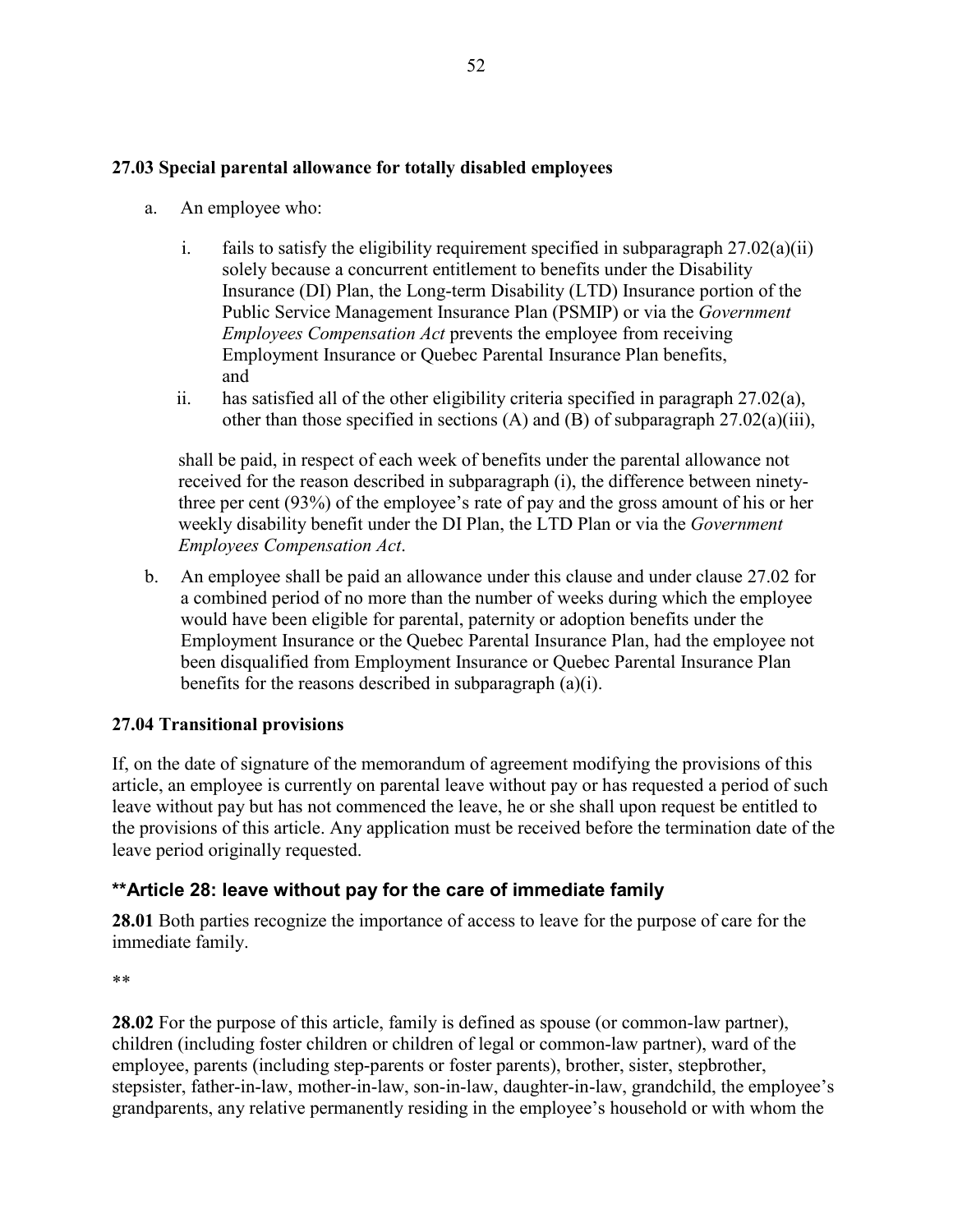employee permanently resides, or a person who stands in the place of a relative for the employee whether or not there is any degree of consanguinity between such person and the employee.

**28.03** Subject to clause 28.02, an employee shall be granted leave without pay for the care of family in accordance with the following conditions:

- a. an employee shall notify the Employer in writing as far in advance as possible but not less than four (4) weeks in advance of the commencement date of such leave, unless, because of urgent or unforeseeable circumstances, such notice cannot be given;
- b. leave granted under this article shall be for a minimum period of three (3) weeks;
- c. the total leave granted under this article shall not exceed five (5) years during an employee's total period of employment in the public service;
- d. leave granted for a period of one (1) year or less shall be scheduled in a manner which ensures continued service delivery.

### **28.04 Caregiving leave**

\*\*

a. An employee who provides the Employer with proof that he or she is in receipt of or awaiting Employment Insurance (EI) benefits for compassionate care benefits, family caregiver benefits for children and/or family caregiver benefits for adults may be granted leave without pay while in receipt of or awaiting these benefits.

#### \*\*

b. The leave without pay described in paragraph 28.04(a) shall not exceed twenty-six (26) weeks for compassionate care benefits, thirty-five (35) weeks for family caregiver benefits for children and fifteen (15) weeks for family caregiver benefits for adults, in addition to any applicable waiting period.

\*\*

c. When notified, an employee who was awaiting benefits must provide the Employer with proof that the request for Employment Insurance (EI) compassionate care benefits, family caregiver benefits for children and/or family caregiver benefits for adults has been accepted.

\*\*

d. When an employee is notified that their request for Employment Insurance (El) compassionate care benefits, family caregiver benefits for children and/or family caregiver benefits for adults has been denied, paragraph 28.04(a) above ceases to apply.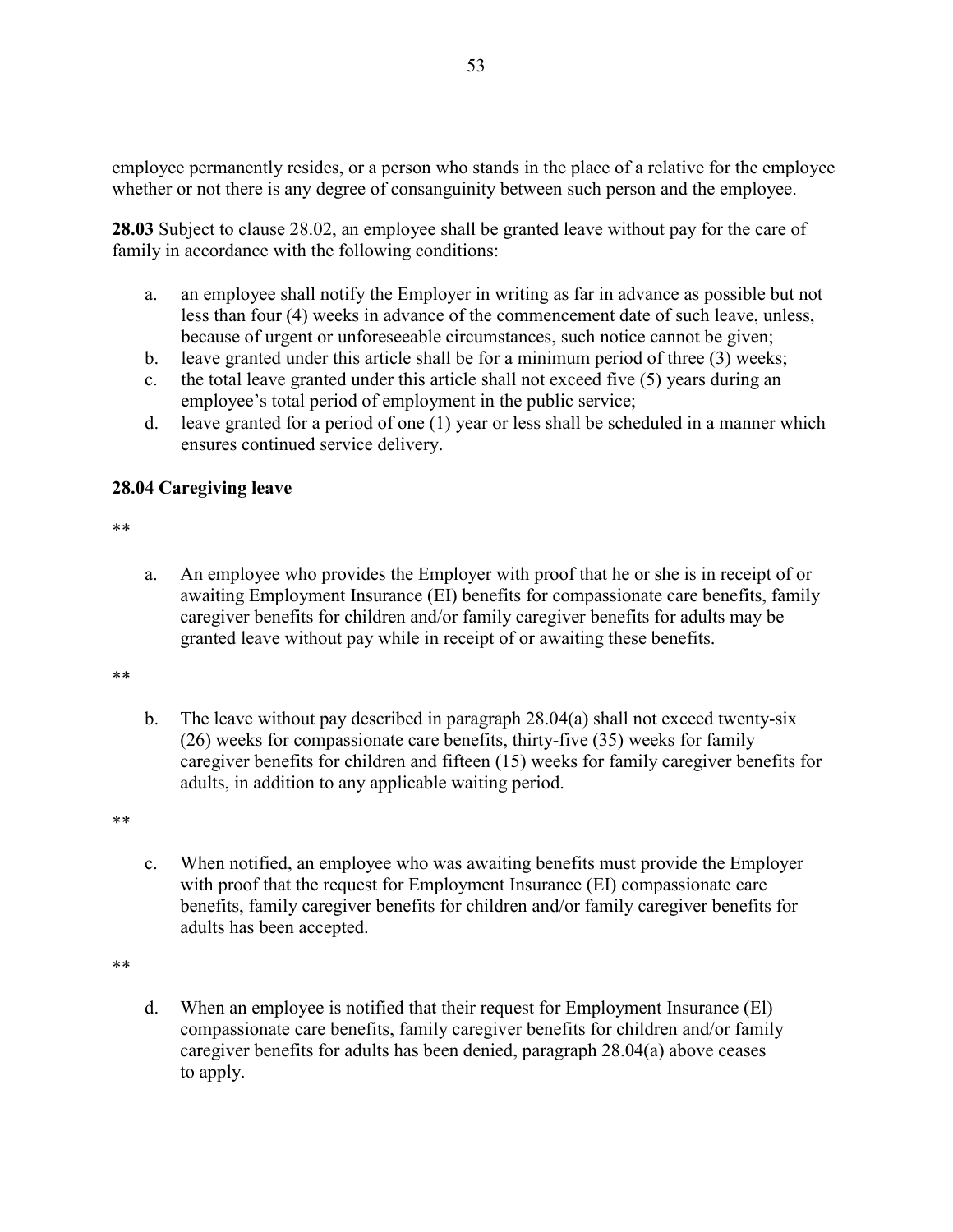- \*\*
- e. Leave granted under this clause shall count for the calculation of "continuous employment" for the purpose of calculating severance pay and "service" for the purpose of calculating vacation leave. Time spent on such leave shall count for pay increment purposes.

**28.05** An employee who has proceeded on leave without pay may change his or her return-towork date if such change does not result in additional costs to the Employer.

# **\*\*Article 29: leave with pay for family-related responsibilities**

\*\*

**29.01** For the purpose of this article, family is defined as spouse (or common-law partner), children (including children of legal or common-law partner), foster children, ward of the employee, parents (including step-parents or foster parents), parents of spouse or common-law partner, brother, sister, stepbrother, stepsister, grandparents of the employee, grandchild, any relative permanently residing in the employee's household or with whom the employee permanently resides, any relative for whom the employee has a duty of care, irrespective of whether they reside with the employee, or a person who stands in the place of a relative for the employee whether or not there is any degree of consanguinity between such person and the employee.

**29.02** The total leave with pay which may be granted under this article shall not exceed thirtyseven decimal five (37.5) hours in a fiscal year.

**29.03** Subject to clause 29.02, an employee shall be granted leave with pay under the following circumstances:

- a. to take a family member for medical or dental appointments, or for appointments with school authorities or adoption agencies, if the supervisor was notified of the appointment as far in advance as possible;
- b. to provide for the immediate and temporary care of a sick member of his family and to provide him with time to make alternative care arrangements where the illness is of a longer duration;
- c. to provide for the immediate and temporary care of an elderly member of his family;
- d. for needs directly related to the birth or to the adoption of his child, which may be divided into two (2) periods and granted on separate days.
- e. to attend school functions, if the supervisor was notified of the functions as far in advance as possible;
- f. to provide for the employee's child in the case of an unforeseeable closure of the school or daycare facility;
- g. seven decimal five (7.5) hours out of the thirty-seven decimal five (37.5) hours stipulated in clause 29.02 above may be used to attend an appointment with a legal or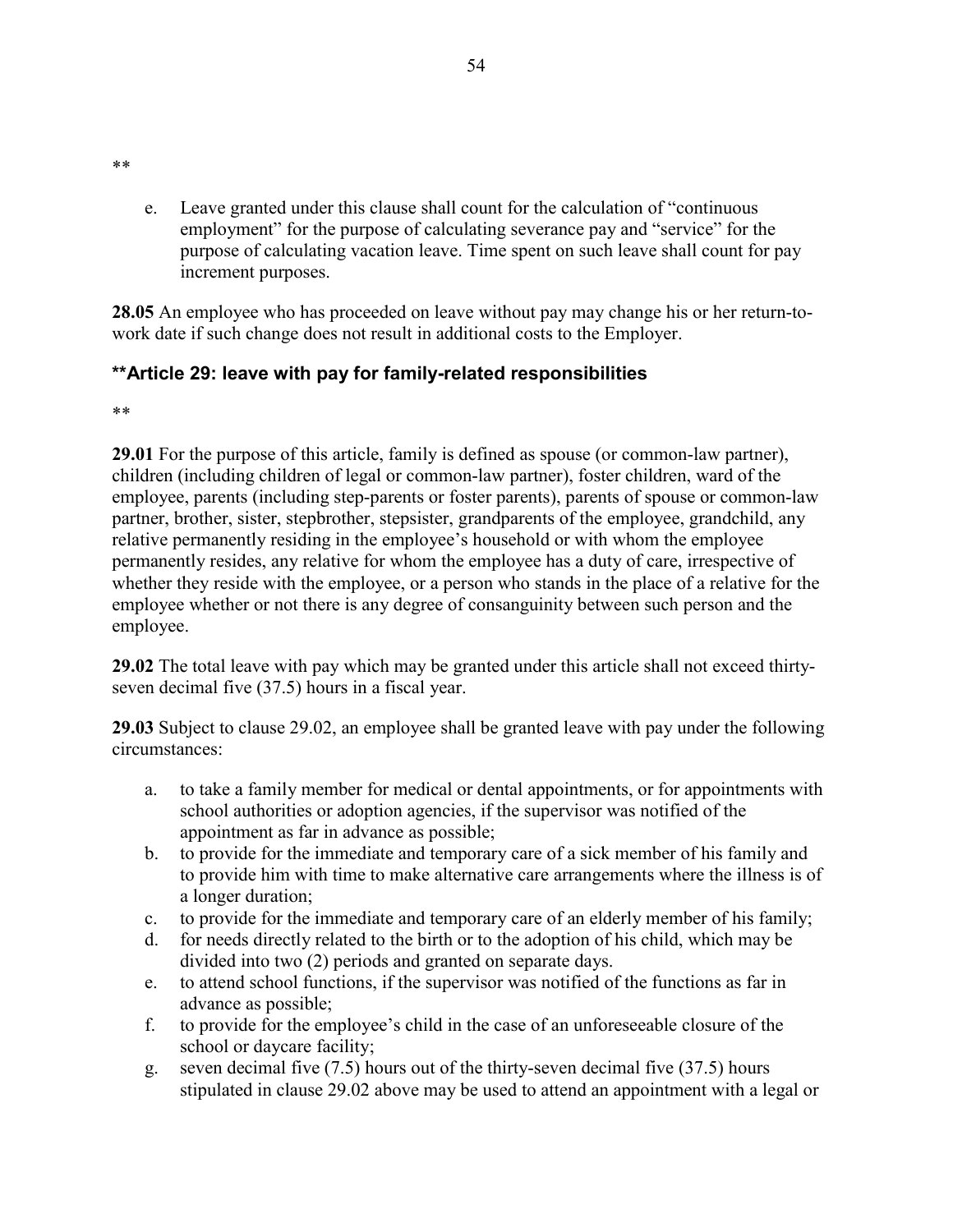paralegal representative for non-employment-related matters, or with a financial or other professional representative, if the supervisor was notified of the appointment as far in advance as possible.

**29.04** Where, in respect of any period of compensatory leave, an employee is granted leave with pay for illness in the family under paragraph 29.03(b) above, on production of a medical certificate, the period of compensatory leave so displaced shall either be added to the compensatory leave period if requested by the employee and approved by the Employer or reinstated for use at a later date.

# **Article 30: leave without pay for personal needs**

**30.01** Leave without pay will be granted for personal needs in the following manner:

- a. subject to operational requirements, leave without pay for a period of up to three (3) months will be granted to an employee for personal needs;
- b. subject to operational requirements, leave without pay for more than three (3) months but not exceeding one (1) year will be granted to an employee for personal needs;
- c. an employee is entitled to leave without pay for personal needs twice under each of paragraphs (a) and (b) of this clause during the employee's total period of employment in the public service. Leave can only be granted for a second time under each of (a) and (b) of this clause ten (10) years after the first leave was granted. Leave without pay granted under this clause may not be used in combination with maternity or parental leave without the consent of the Employer.

# **Article 31: leave without pay for relocation of spouse**

**31.01** At the request of an employee, leave without pay for a period of up to one (1) year shall be granted to an employee whose spouse is permanently relocated and up to five (5) years to an employee whose spouse is temporarily relocated.

# **\*\*Article 32: bereavement leave with pay**

\*\*

**32.01** For the purpose of this article, immediate family is defined as father, mother (or, alternatively, stepfather, stepmother, or foster parent), brother, sister, stepbrother, stepsister, spouse (including common-law partner), child (including child of common-law partner), stepchild, foster child or ward of the employee, grandchild, grandparent, father-in-law, motherin-law, son-in-law, daughter-in-law, relative permanently residing in the employee's household or with whom the employee permanently resides or, subject to clause 32.05, a person who stands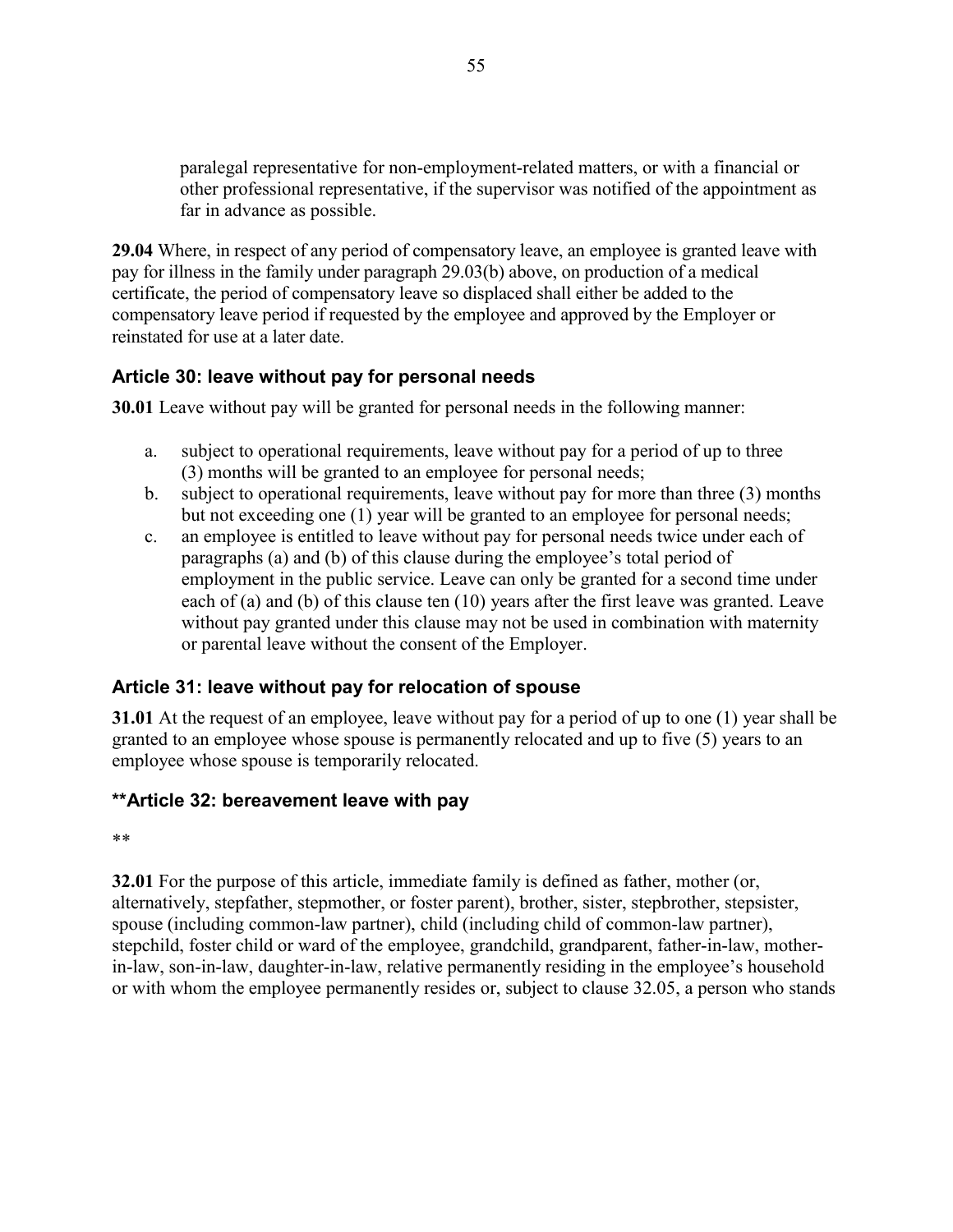in the place of a relative for the employee whether or not there is any degree of consanguinity between such person and the employee.

- a. When a member of the employee's immediate family dies, an employee shall be entitled to a bereavement leave with pay. Such bereavement leave, as determined by the employee, must include the day of the memorial commemorating the deceased or must begin within two (2) days following the death. During such period he shall be paid for those days which are not regularly scheduled days of rest for him. In addition, he may be granted up to three (3) days' leave with pay for the purpose of travel related to the death.
- b. At the request of the employee, such bereavement leave with pay may be taken in a single period of seven (7) consecutive calendar days or may be taken in two (2) periods to a maximum of five (5) working days.
- c. When requested to be taken in two (2) periods,
	- i. The first period must include the day of the memorial commemorating the deceased or must begin within two (2) days following the death,
	- ii. The second period must be taken no later than twelve (12) months from the date of death for the purpose of attending a ceremony, and
	- iii. The employee may be granted no more than three (3) days' leave with pay, in total, for the purposes of travel for these two (2) periods.

**32.02** An employee is entitled to one (1) day's bereavement leave with pay for the purpose related to the death of his or her brother-in-law or sister-in-law, and grandparents of the spouse.

**32.03** If, during a period of sick leave, vacation leave or compensatory leave, an employee is bereaved in circumstances under which he would have been eligible for bereavement leave with pay under clauses 32.01 or 32.02, he shall be granted bereavement leave with pay and his sick leave, vacation leave or compensatory leave credits shall be restored to the extent of any concurrent bereavement leave with pay granted.

**32.04** It is recognized by the parties that the circumstances which call for leave in respect of bereavement are based on individual circumstances. On request, the deputy head of the department may, after considering the particular circumstances involved, grant leave with pay for a period greater than that provided for in clauses 32.01 and 32.02.

\*\*

**32.05** An employee shall be entitled to bereavement leave with pay for a person who stands in the place of a relative for the employee whether or not there is any degree of consanguinity between such person and the employee only once in their career in the federal public administration.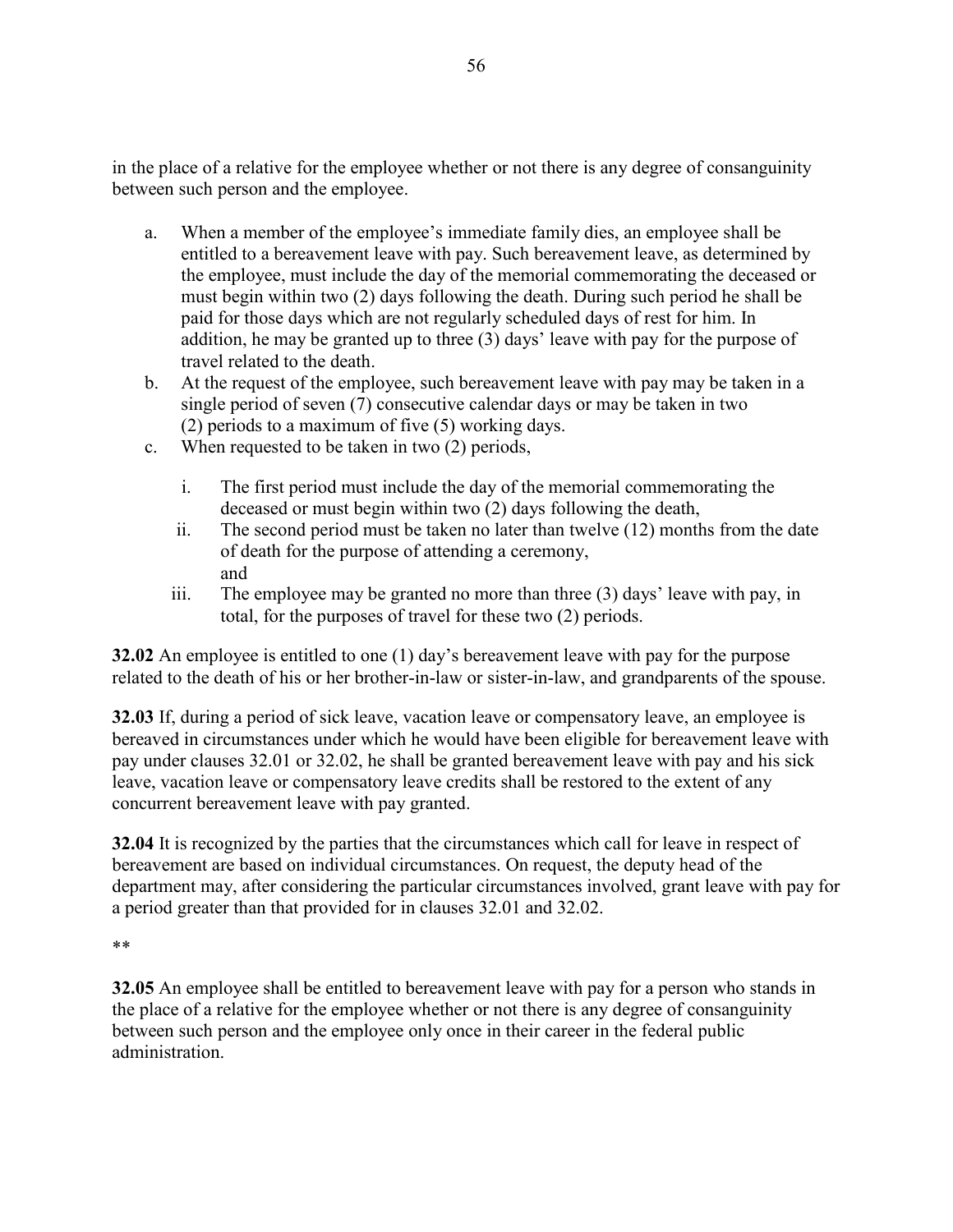# **\*\*Article 33: domestic violence leave with pay**

**33.01** For the purpose of this article, domestic violence is considered to be any form of abuse or neglect that an employee or an employee's child experiences from someone with whom the employee has or had an intimate relationship.

**33.02** The parties recognize that employees may be subject to domestic violence in their personal life that could affect their attendance at work.

**33.03** Upon request, an employee who is subject to domestic violence or who is the parent of a dependent child who is subject to domestic violence from someone with whom the employee has or had an intimate relationship shall be granted domestic violence leave in order to enable the employee, in respect of such violence:

- a. to seek care and/or support for themselves or their dependent child in respect of a physical or psychological injury or disability;
- b. to obtain services from an organization which provides services for individuals who are subject to domestic violence;
- c. to obtain professional counselling;
- d. to relocate temporarily or permanently; or
- e. to seek legal or law enforcement assistance or to prepare for or participate in any civil or criminal legal proceeding.

**33.04** The total domestic violence leave with pay which may be granted under this article shall not exceed seventy-five (75) hours in a fiscal year.

**33.05** The Employer may, in writing and no later than fifteen (15) days after an employee's return to work, request the employee to provide documentation to support the reasons for the leave. The employee shall provide that documentation only if it is reasonably practicable for them to obtain and provide it.

**33.06** Notwithstanding clauses 33.03 and 33.04, an employee is not entitled to domestic violence leave if the employee is charged with an offence related to that act or if it is probable, considering the circumstances, that the employee committed that act.

# **Article 34: court leave with pay**

**34.01** The Employer shall grant leave with pay to an employee for the period of time she is required:

- a. to be available for jury selection;
- b. to serve on a jury;
	- or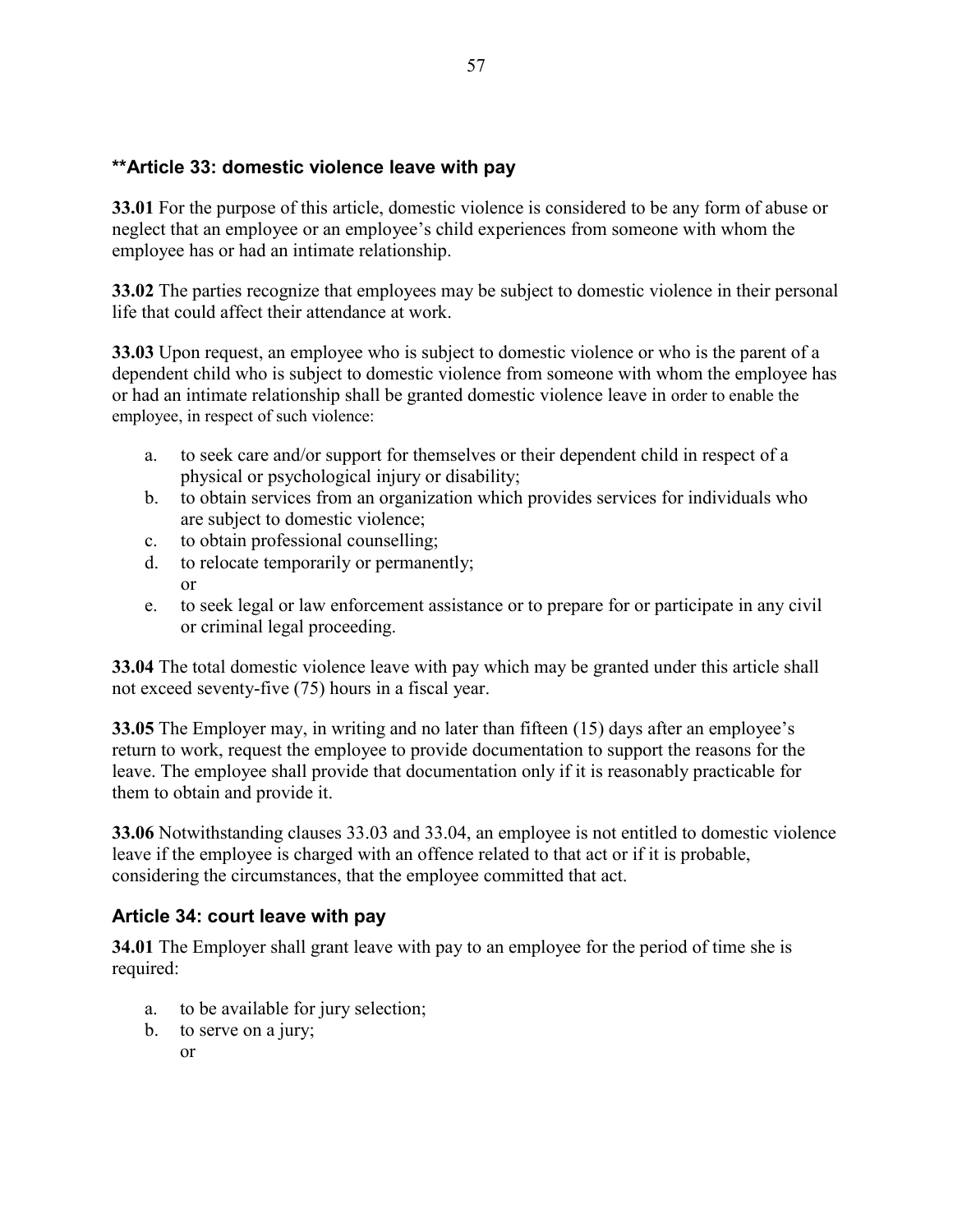- c. by subpoena or summons to attend as a witness in any proceeding, except one to which she is a party, held:
	- i. in or under the authority of a court of justice or before a grand jury,
	- ii. before a court, judge, justice, magistrate or coroner,
	- iii. before the Senate or House of Commons of Canada, or a committee of the Senate or House of Commons, otherwise than in the performance of the duties of her position,
	- iv. before a legislative council, legislative assembly or house of assembly, or any committee thereof that is authorized by law to compel attendance of witnesses before it,
		- or
	- v. before an arbitrator or umpire or a person or body of persons authorized by law to make an inquiry and to compel the attendance of witnesses before it.

# **Article 35: personnel selection leave with pay**

**35.01** Where an employee participates in a personnel selection process, including the appeal process where applicable, for a position in the public service, as specified in Schedules I and IV of the *Financial Administration Act*, he is entitled to leave with pay for the period during which his presence is required for purposes of the selection process, and for such further period as the Employer considers reasonable for him to travel to and from the place where his presence is so required.

# **Article 36: education leave**

**36.01** Subject to operational and budgetary constraints as determined by the Employer, an employee may be granted educational leave without pay for varying periods of up to one (1) year to attend a recognized institution for additional or special study in an academic discipline, or for a program of special study, directly related to the interests of the foreign service of Canada.

**36.02** An employee on such educational leave without pay may receive an educational leave allowance in lieu of salary of up to one hundred per cent (100%) of her basic salary provided that, where she receives a grant, bursary or scholarship, the educational leave allowance may be reduced. In such cases, the amount of the reduction shall not exceed the amount of the grant, bursary or scholarship.

**36.03** Any allowance already being received by the employee and not part of her basic salary shall not be used in the calculation of the allowance for educational leave without pay.

**36.04** Allowances already being received by the employee may, at the discretion of the Employer, be continued during the period of educational leave without pay and the employee shall be notified when the leave is approved whether such allowances are to be continued in whole or in part.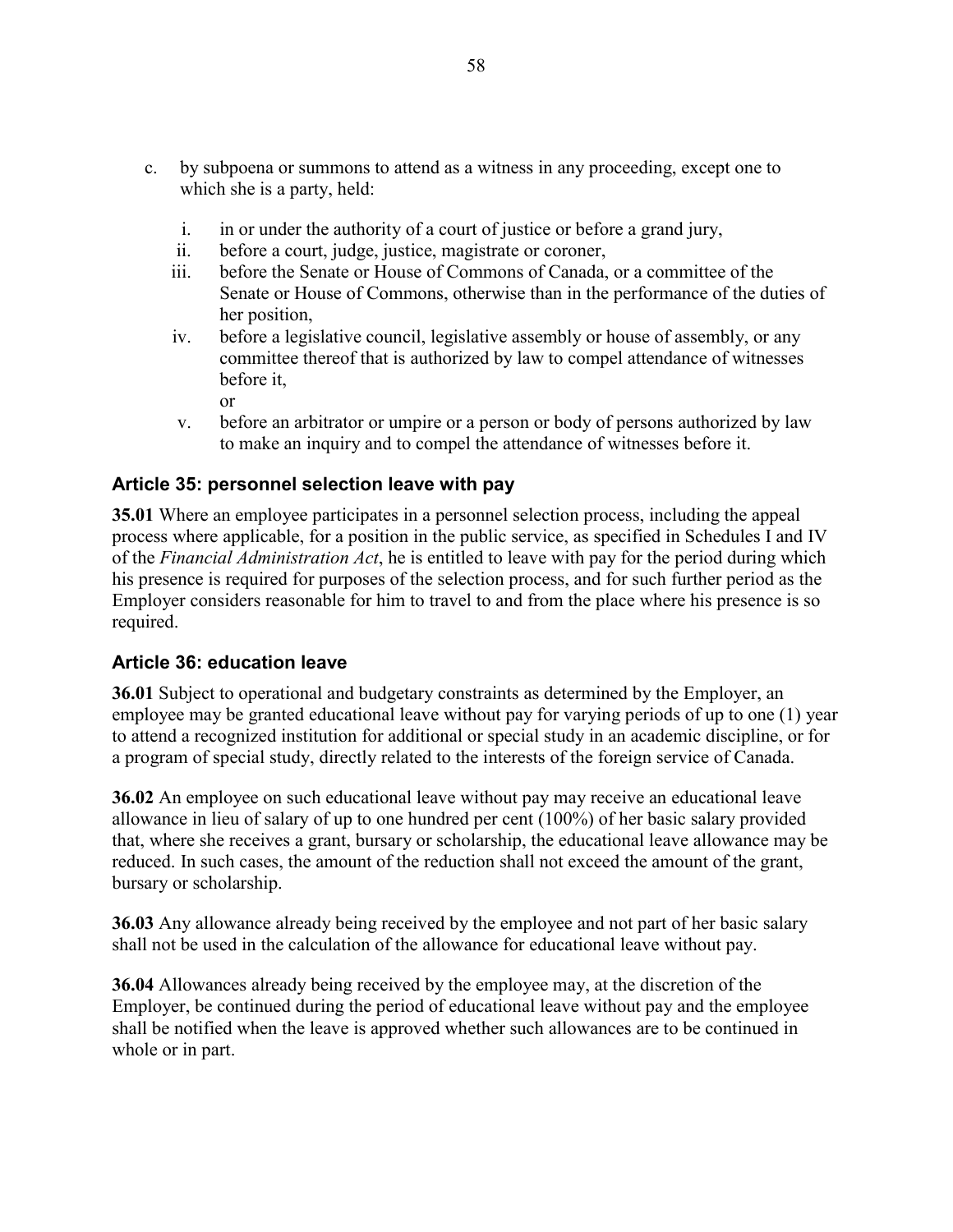**36.05** As a condition to the granting of educational leave without pay an employee shall, if required, give a written undertaking prior to commencement of leave to return to the service of the Employer for a period of not less than the period of the leave granted.

**36.06** Should the employee fail for reasons within her control to complete the course or the program of special study or to resume her employment with the Employer following completion of the course, or cease to be employed, except by reason of death or layoff, before termination of the period she has undertaken to serve after completion of educational leave, she shall repay the Employer the allowances paid to her during the educational leave, or such lesser sum as shall be determined by the Employer.

# **Article 37: attendance at conferences and conventions**

**37.01** An employee shall have the opportunity, subject to operational requirements and budgetary constraints as determined by the Employer, to attend a reasonable number of conferences or conventions related to his field of specialization in order to benefit from an exchange of knowledge and experience with his professional colleagues. The Employer may grant leave with pay and reasonable expenses, including registration fees, to attend such gatherings.

**37.02** An employee who attends a conference or convention at the request of the Employer to represent the interests of the Employer shall be deemed to be on duty and, as required, in travel status.

**37.03** An employee invited to participate in a conference or convention in an official capacity such as to present a formal address or to give a course related to his field of employment, may be granted leave with pay for this purpose and may, in addition, be reimbursed for his payment of registration fees and reasonable travel expenses.

**37.04** An employee shall not be entitled to any compensation under Article 15 (overtime) in respect of hours he is in attendance at a conference or convention under the provisions of this article.

**36.05** Compensation shall not be paid under Article 19 (travelling time) in respect of hours travelling to or from a conference or convention under the provisions of this article, unless the employee is required to attend by the Employer.

# **Article 38: professional development**

**38.01** Because the parties to this agreement share a desire to improve the quality of the career foreign service and to maintain and enhance the professional standards of Foreign Service Officers, employees may be given the opportunity on occasion:

a. to participate in seminars, workshops, short courses or similar out-service programs to keep up to date with knowledge and skills in their respective fields, or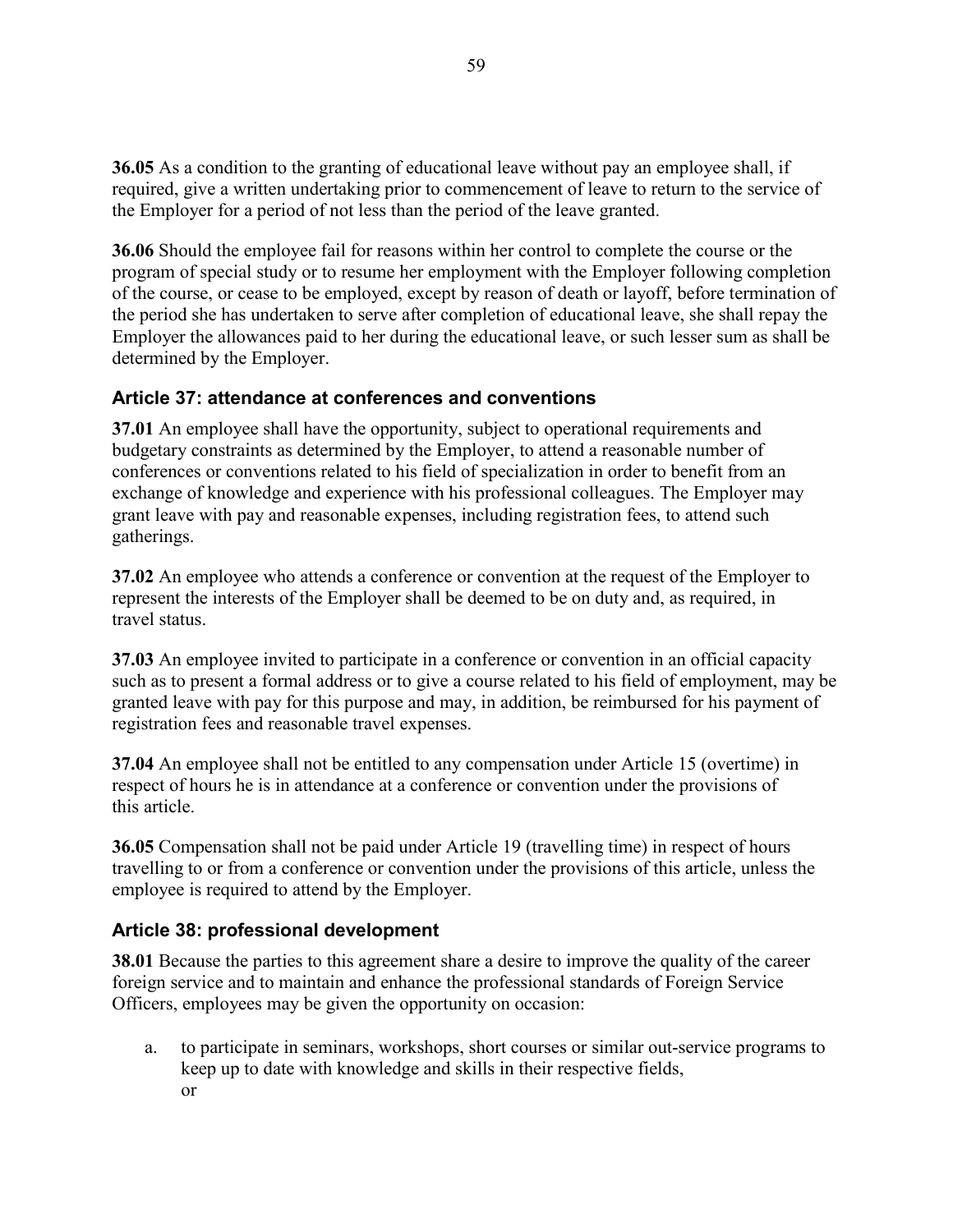b. to conduct research or to perform work related to their specialization in institutions or locations other than those of the Employer.

**38.02** An employee may apply at any time for professional development under this article, and the Employer may select an employee at any time for professional development. When an employee is selected for professional development, the Employer will consult with her before determining the location and duration of the program of work or studies to be undertaken.

**38.03** An employee selected for professional development will continue to receive her normal compensation including any increase for which she may become eligible. She shall not be entitled to any compensation under Articles 15 (overtime) and 19 (travel) while on professional development under this article.

**38.04** An employee on professional development under this article may be reimbursed for reasonable travel expenses and such other additional expenses as the Employer deems appropriate.

# **Article 39: examination leave**

**39.01** Leave with pay to write examinations may be granted by the Employer to an employee who is not on educational leave. Such leave will be granted only where, in the opinion of the Employer, the course of study is directly related to the employee's duties or will improve his qualifications.

### **\*\*Article 40: volunteer leave**

### **Effective on April 1, 2019, Article 40 is deleted from the collective agreement.**

**40.01** Subject to operational requirements as determined by the Employer and with an advance notice of at least five (5) working days, the employee shall be granted, in each fiscal year, a single period of up to seven decimal five (7.5) hours of leave with pay to work as a volunteer for a charitable or community organization or activity, other than for activities related to the Government of Canada Workplace Charitable Campaign.

The leave will be scheduled at times convenient to both the employee and the Employer. Nevertheless, the Employer shall make every reasonable effort to grant the leave at such times as the employee may request.

# **\*\*Article 41: leave with or without pay for other reasons**

**41.01** At its discretion, the Employer may grant

- a. leave with pay when circumstances not directly attributable to the employee prevent his or her reporting for duty. Such leave shall not be unreasonably withheld;
- b. leave with or without pay for purposes other than those specified in this agreement.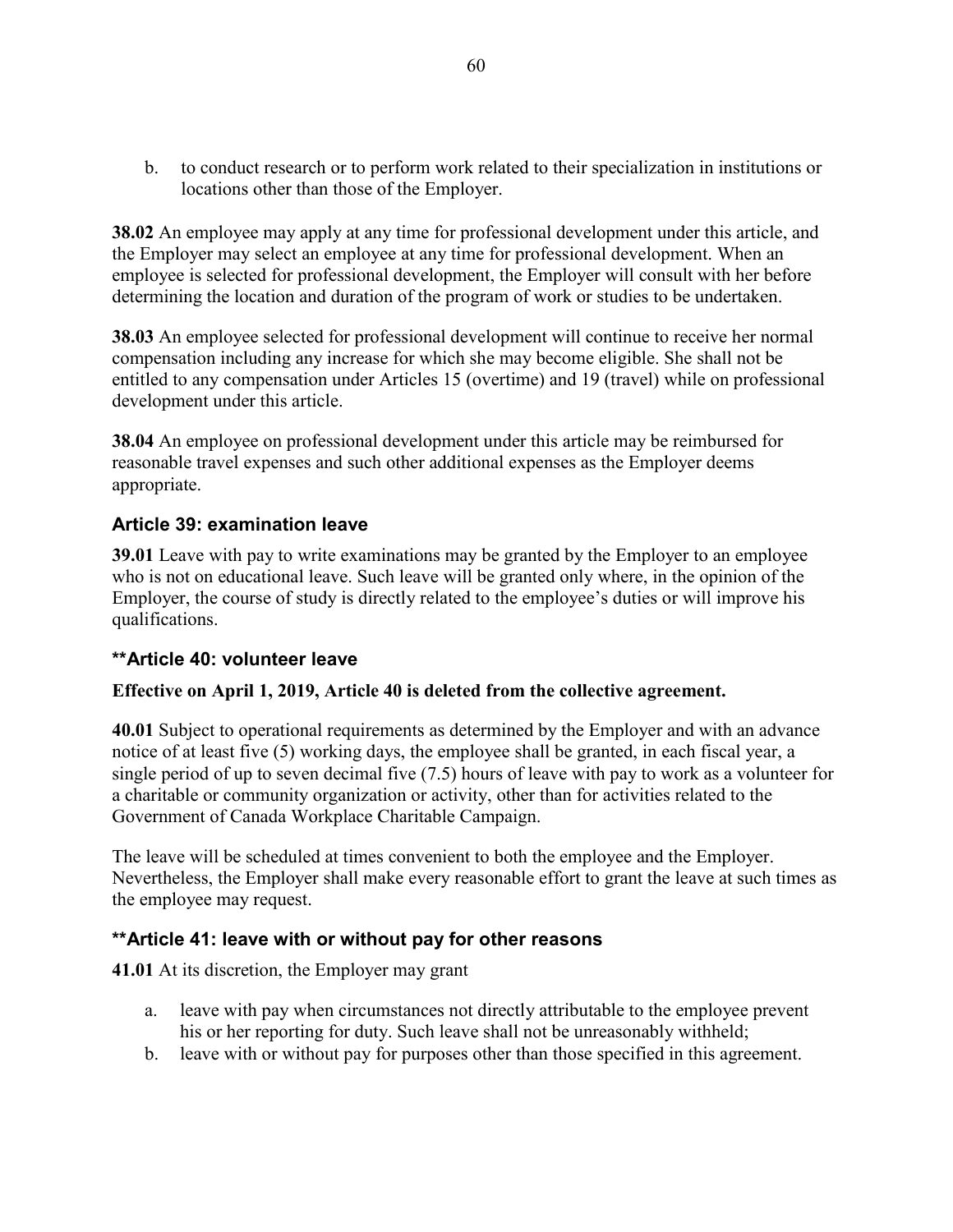### **41.02 Personal leave**

Subject to operational requirements as determined by the Employer and with an advance notice of at least five (5) working days, the employee shall be granted, in each fiscal year, a single period of up to seven decimal five (7.5) hours of leave with pay for reasons of a personal nature.

The leave will be scheduled at times convenient to both the employee and the Employer. Nevertheless, the Employer shall make every reasonable effort to grant the leaves at such times as the employee may request.

\*\*

\*\*

### **Effective on April 1, 2019, clause 41.02 above is deleted and is replaced by the following:**

Subject to operational requirements as determined by the Employer and with an advance notice of at least five (5) working days, the employee shall be granted, in each fiscal year, a single period of up to fifteen (15) hours or four (4) periods of up to three decimal seven five (3.75) hours each of leave with pay for reasons of a personal nature

The leave will be scheduled at times convenient to both the employee and the Employer. Nevertheless, the Employer shall make every reasonable effort to grant the leaves at such times as the employee may request.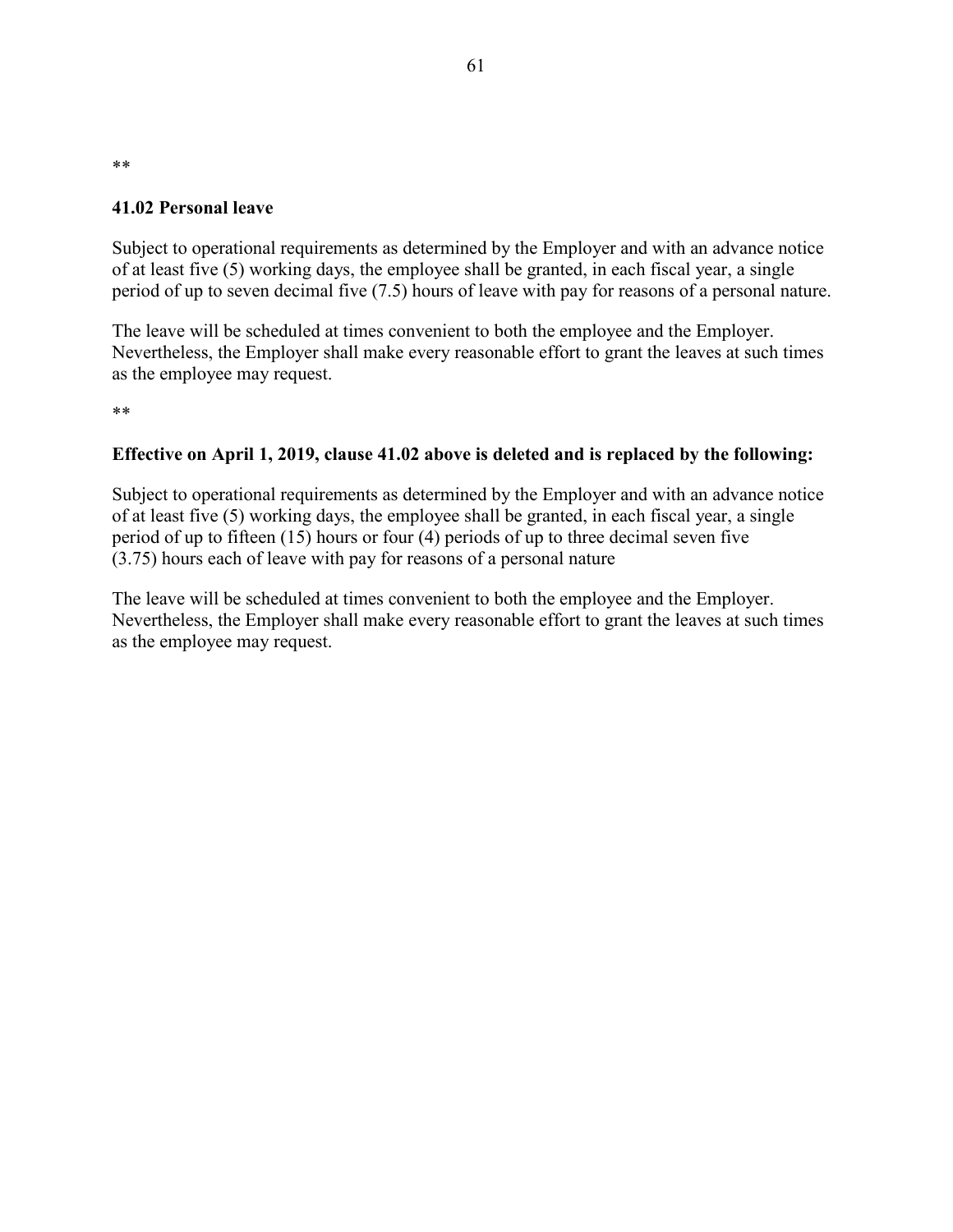**Part V: other terms and conditions of employment**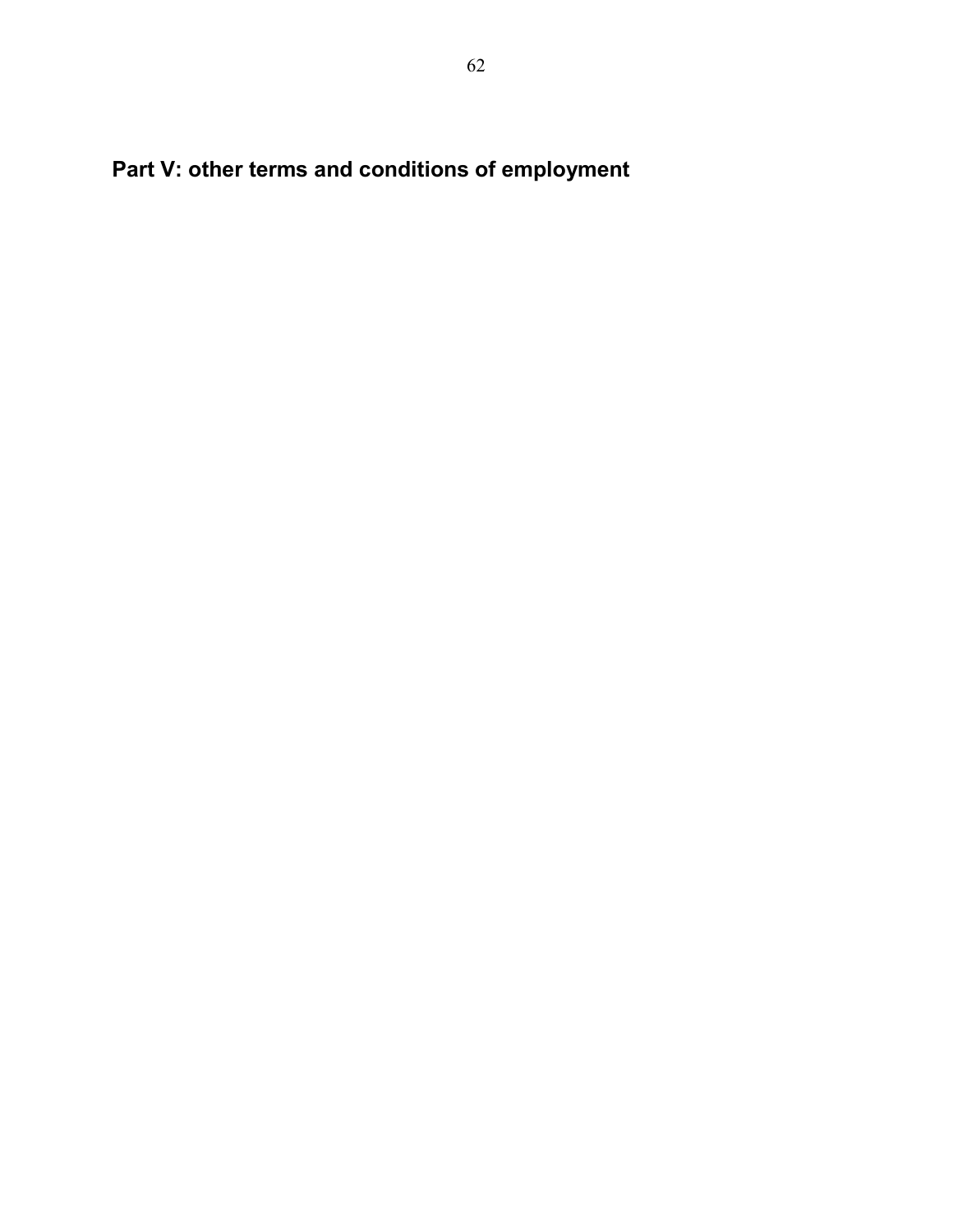# **Article 42: Foreign Service Directives and National Joint Council agreements**

**42.01** The terms and conditions of employment of an employee who is subject to the Foreign Service Directives are those contained in this agreement, unless they are less favourable to the employee than those contained in the Foreign Service Directives in which case the latter applies.

**42.02** Agreements concluded by the National Joint Council of the public service on items which may be included in a collective agreement, and which the parties to this agreement have endorsed after December 6, 1978, and as amended from time to time, will form part of this agreement, subject to the *Federal Public Sector Labour Relations Act* (FPSLRA) and any legislation by Parliament that has been or may be, as the case may be, established pursuant to any act specified section 113 of the FPSLRA.

**42.03** The NJC items which may be included in a collective agreement are those items which parties to the NJC agreement have designated as such or upon which the Chairman of the Federal Public Sector Labour Relations and Employment Board has made a ruling pursuant to paragraph (c) of the NJC Memorandum of Understanding which became effective December 6, 1978, as amended from time to time.

**42.04** Upon request of an employee, the Employer shall make available at a mutually satisfactory time National Joint Council agreements which form part of this collective agreement and which have a direct bearing on the requesting employee's terms and conditions of employment.

**42.05** All directives, policies and regulations, which the Association has opted to take part in through provisions set out in the by-laws of the National Joint Council or memoranda of understanding, as amended from time to time, shall form part of this agreement. These directives, policies and regulations shall be accessible at https://www.njc-cnm.gc.ca.

**42.06** Grievances in regard to the National Joint Council directives, policies and regulations shall be filed in accordance with clause 11.01 of the article on grievance procedure in this agreement.

# **Article 43: no discrimination**

**43.01** There shall be no discrimination, interference, restriction, coercion, harassment, intimidation, or any disciplinary action exercised or practised with respect to an employee by reason of age, race, creed, colour, national or ethnic origin, religious affiliation, sex, sexual orientation, gender identity and expression, family status, marital status, mental or physical disability, conviction for which a pardon has been granted or membership or activity in the Association.

# **43.02**

- a. Any level in the grievance procedure shall be waived if a person hearing the grievance is the subject of the complaint.
- b. If by reason of paragraph (a), a level in the grievance procedure is waived, no other level shall be waived except by mutual agreement.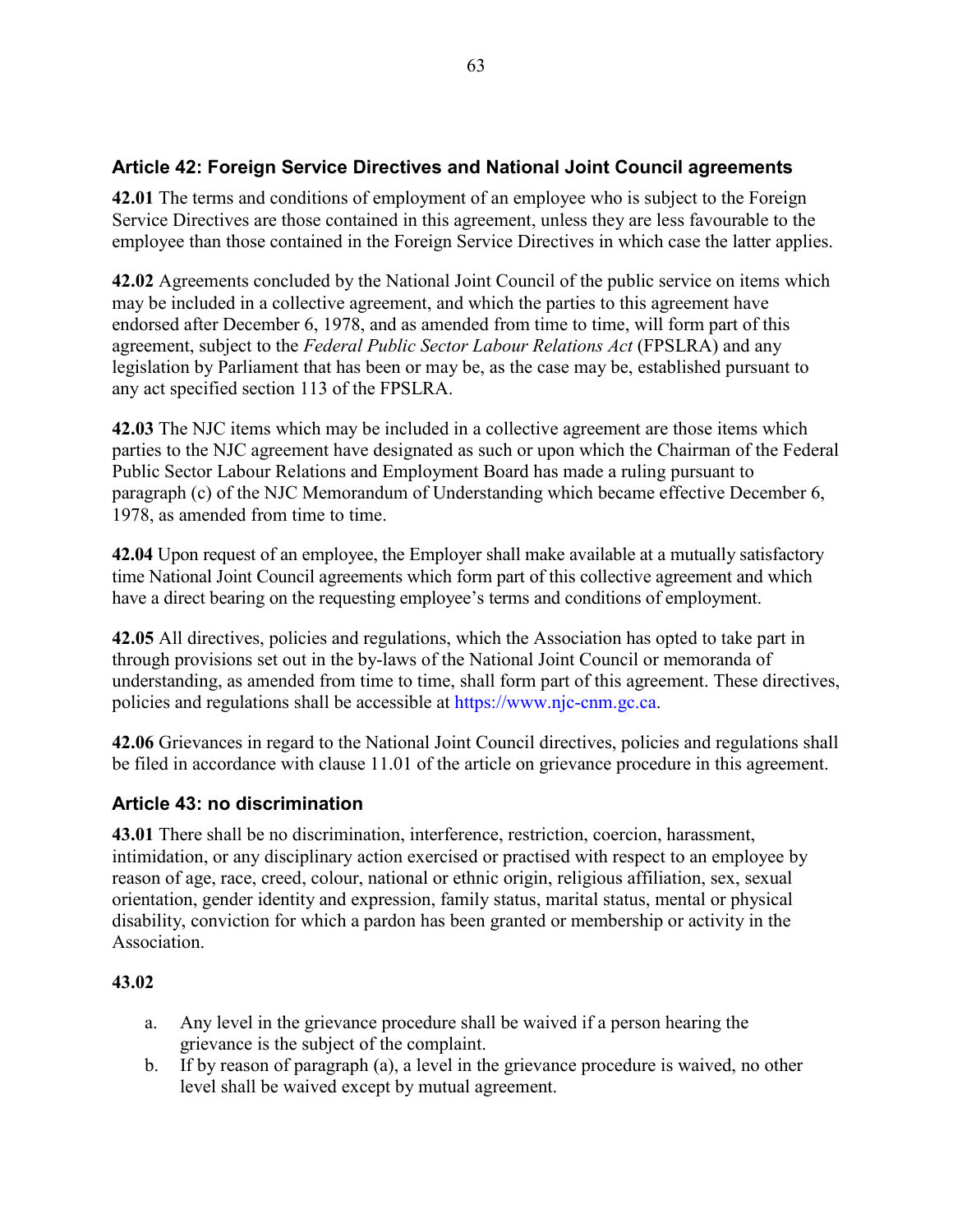**43.03** By mutual agreement, the parties may use a mediator in an attempt to settle a grievance dealing with discrimination. The selection of the mediator will be by mutual agreement.

# **Article 44: sexual harassment**

**44.01** The Association and the Employer recognize the right of employees to work in an environment free from sexual harassment and agree that sexual harassment will not be tolerated in the workplace.

# **44.02**

- a. Any level in the grievance procedure shall be waived if a person hearing the grievance is the subject of the complaint.
- b. If by reason of paragraph (a) a level in the grievance procedure is waived, no other level shall be waived except by mutual agreement.

**44.03** By mutual agreement, the parties may use a mediator in an attempt to settle a grievance dealing with sexual harassment. The selection of the mediator will be by mutual agreement.

# **Article 45: registration fees**

**45.01** The Employer shall reimburse an employee for his payment of membership or other fees to a professional organization or organizations when the payment of such fees is necessary to maintain a professional qualification required by the Employer for the performance of any duties and/or responsibilities assigned.

# **Article 46: job security**

**46.01** Subject to the willingness and capacity of individual employees to accept relocation and retraining, the Employer will make every reasonable effort to ensure that any reduction in the workforce will be accomplished through attrition.

# **Article 47: labour disputes**

**47.01** If employees are prevented from performing their duties because of a strike or lockout on the premises of another Employer, the employees shall report the matter to the Employer, and the Employer will make reasonable efforts to ensure that such employees are employed elsewhere, so that they shall receive their regular pay and benefits to which they would normally be entitled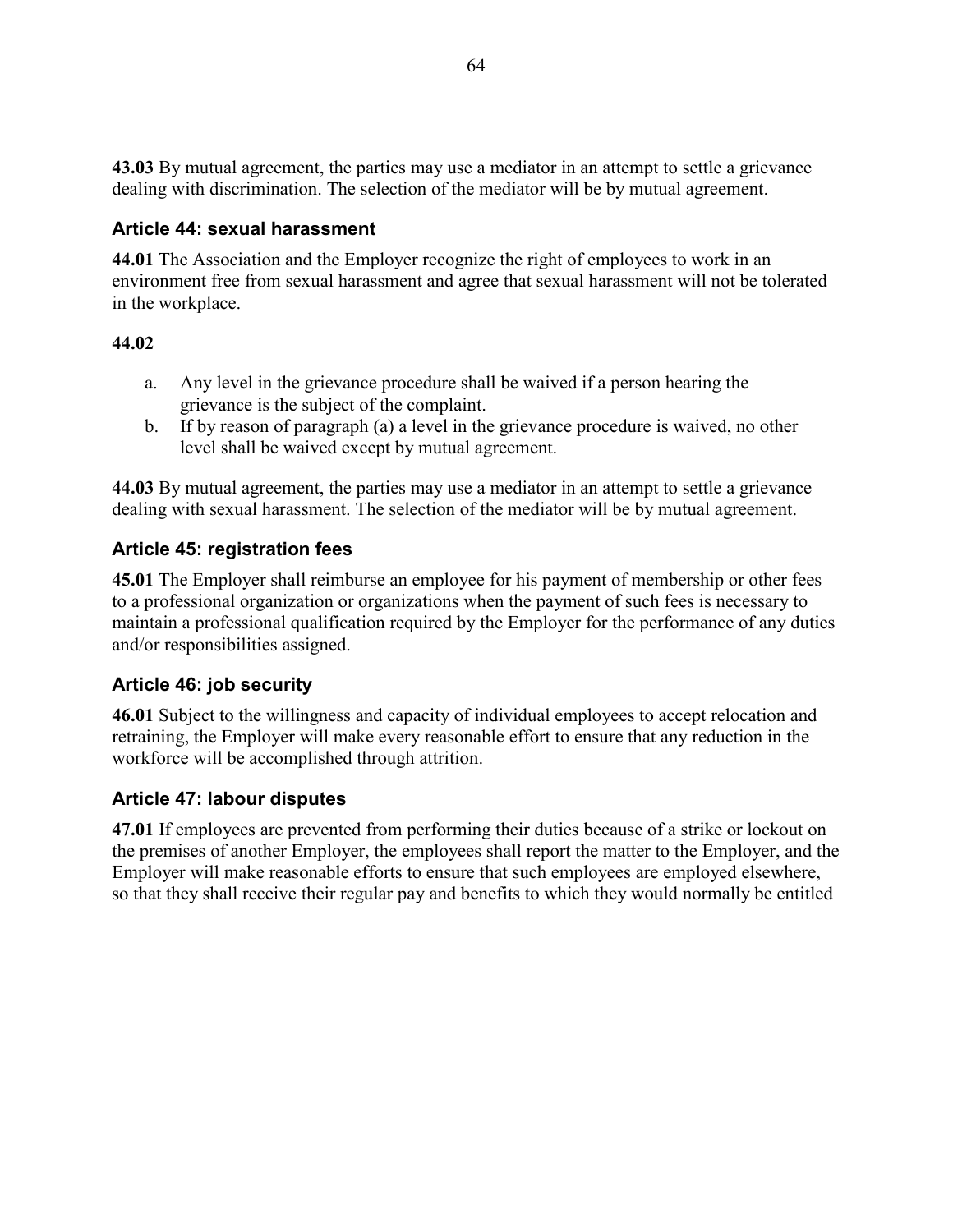**Part VI: pay and duration**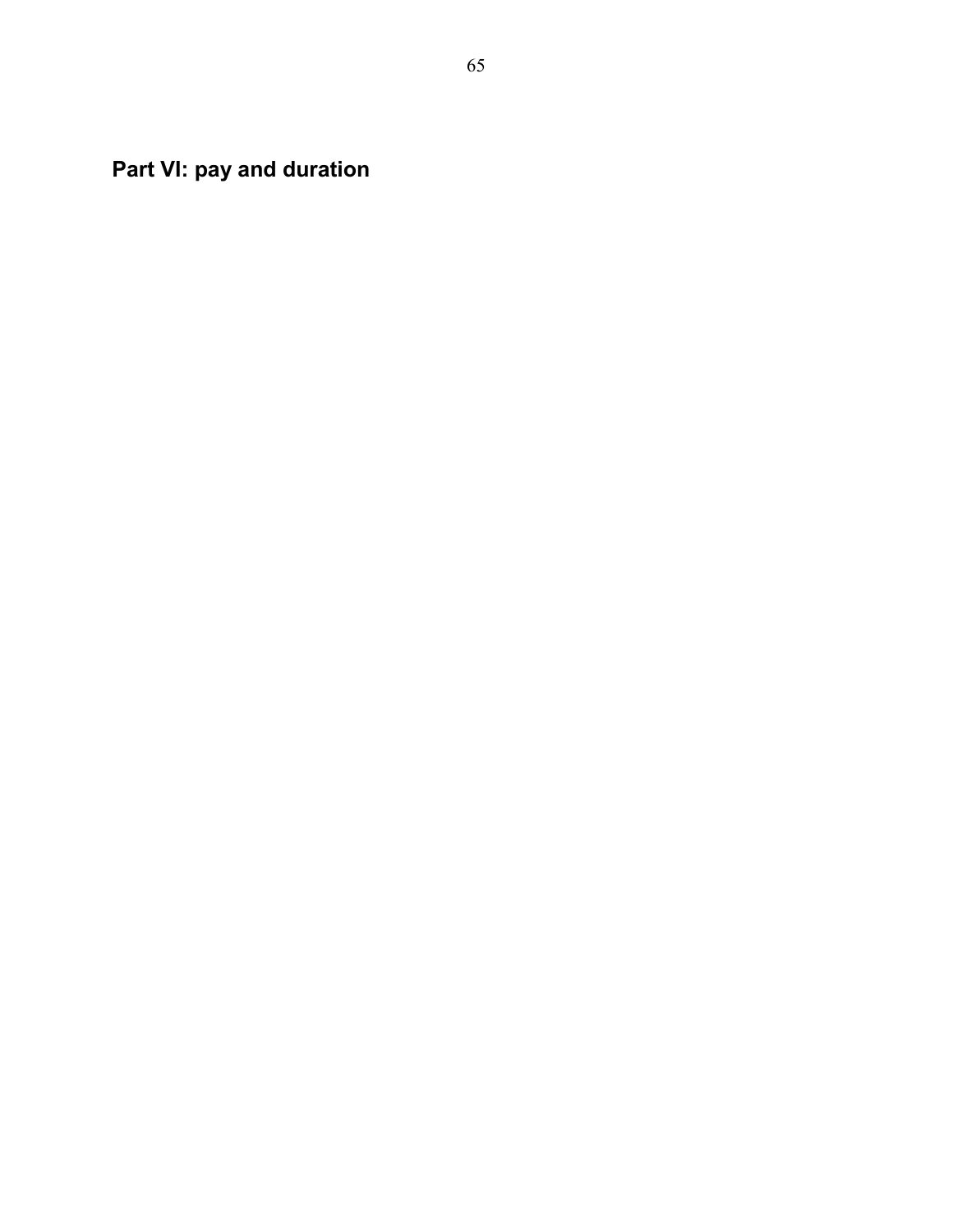### **\*\*Article 48: pay administration**

**48.01** Except as provided in this article, the existing terms and conditions governing the application of pay to employees, where applicable, are not affected by this agreement.

**48.02** An employee is entitled to be paid, for services rendered, within the pay range specified in Appendix "A" for the level prescribed in his certificate of appointment issued by or under the authority of the Public Service Commission.

### **48.03 Pay ranges**

- a. The rates of pay set forth in Appendix "A" shall become effective on the dates specified.
- b. Where the rates of pay set forth in Appendix "A" have an effective date prior to the date of signing of this agreement, the following shall apply:
	- i. "retroactive period" for the purpose of subparagraphs (ii) to (v) means the period from the effective date of the revision up to and including the day before the collective agreement is signed or when an arbitral award is rendered therefor;
	- ii. a retroactive upward revision in rates of pay shall apply to employees, former employees or in the case of death, the estates of former employees who were employees in the group during the retroactive period;
	- iii. for initial appointments made during the retroactive period, the rate of pay selected in the revised rates of pay is the rate which is shown immediately below the rate of pay being received prior to the revision;
	- iv. for promotions, demotions, deployments, transfers or acting situations effective during the retroactive period, the rate of pay shall be recalculated, in accordance with the *Directive on Terms and Conditions of Employment*, using the revised rates of pay. If the recalculated rate of pay is less than the rate of pay the employee was previously receiving, the revised rate of pay shall be the rate, which is nearest to, but not less than the rate of pay being received prior to the revision. However, where the recalculated rate is at a lower step in the range, the new rate shall be the rate of pay shown immediately below the rate of pay being received prior to the revision;
	- v. no payment or no notification shall be made pursuant to paragraph 48.03(b) for one dollar (\$1) or less.

### **48.04 Acting pay**

An employee who is required by the Employer to substantially perform and performs the duties of a position which is classified at a higher classification level on an acting basis for a period of three (3) consecutive working days shall be paid acting pay calculated from the date on which he commenced to act as if he had been appointed to that higher classification level for the period he acts.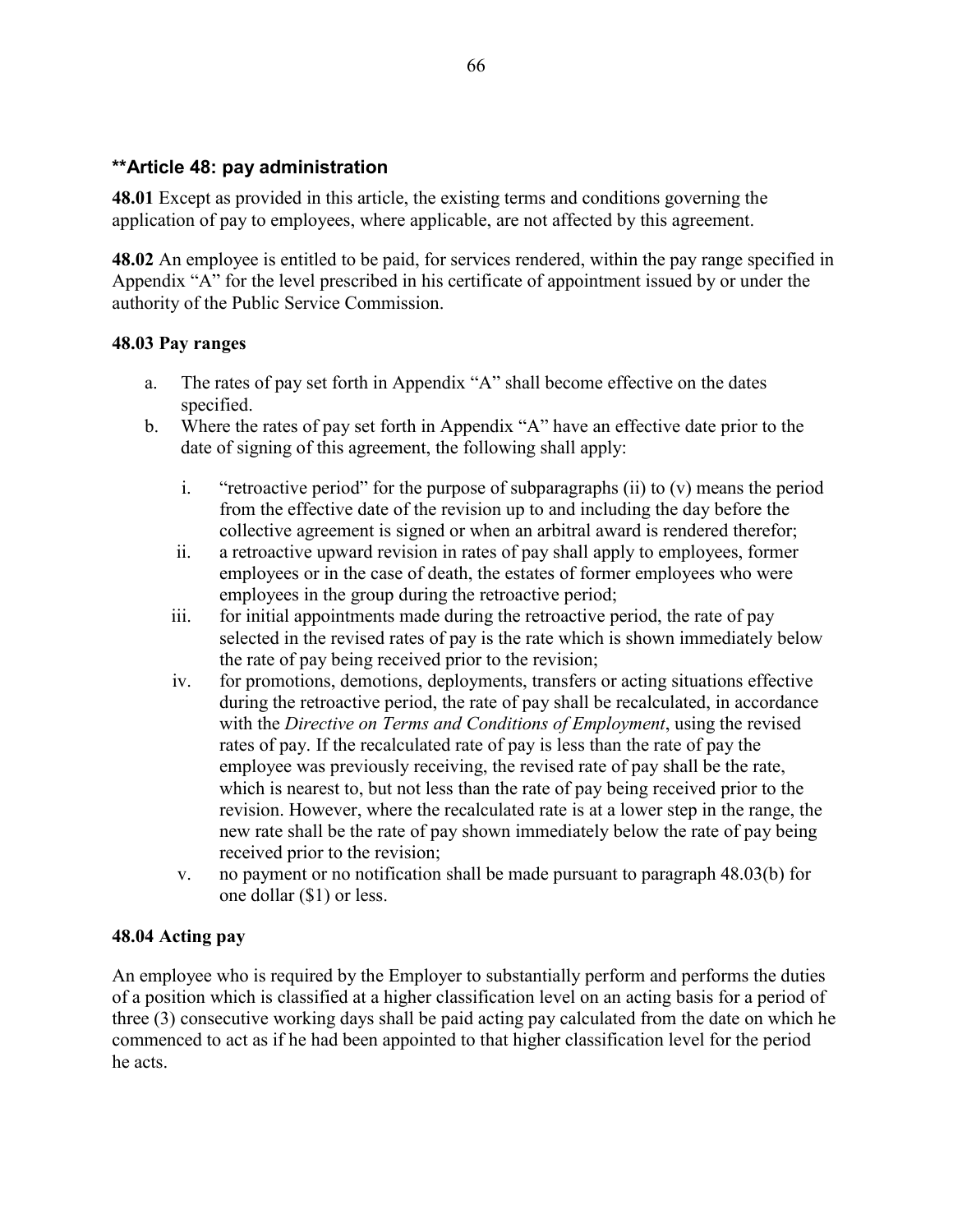When an acting assignment is in an Executive (EX) position, the employee is excluded from the application of Article 15 (overtime) for the period where the employee is subject to the Performance Management Program for Executives. For greater certainty, an employee receiving payments provided under Article 15 (overtime), shall not be subject to the Performance Management Program for Executives for the same time period.

When a day designated as a paid holiday occurs during the qualifying period, the holiday shall be considered as a day worked for the purpose of the qualifying period.

# **48.05 No additional payments**

An employee receiving payments provided under Article 15 (overtime), Article 16 (call-back pay), Article 17 (standby), Article 18 (designated paid holidays) shall not receive more than one compensation for the same service.

**48.06** If, during the term of this agreement, a new classification standard for a group is established and implemented by the Employer, the Employer shall, before applying rates of pay to new levels resulting from the application of the standard, negotiate with the Association the rates of pay and the rules affecting the pay of employees on their movement to the new levels.

## **48.07 Statement of duties**

Upon a written request, an employee shall be entitled to an official statement of the duties and responsibilities of the position to which the employee is assigned, including the position's classification level and where applicable, the point rating allotted by factor to the position, and an organization chart depicting the position's place in the organization.

### **48.08 Overpayment**

Where an employee, through no fault of his or her own, has been overpaid, the appropriate pay office will, before recovery action is implemented, advise the employee of the intention to recover the overpayment. Where the amount of overpayment is in excess of fifty dollars (\$50), and where the employee advises his or her local management that the stated recovery action will create a hardship, arrangements will be made by the Employer with the appropriate pay office to limit recovery action to not more than ten per cent (10%) of the employee's pay each pay period until the entire amount is recovered.

# **Article 49: agreement reopener**

**49.01** This agreement may be amended by mutual consent.

# **\*\*Article 50: term of agreement**

**50.01** The duration of this agreement shall be from the date it is signed to June 30, 2022.

**50.02** Unless otherwise expressly stipulated, this agreement shall become effective on the date it is signed.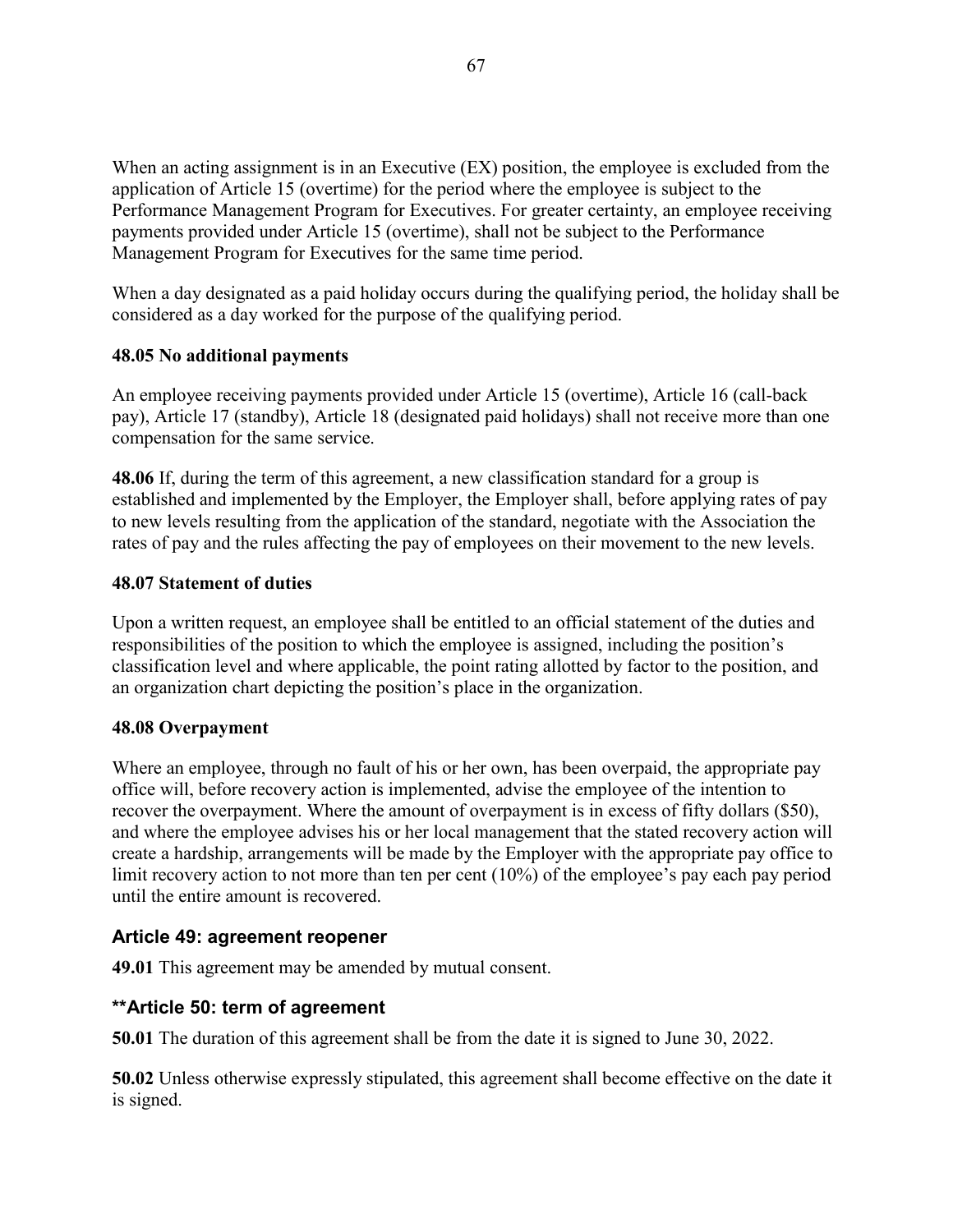**50.03** The Employer will make every reasonable effort to implement the provisions of this collective agreement within a period of one hundred and twenty (120) days from the date of signing.

# **Article 51: religious observance**

**51.01** The Employer shall make every reasonable effort to accommodate an employee who requests time off to fulfill his or her religious obligations.

**51.02** Employees may, in accordance with the provisions of this agreement, request annual leave, compensatory leave, leave without pay for other reasons in order to fulfill their religious obligations.

**51.03** Notwithstanding clause 51.02, at the request of the employee and at the discretion of the Employer, time off with pay may be granted to the employee in order to fulfill his or her religious obligations. The number of hours with pay so granted must be made up hour for hour within a period of six (6) months, at times agreed to by the Employer. Hours worked as a result of time off granted under this clause shall not be compensated nor should they result in any additional payments by the Employer.

**51.04** An employee who intends to request leave or time off under this article must give notice to the Employer as far in advance as possible but no later than four (4) weeks before the requested period of absence.

# **Article 52: medical appointment for pregnant employees**

**52.01** Up to three decimal seven five (3.75) hours with pay will be granted to pregnant employees for the purpose of attending routine medical appointments.

**52.02** Where a series of continuing appointments are necessary for the treatment of a particular condition relating to the pregnancy, absences shall be charged to sick leave.

# **Article 53: maternity-related reassignment or leave**

**53.01** An employee who is pregnant or nursing may, during the period from the beginning of pregnancy to the end of the twenty-fourth (24th) week following the birth, request the Employer to modify her job functions or reassign her to another job if, by reason of the pregnancy or nursing, continuing any of her current functions may pose a risk to her health or that of the fetus or child.

**53.02** An employee's request under clause 53.01 must be accompanied or followed as soon as possible by a medical certificate indicating the expected duration of the potential risk and the activities or conditions to avoid in order to eliminate the risk. Dependent upon the particular circumstances of the request, the Employer may obtain an independent medical opinion.

**53.03** An employee who has made a request under clause 53.01 is entitled to continue in her current job while the Employer examines her request, but, if the risk posed by continuing any of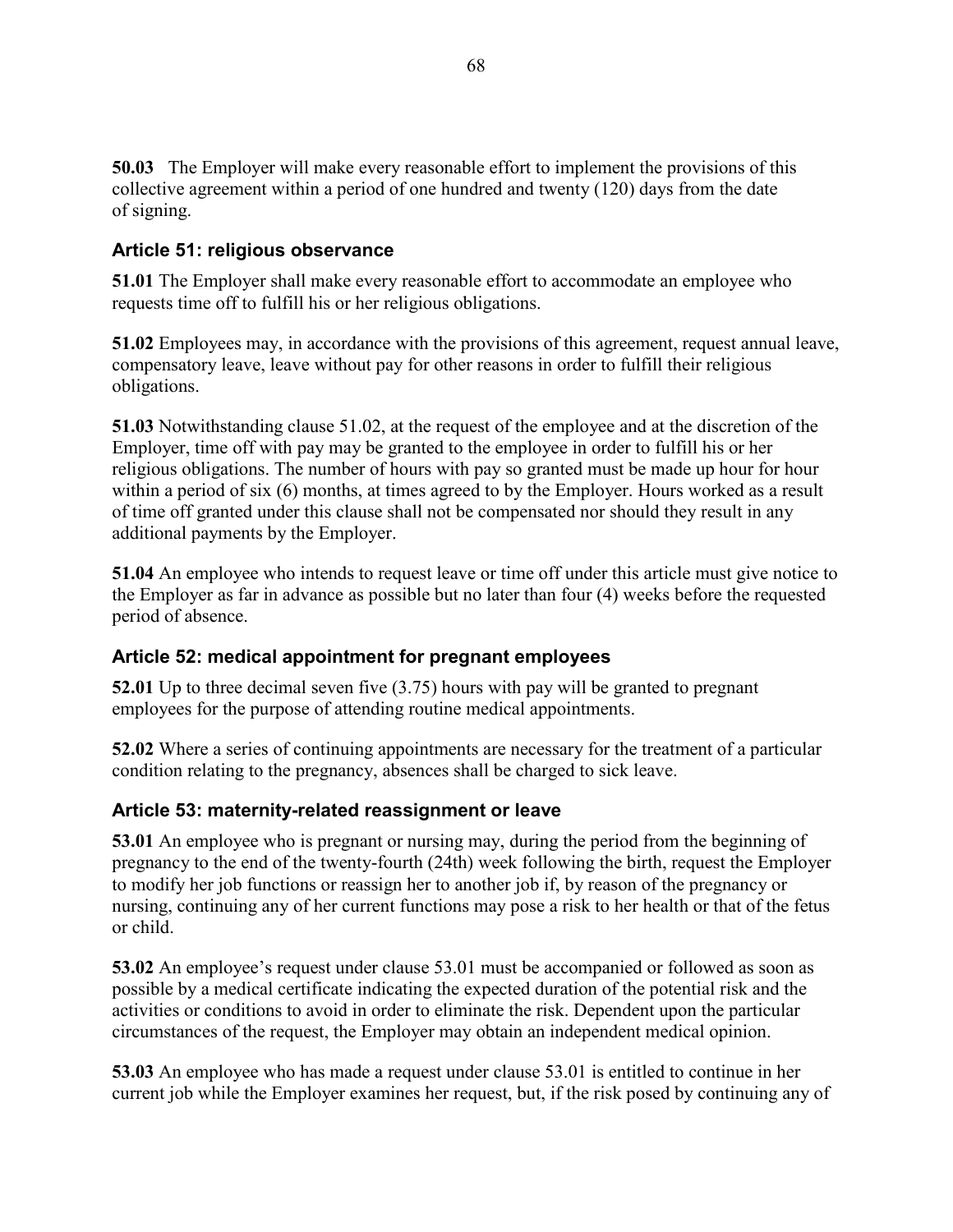her job functions so requires, she is entitled to be immediately assigned alternative duties until such time as the Employer:

- a. modifies her job functions or reassigns her, or
- b. informs her in writing that it is not reasonably practicable to modify her job functions or reassign her.

**53.04** Where reasonably practicable, the Employer shall modify the employee's job functions or reassign her.

**53.05** Where the Employer concludes that a modification of job functions or a reassignment that would avoid the activities or conditions indicated in the medical certificate is not reasonably practicable, the Employer shall so inform the employee in writing and shall grant leave of absence without pay to the employee for the duration of the risk as indicated in the medical certificate. However, such leave shall end no later than twenty-four (24) weeks after the birth.

**53.06** An employee whose job functions have been modified, who has been reassigned or who is on leave of absence shall give at least two (2) weeks' notice in writing to the Employer of any change in duration of the risk or the inability as indicated in the medical certificate, except if there is a valid reason why that notice cannot be given. Such notice must be accompanied by a new medical certificate.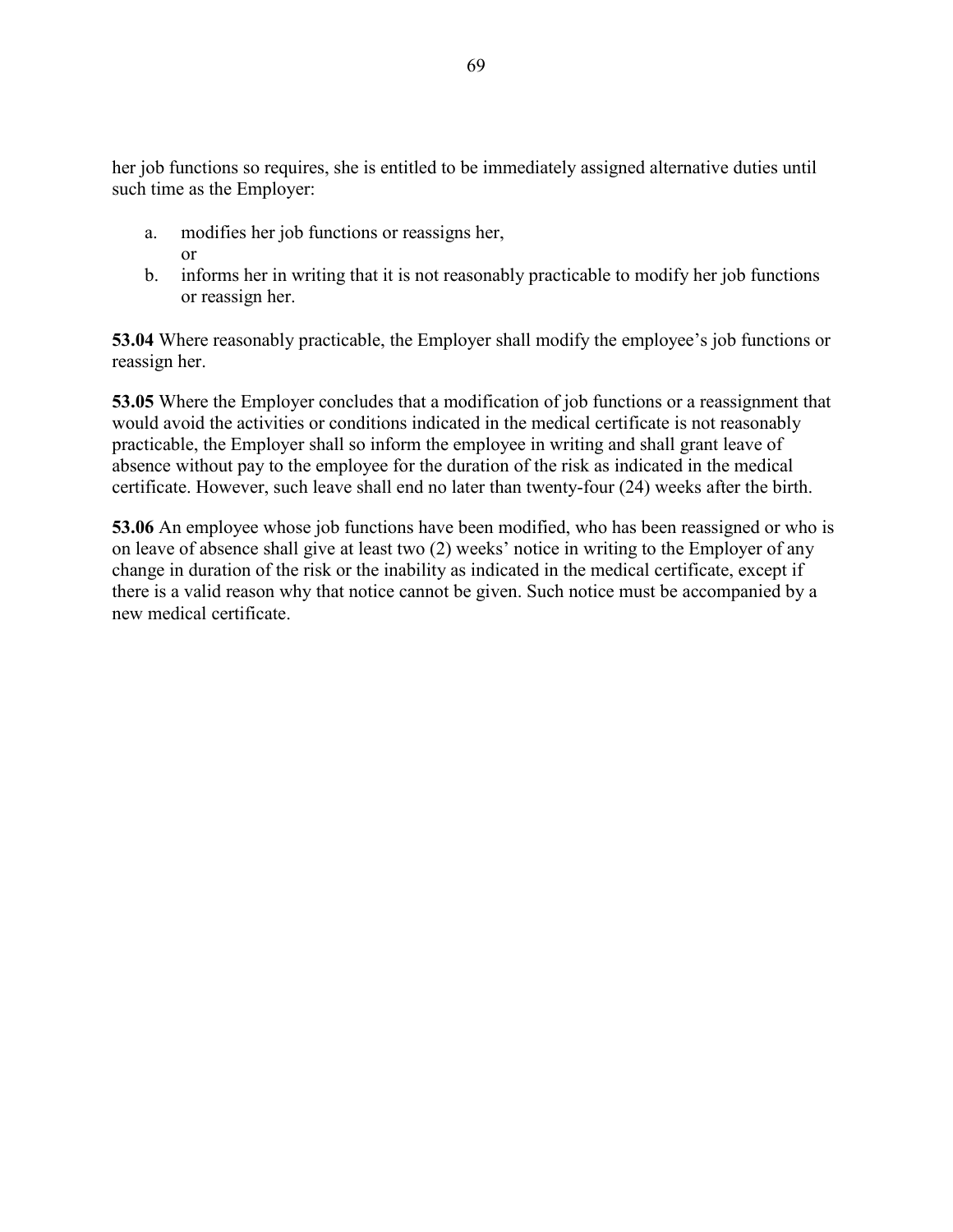Signed at Ottawa, this 1st day of August 2019.

# **The Treasury Board of Canada**

Sandra Hassan Daniel Cyr Aline Taillefer-McLaren Karine Beauchamp Monique Baronette Philip Pinnington Nicholas Gosselin Ashley Russell Martina Stvan Marie-Andrée Verdon

# **The Professional Association of Foreign Service Officers**

Pamela Isfeld Kim Coles Michael Eyestone John Gosal Randy Orr Paul Raven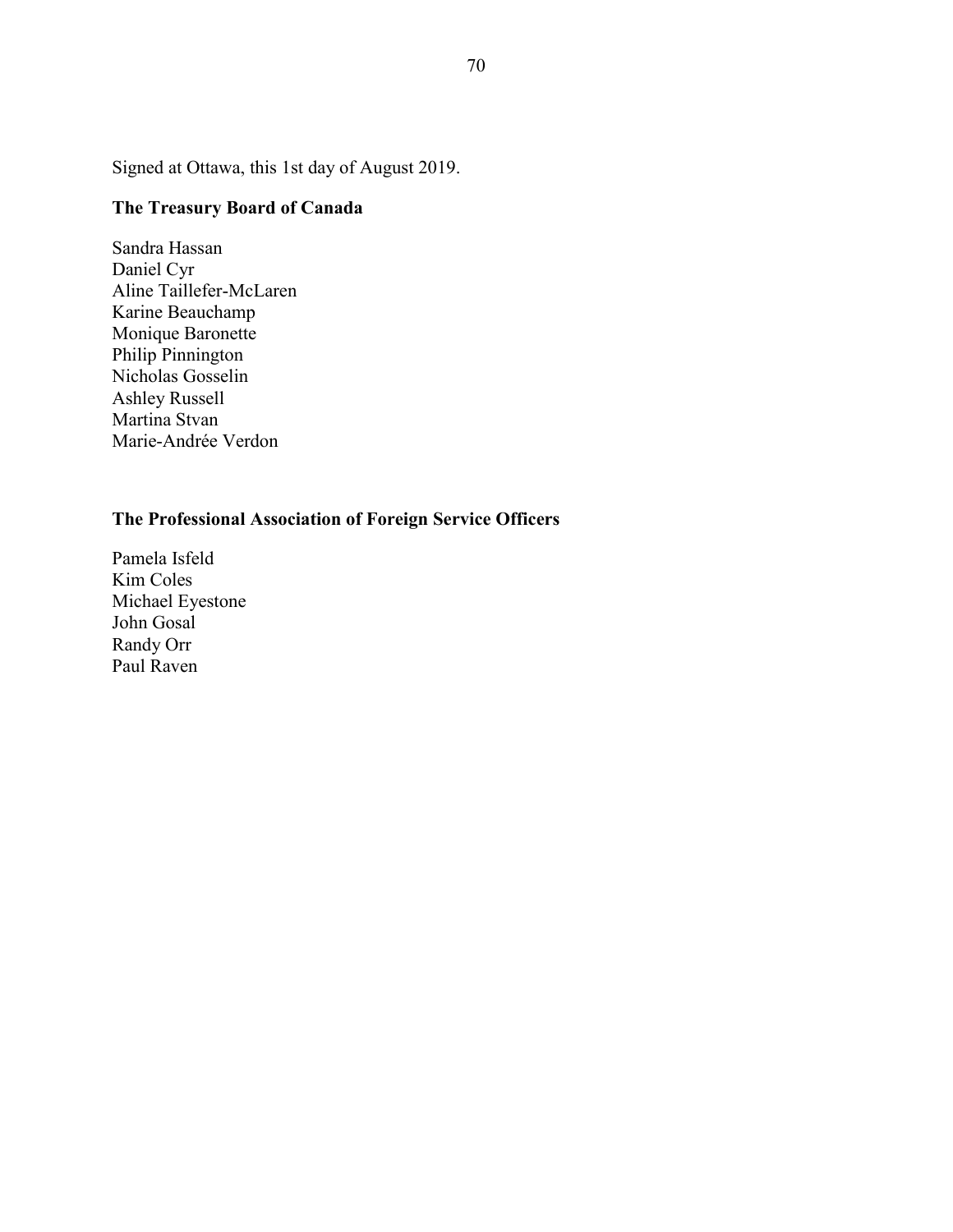# **\*\*Appendix "A":**

### **Foreign Service Group (in dollars) July 1, 2018, to June 30, 2020**

### **Table legend**

\$) Effective July 1, 2017

X)\* Wage adjustment effective July 1, 2018

A)\* Effective July 1, 2018

Y)\* Wage adjustment effective July 1, 2019

B)\* Effective July 1, 2019

- Z) Restructure effective July 1, 2020
- C) Effective July 1, 2020
- D) Effective July 1, 2021

### **FS-01/FSDP: annual rates of pay (in dollars)**

| <b>Effective Date</b>                      | Step 1 | Step 2 | Step 3 | Step 4 |
|--------------------------------------------|--------|--------|--------|--------|
| \$) July 1, 2017                           | 66,843 | 69,517 | 72,298 | n/a    |
| X) Wage adjustment effective July 1, 2018* | 67,378 | 70,073 | 72,876 | n/a    |
| A) July 1, 2018*                           | 68,726 | 71,474 | 74,334 | n/a    |
| Y) Wage adjustment effective July 1, 2019* | 68,795 | 71,545 | 74,408 | n/a    |
| B) July 1, 2019*                           | 70,171 | 72,976 | 75,896 | n/a    |
| Z) Restructure effective July 1, 2020      | 70,171 | 72,976 | 75,896 | 78,932 |
| C) July 1, 2020                            | 71,224 | 74,071 | 77,034 | 80,116 |
| D) July 1, 2021                            | 72,292 | 75,182 | 78,190 | 81,318 |

### **FS-01: annual rates of pay (in dollars) – continuation**

| <b>Effective Date</b>                      | Step 5 | Step 6 | Step 7 |
|--------------------------------------------|--------|--------|--------|
| \$) July 1, 2017                           | n/a    | n/a    | n/a    |
| X) Wage adjustment effective July 1, 2018* | n/a    | n/a    | n/a    |
| A) July 1, 2018*                           | n/a    | n/a    | n/a    |
| Y) Wage adjustment effective July 1, 2019* | n/a    | n/a    | n/a    |
| B) July 1, 2019*                           | n/a    | n/a    | n/a    |
| Z) Restructure effective July 1, 2020      | 82,089 | 85,373 | 88,788 |
| C) July 1, 2020                            | 83,320 | 86,654 | 90,120 |
| D) July 1, 2021                            | 84,570 | 87,954 | 91,472 |

\* Rates of pay will change within 180 days after the signing of the collective agreement. In accordance with Appendix "D", for the period prior to the salary change, retroactive amounts owed resulting from rate changes will be paid as lump-sum payments:

- a. Year 1: Retroactive lump sum payment equal to a 2% economic increase and 0.8% wage adjustment for a compounded total of 2.816%. Changes to the pay rates will not appear on employees' pay statements.
- b. Year 2: Retroactive lump sum payment equal to year 1 increases plus a 2% economic increase and a 0.1% wage adjustment for a compounded total of 4.977%. The revised pay rates will be reflected on the employee's pay statements upon implementation of prospective salary increases.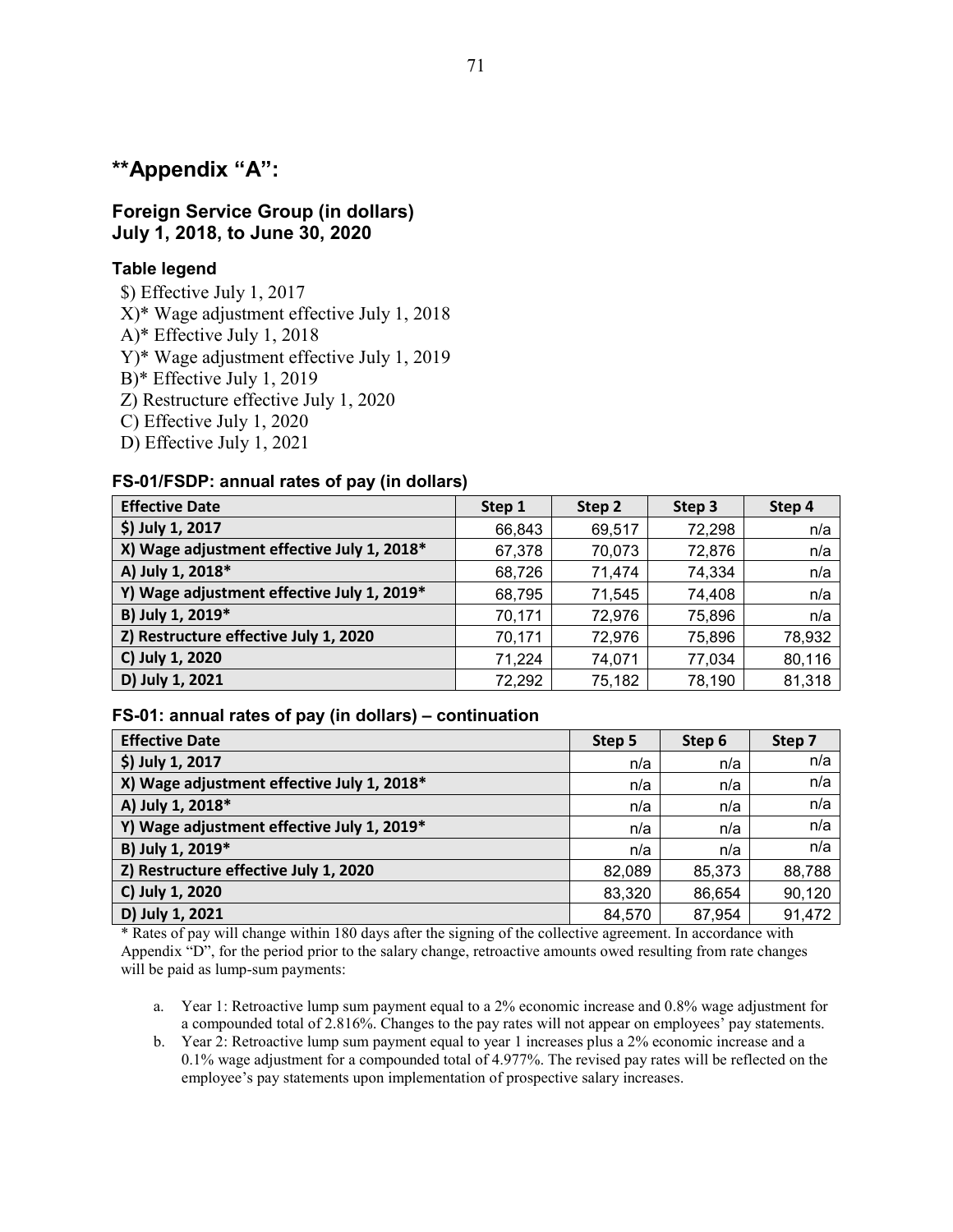| <b>Effective Date</b>        | Step 1 | Step 2 | Step 3 | Step 4 | Step 5 | Step 6  |  |
|------------------------------|--------|--------|--------|--------|--------|---------|--|
| \$) July 1, 2017             | 75,551 | 78,951 | 82,504 | 86,214 | 90,096 | 94,150  |  |
| X) Wage adjustment effective |        |        |        |        |        |         |  |
| July 1, 2018*                | 76,155 | 79,583 | 83,164 | 86,904 | 90,817 | 94,903  |  |
| A) July 1, 2018*             | 77,678 | 81,175 | 84,827 | 88,642 | 92,633 | 96,801  |  |
| Y) Wage adjustment effective |        |        |        |        |        |         |  |
| July 1, 2019*                | 77,756 | 81,256 | 84,912 | 88,731 | 92,726 | 96,898  |  |
| B) July 1, 2019*             | 79,311 | 82,881 | 86,610 | 90,506 | 94,581 | 98,836  |  |
| C) July 1, 2020              | 80,501 | 84,124 | 87,909 | 91,864 | 96,000 | 100,319 |  |
| D) July 1, 2021              | 81,709 | 85,386 | 89,228 | 93,242 | 97,440 | 101,824 |  |

#### **FS-02: annual rates of pay (in dollars)**

### **FS-02: annual rates of pay (in dollars) – continuation**

| <b>Effective Date</b>                      | Step 7  | Step 8  |
|--------------------------------------------|---------|---------|
| \$) July 1, 2017                           | 98,387  | 105,405 |
| X) Wage adjustment effective July 1, 2018* | 99,174  | 106,248 |
| A) July 1, 2018*                           | 101,157 | 108,373 |
| Y) Wage adjustment effective July 1, 2019* | 101,258 | 108,481 |
| B) July 1, 2019*                           | 103,283 | 110,651 |
| C) July 1, 2020                            | 104,832 | 112,311 |
| D) July 1, 2021                            | 106,404 | 113,996 |

\* Rates of pay will change within 180 days after the signing of the collective agreement. In accordance with Appendix "D", for the period prior to the salary change, retroactive amounts owed resulting from rate changes will be paid as lump-sum payments:

- a. Year 1: Retroactive lump sum payment equal to a 2% economic increase and 0.8% wage adjustment for a compounded total of 2.816%. Changes to the pay rates will not appear on employees' pay statements.
- b. Year 2: Retroactive lump sum payment equal to year 1 increases plus a 2% economic increase and a 0.1% wage adjustment for a compounded total of 4.977%. The revised pay rates will be reflected on the employee's pay statements upon implementation of prospective salary increases.

| <b>Effective Date</b>        | Step 1 | Step 2  | Step 3  | Step 4  | Step 5  |
|------------------------------|--------|---------|---------|---------|---------|
| \$) July 1, 2017             | 91,017 | 94,656  | 98,444  | 102,381 | 106,476 |
| X) Wage adjustment effective |        |         |         |         |         |
| July 1, 2018*                | 91,745 | 95,413  | 99,232  | 103,200 | 107,328 |
| A) July 1, 2018*             | 93,580 | 97,321  | 101,217 | 105,264 | 109,475 |
| Y) Wage adjustment effective |        |         |         |         |         |
| July 1, 2019*                | 93,674 | 97,418  | 101,318 | 105,369 | 109,584 |
| B) July 1, 2019*             | 95,547 | 99,366  | 103,344 | 107,476 | 111,776 |
| C) July 1, 2020              | 96,980 | 100,856 | 104,894 | 109,088 | 113,453 |
| D) July 1, 2021              | 98,435 | 102,369 | 106,467 | 110,724 | 115,155 |

#### **FS-03: annual rates of pay (in dollars)**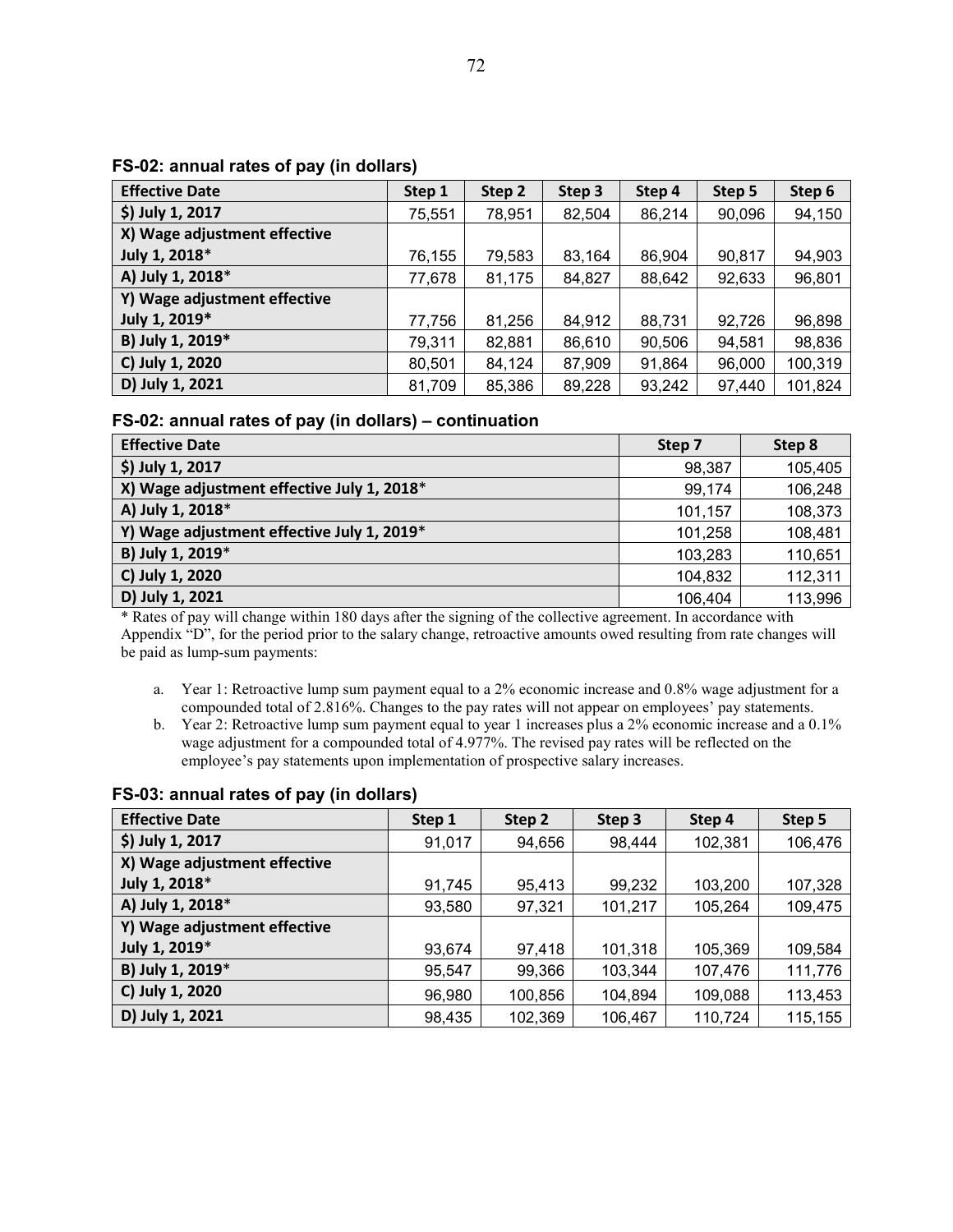#### **FS-03: annual rates of pay (in dollars) – continuation**

| <b>Effective Date</b>                      | Step 6  | Step 7  |
|--------------------------------------------|---------|---------|
| \$) July 1, 2017                           | 110,735 | 117,469 |
| X) Wage adjustment effective July 1, 2018* | 111,621 | 118,409 |
| A) July 1, 2018*                           | 113,853 | 120,777 |
| Y) Wage adjustment effective July 1, 2019* | 113,967 | 120,898 |
| B) July 1, 2019*                           | 116,246 | 123,316 |
| C) July 1, 2020                            | 117,990 | 125,166 |
| D) July 1, 2021                            | 119,760 | 127,043 |

\* Rates of pay will change within 180 days after the signing of the collective agreement. In accordance with Appendix "D", for the period prior to the salary change, retroactive amounts owed resulting from rate changes will be paid as lump-sum payments:

- a. Year 1: Retroactive lump sum payment equal to a 2% economic increase and 0.8% wage adjustment for a compounded total of 2.816%. Changes to the pay rates will not appear on employees' pay statements.
- b. Year 2: Retroactive lump sum payment equal to year 1 increases plus a 2% economic increase and a 0.1% wage adjustment for a compounded total of 4.977%. The revised pay rates will be reflected on the employee's pay statements upon implementation of prospective salary increases.

| <b>Effective Date</b>        | Step 1  | Step 2  | Step 3  | Step 4  | Step 5  |
|------------------------------|---------|---------|---------|---------|---------|
| \$) July 1, 2017             | 110,735 | 115,166 | 119,772 | 124,561 | 132,769 |
| X) Wage adjustment effective |         |         |         |         |         |
| July 1, 2018*                | 111,621 | 116,087 | 120,730 | 125,557 | 133,831 |
| A) July 1, 2018*             | 113,853 | 118,409 | 123,145 | 128,068 | 136,508 |
| Y) Wage adjustment effective |         |         |         |         |         |
| July 1, 2019*                | 113,967 | 118,527 | 123,268 | 128,196 | 136,645 |
| B) July 1, 2019*             | 116,246 | 120,898 | 125,733 | 130,760 | 139,378 |
| C) July 1, 2020              | 117,990 | 122,711 | 127,619 | 132,721 | 141,469 |
| D) July 1, 2021              | 119,760 | 124,552 | 129,533 | 134,712 | 143,591 |

#### **FS-04: annual rates of pay (in dollars)**

\* Rates of pay will change within 180 days after the signing of the collective agreement. In accordance with Appendix "D", for the period prior to the salary change, retroactive amounts owed resulting from rate changes will be paid as lump-sum payments:

- a. Year 1: Retroactive lump sum payment equal to a 2% economic increase and 0.8% wage adjustment for a compounded total of 2.816%. Changes to the pay rates will not appear on employees' pay statements.
- b. Year 2: Retroactive lump sum payment equal to year 1 increases plus a 2% economic increase and a 0.1% wage adjustment for a compounded total of 4.977%. The revised pay rates will be reflected on the employee's pay statements upon implementation of prospective salary increases.

### **Pay notes**

### **1. Pay adjustment administration**

An employee being paid in the FS-01 level scale of rates, shall, on the relevant effective date in Appendix "A," be paid in the X, A, Y, B, Z, C and D rate of pay shown immediately below the employee's former rate of pay.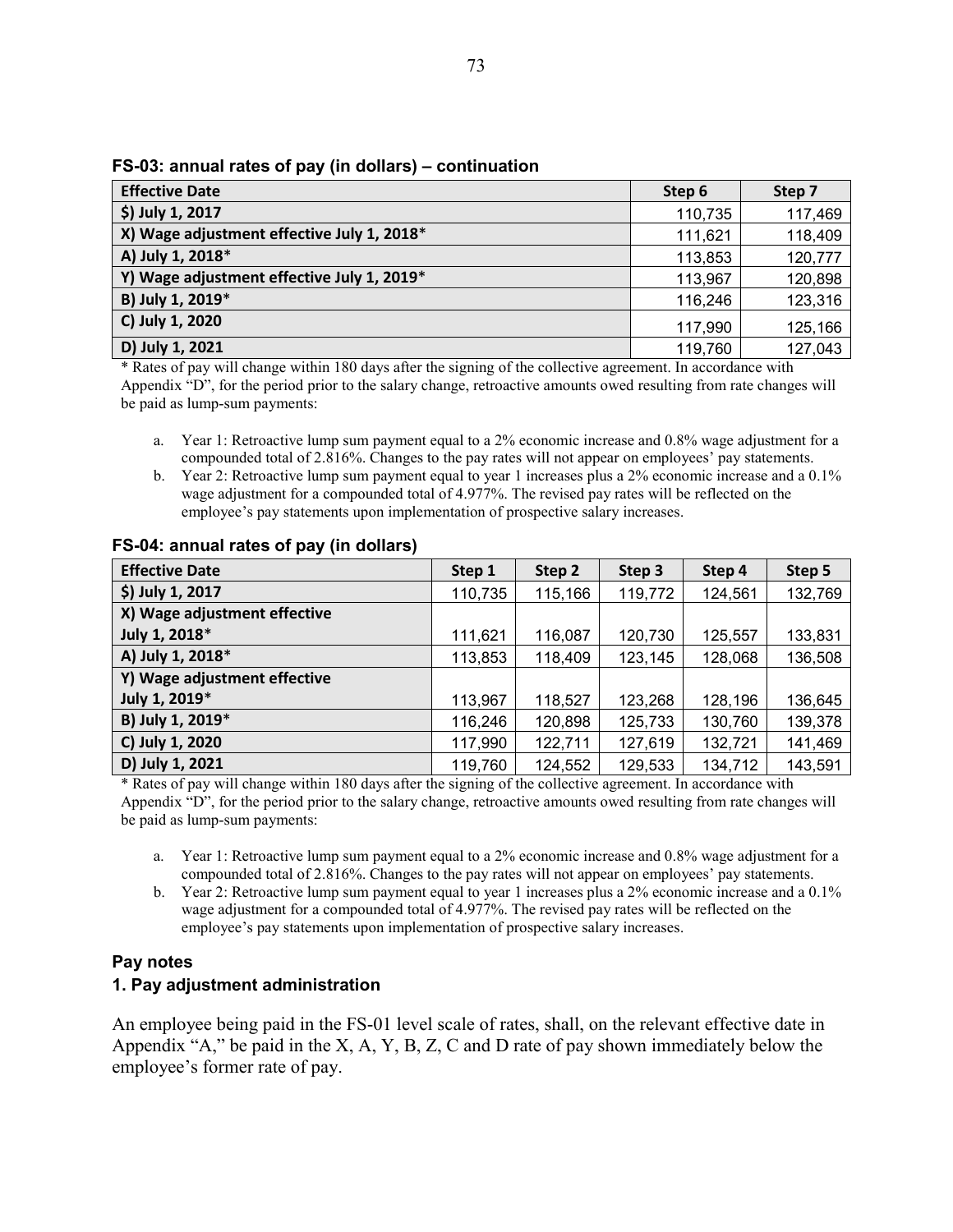An employee being paid in the FS-02 to FS-04 levels scale of rates, shall, on the relevant effective date in Appendix "A," be paid in the X, A, Y, B, C and D rate of pay shown immediately below the employee's former rate of pay.

## **2. Pay increments**

- a. Effective August 1 of each year, a full-time employee shall receive an in-range pay increment provided they have received pay for at least six (6) full months in the previous twelve (12) months.
- b. Employees hired through a foreign service developmental program shall receive an inrange pay increase at month twelve (12) and twenty-four (24) of continuous service from date of entry into the program, provided they have met the competencies specified in the FSDP. Continuous service is reduced by any period of leave without pay in excess of three (3) months.

# **3. Foreign Service Development Program (FSDP)**

Following the revision to the duration of the FSDP program, participants of the FSDP program who have successfully completed the thirty-six (36) months' assessment of the program on July 1, 2005, will be deemed to have successfully completed the program.

## **4. Transitional measure**

As a transitional measure, FSDP participants hired prior to January 1, 2003, upon successful completion of the FSDP program, will be promoted to the FS-02 level. The substantive FS-02 employee will be eligible for an individual merit assessment for promotion to the FS-03 level twelve (12) months after the employee has reached the maximum rate of pay in the FS-02 structure.

The provisions of the transitional measure cease to exist for employees who leave the FSDP program after April 7, 2005, even if they subsequently return to the program.

## **Effective July 1, 2020, references to FSDP in Appendix "A" and in the pay notes will be deleted.**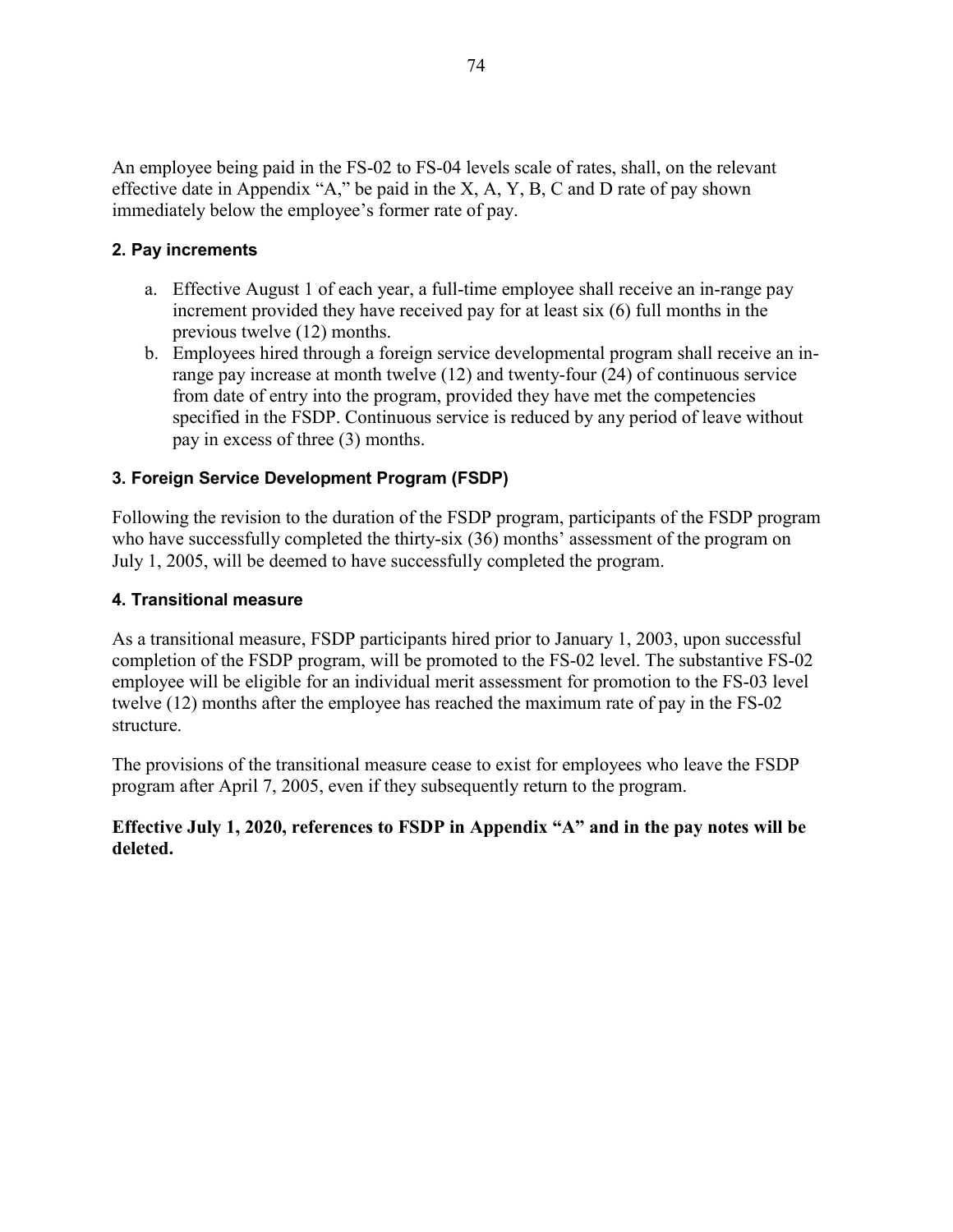# **Foreign Service Group (in dollars) July 1, 2020, to June 30, 2022**

#### **Table legend**

- \$) Effective July 1, 2017
- X)\* Wage adjustment effective July 1, 2018
- A)\* Effective July 1, 2018
- Y)\* Wage adjustment effective July 1, 2019
- B)\* Effective July 1, 2019
- Z) Restructure effective July 1, 2020
- C) Effective July 1, 2020
- D) Effective July 1, 2021

#### **FS-01: annual rates of pay (in dollars)**

| <b>Effective Date</b>                 | Step 1 | Step 2 | Step 3 | Step 4 | Step 5 |
|---------------------------------------|--------|--------|--------|--------|--------|
| \$) July 1, 2017                      | 66,843 | 69,517 | 72,298 | n/a    | n/a    |
| X) Wage adjustment effective          |        |        |        |        |        |
| July 1, 2018*                         | 67,378 | 70,073 | 72,876 | n/a    | n/a    |
| A) July 1, 2018*                      | 68,726 | 71,474 | 74,334 | n/a    | n/a    |
| Y) Wage adjustment effective          |        |        |        |        |        |
| July 1, 2019*                         | 68,795 | 71,545 | 74,408 | n/a    | n/a    |
| B) July 1, 2019*                      | 70,171 | 72,976 | 75,896 | n/a    | n/a    |
| Z) Restructure effective July 1, 2020 | 70,171 | 72,976 | 75,896 | 78,932 | 82,089 |
| C) July 1, 2020                       | 71,224 | 74,071 | 77,034 | 80,116 | 83,320 |
| D) July 1, 2021                       | 72,292 | 75,182 | 78,190 | 81,318 | 84,570 |

#### **FS-01: annual rates of pay (in dollars) – continuation**

| <b>Effective Date</b>                      | Step 6 | Step 7 |
|--------------------------------------------|--------|--------|
| \$) July 1, 2017                           | n/a    | n/a    |
| X) Wage adjustment effective July 1, 2018* | n/a    | n/a    |
| A) July 1, 2018*                           | n/a    | n/a    |
| Y) Wage adjustment effective July 1, 2019* | n/a    | n/a    |
| B) July 1, 2019*                           | n/a    | n/a    |
| Z) Restructure effective July 1, 2020      | 85,373 | 88,788 |
| C) July 1, 2020                            | 86,654 | 90,120 |
| D) July 1, 2021                            | 87,954 | 91,472 |

\* Rates of pay will change within 180 days after the signing of the collective agreement. In accordance with Appendix "D", for the period prior to the salary change, retroactive amounts owed resulting from rate changes will be paid as lump-sum payments:

- a. Year 1: Retroactive lump sum payment equal to a 2% economic increase and 0.8% wage adjustment for a compounded total of 2.816%. Changes to the pay rates will not appear on employees' pay statements.
- b. Year 2: Retroactive lump sum payment equal to year 1 increases plus a 2% economic increase and a 0.1% wage adjustment for a compounded total of 4.977%. The revised pay rates will be reflected on the employee's pay statements upon implementation of prospective salary increases.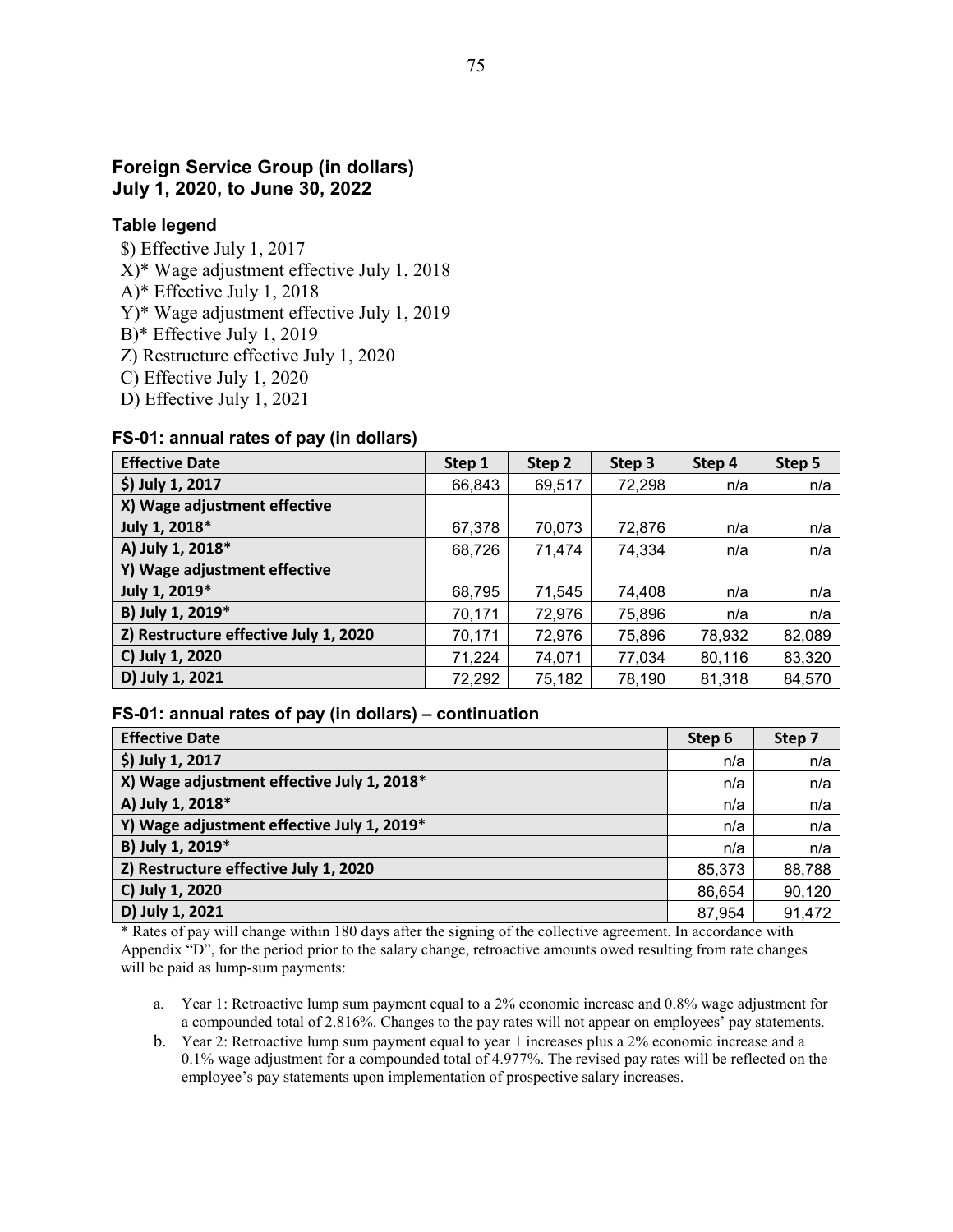#### **FS-02: annual rates of pay (in dollars)**

| <b>Effective Date</b>        | Step 1 | Step 2 | Step 3 | Step 4 | Step 5 | Step 6  |
|------------------------------|--------|--------|--------|--------|--------|---------|
| \$) July 1, 2017             | 75,551 | 78,951 | 82,504 | 86,214 | 90,096 | 94,150  |
| X) Wage adjustment effective |        |        |        |        |        |         |
| July 1, 2018*                | 76,155 | 79,583 | 83,164 | 86,904 | 90,817 | 94,903  |
| A) July 1, 2018*             | 77,678 | 81,175 | 84,827 | 88,642 | 92,633 | 96,801  |
| Y) Wage adjustment effective |        |        |        |        |        |         |
| July 1, 2019*                | 77,756 | 81,256 | 84,912 | 88,731 | 92,726 | 96,898  |
| B) July 1, 2019*             | 79,311 | 82,881 | 86,610 | 90,506 | 94,581 | 98,836  |
| C) July 1, 2020              | 80,501 | 84,124 | 87,909 | 91,864 | 96,000 | 100,319 |
| D) July 1, 2021              | 81,709 | 85,386 | 89,228 | 93,242 | 97,440 | 101,824 |

#### **FS-02: annual rates of pay (in dollars) – continuation**

| <b>Effective Date</b>                      | Step 7  | Step 8  |
|--------------------------------------------|---------|---------|
| \$) July 1, 2017                           | 98,387  | 105,405 |
| X) Wage adjustment effective July 1, 2018* | 99,174  | 106,248 |
| A) July 1, 2018*                           | 101,157 | 108,373 |
| Y) Wage adjustment effective July 1, 2019* | 101,258 | 108,481 |
| B) July 1, 2019*                           | 103,283 | 110,651 |
| C) July 1, 2020                            | 104,832 | 112,311 |
| D) July 1, 2021                            | 106,404 | 113,996 |

\* Rates of pay will change within 180 days after the signing of the collective agreement. In accordance with Appendix "D", for the period prior to the salary change, retroactive amounts owed resulting from rate changes will be paid as lump-sum payments:

- a. Year 1: Retroactive lump sum payment equal to a 2% economic increase and 0.8% wage adjustment for a compounded total of 2.816%. Changes to the pay rates will not appear on employees' pay statements.
- b. Year 2: Retroactive lump sum payment equal to year 1 increases plus a 2% economic increase and a 0.1% wage adjustment for a compounded total of 4.977%. The revised pay rates will be reflected on the employee's pay statements upon implementation of prospective salary increases.

| <b>Effective Date</b>                      | Step 1 | Step 2  | Step 3  | Step 4  | Step 5  |
|--------------------------------------------|--------|---------|---------|---------|---------|
| \$) July 1, 2017                           | 91,017 | 94,656  | 98,444  | 102,381 | 106,476 |
| X) Wage adjustment effective July 1, 2018* | 91,745 | 95,413  | 99,232  | 103,200 | 107,328 |
| A) July 1, 2018*                           | 93,580 | 97,321  | 101,217 | 105,264 | 109,475 |
| Y) Wage adjustment effective July 1, 2019* | 93,674 | 97,418  | 101,318 | 105,369 | 109,584 |
| B) July 1, 2019*                           | 95,547 | 99,366  | 103,344 | 107,476 | 111,776 |
| C) July 1, 2020                            | 96,980 | 100,856 | 104,894 | 109,088 | 113,453 |
| D) July 1, 2021                            | 98,435 | 102,369 | 106,467 | 110,724 | 115,155 |

#### **FS-03: annual rates of pay (in dollars)**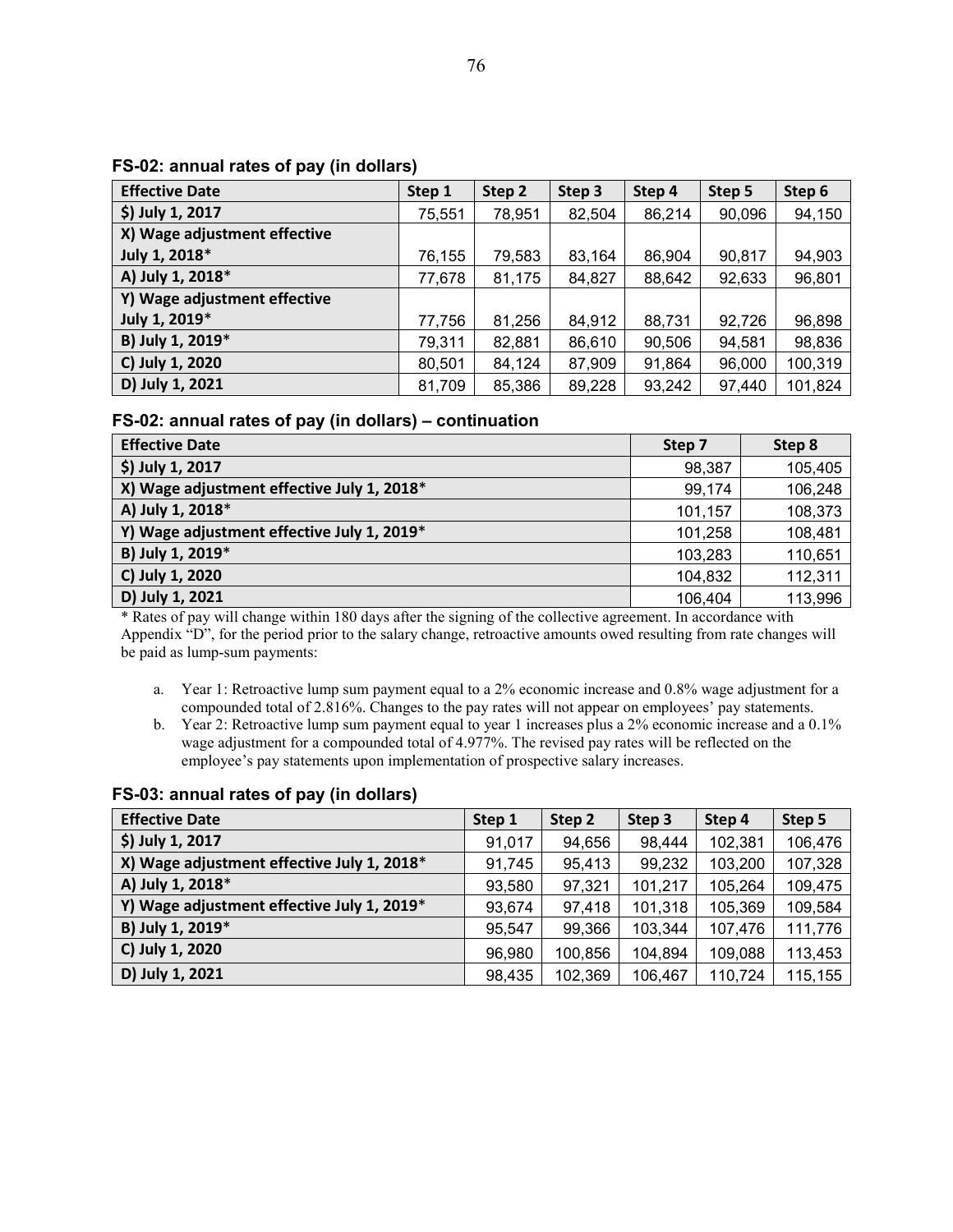| $\sim$ 00. annual ratoo of pay (in aonaro) |         |         |
|--------------------------------------------|---------|---------|
| <b>Effective Date</b>                      | Step 6  | Step 7  |
| \$) July 1, 2017                           | 110,735 | 117,469 |
| X) Wage adjustment effective July 1, 2018* | 111,621 | 118,409 |
| A) July 1, 2018*                           | 113,853 | 120,777 |
| Y) Wage adjustment effective July 1, 2019* | 113,967 | 120,898 |
| B) July 1, 2019*                           | 116,246 | 123,316 |
| C) July 1, 2020                            | 117,990 | 125,166 |
| D) July 1, 2021                            | 119,760 | 127,043 |

#### **FS-03: annual rates of pay (in dollars) – continuation**

\* Rates of pay will change within 180 days after the signing of the collective agreement. In accordance with Appendix "D", for the period prior to the salary change, retroactive amounts owed resulting from rate changes will be paid as lump-sum payments:

- a. Year 1: Retroactive lump sum payment equal to a 2% economic increase and 0.8% wage adjustment for a compounded total of 2.816%. Changes to the pay rates will not appear on employees' pay statements.
- b. Year 2: Retroactive lump sum payment equal to year 1 increases plus a 2% economic increase and a 0.1% wage adjustment for a compounded total of 4.977%. The revised pay rates will be reflected on the employee's pay statements upon implementation of prospective salary increases.

| <b>Effective Date</b>        | Step 1  | Step 2  | Step 3  | Step 4  | Step 5  |
|------------------------------|---------|---------|---------|---------|---------|
| \$) July 1, 2017             | 110,735 | 115,166 | 119,772 | 124,561 | 132,769 |
| X) Wage adjustment effective |         |         |         |         |         |
| July 1, 2018*                | 111,621 | 116,087 | 120,730 | 125,557 | 133,831 |
| A) July 1, 2018*             | 113,853 | 118,409 | 123,145 | 128,068 | 136,508 |
| Y) Wage adjustment effective |         |         |         |         |         |
| July 1, 2019*                | 113,967 | 118,527 | 123,268 | 128,196 | 136,645 |
| B) July 1, 2019*             | 116,246 | 120,898 | 125,733 | 130,760 | 139,378 |
| C) July 1, 2020              | 117,990 | 122,711 | 127,619 | 132,721 | 141,469 |
| D) July 1, 2021              | 119,760 | 124,552 | 129,533 | 134,712 | 143,591 |

#### **FS-04: annual rates of pay (in dollars)**

\* Rates of pay will change within 180 days after the signing of the collective agreement. In accordance with Appendix "D", for the period prior to the salary change, retroactive amounts owed resulting from rate changes will be paid as lump-sum payments:

- a. Year 1: Retroactive lump sum payment equal to a 2% economic increase and 0.8% wage adjustment for a compounded total of 2.816%. Changes to the pay rates will not appear on employees' pay statements.
- b. Year 2: Retroactive lump sum payment equal to year 1 increases plus a 2% economic increase and a 0.1% wage adjustment for a compounded total of 4.977%. The revised pay rates will be reflected on the employee's pay statements upon implementation of prospective salary increases.

### **Pay notes**

### **1. Pay adjustment administration**

An employee being paid in the FS-01 level scale of rates, shall, on the relevant effective date in Appendix "A," be paid in the X, A, Y, B, Z, C and D rate of pay shown immediately below the employee's former rate of pay.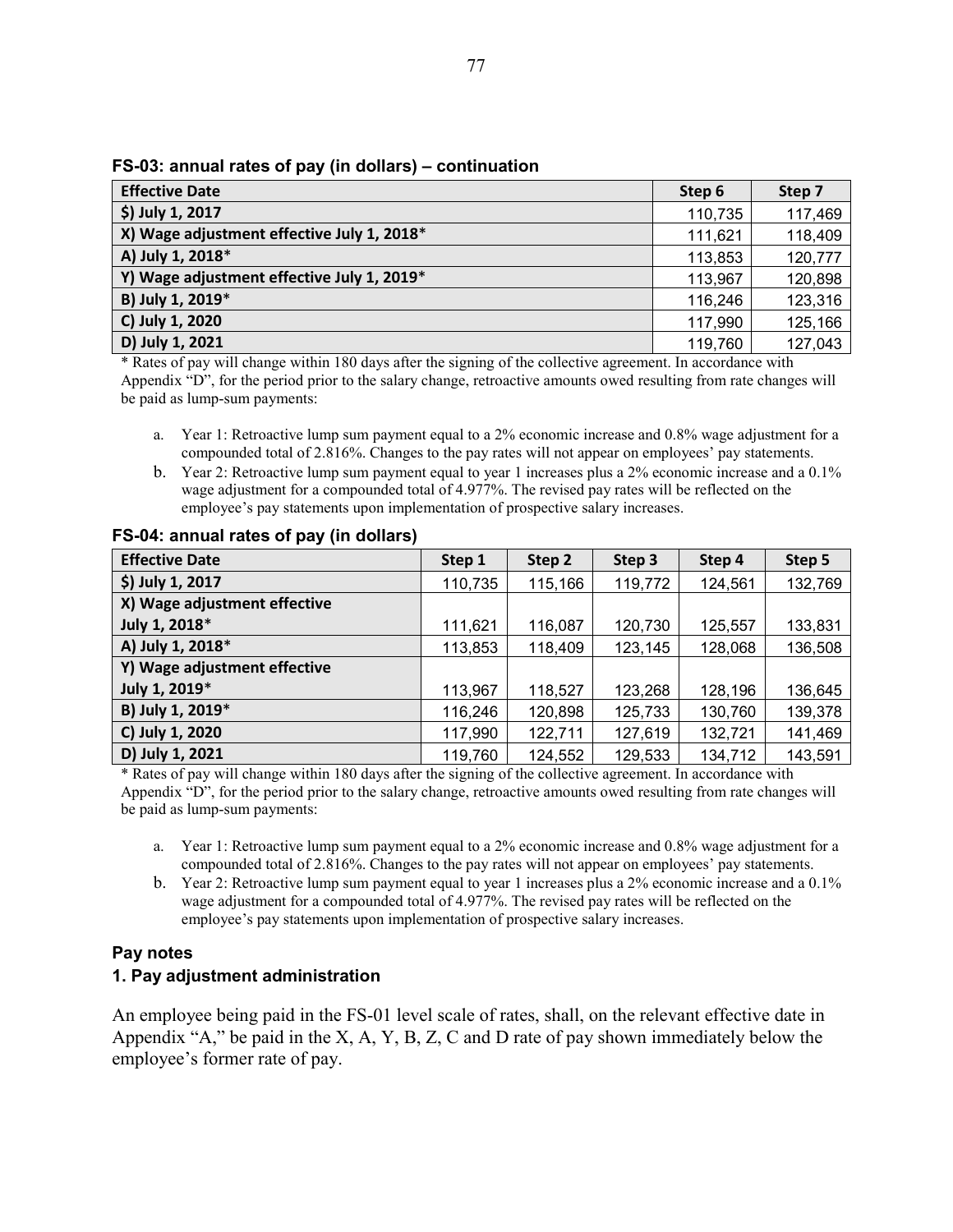An employee being paid in the FS-02 to FS-04 levels scale of rates, shall, on the relevant effective date in Appendix "A," be paid in the X, A, Y, B, C and D rate of pay shown immediately below the employee's former rate of pay.

# **2. Pay increments**

Effective August 1 of each year, a full-time employee shall receive an in-range pay increment provided they have received pay for at least  $\sin(6)$  full months in the previous twelve (12) months.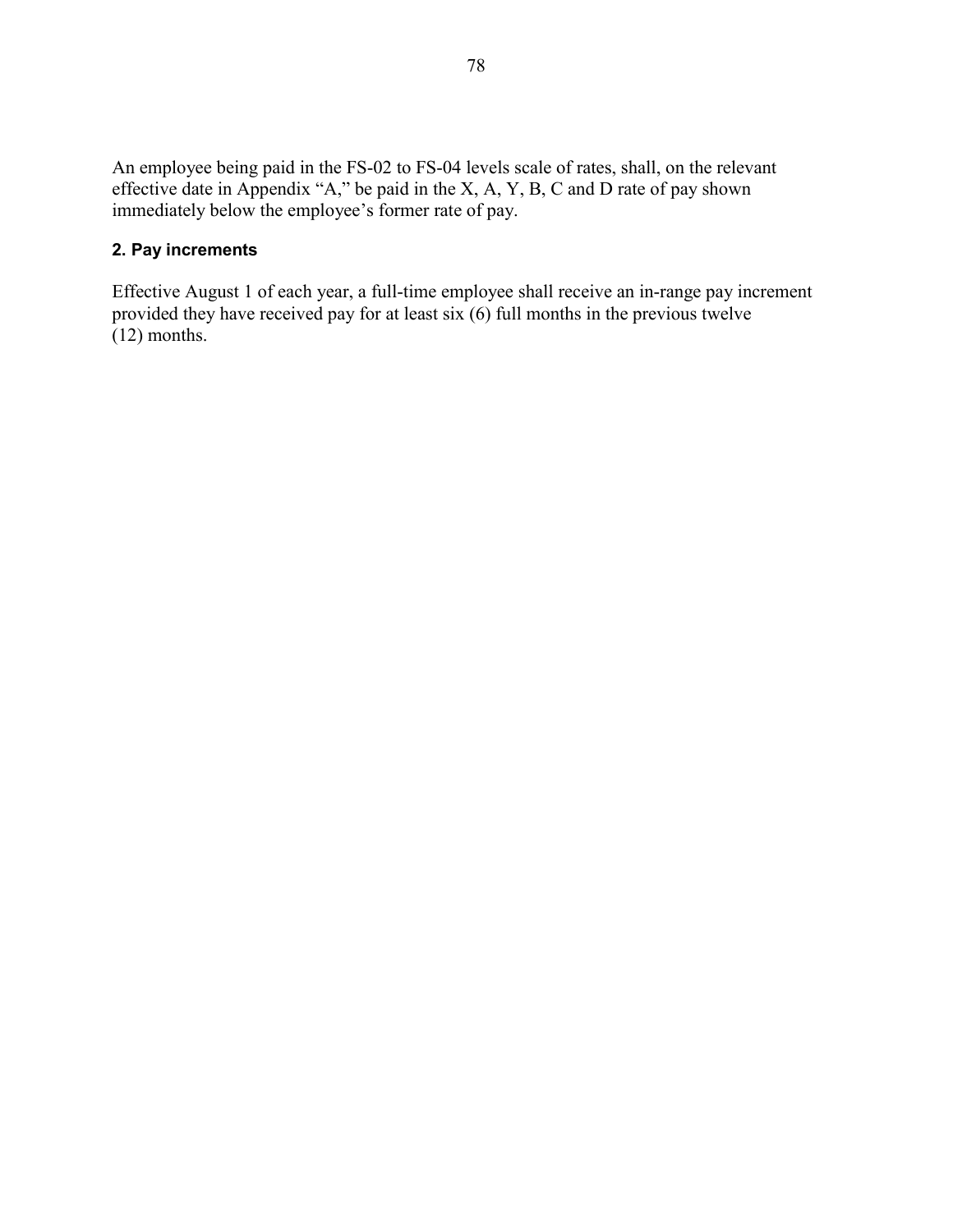# **Appendix "B"**

# **Archived Provisions for the Elimination of Severance Pay for Voluntary Separation (Resignation and Retirement)**

**This appendix is to reflect the language agreed to by the Employer and the Professional Association of Foreign Service Officers for the elimination of severance pay for voluntary separation (resignation and retirement) on December 4, 2013. These historical provisions are being reproduced to reflect the agreed upon language in cases of deferred payment.**

## **Article 20: severance pay**

**20.01** When calculating entitlements under this article, the weekly rate of pay referred to in this article shall be the weekly rate of pay to which the employee is entitled for his classification.

# **Effective on December 4, 2013, paragraphs 20.02(c) and (d) are deleted from the collective agreement.**

**20.02** Under the following circumstances and subject to clause 20.03 an employee shall receive severance entitlements calculated on the basis of his weekly rate of pay:

- a. On first layoff, for the first complete year of continuous employment**,** two (2) weeks' pay, or three (3) weeks' pay for employees with ten (10) or more and less than twenty (20) years of continuous employment, or four (4) weeks' pay for employees with twenty (20) or more years of continuous employment, plus one (1) week's pay for each additional complete year of continuous employment, and in the case of a partial year of continuous employment, one (1) week's pay multiplied by the number of days of continuous employment divided by three hundred and sixty-five (365).
- b. On second or subsequent layoff, one (1) week's pay for each complete year of continuous employment, and in the case of a partial year of continuous employment, one (1) week's pay multiplied by the number of days of continuous employment divided by three hundred and sixty-five (365), less any period in respect of which the employee was granted severance pay under (a) above.
- c. On resignation, subject to paragraph 20.02(d) and with ten (10) or more years of continuous employment, one half (1/2) week's pay for each complete year of continuous employment with a maximum entitlement of thirteen (13) weeks.
- d. On retirement, when an employee is entitled to an immediate annuity under the *Public Service Superannuation Act* or when the employee is entitled to an immediate annual allowance, under the *Public Service Superannuation Act*, one (1) week's pay for each complete year of continuous employment and, in the case of a partial year of continuous employment, one (1) week's pay multiplied by the number of days of continuous employment divided by three hundred and sixty-five (365), with a maximum benefit of thirty (30) weeks.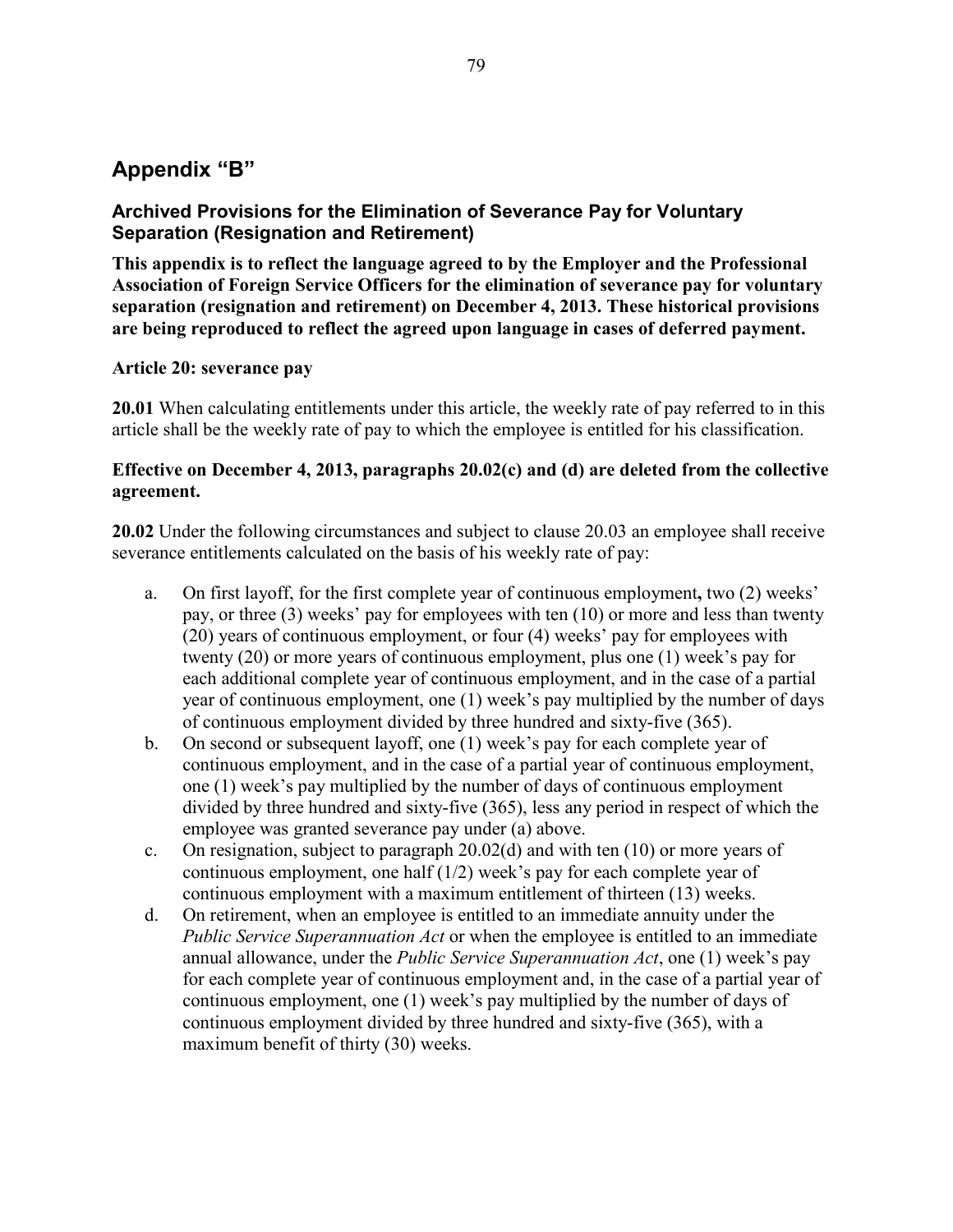- e. If an employee dies, there shall be paid to his estate, one (1) week's pay for each year of continuous employment and, in the case of a partial year of continuous employment, one (1) week's pay multiplied by the number of days of continuous employment divided by three hundred and sixty-five (365), to a maximum of thirty (30) weeks, regardless of any other entitlements payable.
- f. When an employee has completed more than one (1) year of continuous employment and ceases to be employed by reason of termination for cause for reasons of incapacity or when an employee has completed more than ten (10) years of continuous employment and ceases to be employed by reason of termination for cause for reasons of incompetence, pursuant to section 12(l)(d) or (e) of the *Financial Administration Act*, one (1) week of pay for each complete year of continuous employment with a maximum benefit of twenty-eight (28) weeks.
- g. On rejection on probation, when an employee has completed more than one (1) year of continuous employment and ceases to be employed, one (1) week's pay for each complete year of continuous employment with a maximum benefit of twenty-seven (27) weeks' pay and, in the case of a partial year of continuous employment, one (1) week's pay multiplied by the number of days of continuous employment divided by three hundred and sixty-five (365).

**20.03** The period of continuous employment used in the calculation of severance entitlements payable to an employee under this article shall be reduced by any period of continuous employment in respect of which he was already granted any type of termination benefit by the public service, a federal Crown corporation, the Canadian Forces or the Royal Canadian Mounted Police. Under no circumstances shall the maximum severance pay provided under this article be pyramided.

For greater certainty, payments made pursuant to clauses 20.05 to 20.08 or similar provisions in other collective agreements shall be considered as a termination benefit for the administration of clause 20.03.

### **20.04 Appointment to a separate agency**

An employee who resigns to accept an appointment with an organization listed in Schedule V of the *Financial Administration Act* shall be paid all severance payments resulting from the application of paragraph 20.02(c) (prior to December 4, 2013) or clauses 20.05 to 20.08 (commencing on December 4, 2013).

### **20.05 Severance termination**

a. Subject to clause 20.03 above, indeterminate employees on December 4, 2013, shall be entitled to severance termination benefits equal to one (1) week's pay for each complete year of continuous employment and, in the case of a partial year of continuous employment, one (1) week's pay multiplied by the number of days of continuous employment divided by three hundred and sixty-five (365), to a maximum of thirty (30) weeks.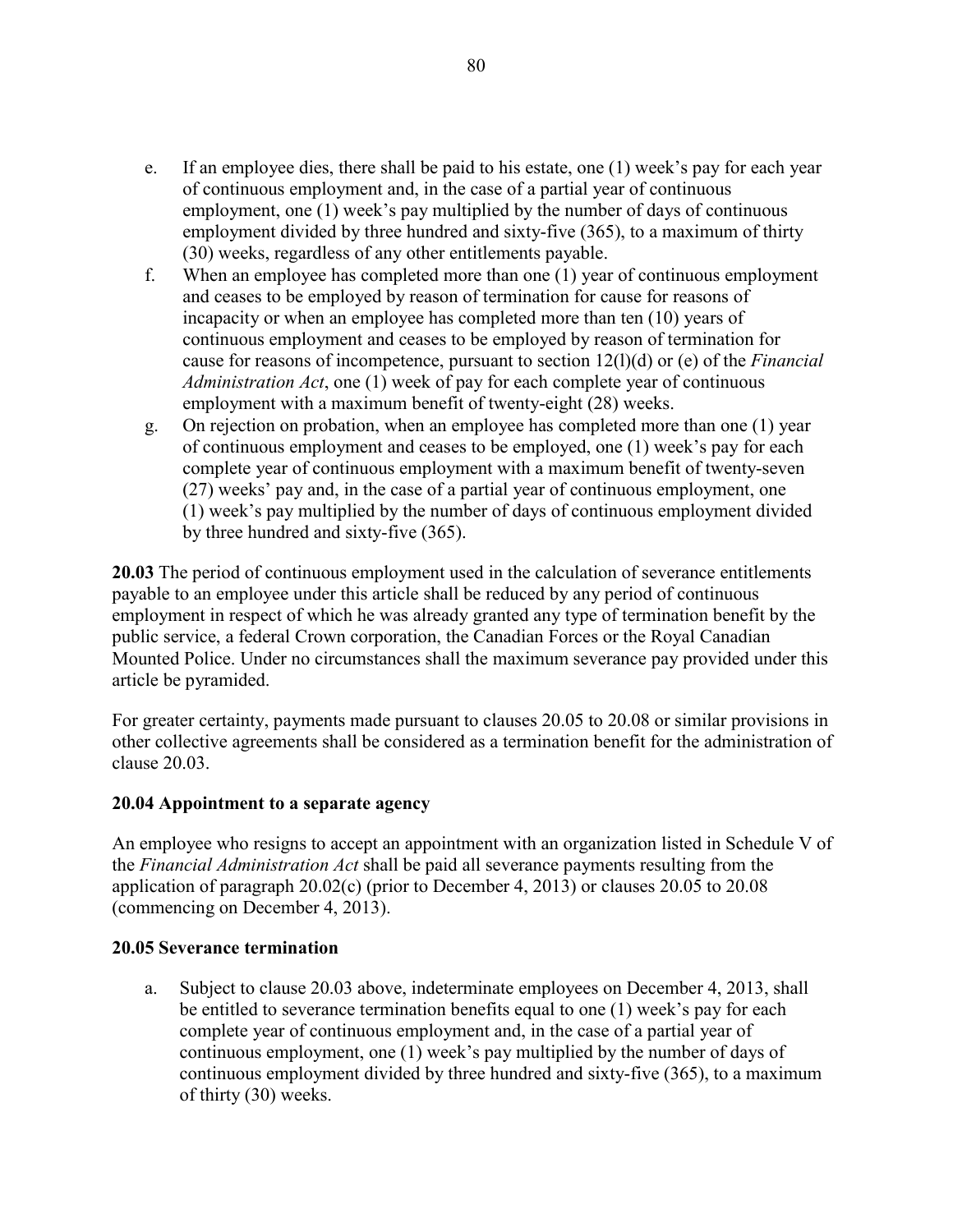b. Subject to clause 20.03 above, term employees on December 4, 2013, shall be entitled to severance termination benefits equal to one (1) week's pay for each complete year of continuous employment, to a maximum of thirty (30) weeks.

# **Terms of payment 20.06 Options**

The amount to which an employee is entitled shall be paid, at the employee's discretion, either:

- a. as a single payment at the rate of pay of the employee's substantive position as of December 4, 2013,
	- or
- b. as a single payment at the time of the employee's termination of employment from the core public administration, based on the rate of pay of the employee's substantive position at the date of termination of employment from the core public administration, or
- c. as a combination of (a) and (b), pursuant to paragraph  $20.07(c)$ .

# **20.07 Selection of option**

- a. The Employer will advise the employee of his or her years of continuous employment no later than three (3) months following the official date of signing of the collective agreement.
- b. The employee shall advise the Employer of the term of payment option selected within six (6) months from the official date of signing of the collective agreement.
- c. The employee who opts for the option described in paragraph  $20.06(c)$  must specify the number of complete weeks to be paid out pursuant to paragraph 20.06(a) and the remainder shall be paid out pursuant to paragraph 20.06(b).
- d. An employee who does not make a selection under paragraph 20.07(b) will be deemed to have chosen option paragraph 20.06(b).

# **20.08 Appointment from a different bargaining unit**

This clause applies in a situation where an employee is appointed into a position in the FS bargaining unit from a position outside the FS bargaining unit where, at the date of appointment, provisions similar to those in paragraphs 20.02(c) and (d) are still in force, unless the appointment is only on an acting basis.

a. Subject to clause 20.03 above, on the date an indeterminate employee becomes subject to this agreement after December 4, 2013, he or she shall be entitled to severance termination benefits equal to one (1) week's pay for each complete year of continuous employment and, in the case of a partial year of continuous employment, one (1) week's pay multiplied by the number of days of continuous employment divided by three hundred and sixty-five (365), to a maximum of thirty (30) weeks, based on the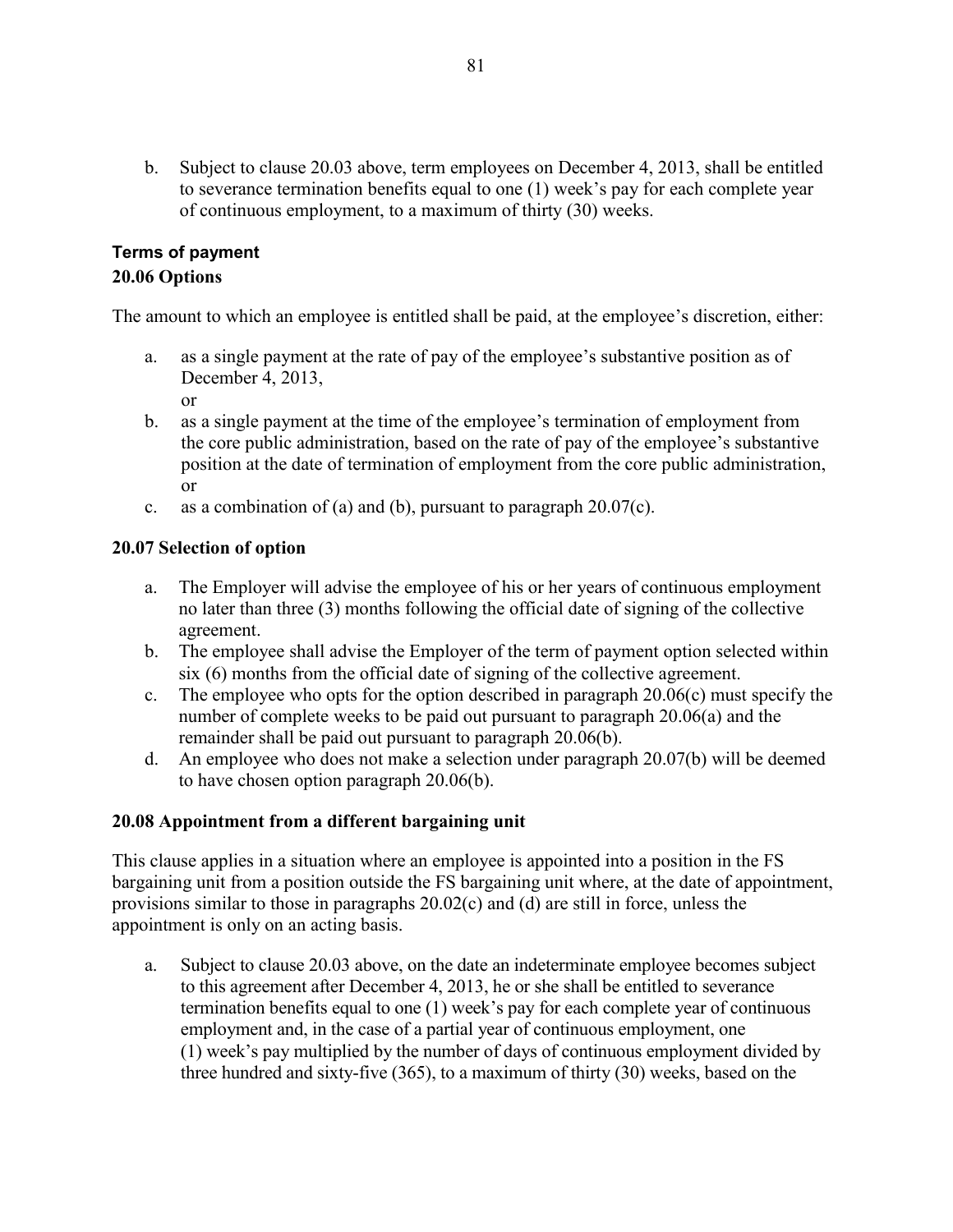employee's rate of pay of his substantive position on the day preceding the appointment.

- b. Subject to clause 20.03 above, on the date a term employee becomes subject to this agreement after December 4, 2013, he or she shall be entitled to severance termination benefits equal to one (1) week's pay for each complete year of continuous employment, to a maximum of thirty (30) weeks, based on the employee's rate of pay of his substantive position on the day preceding the appointment.
- c. An employee entitled to severance termination benefits under paragraph (a) or (b) shall have the same choice of options outlined in clause 20.06; however, the selection of which option must be made within three (3) months of being appointed to the bargaining unit.
- d. An employee who does not make a selection under paragraph 20.08(c) will be deemed to have chosen option paragraph 20.06(b).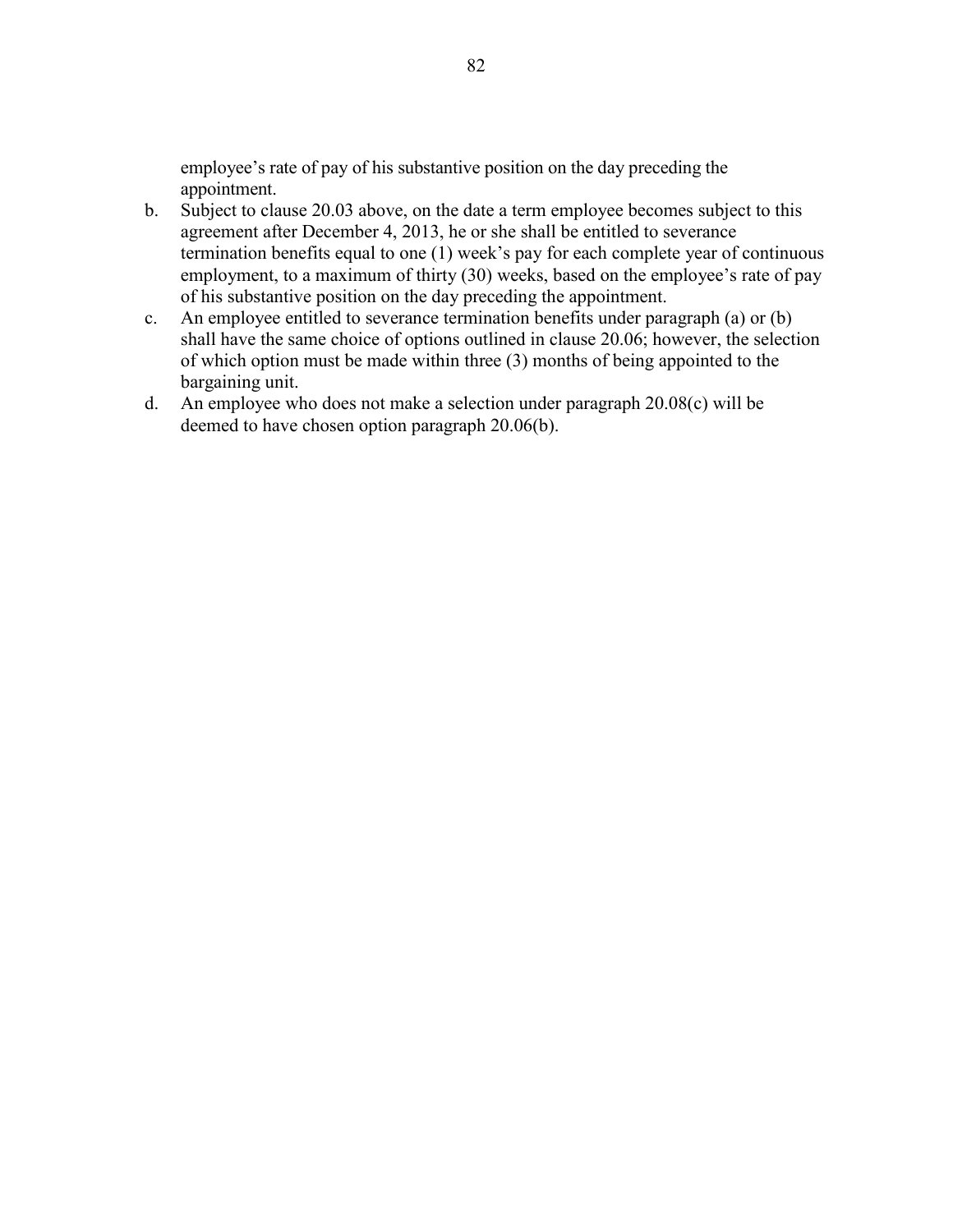# **\*\*Appendix "C"**

# **Memorandum of Agreement on Supporting Employee Wellness**

This memorandum of agreement is to give effect to the understanding reached between the Employer and Professional Association of Foreign Service Officers (PAFSO) regarding issues of employee wellness.

The parties agree to establish a Task Force, comprised of a Steering Committee and a Technical Committee, with a long-term focus and commitment from senior leadership of the parties.

The Task Force will develop recommendations on measures to improve employee wellness and the reintegration of employees into the workplace after periods of leave due to illness or injury.

The Steering Committee and Technical Committee will be established by January 31, 2017. The committees will be comprised of an equal number of Employer representatives and Union representatives. The Steering Committee is responsible for determining the composition of the Technical Committee. The Steering Committee shall be co-chaired by the President of the Alliance and a representative of the Employer.

The Steering Committee shall establish the terms of reference for the Technical Committee, approve a work plan for the Technical Committee, and timelines for interim reports from the Technical Committee.

All time spent by employees in support of the Technical Committee shall be deemed to be leave with pay for union activities. The Employer will grant leave with pay for employees engaged in these activities, including preparation and travel time.

Dates may be extended by mutual agreement of the Steering Committee members. The Technical Committee's terms of reference may be amended from time to time by mutual consent of the Steering Committee members.

The Technical Committee will develop all agreements and documents needed to support the consideration of a wellness plan during the next round of collective bargaining. This work shall be completed by December 1, 2017. The Technical Committee shall provide interim recommendations for review by the Steering Committee on the following matters through a series of regular meetings:

- income replacement parameters, the treatment of accumulated sick leave credits and consequential changes to existing leave provisions within the collective agreements;
- $\bullet$  eligibility conditions for a new wellness plan;
- privacy considerations;
- internal assessment as well as approval and denial processes;
- case management and measures to ensure the successful return of employees to the workplace after a period of leave due to illness or injury;
- joint governance of the wellness plan;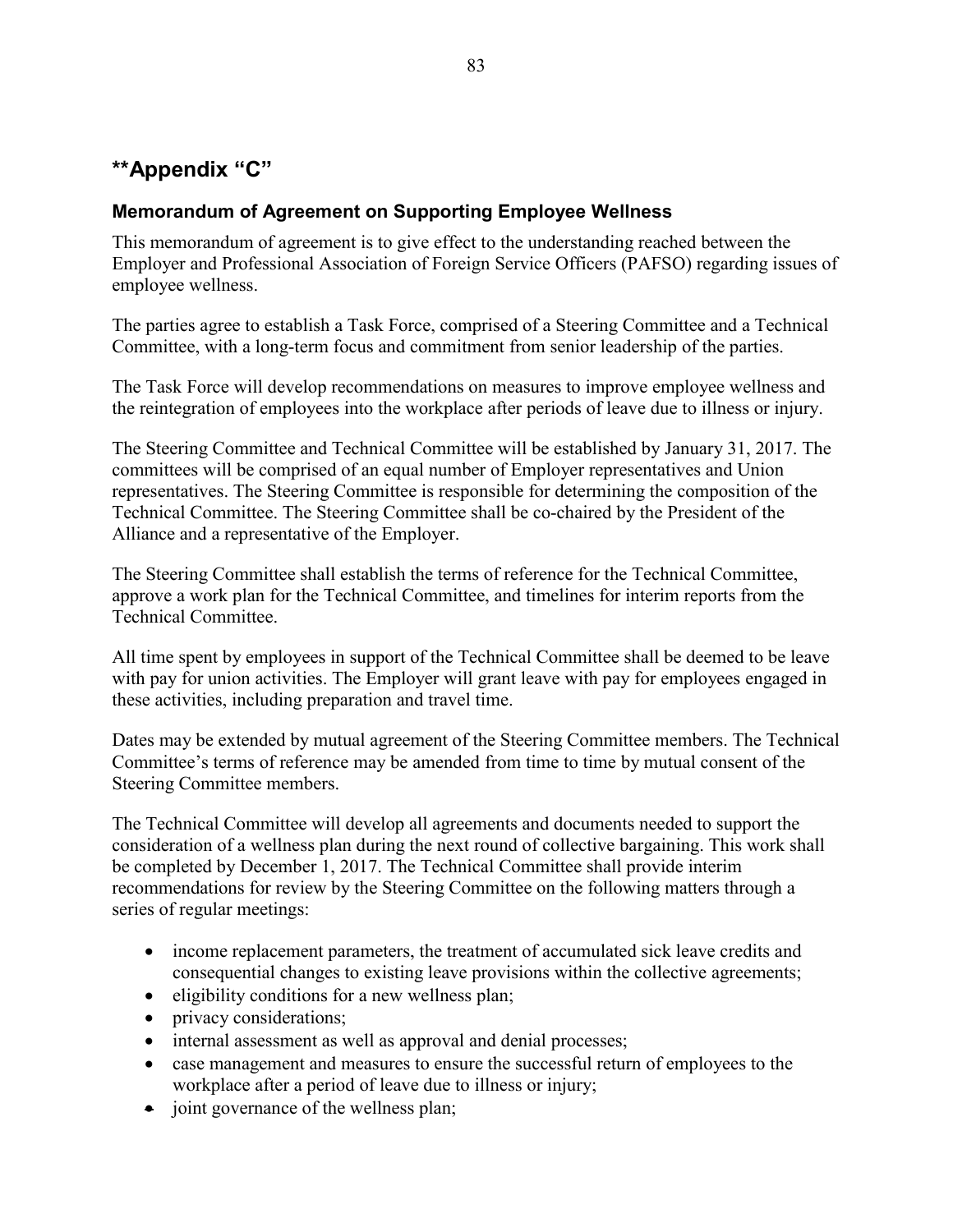- options for alternative medical treatments;
- other measures that would support an integrated approach to the management of employee wellness for federal public service employees, including but not limited to ways to reduce and eliminate threats to workplace wellness, including discrimination, harassment, workplace violence, bullying, and abuse of authority.

The Technical Committee shall respect the related work of the Mental Health Task Force and the Service Wide Occupational Health and Safety Committee in its deliberations.

The Technical Committee shall also review practices from other Canadian jurisdictions and employers that might be instructive for the public service, recognizing that not all workplaces are the same. The Service Wide Occupational Health and Safety Committee shall be consulted as required. Leading Canadian experts in the health and disability management field shall also be consulted.

# **Key principles**

A new wellness plan shall:

- contribute to a healthy workforce, through a holistic consideration of physical and mental health issues.
- include case management and timely return-to-work protocols, based on best practices.
- investigate integration with other public service benefit plans.
- address a wide range of medical conditions, work situations and personal circumstances facing employees, including chronic and episodic illnesses and travel time from northern and remote communities for diagnosis and treatment (subject to the NJC directives, such the Isolated Post and Government Housing Directive) and wait times for medical clearances to return home.
- be contained in the collective agreements. The final level of adjudication associated with the plan will be the Federal Public Sector Labour Relations and Employment Board (FPSLREB).
- be administered internally within the federal public service, rather than by third-party service provider.
- have common terms which will apply to all employees.
- provide for full income replacement for periods covered by the plan.
- ensure that new measures provide at least the same income support protection as that provided by earned sick leave banks in the current regime.
- current sick leave banks would be grandfathered/protected and their value appropriately recognized.

\*\*

If an agreement is not reached within the period of this agreement, or should the parties reach impasse before then, the parties agree to jointly appoint a mediator within 30 days.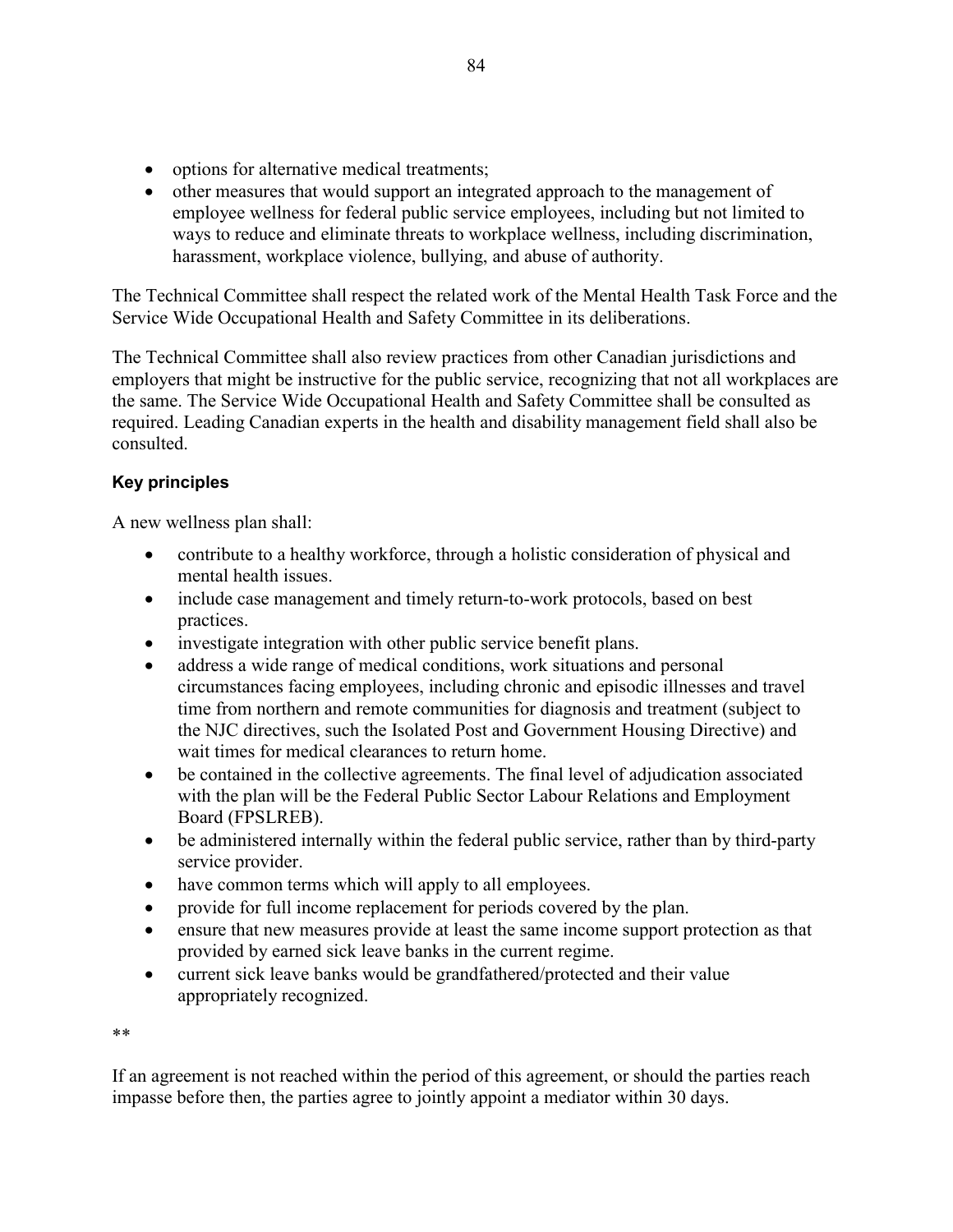If the parties are unsuccessful in reaching an agreement, after mediation, the current terms and conditions of employment related to the sick leave regime for PAFSO members remain unchanged.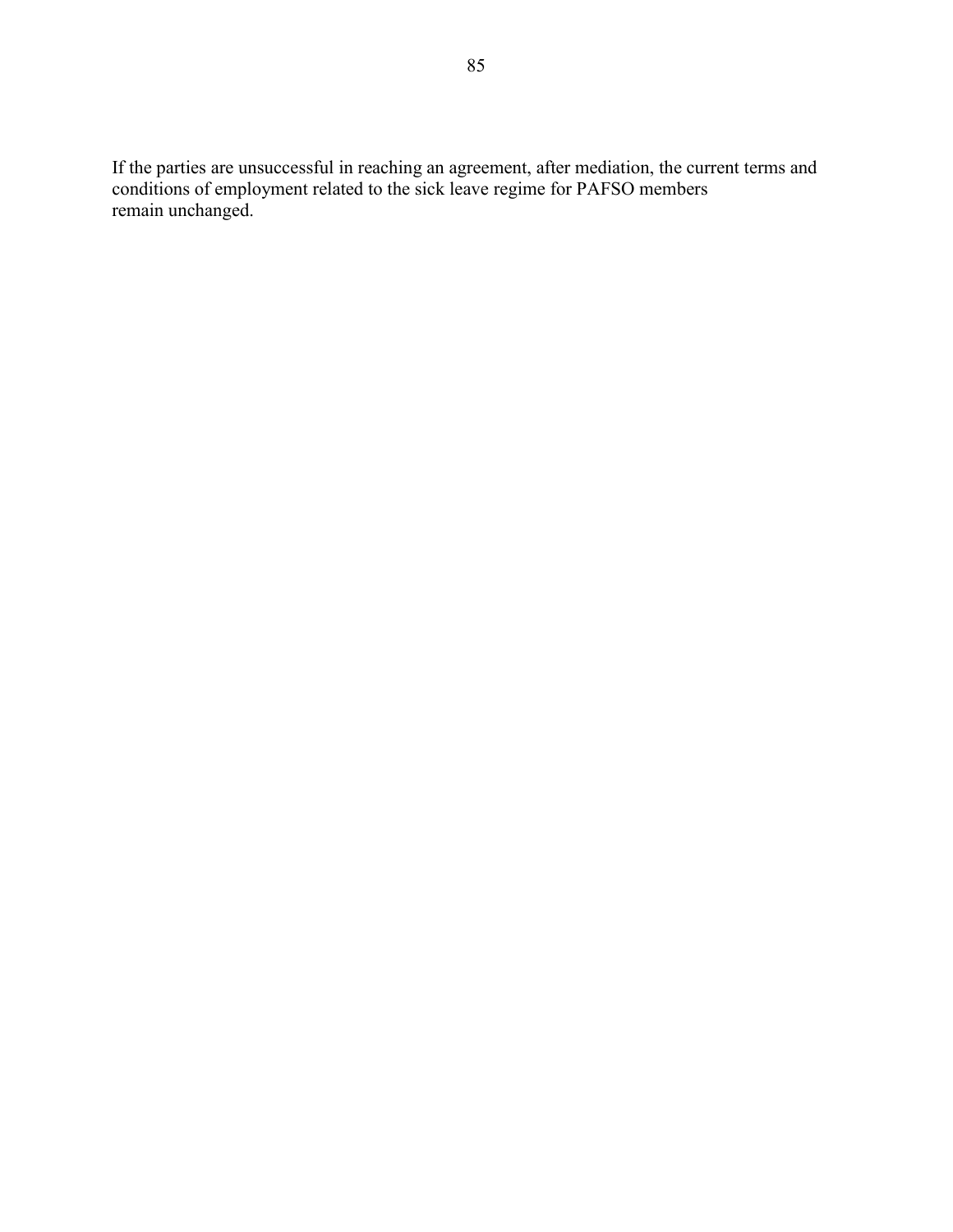# **\*\*Appendix "D"**

## **Memorandum of Understanding Between the Treasury Board of Canada and the Professional Association of Foreign Service Officers with Respect to Implementation of the Collective Agreement**

Notwithstanding the provisions of clause 50.03 on the calculation of retroactive payments and clause 50.01 on the collective agreement implementation period, this memorandum is to give effect to the understanding reached between the Employer and the Professional Association of Foreign Service Officers regarding a modified approach to the calculation and administration of retroactive payments for the current round of negotiations.

### **1. Calculation of retroactive payments**

- a. Retroactive calculations that determine amounts payable to employees for a retroactive period shall be made based on all transactions that have been entered into the pay system up to the date on which the historical salary records for the retroactive period are retrieved for the calculation of the retroactive payment.
- b. Retroactive amounts will be calculated by applying the relevant percentage increases indicated in the collective agreement rather than based on pay tables in agreement annexes. The value of the retroactive payment will differ from that calculated using the traditional approach, as no rounding will be applied. The payment of retroactive amount will not affect pension entitlements or contributions relative to previous methods, except in respect of the rounding differences.
- c. Elements of salary traditionally included in the calculation of retroactivity will continue to be included in the retroactive payment calculation and administration, and will maintain their pensionable status as applicable. The elements of salary included in the historical salary records and therefore included in the calculation of retroactivity include:
	- substantive salary
	- promotions
	- deployments
	- acting pay
	- $\bullet$  extra duty pay / overtime
	- additional hours worked
	- maternity leave allowance
	- parental leave allowance
	- vacation leave and extra duty pay cash-out
	- severance pay
	- salary for the month of death
	- Transition Support Measure
	- eligible allowances and supplemental salary depending on collective agreement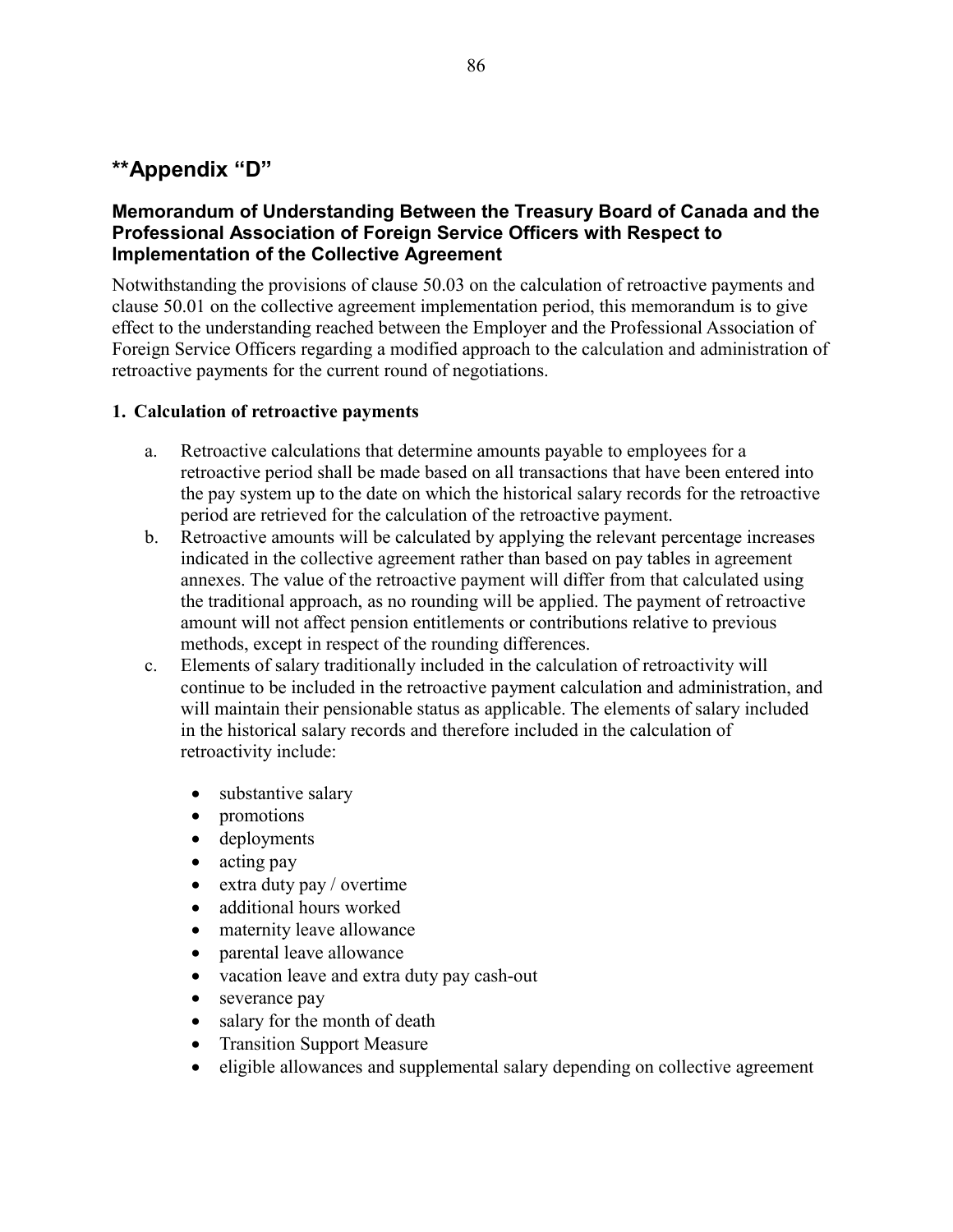- d. The payment of retroactive amounts related to transactions that have not been entered in the pay system as of the date when the historical salary records are retrieved, such as acting pay, promotions, overtime and/or deployments, will not be considered in determining whether an agreement has been implemented.
- e. Any outstanding pay transactions will be processed once they are entered into the pay system and any retroactive payment from the collective agreement will be issued to impacted employees.

## **2. Implementation**

- a. The effective dates for economic increases will be specified in the agreement. Other provisions of the collective agreement will be effective as follows:
	- i. All components of the agreement unrelated to pay administration will come into force on signature of agreement.
	- ii. Changes to existing compensation elements and new compensation elements such as premiums, allowances, insurance premiums and coverage and changes to overtime rates will become effective within one hundred and eighty (180) days after signature of agreement, on the date at which prospective elements of compensation increases will be implemented under subparagraph 2(b)(i).
	- iii. Payment of premiums, allowances, insurance premiums and coverage and overtime rates in the collective agreement will continue to be paid until changes come into force as stipulated in subparagraph 2(a)(ii).
- b. Collective agreement will be implemented over the following time frames:
	- i. The prospective elements of compensation increases (such as prospective salary rate changes and other compensation elements such as premiums, allowances, changes to overtime rates) will be implemented within one hundred and eighty (180) days after signature of agreement where there is no need for manual intervention.
	- ii. Retroactive amounts payable to employees will be implemented within one hundred and eighty (180) days after signature of the agreement where there is no need for manual intervention.
	- iii. Prospective compensation increases and retroactive amounts that require manual processing by compensation advisors will be implemented within five hundred and sixty (560) days after signature of agreement. Manual intervention is generally required for employees on an extended period of leave without pay (for example, maternity/parental leave), salary protected employees and those with transactions such as leave with income averaging, pre-retirement transition leave and employees paid below minimum, above maximum or in between steps. Manual intervention may also be required for specific accounts with complex salary history.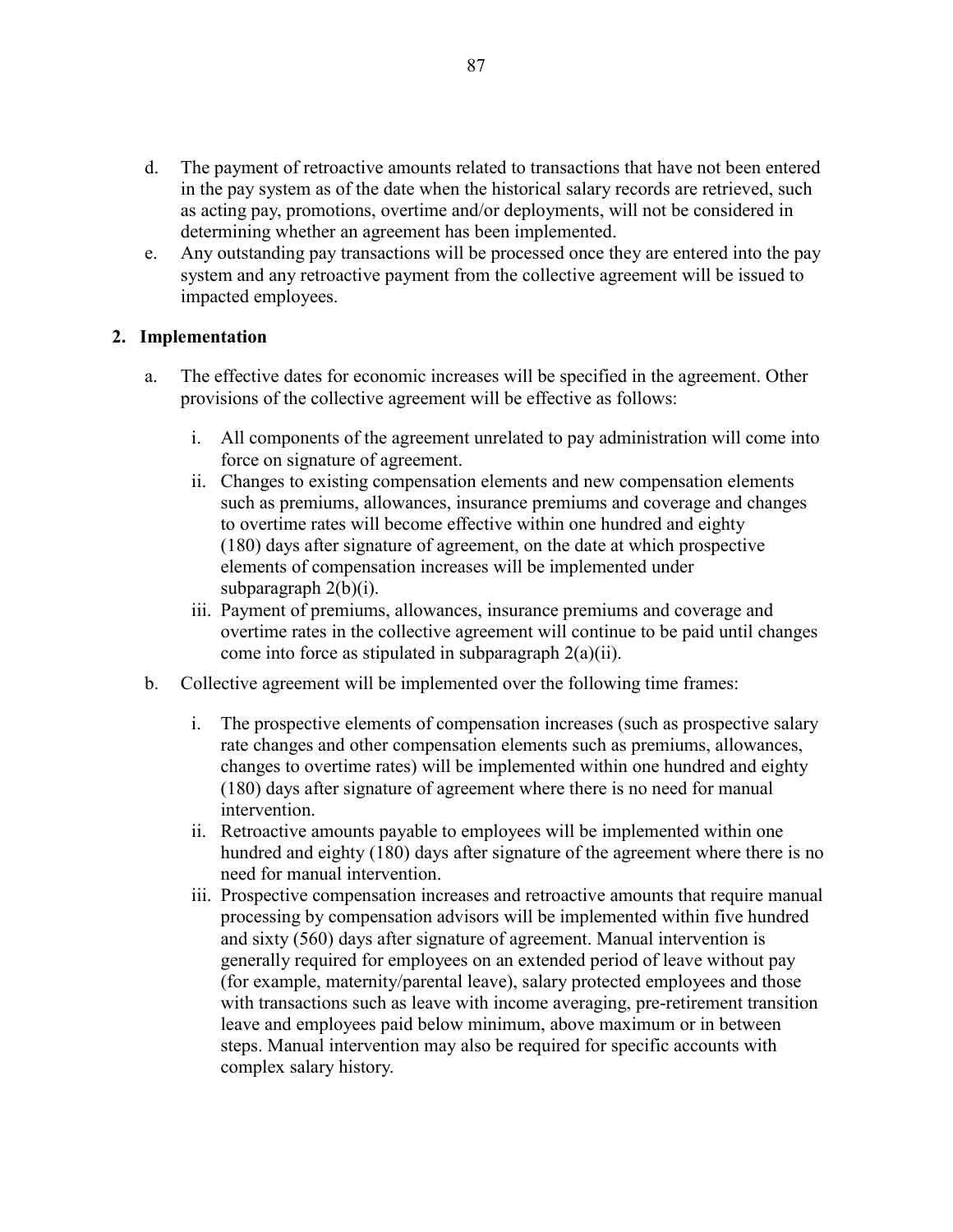#### **3. Employee recourse**

- a. An employee who is in the bargaining unit for all or part of the period between the first day of the collective agreement (that is, the day after the expiry of the previous collective agreement) and the signature date of the collective agreement will be entitled to a non-pensionable amount of four hundred dollars (\$400) payable within one hundred and eighty (180) days of signature, in recognition of extended implementation time frames and the significant number of transactions that have not been entered in the pay system as of the date when the historical salary records are retrieved.
- b. Employees in the bargaining unit for whom the collective agreement is not implemented within one hundred and eighty-one (181) days after signature will be entitled to a fifty-dollar (\$50) non-pensionable amount; these employees will be entitled to an additional fifty-dollar (\$50) non-pensionable amount for every subsequent complete period of ninety (90) days their collective agreement is not implemented, to a total maximum of nine (9) payments. These amounts will be included in their final retroactive payment. For greater certainty, the total maximum amount payable under this paragraph is four hundred and fifty dollars (\$450).
- c. If an employee is eligible for compensation in respect of section 3 under more than one collective agreement, the following applies: the employee shall receive only one non-pensionable amount of four hundred dollars (\$400); for any period under 3(b), the employee may receive one fifty-dollar (\$50) payment, to a maximum total payment of four hundred and fifty dollars (\$450).
- d. Should the Employer negotiate higher amounts for subparagraphs  $3(a)$  or  $3(b)$  with any other bargaining agent representing core public administration employees, it will compensate PAFSO members for the difference in an administratively feasible manner.
- e. Late implementation of the 2018 collective agreements will not create any entitlements pursuant to the agreement between the CPA bargaining agents and the Treasury Board of Canada with regard to damages caused by the Phoenix pay system.
- f. Employees for whom collective agreement implementation requires manual intervention will be notified of the delay within one hundred and eighty (180) days after signature of the agreement.
- g. Employees will be provided a detailed breakdown of the retroactive payments received and may request that the departmental compensation unit or the Public Service Pay Centre verify the calculation of their retroactive payments, where they believe these amounts are incorrect. The Employer will consult with the Association regarding the format of the detailed breakdown.
- h. In such a circumstance, for employees in organizations serviced by the Pay Centre, they must first complete a Phoenix feedback form indicating what period they believe is missing from their pay.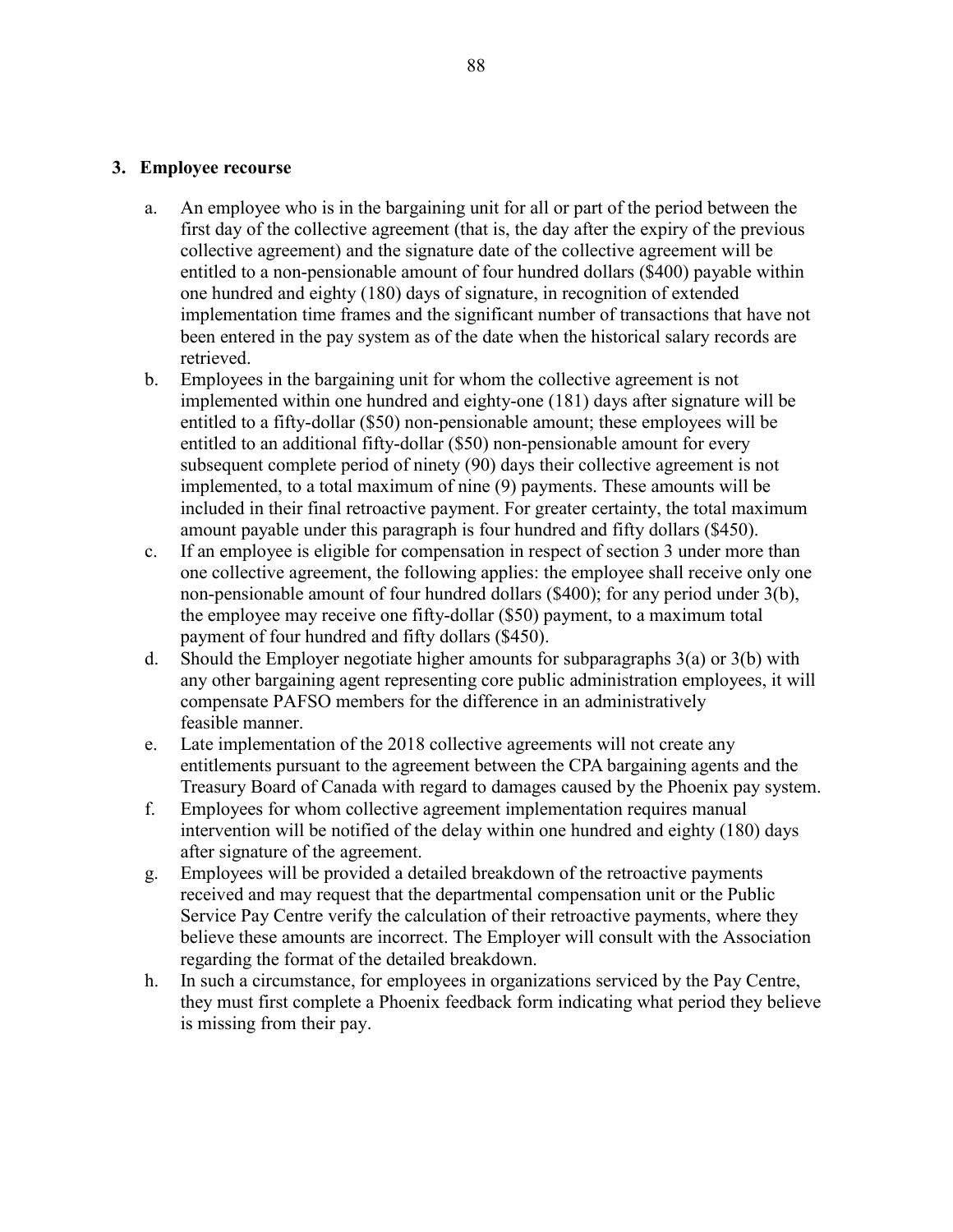# **\*\*Appendix "E"**

## **Memorandum of Understanding Between the Treasury Board of Canada and the Professional Association of Foreign Service Officers with Respect to Workplace Harassment**

This memorandum is to give effect to the agreement reached between the Treasury Board and the Professional Association of Foreign Service Officers (the Association).

Both parties share the objective of creating healthy work environments that are free from harassment and violence. In the context of the passage of Bill C-65 *An Act to Amend the Canada Labour Code* by the Government of Canada, as well as the Clerk of the Privy Council's initiative to take action to eliminate workplace harassment, the Treasury Board is developing a new directive covering both harassment and violence situations.

During this process, the Treasury Board will consult with the members of National Joint Council (NJC) on the following:

- mechanisms to guide and support employees through the harassment resolution process;
- redress for the detrimental impacts on an employee resulting from an incident of harassment; and
- ensuring that employees can report harassment without fear of reprisal.

Should the Association request, the Employer would, in addition to the NJC consultations, agree to bilateral discussions with the Association. Following such discussions, a report will be provided to the NJC.

The implementation and application of this directive do not fall within the purview of this MOU or the collective agreement.

This memorandum expires upon issuance of the new directive or June 30, 2022, whichever comes first.